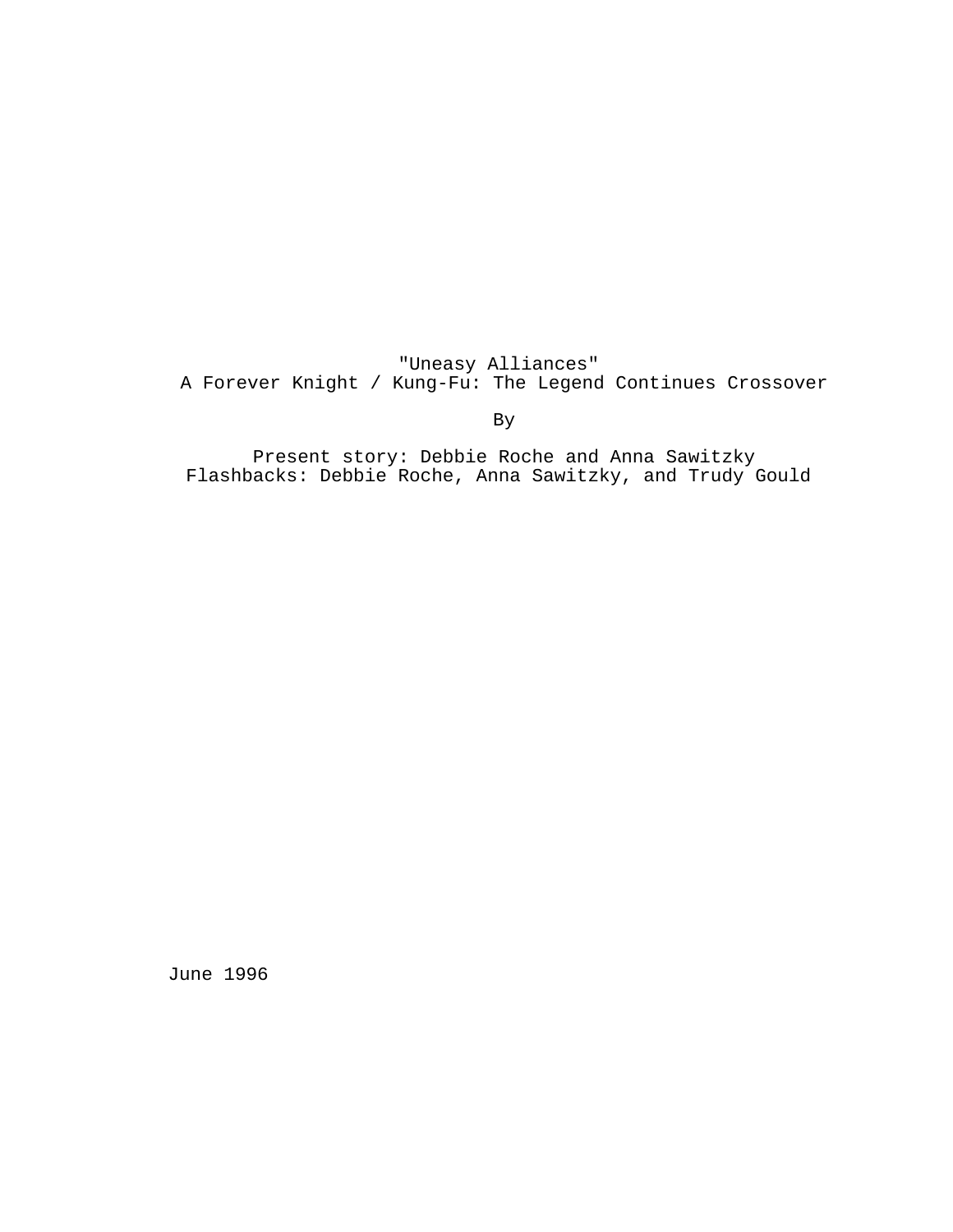# **1974: SOUTH AMERICAN JUNGLE - REBEL CAMP**

Kermit Griffin glanced around as he followed Roger Blake into the cave that served the group of guerrillas and rebels as an infirmary. It was just past twilight; one of the safest times for members of Blake's group to be out.

"I'd like you to meet some other members of our little band," Blake was saying as they entered, his English accent sounding unusual in the middle of a South American Jungle.

Kermit just nodded and glanced around.

Whoever had set the cave up had done a remarkably good job, he noticed. The furniture, while allowing easy access now, looked as thought it could be rearranged on a moment's notice to serve as a barricade; and based on what he'd seen so far on the efficiency of Blake's group, there was undoubtedly a concealed exit in the back.

"So, how many doctors do you have?" he asked, as Blake led him through the first group of tables.

"Just one at the moment; our other doctor was killed last week," Blake replied calmly. "He is, however, quite good; in the five months since he's joined our cause we've had less deaths than usual due to problems with the medical supplies that we can, or can't as the case may be, get here."

"Well, I'm impressed," Kermit began. He was about to add something, but was interrupted by a voice from up ahead.

"Just lie still," a man was saying, his tone commanding, as Blake and Kermit rounded the last set of hanging cloths.

"Can't you do this any faster?" the slender, brown-haired man sitting on the bed right in front of them demanded. Another man, his curly blond hair almost glowing in the lamplight, was bent over the left arm of the first.

"Doctor, Nick," Blake said, acknowledging them both.

Both the doctor and his patient glanced up, and Kermit had to suppress a grin. He recognized the patient immediately; they'd last seen each other only three months ago, in Angola, just before everything had blown up; and he felt a sense of relief to realize that the other was still his irrepressible self.

"Griffin," Blake continued, "I'd like you to meet Nick Kopolevski, and Doctor Michaelson. Nick, Doctor, this is Kermit Griffin; he's the one who has agreed to provide us with the guns we're going to need to succeed."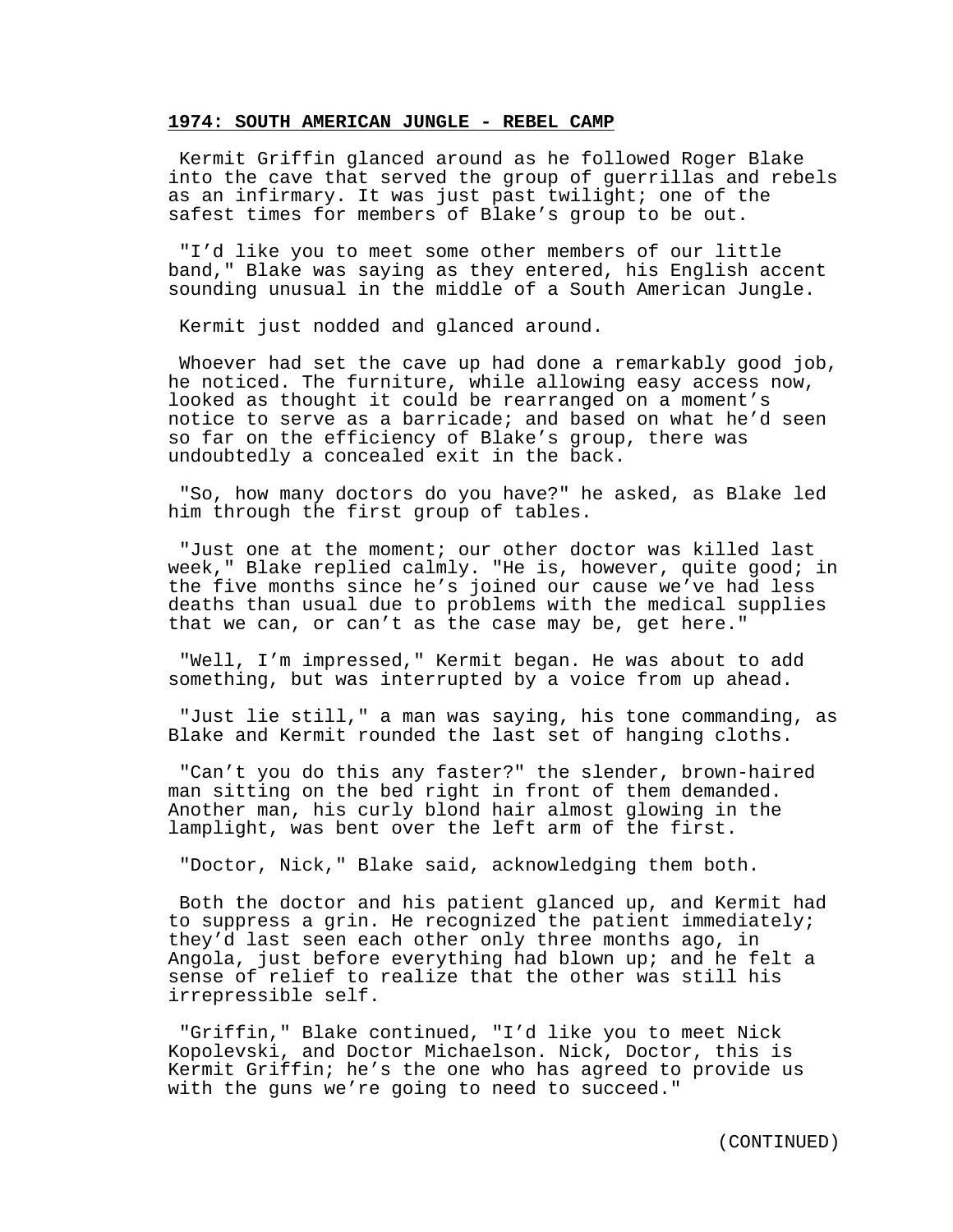The blond doctor nodded. "Pleased to meet you," he said in an absentminded tone, returning his attention to Kopolevski's arm, which appeared torn and bloody.

Kermit heard a slight accent in the doctor's voice, and frowned to himself. It wasn't one he recognized, which was more than a little unusual.

His attention then went to the man introduced as Nick Kopolevski, and a smile flickered across his face. "Hey, Nicky!" he said, the smile becoming a grin when Kopolevski matched it.

"Hiya, Kermit," Kopolevski replied. "Still wearing those sunglasses, I see."

"You know me, I never take'em off."

"Except when you go to bed, right?"

Kermit nodded and replied, "Never let'em see the whites of your eyes. That's my motto. If they can't see your eyes they can't read you."

"Yep. When Blake told me we had a new arms supplier, I was wondering if you'd gotten involved."

"Oh yeah," Kermit said, moving closer. "What the hell happened to your arm?" he added.

"I caught a bullet," Kopolevski answered, sighing and glancing at Michaelson with a certain amount of exasperation.

Michaelson finished washing his arm, making it look a lot better than Kermit had first thought, and picked up a pair of medical tweezers.

Kermit had to suppress another grin at the thought of Nicky reaching up to catch a bullet barehanded. "You caught a bullet? Looks like you missed it and it caught you!" he countered.

"Funny, Griffin. Just wait until -- ow!" Kopolevski exclaimed as Michaelson removed the bullet.

"If you'd held still like I suggested," Michaelson declared, "then you wouldn't have felt a thing." His voice was calm as he opened a small packet of gauze.

"C'mon, doc," came the reply. "I've had bullets in me before. And it hurts like hell to get them taken out again."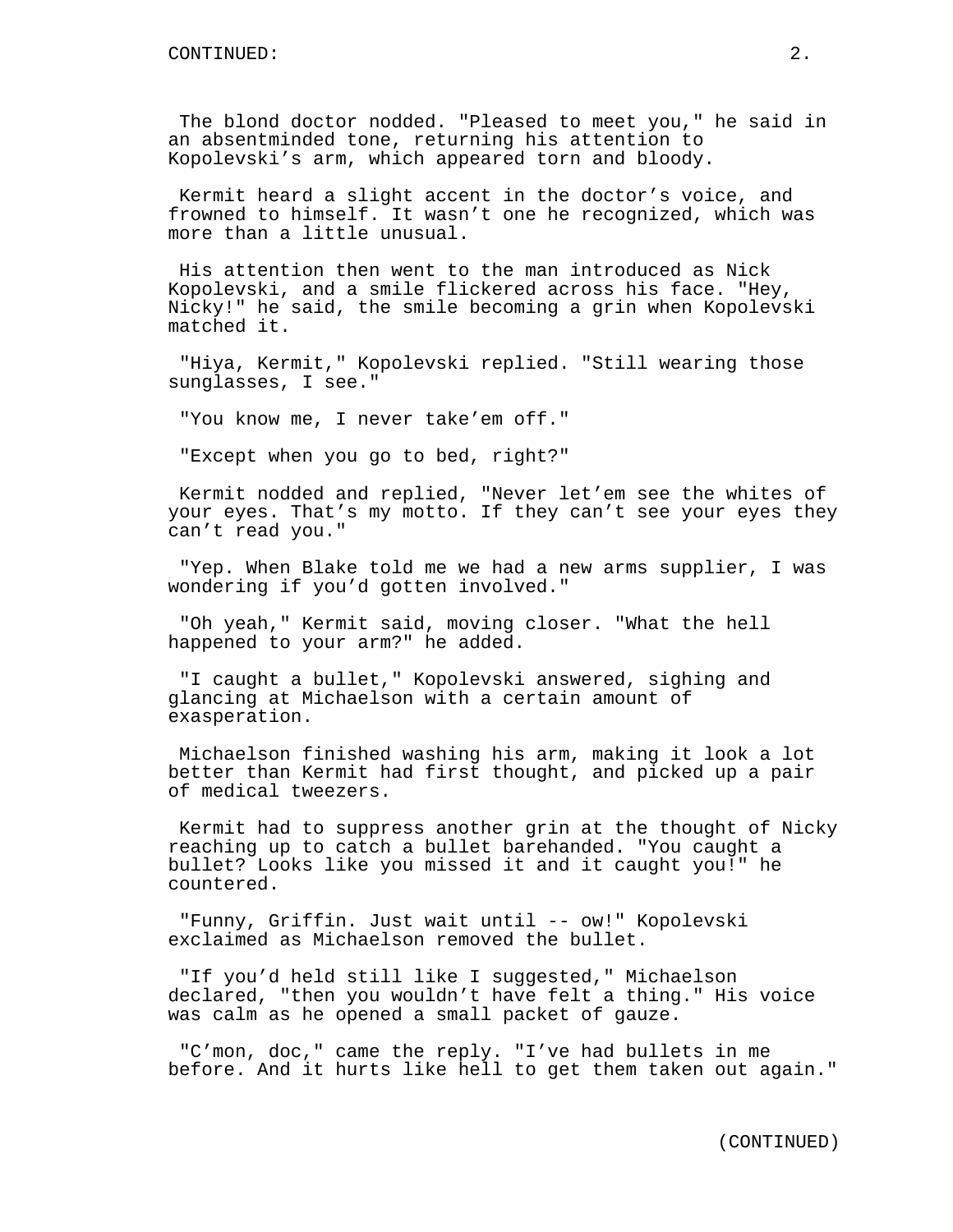The doctor didn't bother to answer; he just placed the gauze against the wound, and then turned to Blake. "Is there anyone else out there that..." he started to inquire.

"No," Blake cut in, "He was the last of the group." Blake looked between Kermit and Kopolevski. "You two know each other?"

"Oh, yeah" both Kermit and Kopolevski stated.

Michaelson started cleaning things up as Kopolevski continued, "Kermit and I have met a couple of times; we're in the same sort of business, after all."

"Speaking of which, how on earth did you end up getting shot?" Kermit demanded. "You're usually so careful..."

Kopolevski shrugged and cocked an eyebrow. "I guess my luck ran out," he replied, his tone disgusted.

The doctor snorted as he turned back to face them. "You got ambushed," he corrected. "Whoever's replaced General Andreas..."

"Who?" Kermit asked.

"He was El Presidente, Villarreal's tactician," Blake replied.

"Yes. As I was saying... " Michaelson continued. "Whoever replaced him is better than Andreas ever was; maybe even a tactical genius. We've had more setbacks over the past two weeks than we had in all the time Andreas was in charge."

Kermit glanced curiously at the doctor, wondering how Michaelson knew as much as his comments seemed to indicate about tactics. Maybe he's army, or navy, the young mercenary thought to himself, trying to unobtrusively study the one called Michaelson.

In the lamplight, the young doctor's face appeared almost angelic: pale skin, curly golden hair, and light blue eyes.

It was Michaelson's eyes that suddenly caught Kermit's attention. He felt a shiver run down his spine as his instincts abruptly kicked him in the face. There was a darkness in those eyes that told Kermit that this doctor might just be the most dangerous man in the room.

He didn't get a chance to wonder about it, however, as a sudden commotion outside the cave resolved into another group of people, with a number of wounded among them.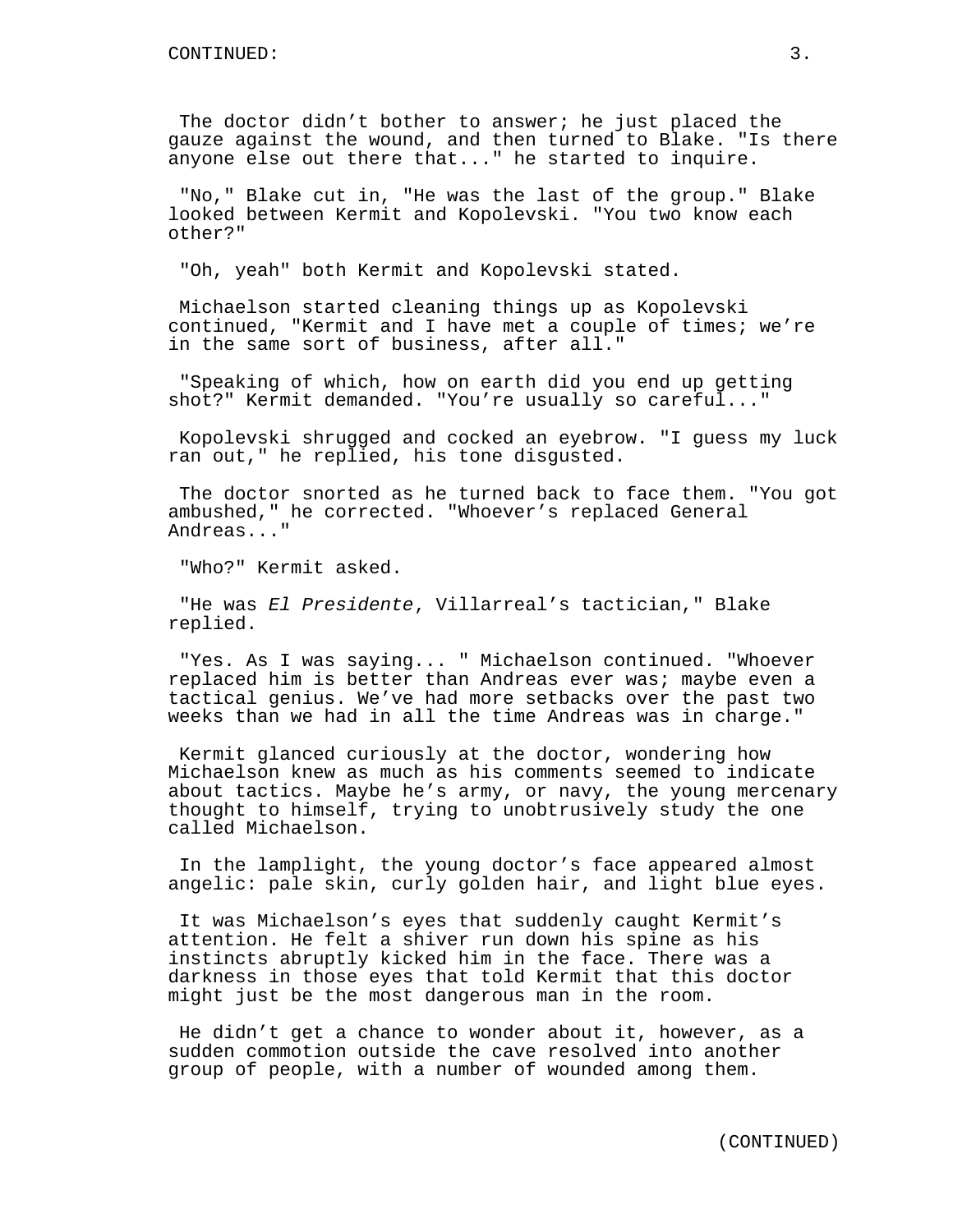Michaelson instantly seemed to be everywhere at once, giving orders and arranging the wounded according to severity of wounds; although there was one guy, whimpering piteously in the corner, that everyone seemed to be ignoring.

Blake turned to one of the non-wounded among the group and asked, pointing toward the whimpering man, "What's with Phila?"

"Phila?" Kermit chimed in. "That's an unusual name."

Blake looked at Kermit and added, "Oh, like Kermit isn't?"

"Touche," the mercenary replied.

"I'll fill you in on the story behind his name later," Blake added.

"Can't wait to hear it," Kermit stated.

Blake turned back to the other man. "Well?" he demanded.

The dark-haired man standing next to them sighed. "Cali hit him in hand-to-hand practice," he replied. "It's just luck that we arrived here at the same time as the patrol."

At that point, Michaelson came up to them. "Bad luck," the doctor said firmly. "Kerr, get Phila out of here; I'll deal with him after I get done with the patrol's wounded. Blake, since you're here give me a hand."

As Kerr headed over to the whimpering one, Kermit found himself reconsidering. Maybe he was wrong about Michaelson, or maybe the darkness in the other man was there because of all the wounded that he saw, probably every day. Kermit had known a few other doctors like that...

"Hey, doc, can I get out of here now?" Kopolevski demanded.

Michaelson turned to look at him, and then nodded. "Go ahead."

Kopolevski got up and started to drag Kermit away.

"Just make sure to keep the gauze clean," Michaelson added, calling after the retreating Kopolevski.

As they left the cave, Kermit could hear Dr. Michaelson saying, "Okay, Blake, you hold his arms down..."

A few minutes later, Kopolevski led Kermit into a small tent hidden near the edge of the rebel encampment.

(CONTINUED)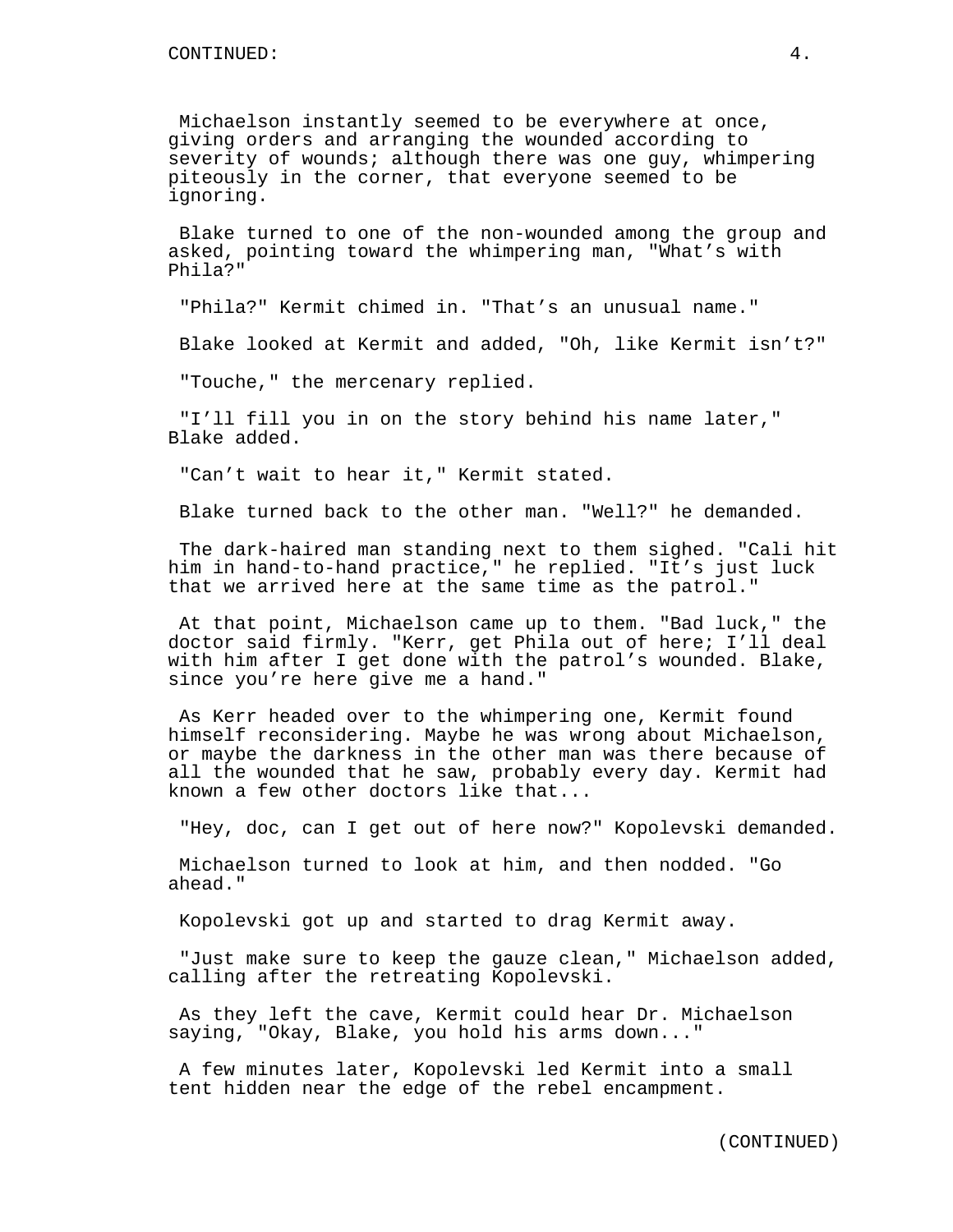"Would you like something to drink?" Kopolevski asked.

"Sure," Kermit replied, sitting on the bedroll. "Listen, what are you doing here anyway? I thought you were supposed to take some time off, after what happened in Angola..."

Kopolevski shrugged. "I got bored," he replied, his tone careless. "I mean, I hadn't even been shot at in over seven weeks..."

"Well, that isn't true anymore," Kermit pointed out, taking a drink from the canteen the other man held out. "What exactly happened?"

"As the doc said, we ran into an ambush," Kopolevski replied. "Before any of us realized what was going on, we were in the middle of a hail of bullets. I got winged while trying to take cover."

"That doctor seems to know a lot about tactics," Kermit said, his tone casual.

Kopolevski raised his eyebrows, and Kermit found himself remembering their first encounter; he hadn't been at all impressed by the - apparently - ordinary man - until he had seen him in action. That had been something of a shock. Kopolevski just appeared so... average, that you didn't realize how dangerous he was until you'd actually seen him in action. And by then, for most people, it was already too late.

"Yeah, well, Doc Michaelson's come on a couple of our raids," Kopolevski declared. "He's pretty good."

"Oh?"

"Yeah. He seems to be an expert at spotting ambushes," came the reply. "Unfortunately, he had other things he had to do earlier, so he wasn't with us when this," he gestured at his left arm, "happened."

Kermit mumbled something and took another drink.

"So, what have you been up to since Angola?"

But, before he could respond, Kermit felt a presence enter the tent. He whirled around but no one was there. Then just as he was about to brush it off, he heard a voice say, "Kermit, just the man I was looking for!" Kermit was confused. There was no one around. Yet, somehow, he recognized the voice calling him. He knew the voice and the one it belonged to. The voice belonged to someone who was not supposed to be here. He didn't belong here. Kermit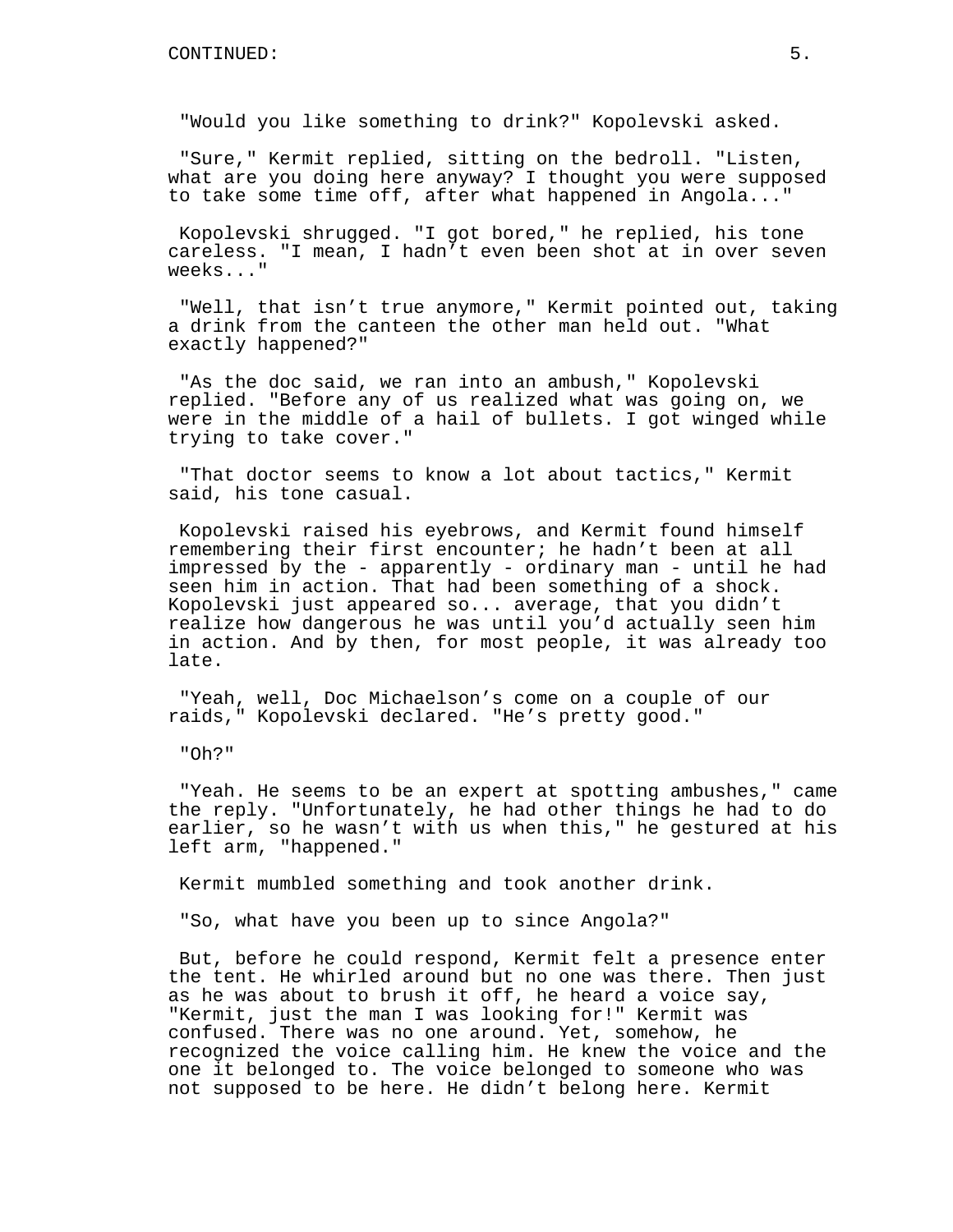racked his brain. Then the name that went with the voice came to him. Caine. Detective Peter Caine.

# **1994: 101ST DIVISION**

Detective Peter Caine was standing in front of Detective Kermit Griffin, who was standing beside the coffee machine. Peter wasn't sure if Kermit had heard him. In fact Kermit seemed to be miles away, but Peter couldn't be sure of it as Kermit's ever present sunglasses were covering his eyes.

"Kermit? Did you hear me?" Peter asked.

Kermit had indeed heard Peter. He looked at him and said suspiciously, "Whatever it is Pete, the answer is no."

"You haven't even heard me out yet," protested Peter.

Kermit turned away and walked towards his office. The thoughts were racing though his mind. 'Why South America? Why now, after all these years? What could it mean?'

Peter was tagging along behind him. As they were entering the office, Kermit took a drink from his cup and said, "Don't have to."

"Yes, you do." Peter said insistently, shutting the door to Kermit's office after they'd both entered.

Peter leaned against a cabinet in the office as Kermit sat at his desk. "Kelly can't make it to dinner at Mom's on Saturday."

Kermit looked at Peter. "I thought you and Kelly weren't..."

"Not that Kelly, my sister Kelly." Peter stated, clarifying it for Kermit.

'Oh of course, how stupid of me.' Kermit thought and wondered just what the kid wanted from him.

"So," continued Peter, "I thought of you. She wants to talk with you since Paul... mentioned you a lot. I think she wants to get to know you."

Kermit never really liked family gatherings, and he didn't want to get involved. He figured it would only make Blaisdell's absence more felt. Something Annie could probably do without. He already missed him enough; he didn't need this. "Definitely not!" he said.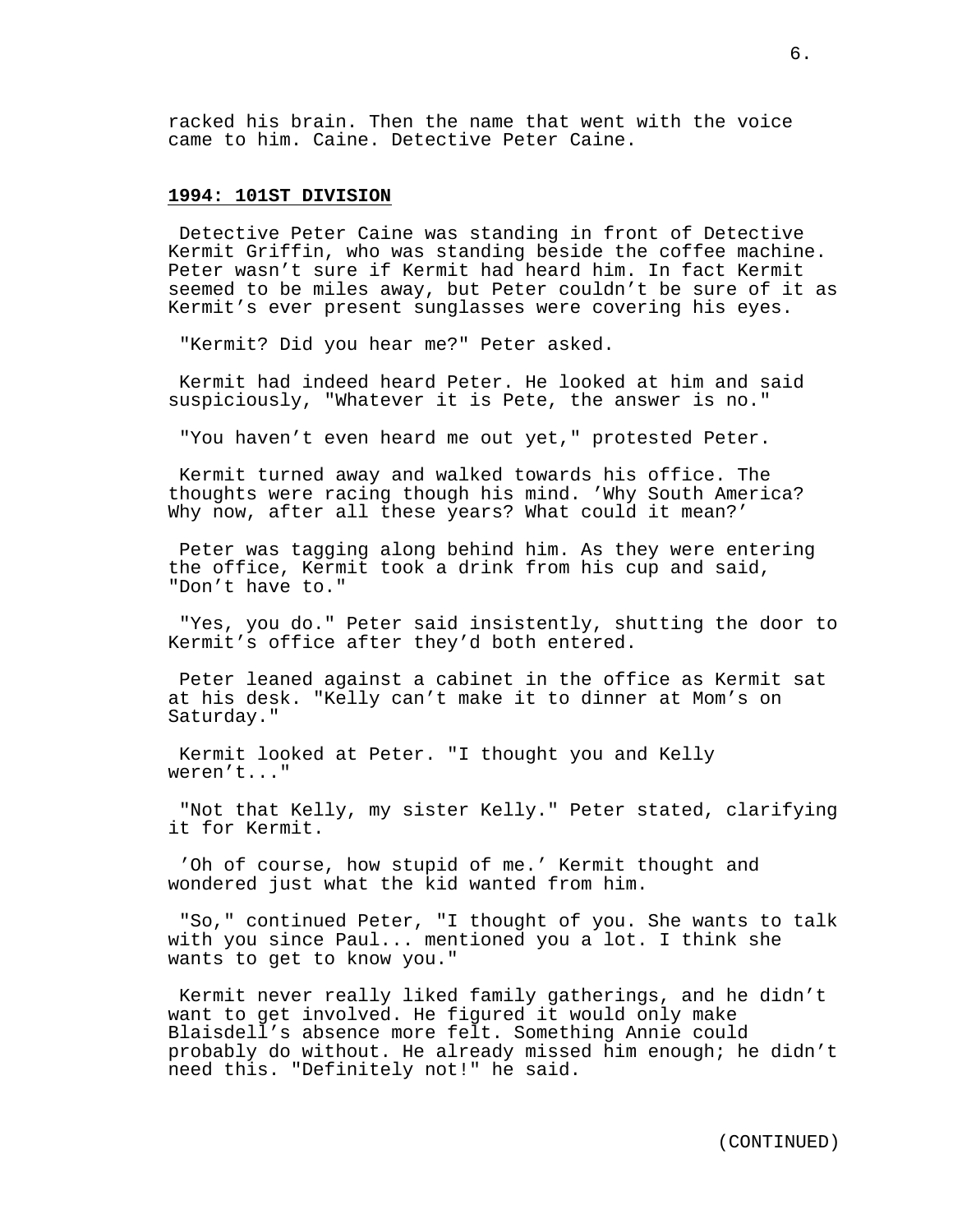Peter wasn't about to give up. "Kermit... I didn't want to have to do this. You know we're friends. But..." Peter walked over to Kermit's desk.

Kermit didn't like the look he was seeing in Peter's eyes. "But what?" Kermit asked suspiciously. He had the feeling that, whatever Peter was about to say, he wasn't going to like it. Not at all. And he was right.

Peter leaned in over Kermit's desk, and in a soft voice said, "Remember last Friday night at the Agrippa Club?"

Kermit considered for a moment, then panic set in. He remembered all to well what had happened that night. It was a night he wished he could erase.

Peter could see that Kermit knew what he meant. "I'd just love to tell Captain Simms. She'd probably get a real kick out of it. Unless..." Peter could tell he had Kermit right where he wanted him.

Kermit knew he was defeated. He also knew that Karen would never understand the whole story about that night. "Okay, okay! You win. I'll be there. What time?"

Peter was jubilantly ecstatic, "7:00," he said flashing a smile. Then he turned and headed out of the office.

Kermit rose from his desk and said, "Not so fast. I want all the pictures. All of them. And the negatives!"

Peter flashed Kermit a smile. "But of course," he said. They shook hands and Peter exited the office. Kermit returned to his desk and sat back down. His mind returned to the images that had flooded it a short while ago.

'South America? ... There's only one reason I would be thinking of it now. A flashback to some past event, usually means that someone related to that event will re-enter your life. Or that something will happen now that mirrors what happened then. ... Or that I've completely lost it, and all it means is that I've been spending far too much time with Caine and all his supernatural hype. Shambala, Sing Wah, when will it end!'

# **7:00PM: SATURDAY - BLAISDELL'S HOUSE**

Saturday night at exactly 7:00, the front door bell at the Blaisdell's house rang. Peter went to the door and opened it. It was Kermit. He'd brought a beautiful bouquet of flowers and a box of Annie Blaisdell's favorite chocolates.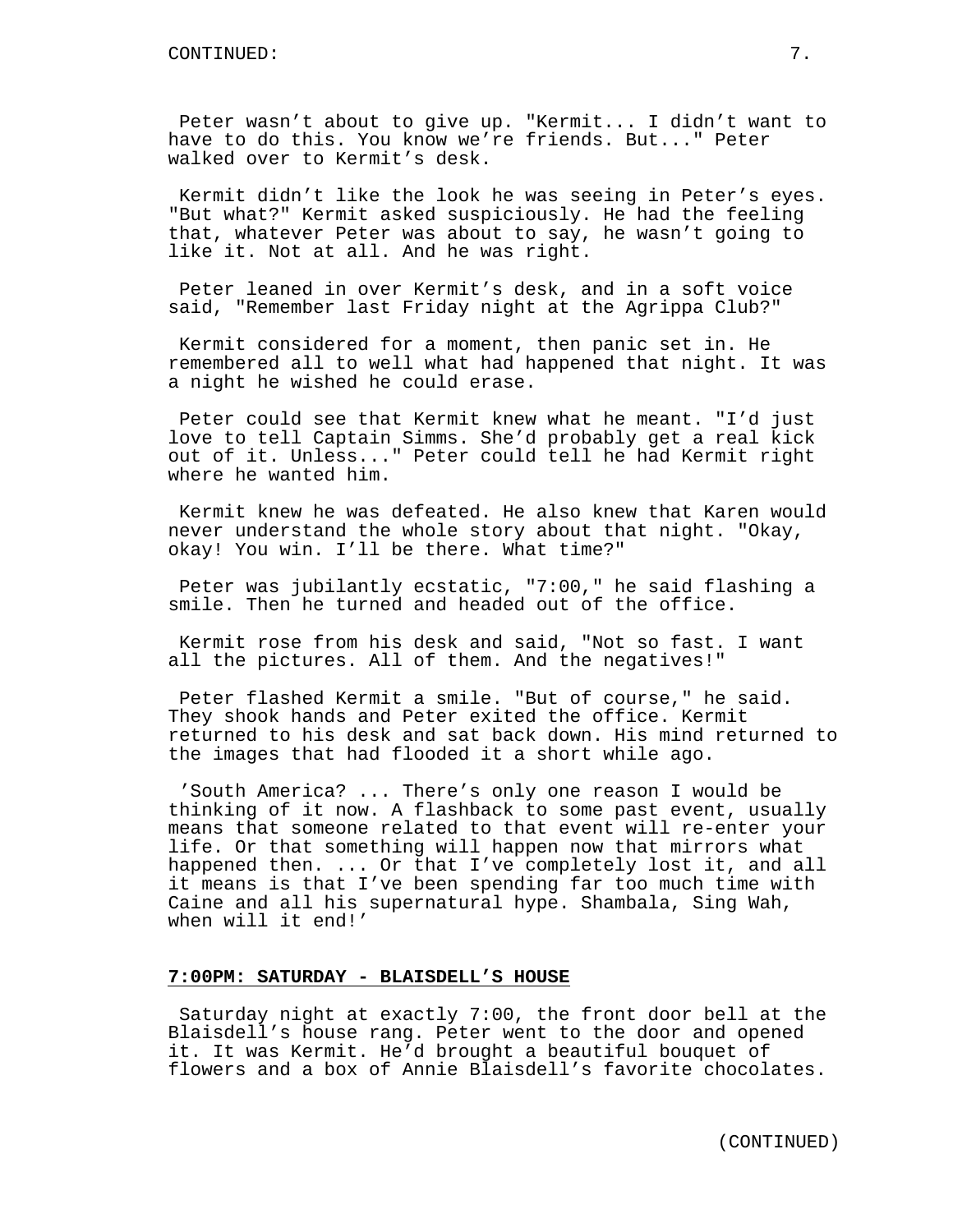"Kermit's here!" Peter announced, so that the rest of the house could hear him.

"I'm gonna get you for this, Pete." Kermit said through clenched teeth with a forced smile on his face.

"Come on in," Peter said, smiling as Kermit entered the house. Peter closed the door.

Kermit removed his coat and handed it to Peter. Then they both headed to the kitchen.

Upon arriving in the kitchen, Kermit walked over to Annie. He held out the flowers. "These flowers are for you... but I'm afraid their beauty pales in comparison to yours." Kermit handed her the flowers and gave her a peck on the cheek.

"Thank you, Detective Griffin," Annie replied as she inhaled the fragrance of the flowers.

"Please, call me Kermit," he said.

Annie smiled and said, "Okay. Kermit." Then, looking in Peter's direction, she added, "Peter, could you please put these in a vase?"

Peter walked over to her and said, "Sure, Mom." He took the flowers from her and went to find a vase.

Kermit took Annie's hands again and placed the box of chocolates in them. "Paul once said that these were your favorite chocolates."

Annie smiled sadly. It had been a long time since Paul had left. First he'd been framed for the murder of an old colleague, then he'd discovered that it had been two other men, who had once been 'allies', though not necessarily friends of his, who had been responsible. Paul had left town, promising to return. He never told her where he was going; just that he would be back when the time was right.

So far, he hadn't returned. She hoped that tonight would be the night. And if he wasn't going to be home, she knew he would at least call; tonight was special. She knew he wouldn't forget it.

"Thank you, Kermit. Please, let's go into the living room," she said. Kermit gently placed her hand on his arm. Annie tightened her grip, and they left the kitchen.

Upon arriving in the living room, Kermit noticed a photo on the corner table. It was Paul and Annie's wedding photo.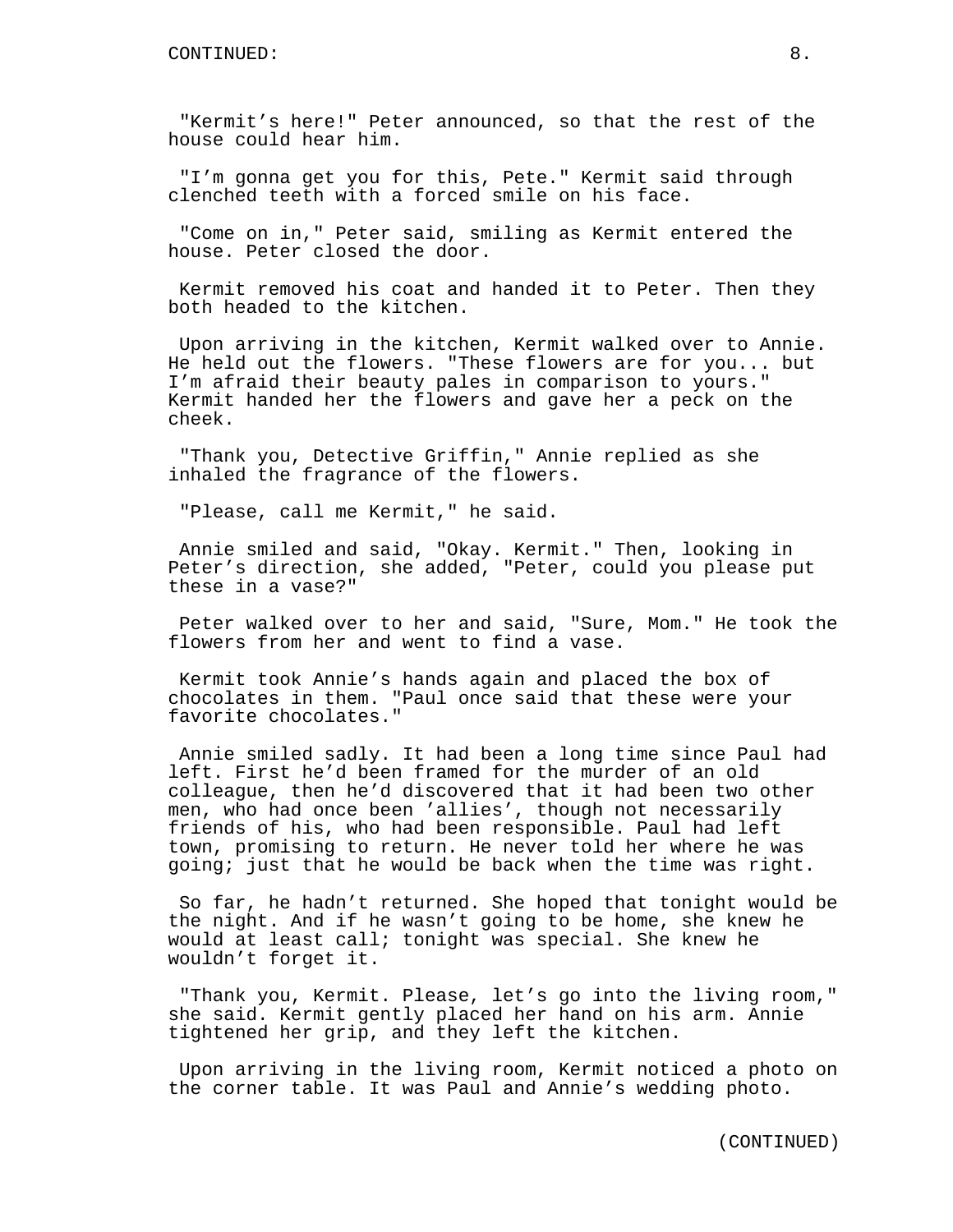Then the date clicked. Today was their anniversary.

Annie sat in her chair, and Kermit sat beside Peter on the couch. Kermit took a deep breath then looked at Annie.

"I'm sure Paul's all right. I know how much he loves you, and how much you mean to him. ... I'm sure he'll call; tonight of all nights."

Annie smiled. "Paul has mentioned you many times, Kermit. Tell me, how did you meet?"

Kermit shot a glance to Peter and then took a deep breath.

After dinner, they all returned to the living room. They were in the middle of a reminiscence of Paul, when the phone rang. Annie rose from her chair, "Excuse me," and went over to the phone. She picked it up. "Hello?"

"Happy Anniversary, darling," said a gruff and very familiar voice.

"Paul!?!" At Annie's exclamation, both Kermit and Peter straightened up and looked toward Annie. "Where are you?"

"Toronto."

"Canada?"

"Yes. How are you? Has Peter been looking after you?"

"I'm fine. And yes, he has. He drops by all the time."

"That's good."

"In fact, he's here right now."

"He is?"

"Yes."

"Could I speak to him for a moment? I promise it won't be for long, dear."

"Sure. Hang on." Annie looked over to where she knew Peter was. "Peter," she called.

Peter started to rise from the couch. Kermit followed.

Annie put the receiver back to her ear and said, "Oh, by the way, Kermit's here too."

"Kermit? He's there? At the house? How'd Peter manage that?"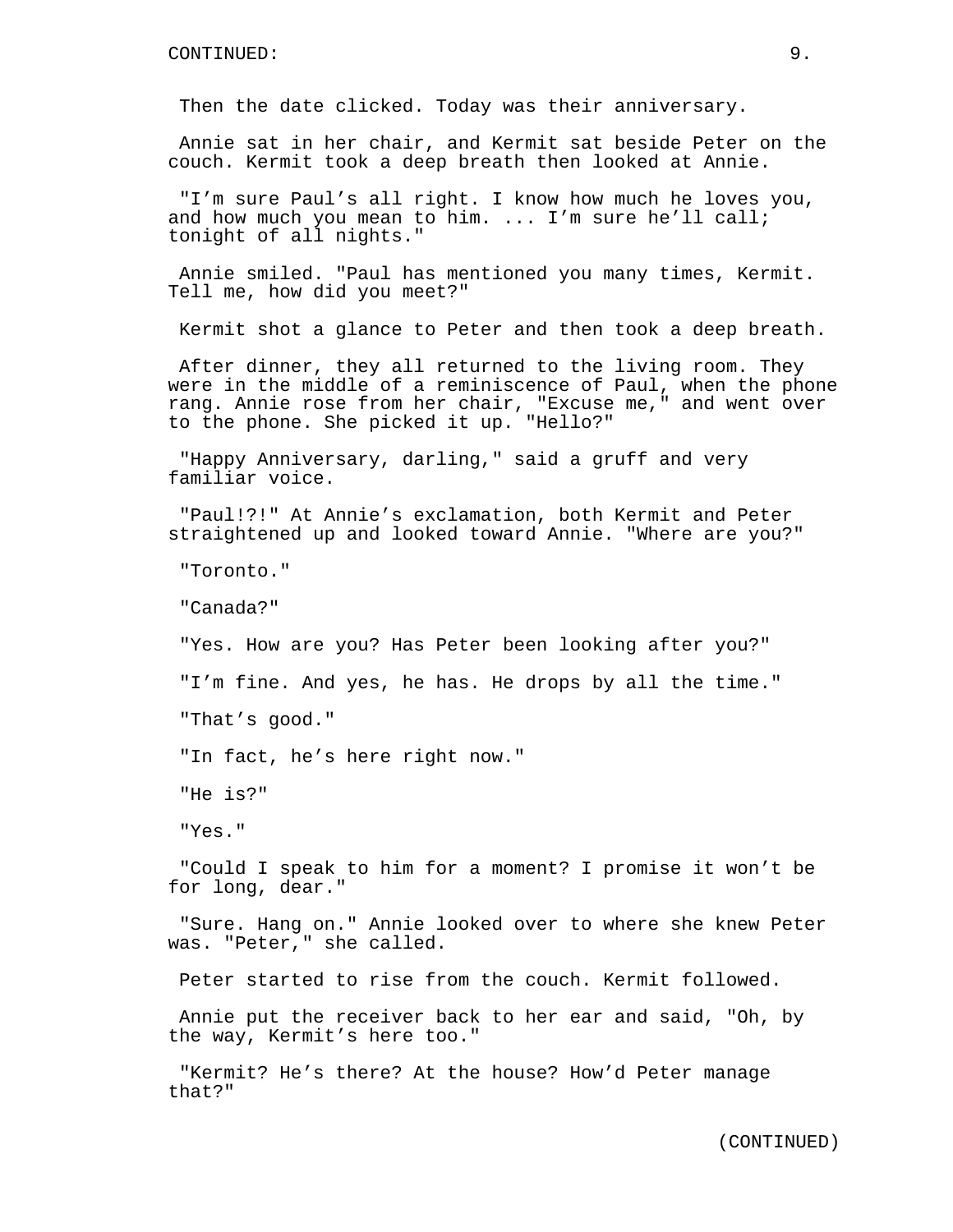"I'm not sure. When I asked, Peter just said: Don't ask! You want to talk to him too?"

"Yeah. Put them on."

Annie handed Peter the phone and led Kermit to the extension in the kitchen.

"Did I hear Mom correctly, you're in Canada?"

"Yes, son. That's correct."

"What are you doing up there?"

"Yeah," chimed in Kermit, "What are you doing up there?"

"Can you come up?" said Paul, his statement was directed to Kermit.

"What's going on, Paul?" Peter asked.

"Do you remember, Kerr?" Paul asked, ignoring Peter's question.

"Oh yeah," Kermit said grimly.

"Well, I think I saw him. I need you to verify it."

"Paul," Peter cut in, "are you in trouble? I have some time off owing to me; I could come up and help."

"I appreciate that, son," Paul said, "But, this could be much too dangerous. I don't want you to get involved. Kermit, can you... get away?"

Kermit raised an eyebrow and cracked a smile. "For this?" he said. "Oh, yeah. I can be there next Monday. Where are you staying?"

"The Royal York Hotel, 100 Front Street West, Toronto. Room 757." Kermit wrote it down.

"Now," said Paul, "give me back to my wife."

Peter put the receiver down and went to get Annie.

"See ya in nine days Paul." Kermit said.

"Nine days," replied Paul.

Kermit hung up the extension and made his way back to the living room.

Annie was picking up the receiver, as Kermit passed her.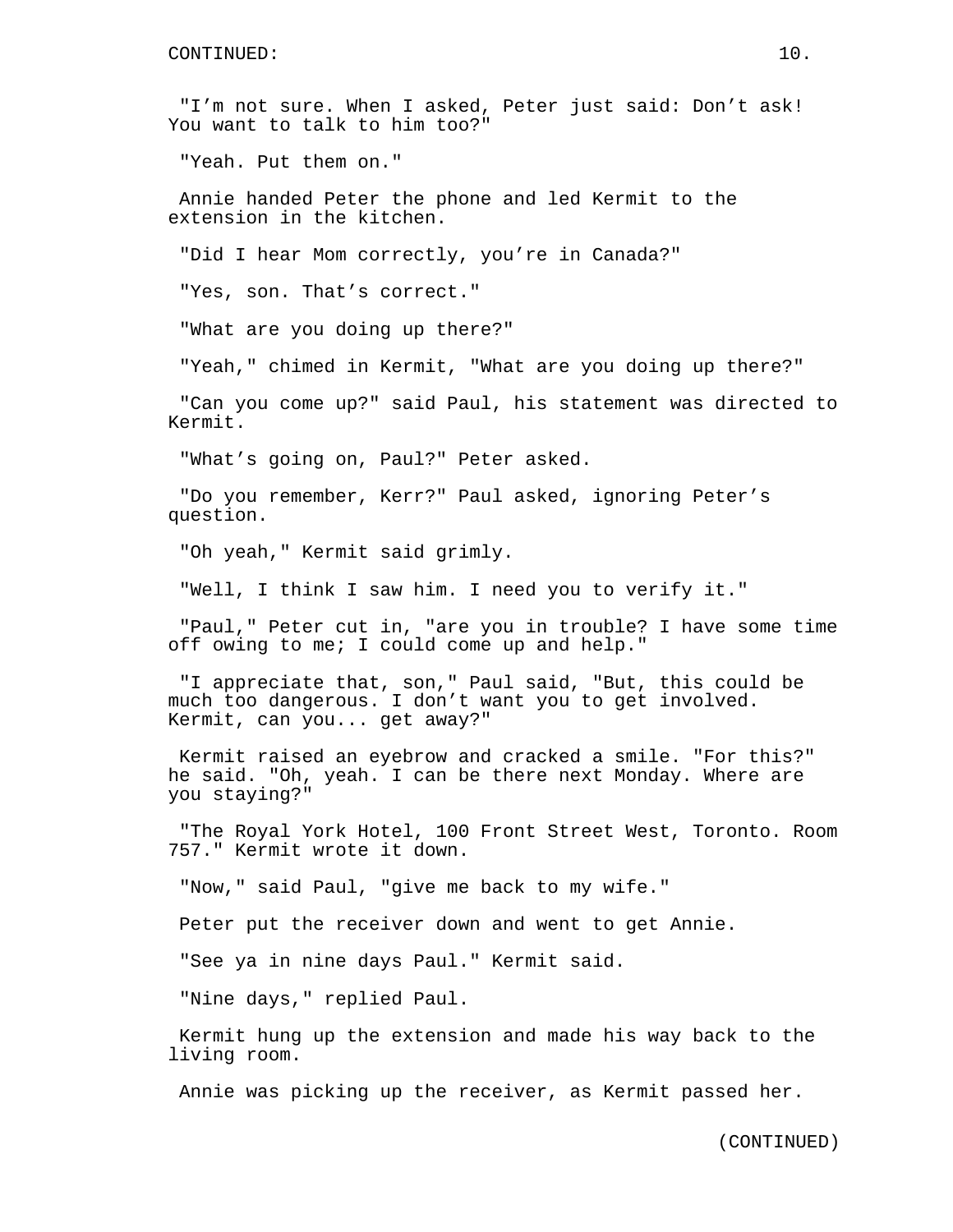Kermit saw Peter waiting on the couch. He could tell the kid was full of questions. He didn't know if he could, or should, answer them. Kermit sat on the couch, beside Peter, waiting for the inquisition to start. It didn't take long.

Peter turned to Kermit, his eyes full of questions and concern. "I don't care what he says, Kermit. I want to help."

Kermit looked at him. "No way kid! Kerr is not the sort of guy you want to mess with. He..."

Peter grabbed Kermit. "Dammit Kermit! I owe him."

Kermit glared at Peter. The effect would have been more potent if Kermit's ever present shades were not covering his eyes. Kermit knew Peter was acting like any son would if their father were in trouble. But this situation could get really out of hand. Peter had never seen the mercenary side of Blaisdell.

Peter held Kermit for a few seconds longer, then let him go. Kermit shook himself, straightening his jacket.

Peter continued, "Paul came into my life when it really needed focusing. I was a kid who had lost everything, Kermit... My father, my home, my life, everything... He put some meaning back into my life. Gave me something to live for. I owe him a lot more than I can ever repay. I'm going with you, and there's nothing you can do to stop me."

Kermit saw the determination in Peter's eyes. It was a look he himself used to get a lot in the past. He knew there would be no stopping Peter. If he didn't take Peter with him, Peter would just go on his own. And he'd get himself into a lot of trouble on his own. 'I don't care how much Peter thinks he can handle himself, Kerr's out of his league. Way out.' Kermit thought to himself. 'But I'm pretty sure he wrote down the address too. And knowing Peter, he'll take off for Toronto tonight. If I don't stop him.'

"Now," Peter stated, "you can either fill me in and we can do this together, or..."

Kermit relented. "Okay. Okay. But if Paul asks I didn't tell you anything, and we didn't go up together. You just followed me. Deal?"

Peter flashed him a smile and said, "Deal."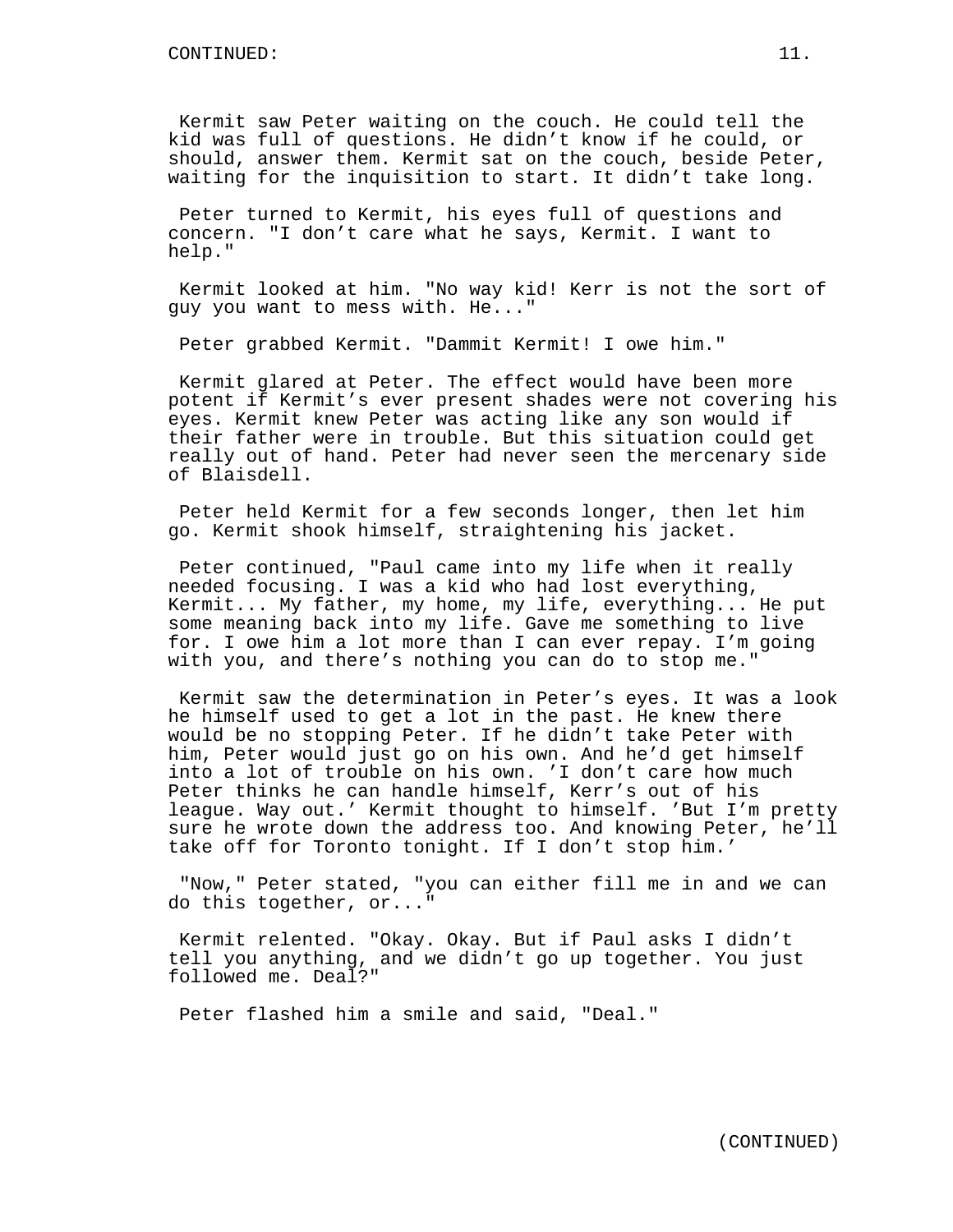Kermit gave a quick look to Annie, he didn't want her to overhear any of this conversation. He knew that she'd be on the phone for a while. He just hoped it would long enough to fill Peter in. He'd decided he would tell Peter only what he thought Peter should know, nothing more.

"It began in South America, in 1974..." Kermit began.

## **LATER**

"... and that's it." Kermit's concluded.

"That's it? That's the whole story?" Peter asked. "You're not holding out on me are you?"

Before Kermit could answer, Annie called to Peter. "Peter, Paul wants to talk to you."

"Be right there Mom," he said, then to Kermit he added, "This conversation isn't over!"

"I know." Kermit said. Peter got off the couch and turned to leave. Kermit grabbed his arm, and added. "Just don't let Paul know that you know what you know. Understand?"

Peter raised an eyebrow. "You're beginning to sound like my father."

"What can I say?" Kermit smiled and shrugged his shoulders "He kind of grows on you." He added as he gave Peter the standard Shaolin greeting. (Open right hand over closed left fist.)

Peter laughed and headed to the phone.

Kermit watched as Peter took it from Annie. 'So, this is what the flashback meant!' he thought.

Annie headed over to Kermit and sat in the chair she'd been sitting in earlier.

Kermit looked to her and said, "See, I told you he would call."

"That you did detect... Kermit," Annie stated with a smile.

While Peter had been talking to Paul, catching up on everything, Annie had been trying to learn more about the mysterious Kermit Griffin. Being blind, she could sense that there was something more to this man. Something that apparently no one else seemed to know.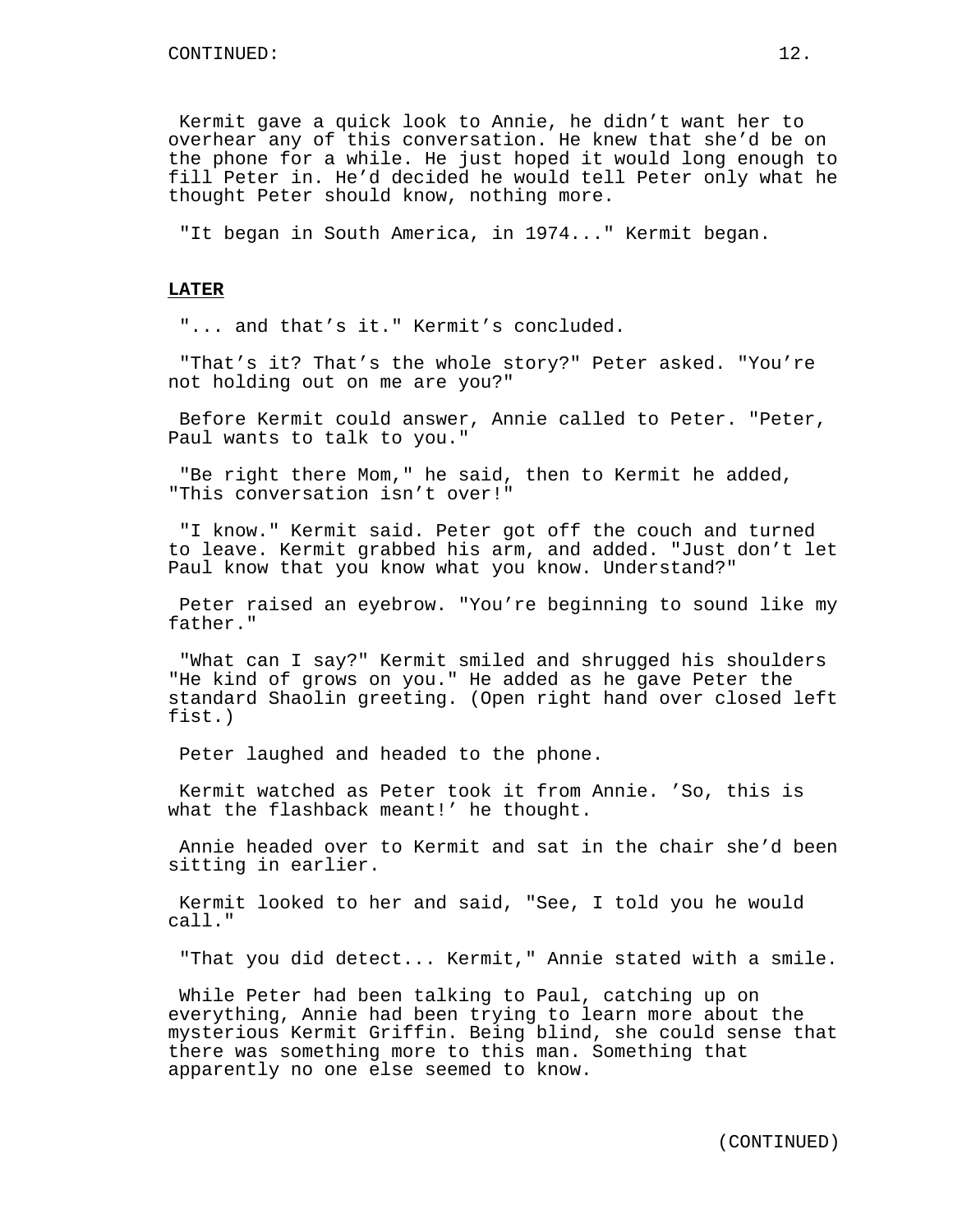After Peter had hung up the phone, he'd returned to his mom and Kermit, and they'd talked a little bit longer.

When the time came for them to go, Annie saw them to the door. "It was a pleasure meeting you, Kermit. Take care of yourself."

Kermit kissed her cheek. "You too, ma'am."

Peter leaned over, kissed her cheek and said, "See ya later, Mom."

With that, Peter and Kermit exited the house and walked to their cars. In silence. Kermit had given Peter a lot to think about.

#### **TORONTO: KNIGHT'S WAREHOUSE**

"Man oh man oh man oh man, I really hate winter." Detective Donald Schanke said, as he exited the lift into the loft of his partner Detective Nicholas Knight.

Both Schanke and Knight were cops. Homicide cops. They worked for The Metropolitan Toronto Police Force, and were currently assigned to the 96th Precinct. They had been partners for roughly 3 years.

Nick Knight was about 5'11" with short blond wavy hair. He was clean-shaven and had chiseled features. He was harboring a secret that few, if any, living people knew. The secret was that he was a vampire, and had been since 1228.

Schanke, had short black hair, brown eyes, and a slightly pudgy, trusting face. Tonight he was wearing a brown suit and tie with a tan overcoat. It seemed that he was never at home unless he was wearing a suit. Schanke had no idea what the man he called his partner really was. Who knows what would happen if he ever found out. Would he be able to live with the fact that his partner was a blood-drinking immortal?

Schanke was clutching a coffee cup as a dying man would clutch a life preserver. Who knows? Maybe for him it was one.

Nick was seated comfortably on his couch, and upon Schanke's entrance, he abruptly sat up straight. "Okay, Schank, now that I know it's cold outside, what have you got?" Nick said.

"About the case? Nada, niente, zip. The reason I came over is... is because... I have an extra, primo ticket for tomorrow's Maple Leafs game."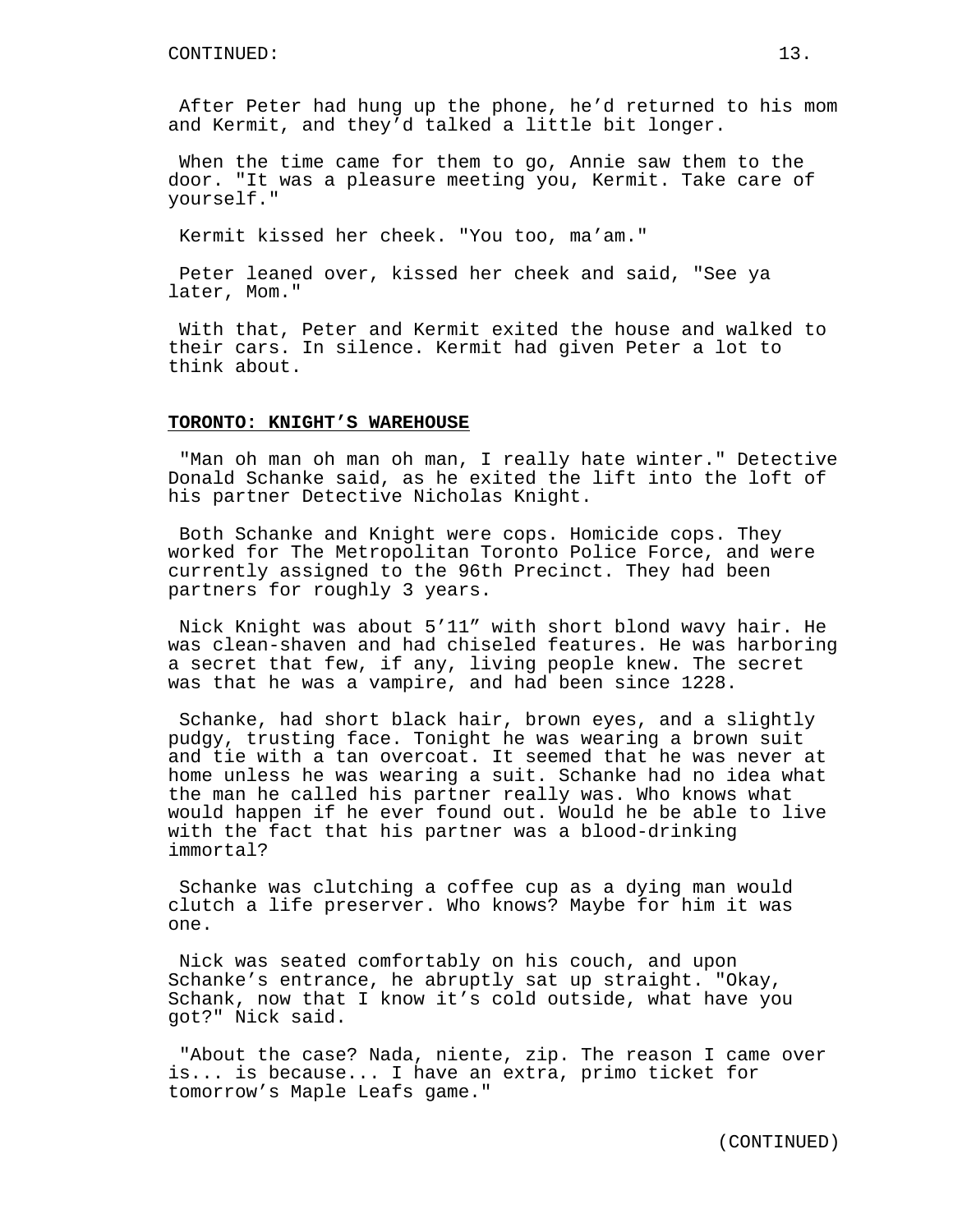"I thought you were supposed to be working tomorrow night?" Nick questioned.

Schanke settled into the black leather chair, sighing gratefully. He was very happy to take a load off his poor, over-worked feet. "I am," he said, "That's why I'm offering it to you, partner."

Nick was wearing a dark blue shirt and belted black pants. "What's the catch?" he sighed, resignedly.

Don shuffled in his seat, uncomfortably aware of Nick's gaze. "Well... I... Myra's friend... Marie... has the other one. You'll like her Nick. Really. She has a terrific personality... and... " he trailed off.

Nick stared implacably at him. "Myra put you up to this didn't she?" Schanke nodded miserably. "No, Schank. I'm sorry."

Nick knew he had to think quickly. He needed a way to get of this. But what? Lately Schanke and his wife, Myra, had been trying to set him up with almost every woman in the city. It was like Schanke was trying to push him into a relationship. He just wished Schanke would leave him alone. Schanke would never understand that a relationship is the last thing that Nick Knight needed at the moment. It was bad enough that LaCroix was always hovering over him. Speaking to him through that damned radio show of his. It seemed that every show was always directed towards him. Something he was doing or not doing. Some case he was working on. Nick wondered if anyone ever noticed that? He was pretty sure they hadn't but one day someone might. For now, though, he had to get Schanke off his back. Then suddenly, and without warning, inspiration struck him. "Nat's coming over." Schanke immediately looked intrigued. "We're watching some movies together," continued Nick.

"What's going on between you two, anyway?" questioned Schanke with a raised eyebrow. "Something I should know about? Hmm partner?"

Nick immediately back peddled. "No, no. Just two friends getting together to watch some movies, that's all."

"Right Knight. Friends," he said sarcastically. "And I'm the Pope."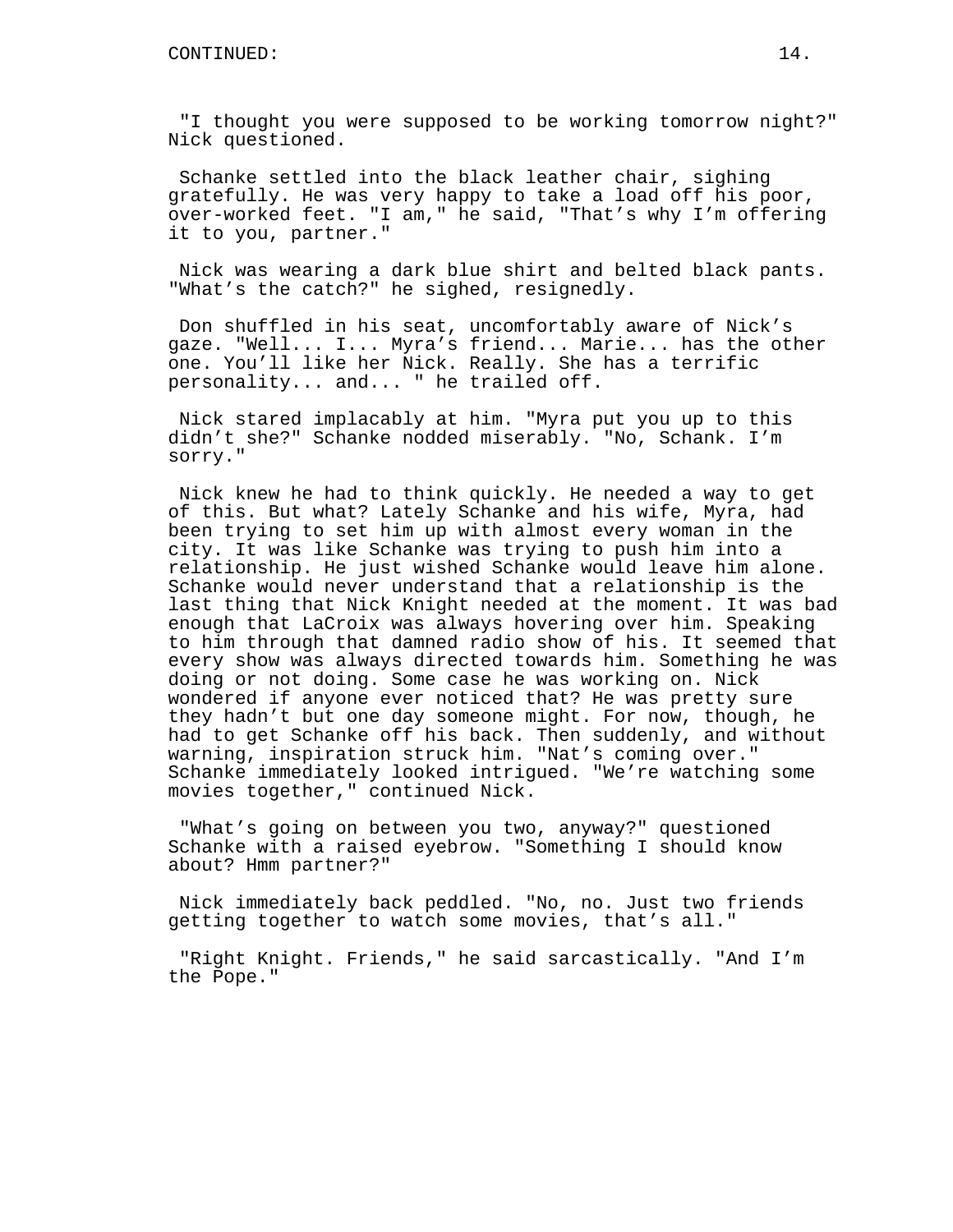# **7:00PM: 9 DAYS LATER (MONDAY) - ROYAL YORK HOTEL - TORONTO**

Peter and Kermit had driven up separately. They figured if they'd've arrived in one car Paul wouldn't buy the story of Peter following Kermit.

### **INSIDE HOTEL**

When they arrived at The Royal York Hotel, they went directly to the elevators.

#### **7TH FLOOR**

Peter and Kermit exited the elevator and then headed for room 757.

Upon reaching it, Peter knocked on the door. "Paul... It's us.... Open the door," he said.

There was no answer. Kermit tried, "Paul... are you in there?"

Peter was about to draw his gun and kick in the door, but Kermit stopped him. "Wait... Let's see if he left a message at the front desk first. If not, then we can request a key and come back up." Peter put his gun away, and they headed for the lobby.

## **LOBBY**

Once there, they walked up to front desk. The clerk behind the counter walked over to Peter, smiled at him, and said, "Can I help you?"

Peter smiled back, "I hope so," he said, and after a brief pause added, "Could you check and see if someone left a message for us?"

The clerk said, "Sure, what room are you in?"

Kermit jumped in. "We're not staying at this hotel. Our friend wa... is..."

The clerk looked disappointed "Oh. ... Can I have your names then?"

Peter quickly replied, "Peter Caine, and Kermit Griffin."

The clerk smiled at Peter and said, "Be right back."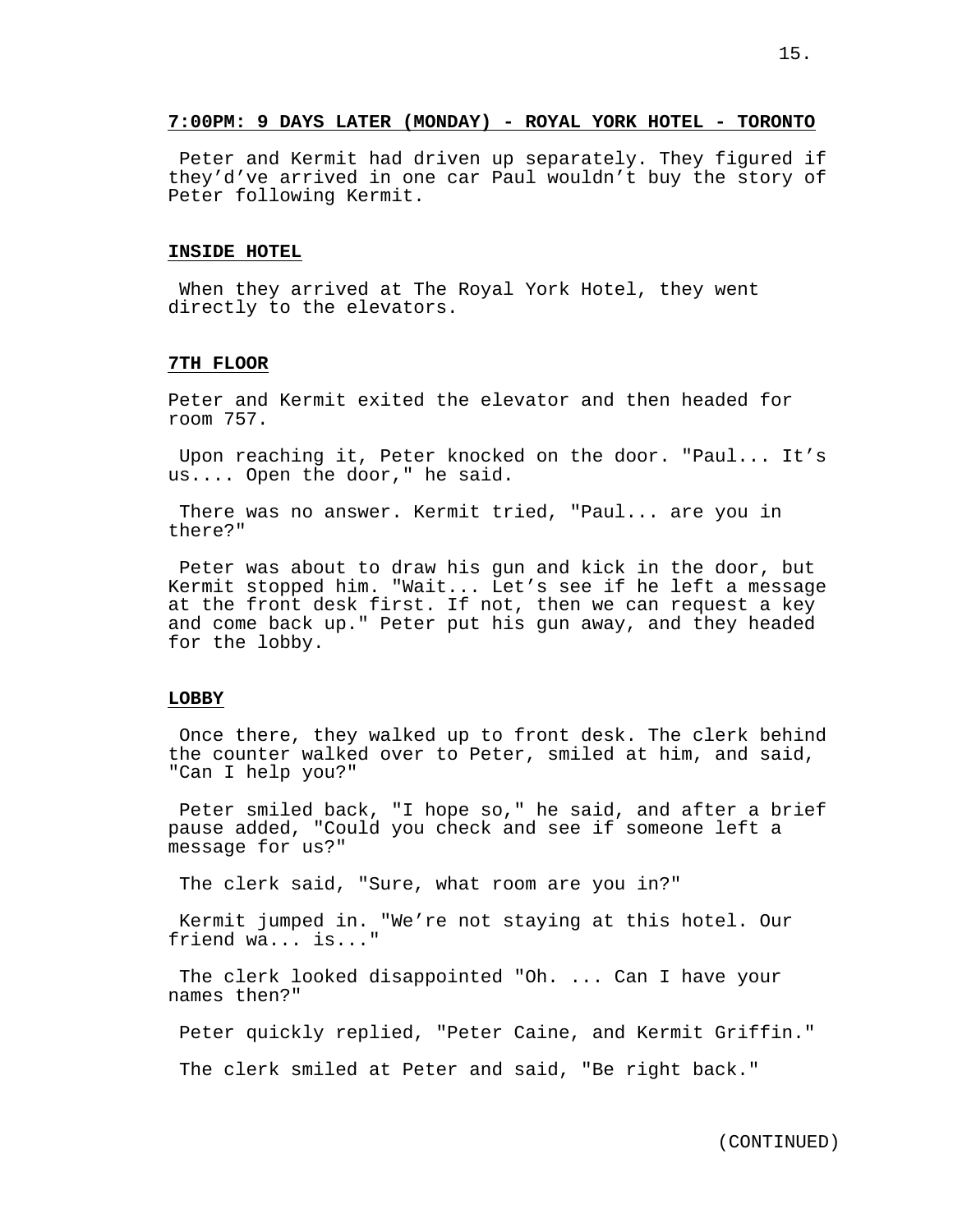She walked over to the message desk, and then returned to Peter and Kermit with a slip of paper. "Sorry, Mr. Caine..."

Peter leaned over onto the counter and smiled. "It's Peter."

Kermit rolled his eyes and buried his head in his hands. 'Of all the times to be flirting! Geez, you can't take this kid anywhere.' Kermit thought.

The clerked smiled back again, "Peter."

There was a short pause while Peter and the clerk just stared at each other.

Kermit broke the silence. "Excuse me..."

The clerk broke her stare. "Oh, sorry, Mr. Griffin. Here, this is for you."

Kermit took it and said, "Thanks." He turned to leave and noticed Peter wasn't moving. "Pete, come on. Don't want to keep your father waiting." Then he added under his breath, "wherever he is."

Peter stood up, smiled at the clerk and said, "Maybe I'll see ya around."

"I hope so," she replied.

"Come on, Petey..." called Kermit.

"Bye," Peter said and turned to leave.

"Bye," she replied.

Kermit waited for Peter. When Peter was beside him, he opened the note and read it. It said, "Gone to meet a friend. Should be back by 7:00. If not, this is his address. Paul. P.S.: I've left permission for the hotel to issue you a key to my room. You can leave your stuff there."

Peter noticed the map and address on the bottom of the note. Peter looked to Kermit and said, "There's an address and a map. We'll take my car, let's go."

# **OUTSIDE HOTEL**

Peter and Kermit left the hotel and headed for Peter's car.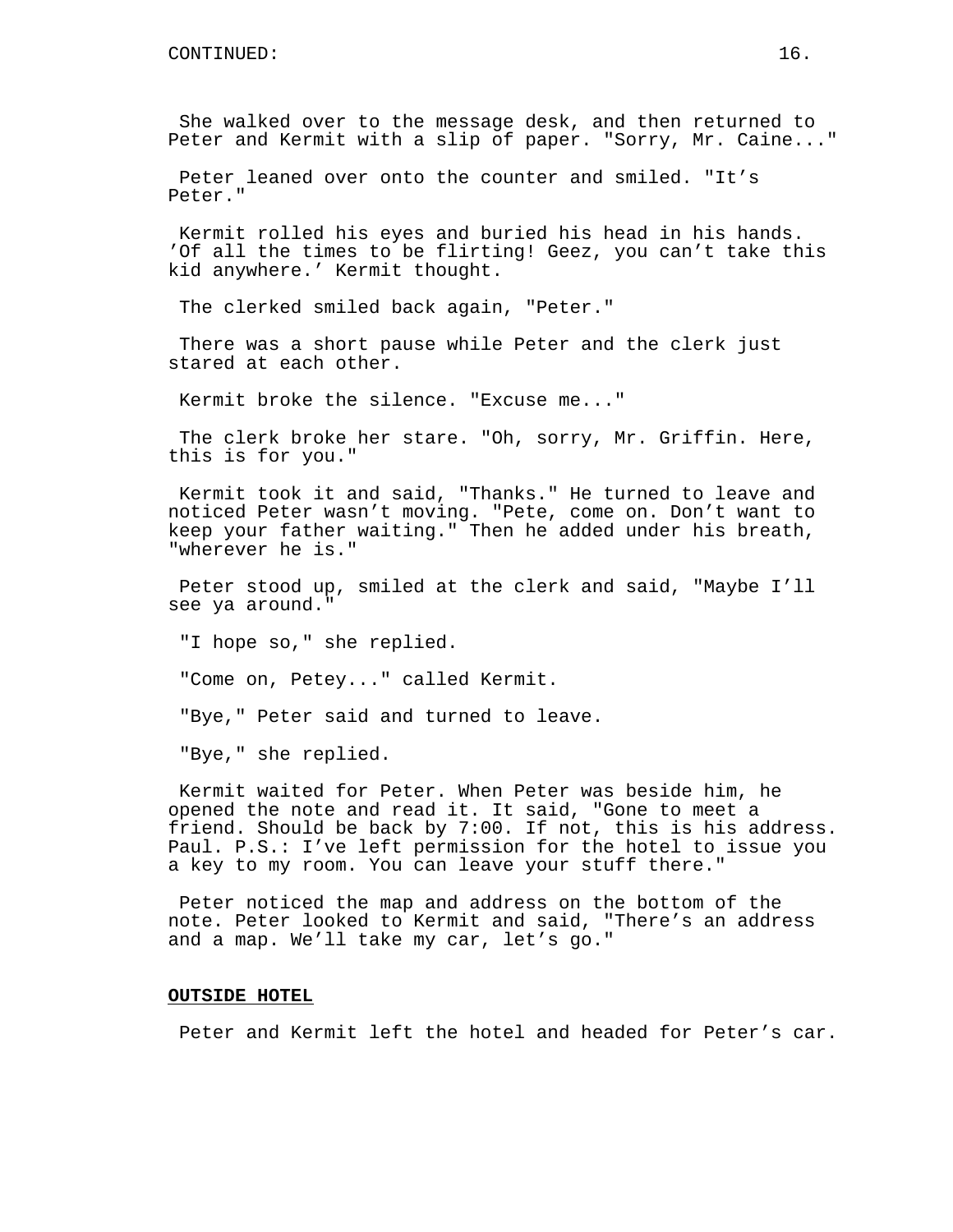## **7:25PM**

Paul Blaisdell and his friend Gord Anthony were walking south down Bay Street, on the way to the Royal York.

They had spent the afternoon trying to learn if Kerr was indeed in town. They'd called every contact they had, and nothing had turned up. Nobody knew anything. The last time anyone had seen Kerr was in 1984, and then they weren't even sure if it was him. Paul was hoping that Kermit might know someone or someway to track Kerr down. To see if it had indeed been him he'd seen last week.

They'd just passed Adelaide, when two men hurriedly exited a purplish-blue Dodge Stealth. One of them started to walk closely behind Paul and Gord. The other walked in front of them.

Paul turned to Gord and said, "I was supposed to meet Kermit at the hotel at 7:00. By now he's probably got my message. We'll probably run into him on the way"

Gord looked at him, "Are you sure he'll help? Can he help?"

But, before he could answer, the front man whirled around, brought up a gun, and shot Gord through the head. The man behind Paul viciously cracked the butt of his gun over Paul's head, causing him to fall and loose consciousness. The man managed to catch Paul before he hit the ground, and he and his friend maneuvered Paul into the car.

# **7:30PM**

Peter and Kermit arrived at the corner as a speeding car was turning of a side street. Peter slammed on the brakes to avoid being hit. Peter was so distracted with not hitting anything, that he never noticed that the car was an exact match for his.

"Damn it!" Peter cursed. "Just what the hell does that guy think he's doing, he nearly..."

Kermit, who had had his eyes closed, thinking, was jolted awake as as Peter slammed on the brakes. After bracing himself, he glanced out the window, and noticed something on the sidewalk of the street the car had turned off of. "Pete," he stated, cutting off Peter, "over there."

Peter followed Kermit's finger, and turned the car onto the side street. He drove over to where Kermit had pointed. It was a body. Peter pulled over and stopped the car. They got out of the car, and went over to the body.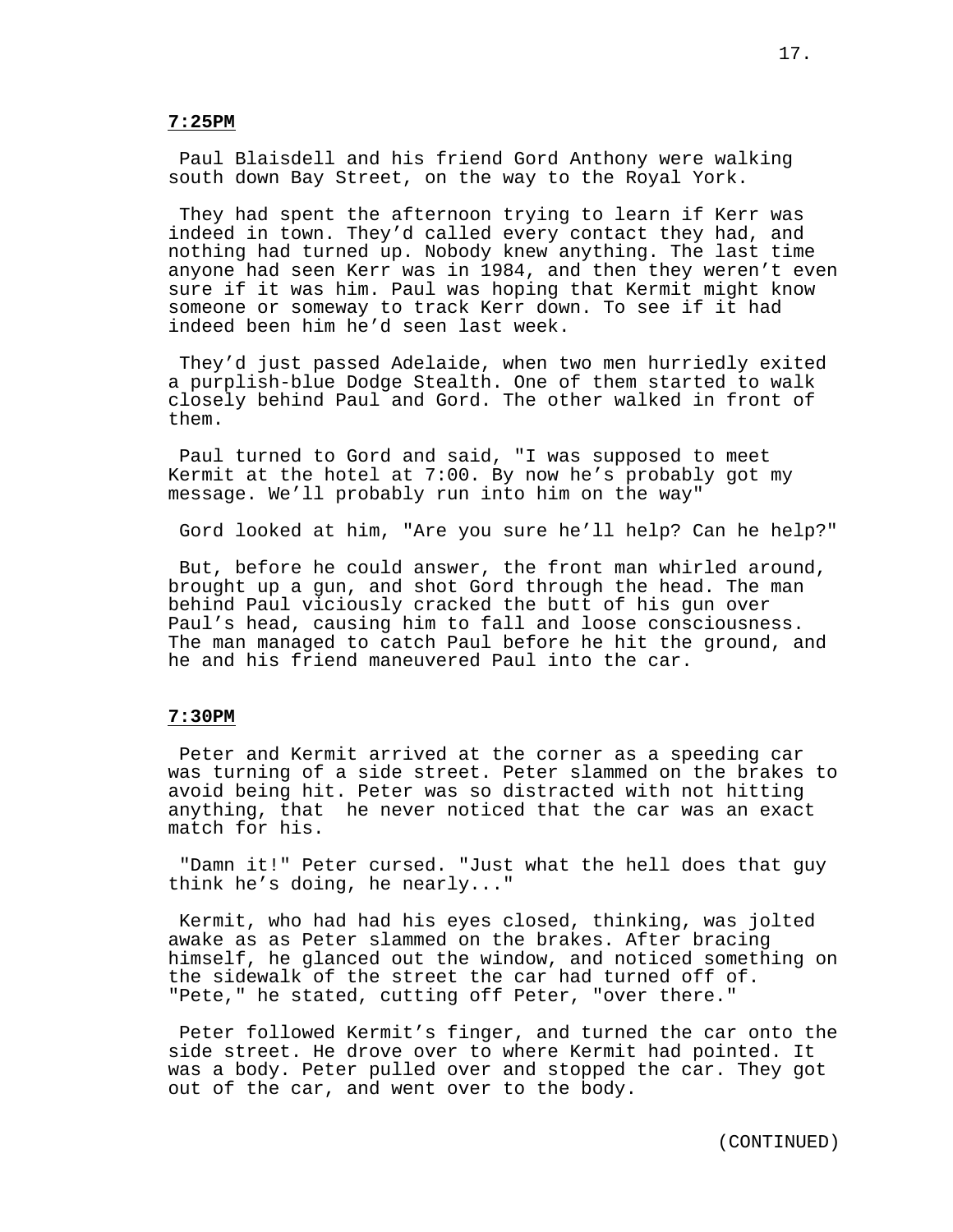They were crouched over the corpse of Gord Anthony, with guns drawn, when a slightly accented voice called out, from directly behind Peter, "Freeze! Metro Homicide. Stand very still."

Another man approached from along side Kermit; his gun was also drawn and pointed at them "Easy partner," he said. "I've got them covered."

The first man put his gun away, and walked carefully to Peter and Kermit. He relieved them of their guns and frisked them.

The second man, upon seeing Kermit's gun as his partner took it, said, "That's some elephant hunting gun you've got there, Mister. I hope you got a permit for it."

Kermit's elephant gun as the man had called it had in fact saved Peter's life at least once, when Peter and some friends had to rescue Caine and the Dalai Lama.

As the first man frisked them, he found their police badges. He turned to the other and said, "They're cops, Schank."

The one called Schank looked stunned, "Cops? You sure, Knight?"

Knight read the badges. "Yeah. Detectives Peter Caine and Kermit Griffin." As he said Kermit's name, he looked at him. 'Why does that name sound familiar? Where have I heard it before? When have I heard it before?' Nick wondered.

Schanke got a crazed grin on his face, "Kermit? Knight, you sure you're reading that right? He doesn't look like a talking green frog to me."

Peter looked at Kermit. "Your badge actually says Kermit on it?"

Kermit smiled sardonically, "Oh, yeah."

Peter didn't believe them, he always wondered if Kermit was a nickname, or his friend's real name. "Lemme see that," he said as he went to grab the badge from Nick.

Nick caught his hand in a vise-like grasp, and said, "Later, Detective. First, there is the matter of the deceased. Did either of you know him?"

Both Kermit and Peter shook their heads negatively. Nick looked at Schanke. "Call this in. I can handle these two on my own till you get back." Schanke turned to leave. "Oh and get Forensics down here too," Nick added.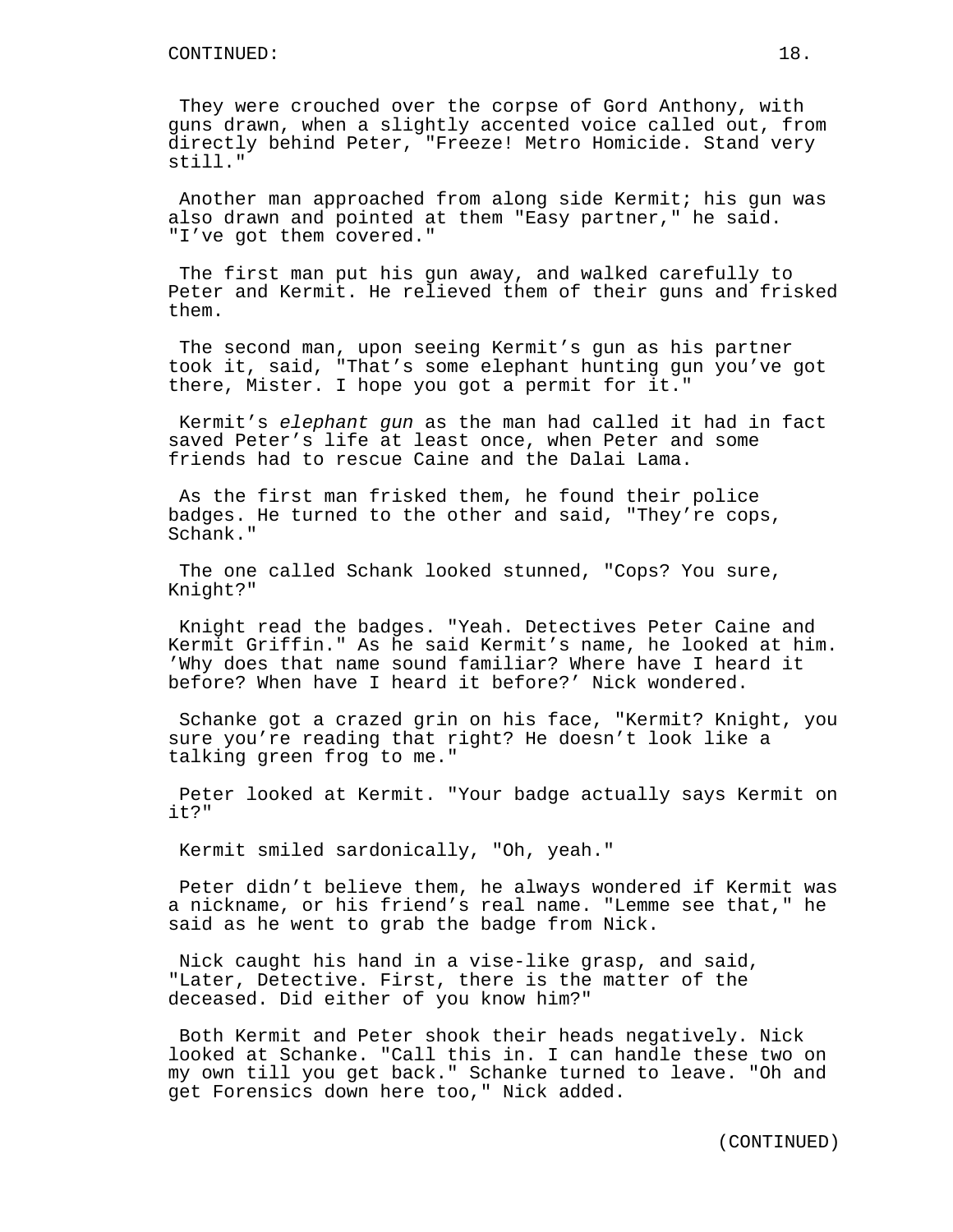As Schanke left, Nick could hear him muttering under his breath about how bossy Nick was getting lately; Schank do this, Schank do that. Nick stifled a chuckle, and then focused his attention on Peter, because the one called Kermit was wearing sunglasses. 'Why would the guy be wearing shades at night?' Nick thought, then out loud he suggested to Peter, "Okay, so let's have your story."

"You," Peter said belligerently, "haven't read us our rights, Detective..."

"Knight. Nick Knight," Nick supplied. "And you're right, I haven't. Besides you're not under arrest." Yet, he added silently. "So what happened? Why..."

Just then Schanke returned, with an Asian businessman in tow. "Knight," he began, "Mr. Soo here says he eyeballed the perps car, as it took off. His description seems to match this baby right here." Schanke said as patted the hood of Peter's car.

Nick noticed the look that was exchanged between Kermit and Peter. "I take it this car belongs to you two?" Nick said.

Peter fumbled out his reply. "Yeah. It's mine, but we haven't been in town long. Just got in a while ago actually. And...."

Nick cut Peter off, and looked to Mr. Soo. "Did you manage to get the license plate number?" Nick asked him.

Mr. Soo looked at Peter's car, then at Nick. "I'm sorry, Detective. It was dark and these eyes can't read as good as they used to."

Nick looked both relieved and upset. He looked to Mr. Soo and said, "But the color and make are the same?"

"Yes. Same color. Same type." Mr Soo replied.

"Okay. Thank you." Nick turned to Schanke. "Take his statement," then turned back to Peter and Kermit and added, "looks like you'll have a trip downtown to the station after all, gentlemen."

Kermit looked at Nick. "It wasn't us. We're on your side. Pete's plate isn't even a local plate. You should have asked your witness if it was a local plate."

"Schank, take these two down to the station. I'll meet you there. I'm gonna wait here for Natalie."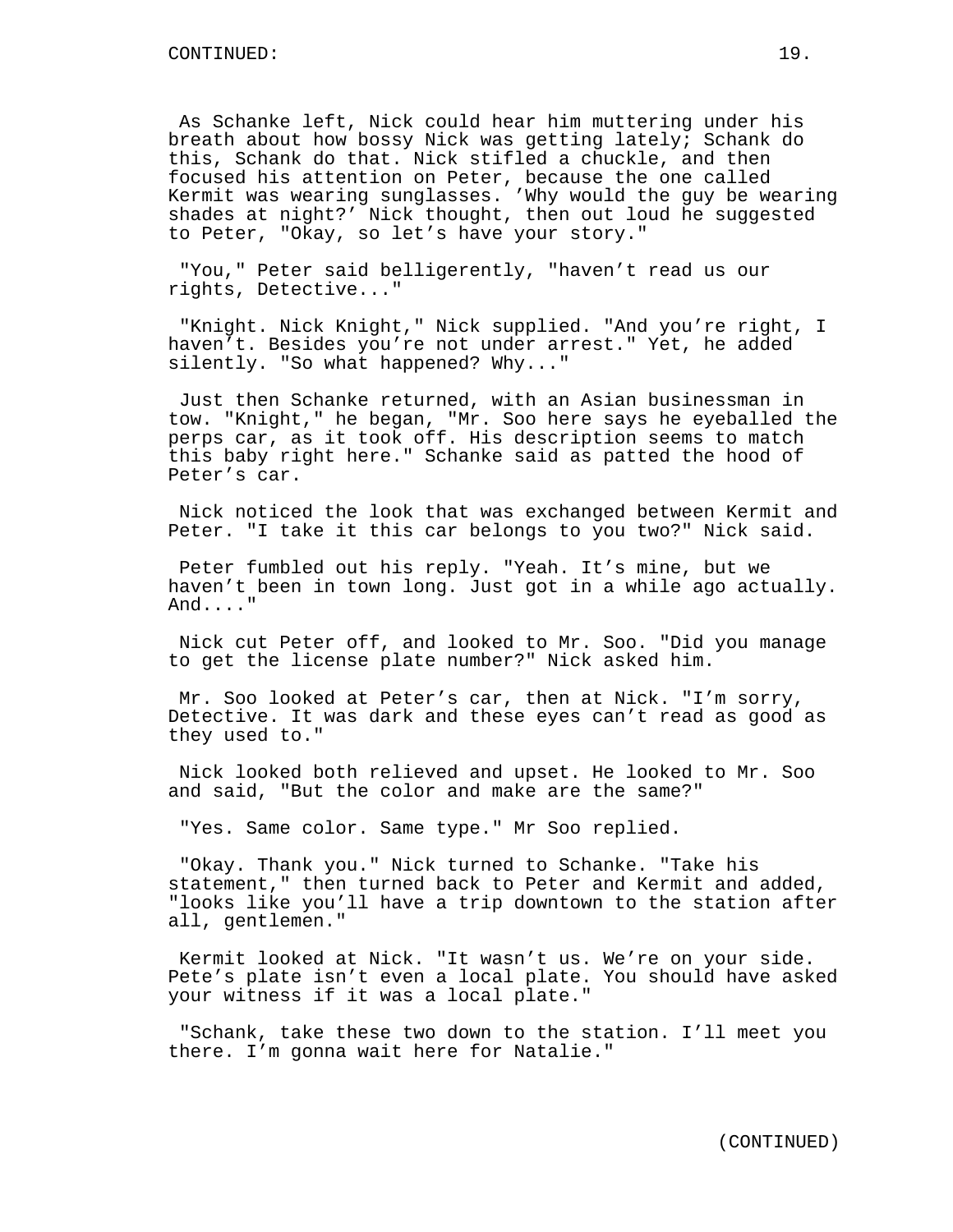Schanke went over to the car, with Peter and Kermit. Schanke opened the rear door and motioned for them to get in. But they decided to be uncooperative.

Kermit grinned at Peter and said, ever so politely, "After you, kid." Peter smiled at Kermit, shook his head, and replied, "No, really, after you." Kermit shook his finger at Peter. "My friend, how kind. But I insist." Kermit motioned like a chauffeur for Peter to get in. Peter smiled and said, "No, I insist. Please. Age before beauty."

Schanke rolled his eyes in disgust, 'It's gonna be one of those nights. First Nick. Now these two.' With that thought, Schanke grabbed Peter and said, "Just get in."

Peter got in. Kermit followed.

It had taken the better part of ten minutes to get them into the car. So, once they were in, Schanke cuffed them together so they wouldn't give him any more trouble.

# **7:45PM**

"Well, Nat?" Nick asked Dr. Lambert.

The weather was not the nicest, and she was feeling just a bit cold. "Yeah, considering I haven't even had dinner yet."

He gave her a strange look and said, "Yeah? Yeah what...?"

She elaborated. "Yeah I'm well... It was a joke Nick... Oh, never mind. Forget it." She decided to get serious, and continued, "I suppose the bullet could've come from - what'd you say his name was -- Kermit?" He nodded approvingly. "His gun. A ballistics test will tell us more... You said this Kermit guy's a cop?" she asked incredulously.

"Yeah," he stated, "he had a badge. They both did."

She smiled and said, "Well I guess they'll let just about anyone be a cop these days, won't they Nick?"

"Boy you're in a good mood tonight, aren't you Nat?"

"Oh, yeah," she said. "Must be all the caffeine I've had."

"Their badges say they're from Sloanville." he added.

"Sloanville? Where's that?"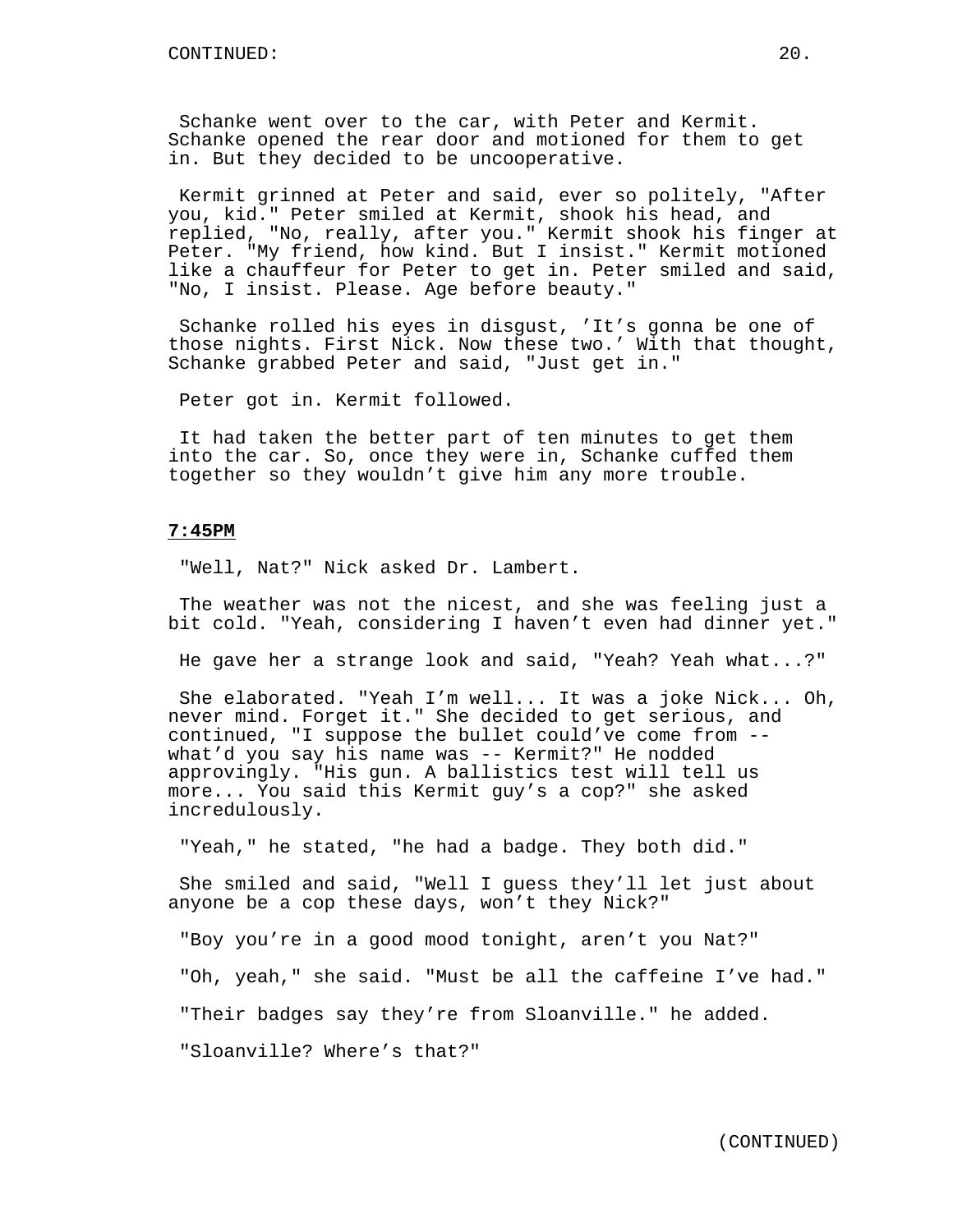"The USA. I was there once." He paused, as if about to drift off, but snapped out of it. "Look," he continued, "I have to get to the station. I'll drop by the lab later and you can tell me what you find." Turning to her, he briefly hugged her and kissed her cheek. "I had fun the other night. Thanks for bailing me out," he said. Then, with a funny look on his face, he added, "But next time... no more of those Hammer Dracula movies, huh?" It was more of a plea then a question. "They're just... not realistic enough," he stated, with a slight hint of sarcasm.

She'd thought they were appropriate, considering she was spending the evening with an 800-year-old vampire. But it was obvious that he didn't think so. 'Oh, well. I guess a vampire would know if a vampire-flick was out-of-character or not realistic', she thought. "Okay," she stated out loud, "you pick the movies next time."

When he flashed her that brilliant smile, she thought, 'Oh no! What have I done? I'm going to regret saying that. I know I will.'

### **8:30PM: 96TH PRECINCT**

As Schanke brought them into the station, he was still steaming over the remark that Kermit had made about his driving: "Where did you learn to drive, Detective? The demolition derby, or the Indy 500?"

He placed Peter and Kermit in separate "interview" rooms. He hated that new term. 'Why did we ever stop calling them interrogation rooms?' he thought. He returned to the main room to get himself a cup of coffee. He had just finished pouring it when Nick arrived.

He looked at Nick, "You can question Caine; I want Kermit."

If this was any other case, Nick would insist on dealing with Kermit, since Kermit seemed the more dangerous of the two. But Nick just couldn't shake the feeling that he somehow knew Kermit. He just couldn't remember how, or from where, yet. And if he did know him, that meant that Kermit knew him too. And he'd rather Kermit not remember him until he knew who he was, and how he knew him. It would be easier to deal with Kermit if Nick knew the circumstances surrounding the how he knew him from.

"Sure. Where is he?"

Schanke was half expecting Knight to fight him on this one, and was taken aback by how easily Nick had agreed. "Room 2."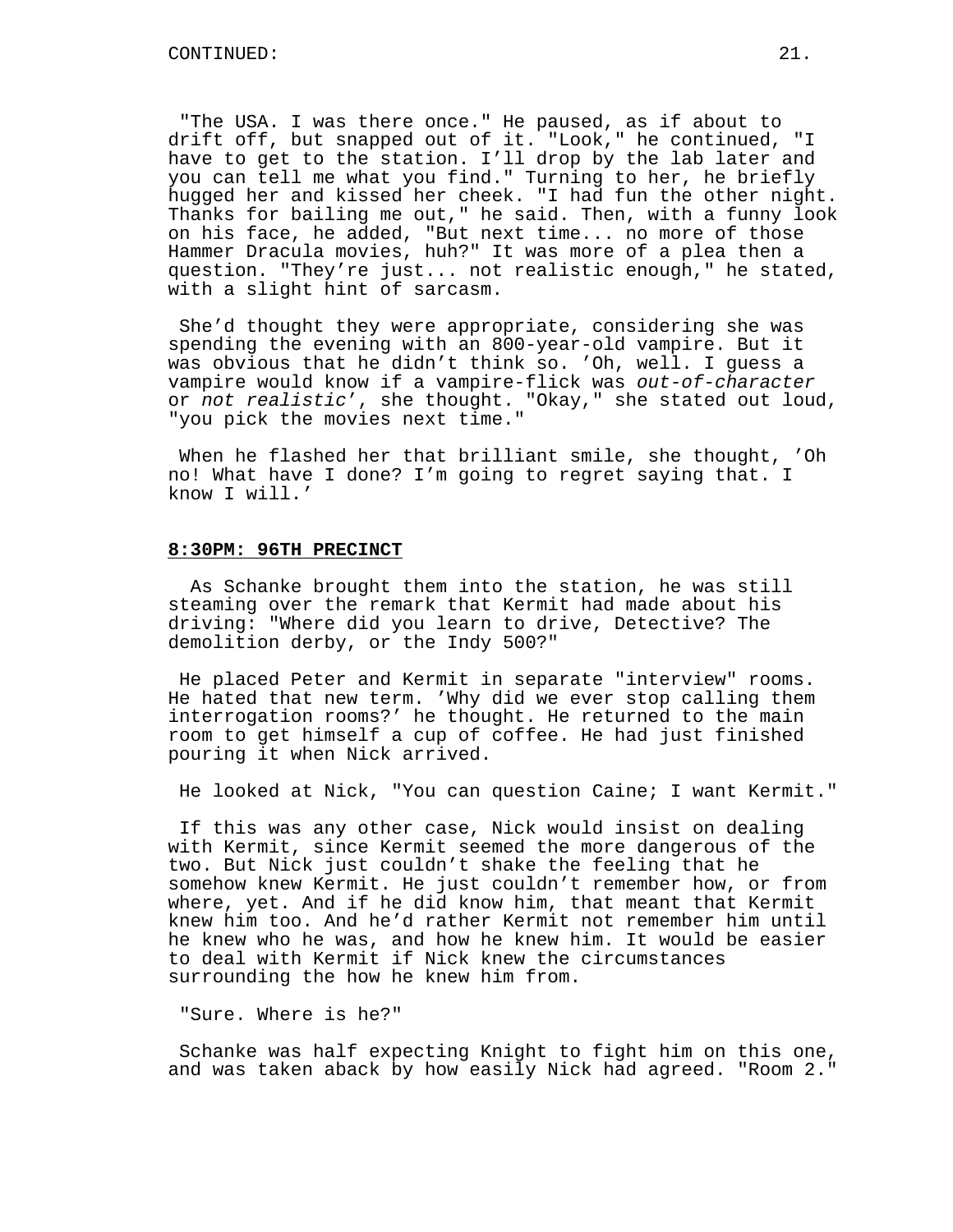Nick walked off in the direction of room 2 and entered. Schanke took his coffee to room 1.

## **8:45PM: ROOM 2**

Nick sat directly across the table from Peter. He turned on the tape recorder on the desk, and started to question Peter. "Okay, Detective Caine, let's..."

"Please," cut in Peter, "call me Peter. After all we are on the same side, even if you don't know it yet."

"Peter." Nick stated. "What are you doing in Toronto? We haven't received word from your department that..." he added after a momentary pause.

"We're not here on police business."

"Oh? So why did you come to Toronto?"

"We came up to visit my foster father."

"His name?"

"Paul Blaisdell. He's staying at the Royal York. We were suppose to meet him for dinner at 7:00 at the hotel, but he wasn't there."

The mention of Blaisdell's name struck a chord of recognition in Nick. But again, he couldn't place the name.

"If you were meeting at the hotel, what were you doing at..."

"Like I said, Paul wasn't there. He left the address of a friend of his, and we were going to see if he was still there."

"So, what made you stop?"

"We were traveling north, when this car pulled off a side street at warp speed. It almost hit us. I slammed on the brakes, and that's when Kermit noticed the body. Our natural reaction, I guess, was to pull our guns. Although my father hates it. He thinks guns are not the answer. He believes in reasoning..."

"Your father... Blaisdell?"

"No, my real father. He's a Shaolin priest. 'Come to Chinatown, ask for Caine, he will help you'."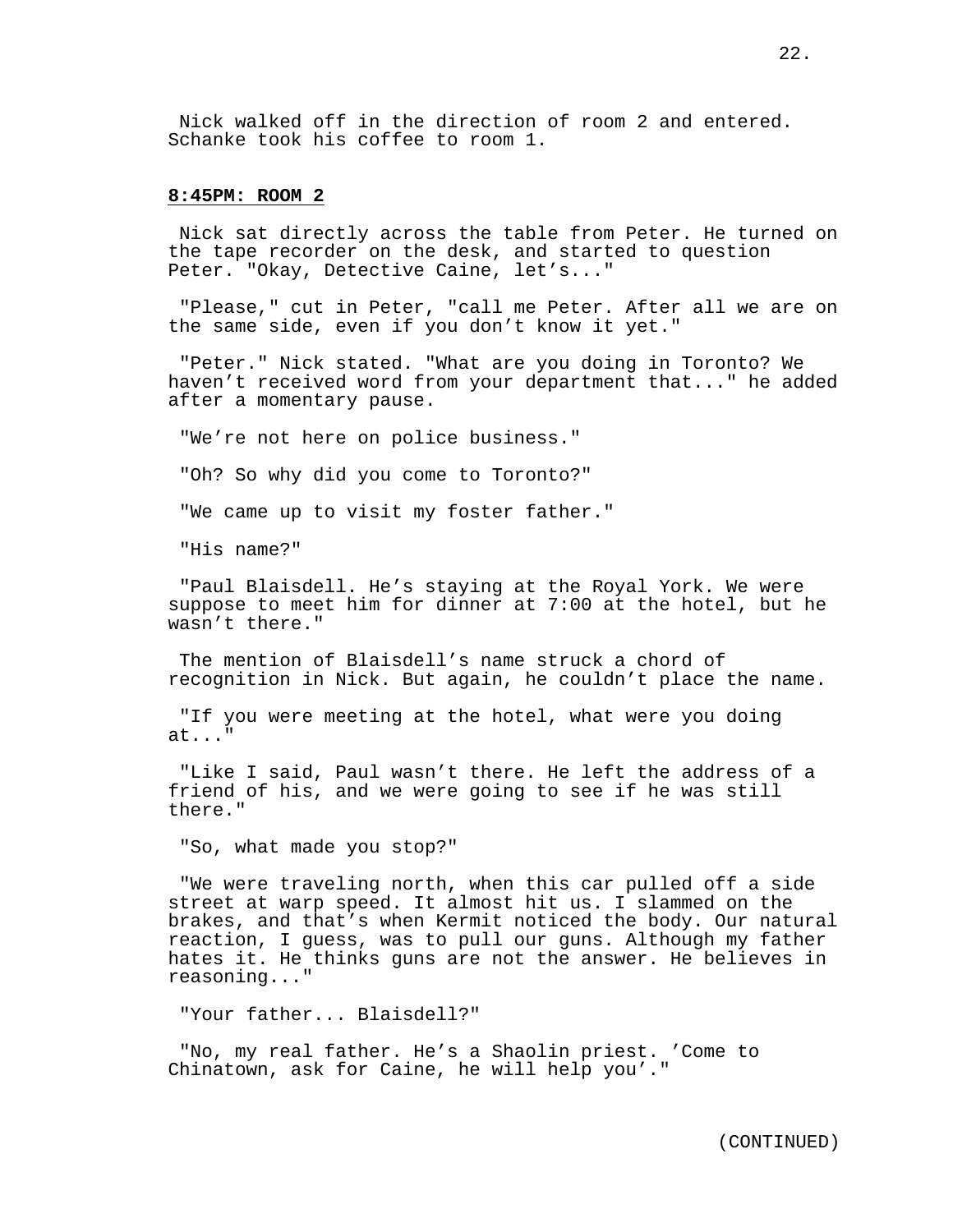Nick arched his eyebrow and repeated, "Caine?" There was a hint of recognition in his voice. Peter's mind must have been elsewhere because he didn't pick-up on the tone in Nick's voice.

"Kwai Chang Caine." Peter stated.

"Kwai Chang Caine, is your father?" Nick asked.

This time Peter heard the tone. "You know him, detective?"

"Not personally." Nick lied. "You were saying..."

Peter decided not to push the matter. 'Easy Pete. You don't know this guy. It wouldn't help matters to start quizzing him. At least, not now,' Peter thought. "Right. We got out of the car and went over to investigate. I had just checked for a pulse and was about to straighten up when..."

"When we showed up. Any idea who..."

"None."

"What made you get out of the car? For all you knew, he might have been a..."

"Instinct, Detective. Instinct. We saw the body, and instinctively went to check it out." As soon as he'd said it, he thought, 'Now I'm beginning to sound like my father.'

Nick was not liking this night. Too many people from his past were coming together in the same place at the same time. And, he was having trouble remembering where he knew most of them from. 'This isn't good. Not good at all. First it was Kermit, then Blaisdell, and now Kwai Chang Caine. At least Caine I remember. He's not the sort of guy you meet and easily forget. ... Who else is going to turn up tonight? Will my cover be blown? Will I have to move on and leave Toronto?'

# **9:00PM: ROOM 1**

Next door, Schanke was having problems of his own. "All right, Kermit, if that really is your name, why were you crouching over the body?" Schanke was pacing the room, agitated. Talking to him was like talking to a wall. He didn't answer, and when he did it was cryptic.

Kermit was reclined in his chair, his head supported by his interlaced fingers. He would've put his feet up on the table, only Schanke had roughly jerked them from that position twice already, and besides, he didn't quite feel

(CONTINUED)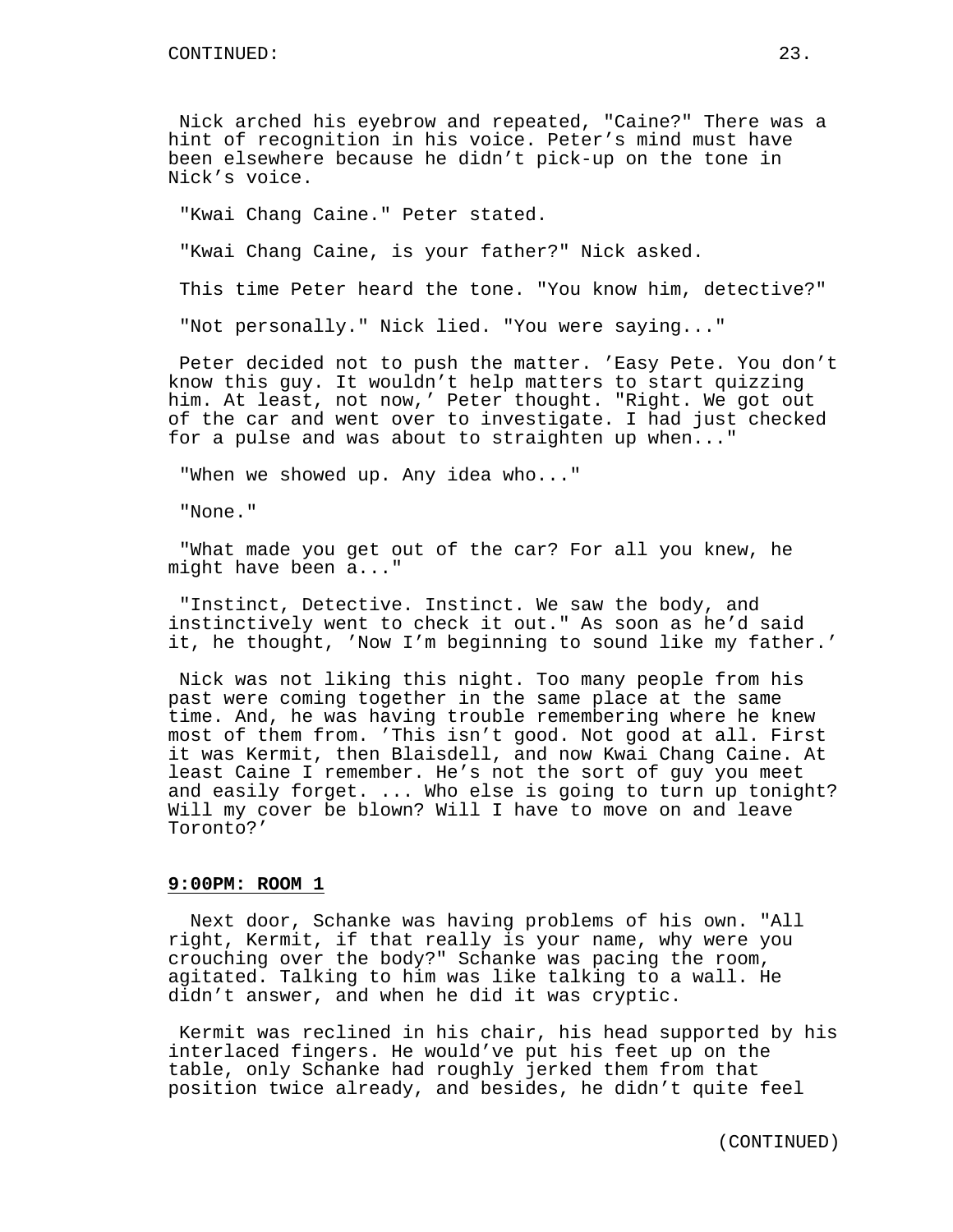like it anyway. Inwardly he seethed at the way this cop was handling him, so smiled to infuriate him. It was working, too. Kermit just kept wondering when his partner was going to come in and play good cop.

"I was doing some deep knee bends. It was a long drive up. I needed some exercise to loosen up." His reply was both reasonable-sounding and sarcastic.

Schanke rolled his eyes heavenward, as if entreating the gods to, just this once, smile on Donald G. Schanke.

### **9:30PM: 25 KIRKHAM STREET**

Paul Blaisdell awoke. It took him a few minutes to open his eyes because of the splitting headache he had, courtesy of the thug who'd brained him. He cautiously sat up. When his head no longer threatened to fall off, he carefully looked around.

The contents of the room surprised him. 'This can't be real? Aside from the fact that there appears to be no windows, or a telephone, this place looks like a one-room apartment. Not a prison cell. Who would kidnap me and place me a room like this? It's as if they want me to feel at home. That's it, they want me to be comfortable so I'll co-operate and do whatever it is they want me to do.'

He noticed a glass of water and a bottle of extra strength Tylenol, centered on the table. He also noticed that there was a video monitor in one corner of the room. He went over to it. It was switched on. He saw a man sitting behind a desk with a computer prominently placed on top. He could see everything but the man's face. Something about this man seemed familiar somehow. He tried to take in what he could see of the man's appearance: he had short dark hair, with bangs, and was dressed impeccably in a black pin-stripe suit, with a snow-white shirt.

Paul tried to think but couldn't. His head was killing him. He glanced again at the water and Tylenol.

Just then the man on the monitor spoke. "It's perfectly safe. I assure you. It was placed there to alleviate any headache you might have." The man had a strong English accent one that Paul recognized. They'd worked together in the past.

"Kerr!" he stated. "What's the meaning of this?!"

"I thought that was self-evident, Blaisdell. When I learned you were in town, I wished to enjoy your company. So I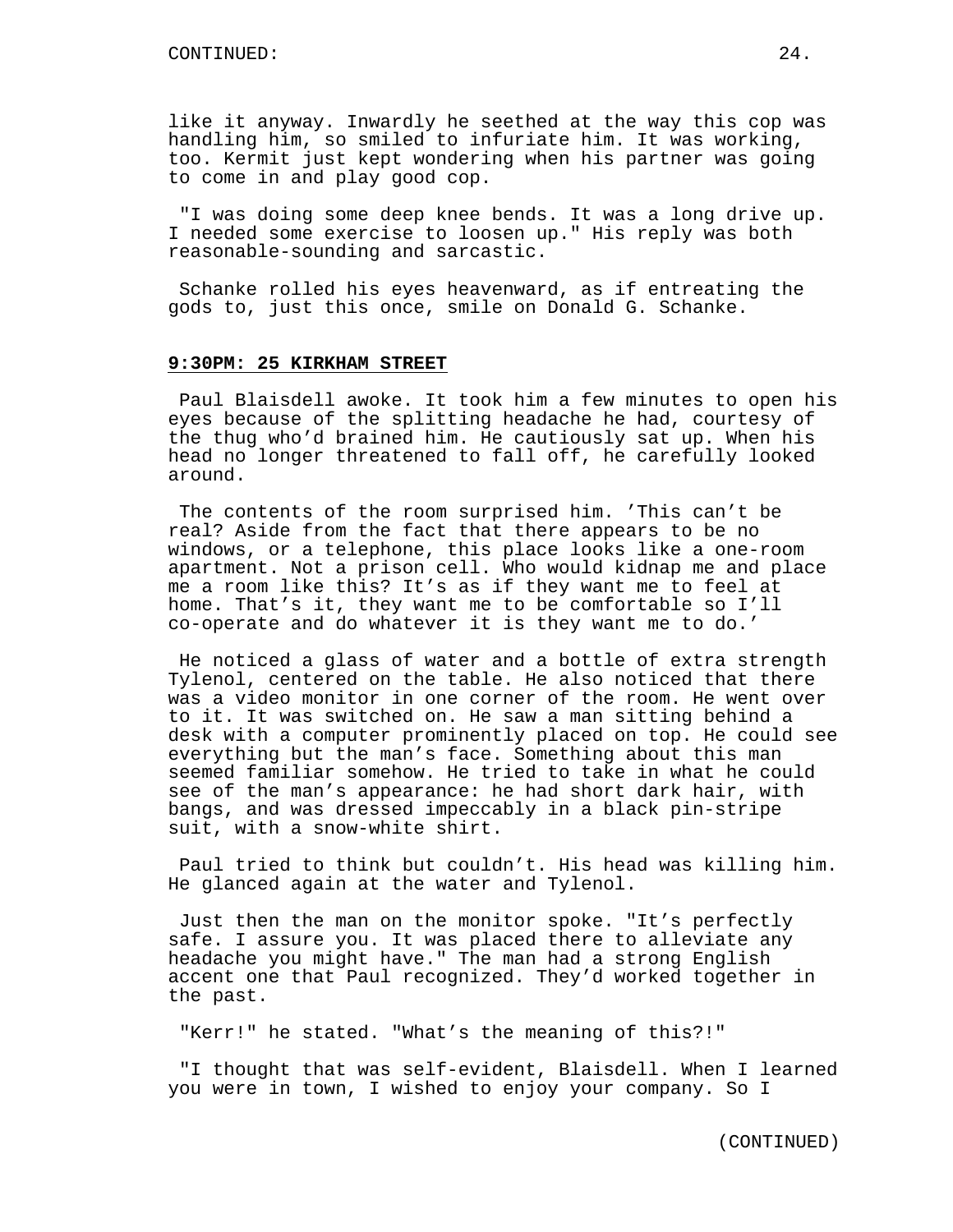dispatched a couple of men to see to it. Unfortunately, they were, how should I say -- a touch over-zealous. I am truly sorry about Gord; rest assured, they have been dealt with. ... Please feel free to use anything in the room available to you. I regret that we will not be meeting face-to-face. Nor will you have access to a telephone. However... you will have access to many fine books, wines, and gourmet meals."

"I demand to speak to Blake. He..."

"Blake? ..." Kerr cut in dismissively, "That fool was severely wounded years ago, on our last raid. He was taken to a sympathetic hospital; but, when it was safe to go, he just disappeared... We searched the area, of course, but all of our leads turned out to be worthless."

"So why am I here, enjoying your company? What..."

"Why, to be bait, of course!"

"Bait? For what? For who?"

"I thought you'd have figured it out by now."

"Kermit!" Paul stated, understanding.

"Yes, Griffin," Kerr answered venomously. "Did you really imagine that I'd forgotten about him?"

"It was a long time ago, Kerr." Paul said wearily. "Does it still matter so much? ... She wouldn't have wanted this... You know that."

"Her death was all his fault," Kerr pronounced with utter conviction.

# **9:45PM: 96TH PRECINCT**

Nick and Schanke were outside the "interview" rooms when Detective Sam Hunt approached them.

"There's a lady at your desk, Nick. Her name is Jean Dickson. We got lucky; she witnessed the entire thing."

"Thanks." Nick stated.

Detective Hunt was about to walk away, when Nick called him, "Oh Sam!" Detective Hunt looked back at Nick. "Prepare a line-up with Caine and Griffin."

"Right, Nick," said Hunt, and off he went.

Nick turned to Schanke. "C'mon, let's go talk to her."

(CONTINUED)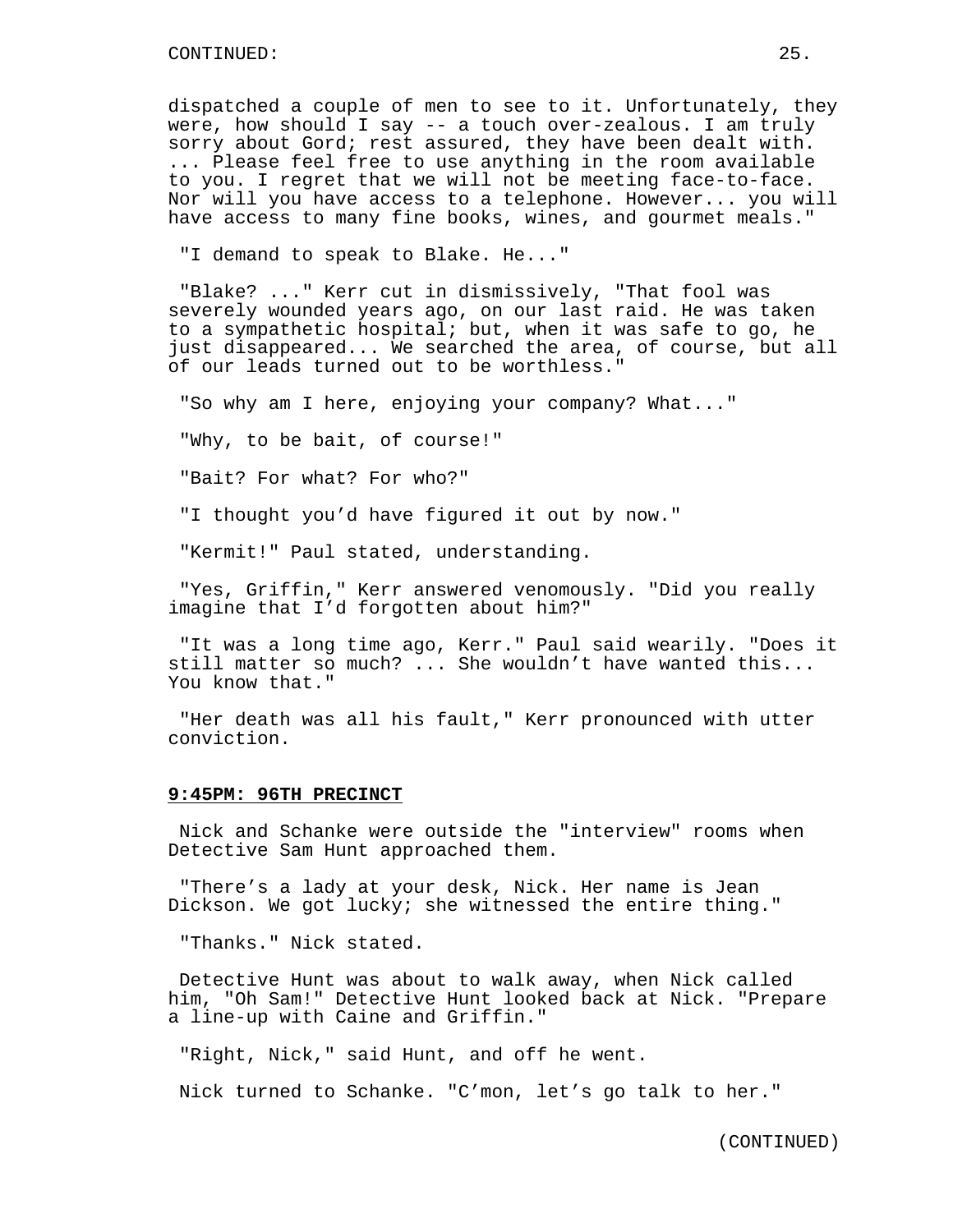Nick and Schanke headed for their desks.

When they approached, Jean Dickson stood up. Jean was about 5'4". She had a Rubenesque figure. Her hair was short and mostly black, with a few grey hairs around the temple. She was wearing a black, full-length winter coat, black walking boots, and black pants. She also had on a bright red v-neck sweater, with a blue shirt peeking through, and fingerless gloves. One pair of glasses, were propped on her head, and another, were perched firmly on her nose. She thrust her hand out to Nick. "Detective Knight?"

"Please, call me Nick," he invited, while shaking her hand. "This is my partner, Don Schanke." Jean let go of Nick's hand and shook Schanke's. "Detective Hunt said that, you're a witness..." he trailed off, inviting her to finish the sentence.

"... to the murder and kidnapping earlier, yes, that's right" Jean said.

"Wait, kidnapping? What kidnapping?" chimed in Nick and Schanke.

"There were two men walking down the street; the dead guy, and his friend. A car pulled up and two men got out. One shot the dead guy, the other knocked out the friend. Then they put the guy in the car, and took off. I went and called 911, and the operator told me a unit had already been dispatched."

Schanke was already scribbling down notes. He looked at Jean and said, "Would you mind describing the car for us ma'am?"

"Call me, Jean," she said. Her description of the car also matched Peter's car. Unfortunately she hadn't gotten the license plate number either.

"Was the plate an Ontario plate? Or another province? Maybe even the US?" Nick asked

"I'm not 100% certain, but... I think it was a local plate. All I remember was that the plate was white," replied Jean.

"Do you feel up to looking at a line-up tonight," Nick asked.

"Sure! Anything I can do to help."

"Schank, go see if that line-up is ready."

"Whatever you say, partner." Schanke grumbled.

(CONTINUED)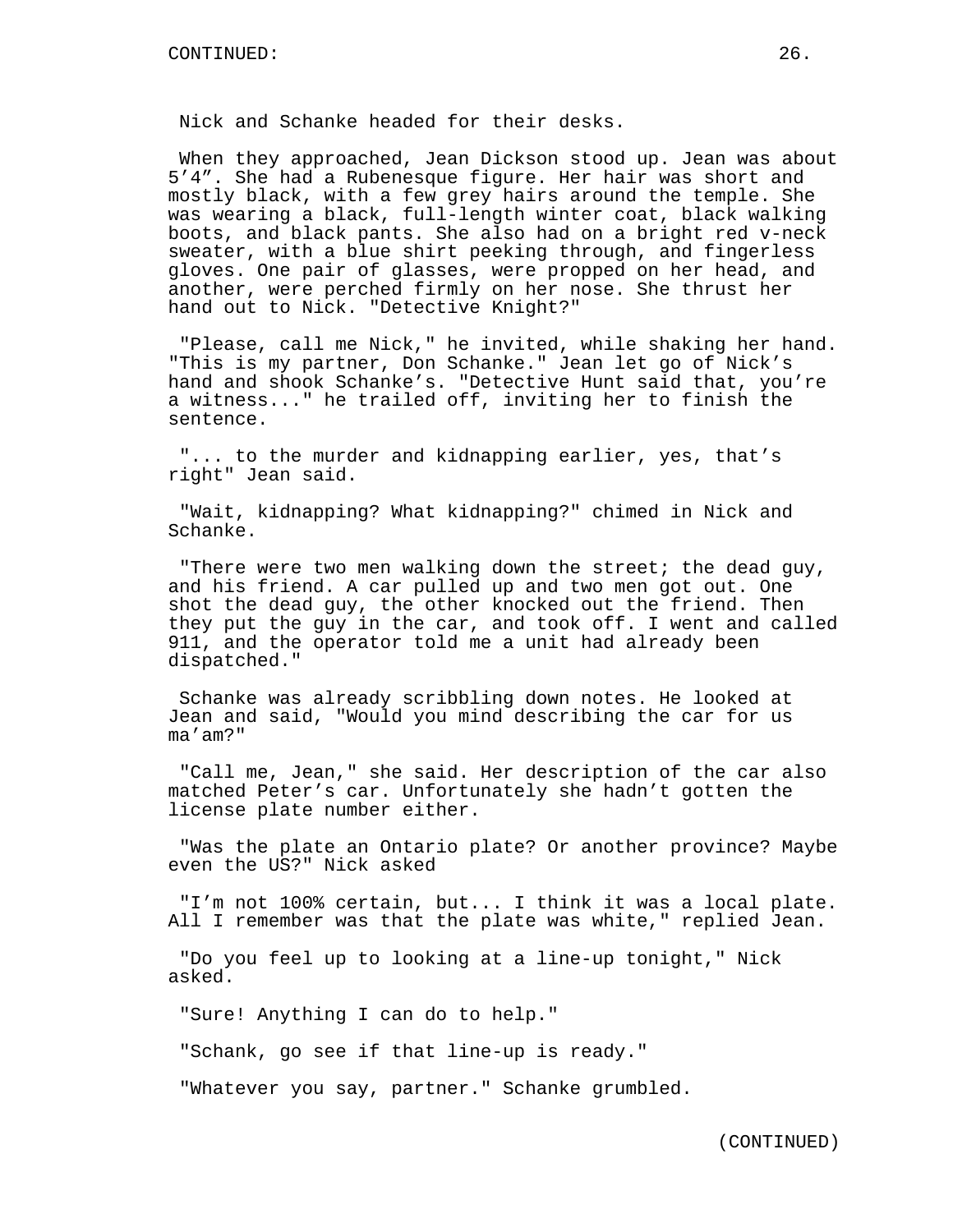"Would you care for something to drink while you wait?"

"Actually, I am kinda thirsty now that you mention it."

"I'll take you to the cafeteria while my partner sets up the line-up. Come on." Nick and Jean left the room, heading for the cafeteria.

A short while later Nick, Schanke, and Jean were in the room, looking at the line-up. Peter and Kermit were numbers 2 and 5 respectively. 1 and 3 were suspects in a variety store robbery, and 4 and 6 were undercover cops.

To Nick, both Peter and Kermit seemed calm, maybe to calm. Well, they are cops, I'm sure they've been in line-ups before. They've probably also conducted line-ups before. They'll know everything we're going to do before we do it.

Schanke asked each man to step forward, waited 10 seconds, and then asked them to step back. At the end of it, Jean had failed to identify any of them.

Nick asked Schanke to bring Caine and Kermit to his desk, while he brought Jean over to the police artist, Detective Cat Rocher.

When Nick returned to his desk, Kermit looked at him and asked, "Well? Are you convinced that we didn't do it yet?"

"Our witness is with Detective Rocher right now working on a composite of the two men she saw. She couldn't ID you in the line-up. She also said that the man who was killed, wasn't alone. The man who was with him was..."

Just then an explosive "Dammit!!!!" cut off Nick's sentence. Nick looked to where the scream had come from. It was Detective Cat Rocher.

Nick looked back to Peter and Kermit, "Just a minute. I'll be right back." Nick walked over to Cat.

Cat was staring at a blank computer screen. Nick walked up to her, and placed his hands on her shoulders. "What's wrong, Cat?"

Cat leaned back in her chair, so that the back of her chair, and her neck, were touching Nick. "This damn computer. That's 3 times this week, and it's only Monday. If it crashes one more time, I'll..." She made an angry fist and shook it at the computer.

Nick tried rubbing her shoulders to calm her down. "Easy. It's probably just the weather. You know how the cold weather affects the computer."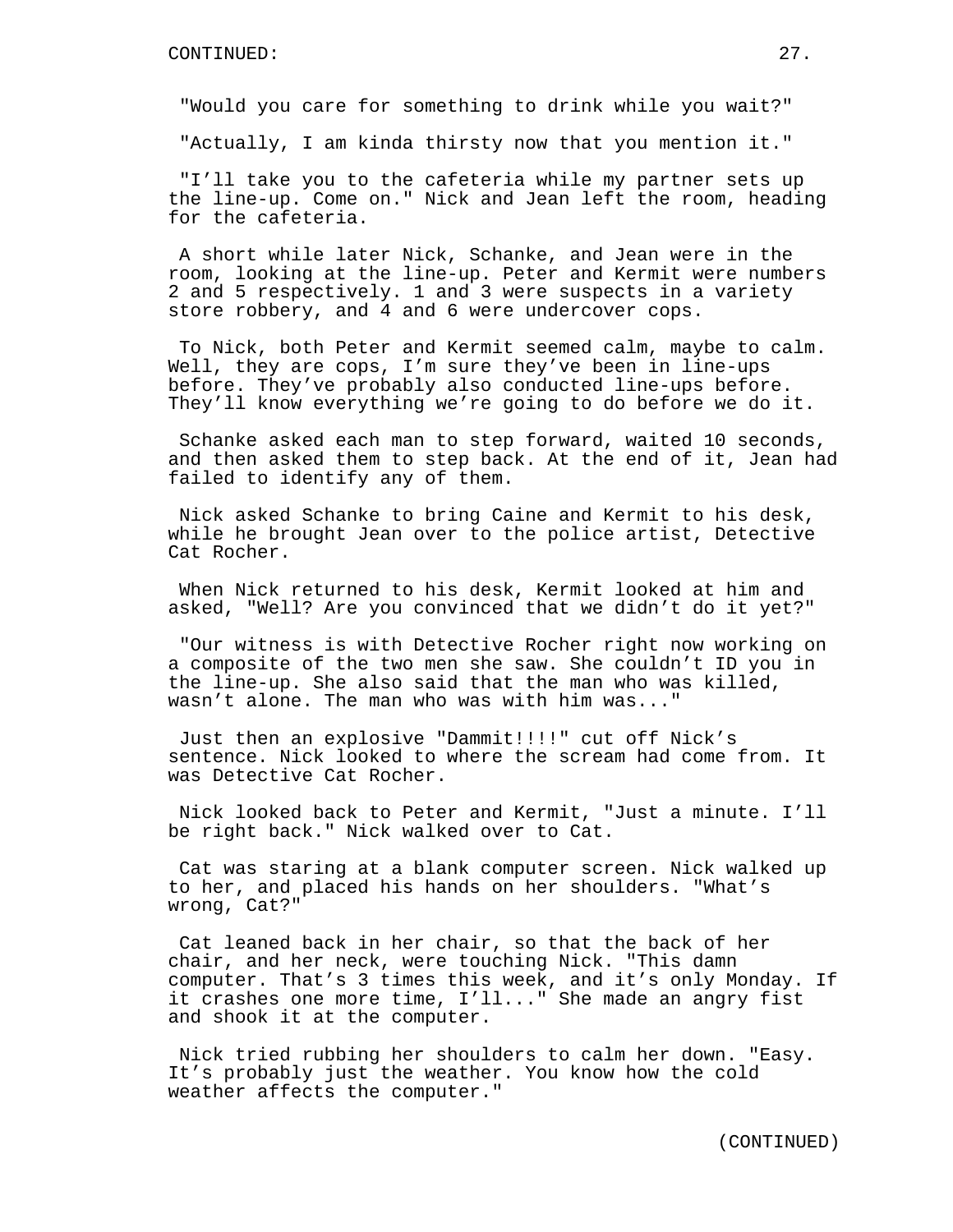Nick's touch had a soothing affect on Cat. She felt safe around Nick. It was no secret she had a crush on him. A lot of women did. But she saw the way he acted around Doctor Lambert. And the talk around the station was that Nick and Nat were more than friends. Cat had, on occasion questioned Schanke about it, and Schanke always said the same thing, They're only friends. Schanke had also told her about Janette DuCharme. He admitted not knowing what Nick's real relationship with her was, only that, at times they can't seem to keep their hands off each other, and others... Cat had seen Janette once, when she came to the station. She had to admit, Janette was gorgeous. Every man's ideal woman. Natalie and Janette were complete opposites.

Cat wished she could just escape with Nick. 'If I could get him alone, away from the precinct, away from Natalie, I know I could get him to like me. Sure, I'm no Janette, but I know I could make him happy.'

Right now, part of her was surrendering to the sensations Nick's touch was bringing out in her. The other part, the cop part, knew that Nick didn't mean anything romantic in the touch. The cop part won, and she tried to focus on what she was doing. She calmed down and said, "I know, it's just that..."

Schanke, Peter, and Kermit arrived. Kermit leaned in over the desk, and looked from the computer screen to Cat. Then he said, "What seems to be the problem?"

Cat looked at Kermit. "Who are you?"

Kermit looked at her. Nick introduced them. "Detective Cat Rocher, Detectives Kermit Griffin, and Peter Caine. They're from Sloanville."

Cat looked at them. "Sloanville? Really? I have a few friends down there."

Peter smiled, and jumped in, "Maybe we can talk later, then."

Cat smiled at Peter, "In fact there is one person who I e-mail regularly."

"Oh really?" Kermit asked with a raised eyebrow "Maybe I know them?" he added questioningly.

"I doubt it," Cat replied. "He doesn't sound like the sort of person you'd associate with. His handle is Robin Hood"

Kermit gave her a playful look and waggled his eyebrows. "Nice to meet you, Aphrodite."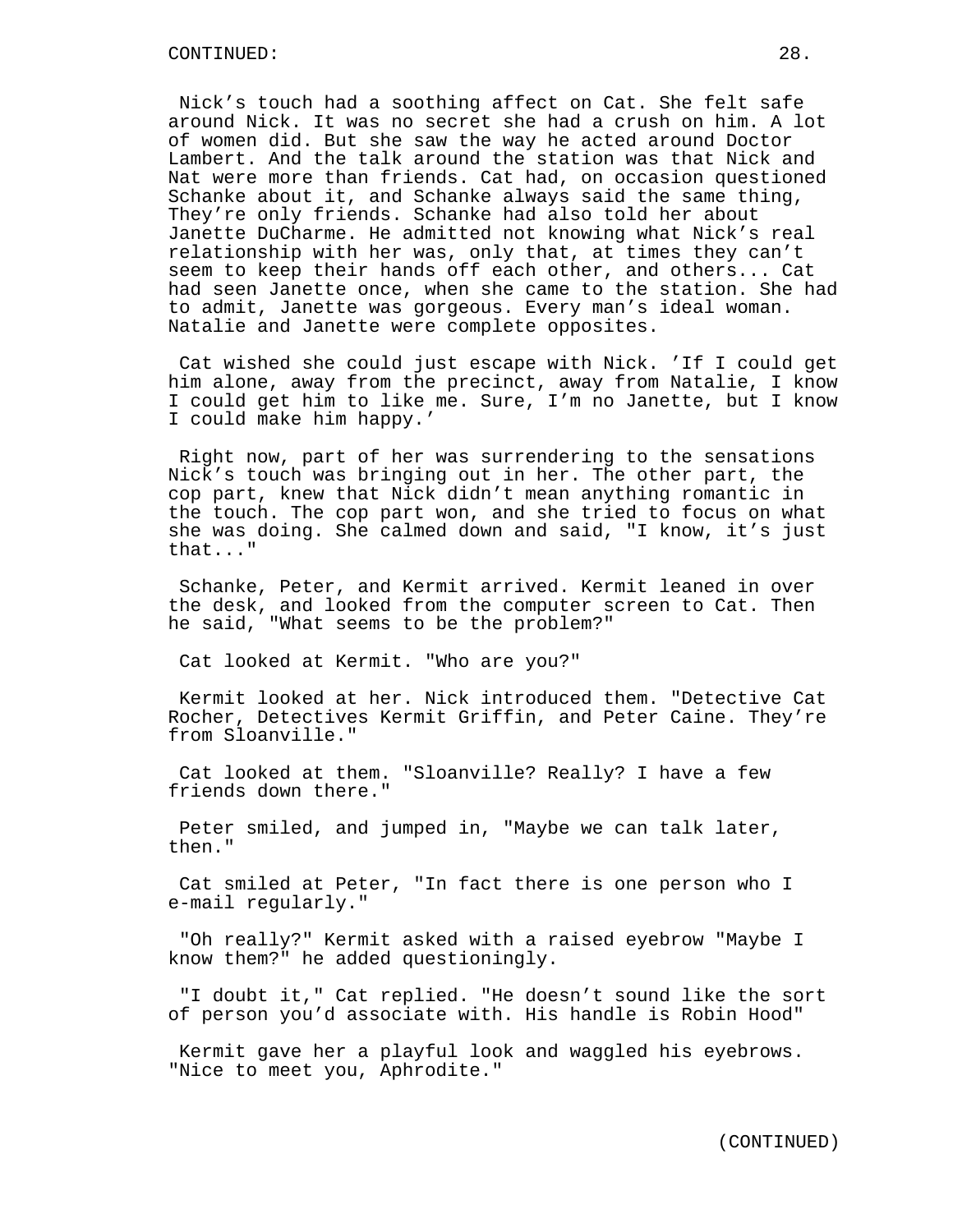Cat's face went blood red as she thought of all those messages she'd sent him. She would have slid off the chair, and gone under the desk, had Nick not been holding her shoulders so tightly. Some of the messages had been pretty hot. In fact, one could say that the modem had overheated more than once, and taken days to cool down. When she composed herself, she looked at Kermit and said, "You're a cop?!"

Nick looked lost. He glanced at Schanke, and seeing the way his partner was looking at him, realized he was still holding Cat's shoulders. He also realized Schanke was probably reading more into it than he had intended. He released his grip on Cat's shoulders. Cat straightened up in her chair.

Kermit turned to Peter and said, "Why does everyone keep asking me that?"

Peter shrugged his shoulders, "Maybe you need more PR. I'll give Sandra Mason at Channel 3 Action News a call when we get back. She'll help you. Besides, it'll get her off of my back for a while."

Nick and Schanke exchanged a completely puzzled look. They were wondering what a TV news reporter had to do with anything.

Kermit looked at Peter and replied, "Oh, yeah. Sure. I really don't think so, Pete."

Peter responded with, "Why not?"

Kermit decided to return to the problem at hand. He turned to Cat and said, "So, what..."

At that moment the computer came back to life. While booting up, it started displaying a million errors. Some of which were:

\WINDOWS Damaged Directory.

\WINDOWS\flock.bmp invalid cluster.

\WINDOWS\getstart.rec invalid cluster.

\WINDOWS\groups.b\$\$ invalid cluster.

\WINDOWS\help.ico invalid cluster.

\WINDOWS\helphk.dll invalid cluster.

\WINDOWS\honey.bmp invalid cluster.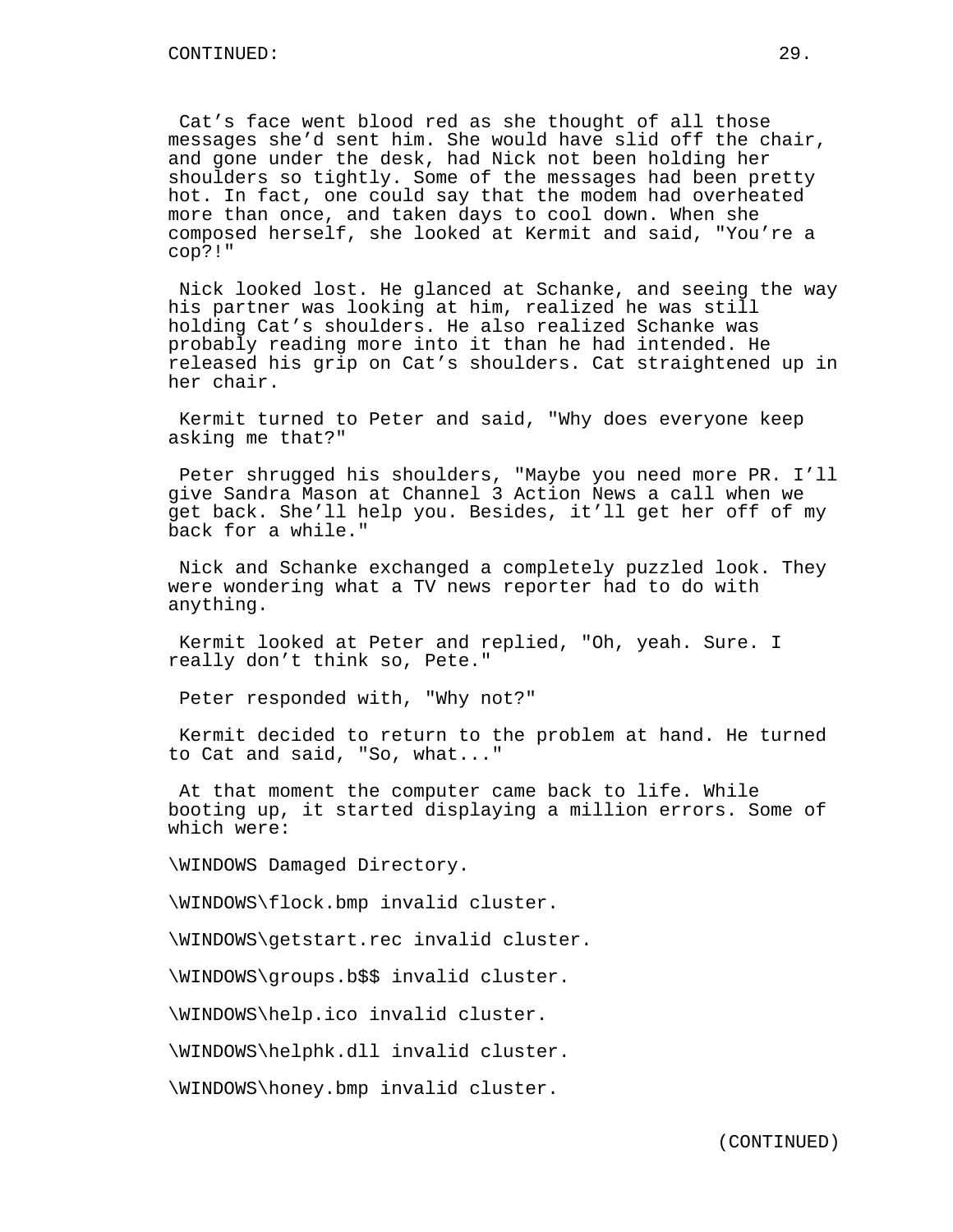\WINDOWS\mouse.ini invalid cluster. \WINDOWS\msd.pif invalid cluster. \WINDOWS\msd.ini invalid cluster. \WINDOWS\msworks.ann invalid cluster. \WINDOWS\msworks.ini invalid cluster. \WINDOWS\mwbackup.ini invalid cluster. \WINDOWS\pifedit.pif invalid cluster. \WINDOWS\progman.ini invalid cluster. \WINDOWS\redbrick.bmp invalid cluster. \WINDOWS\rivets.bmp invalid cluster. \WINDOWS\service.rec invalid cluster. \WINDOWS\shed.ini invalid cluster. \WINDOWS\SYSTEM\latinwd0.ttf cross-linked at cluster 78. \DOS\keyboard.sys cross-linked at cluster 78. \DOS\msbackup.exe cross-linked at cluster 805.. \DOS\mwbackup.hlp cross-linked at cluster 688. \DOS\qbasic.exe cross-linked at cluster 178. \DOS\wntools.grp cross-linked at cluster 944. \MSWORKS\msworks.hlp cross-linked at cluster 6,138. Lost cluster chain at cluster 29,446, 1 cluster long. The errors scrolled by so fast that the only ones Cat could read were the ones that were on the screen when it stopped scrolling.

When the last message appeared, the computer prompted, "Do you wish to convert the lost chains into files? (Y/N)" Cat just stared at the screen and muttered, "Great, just great." Kermit looked at her and said, "Here, let me." Cat got out of her chair, and said, "Be my guest."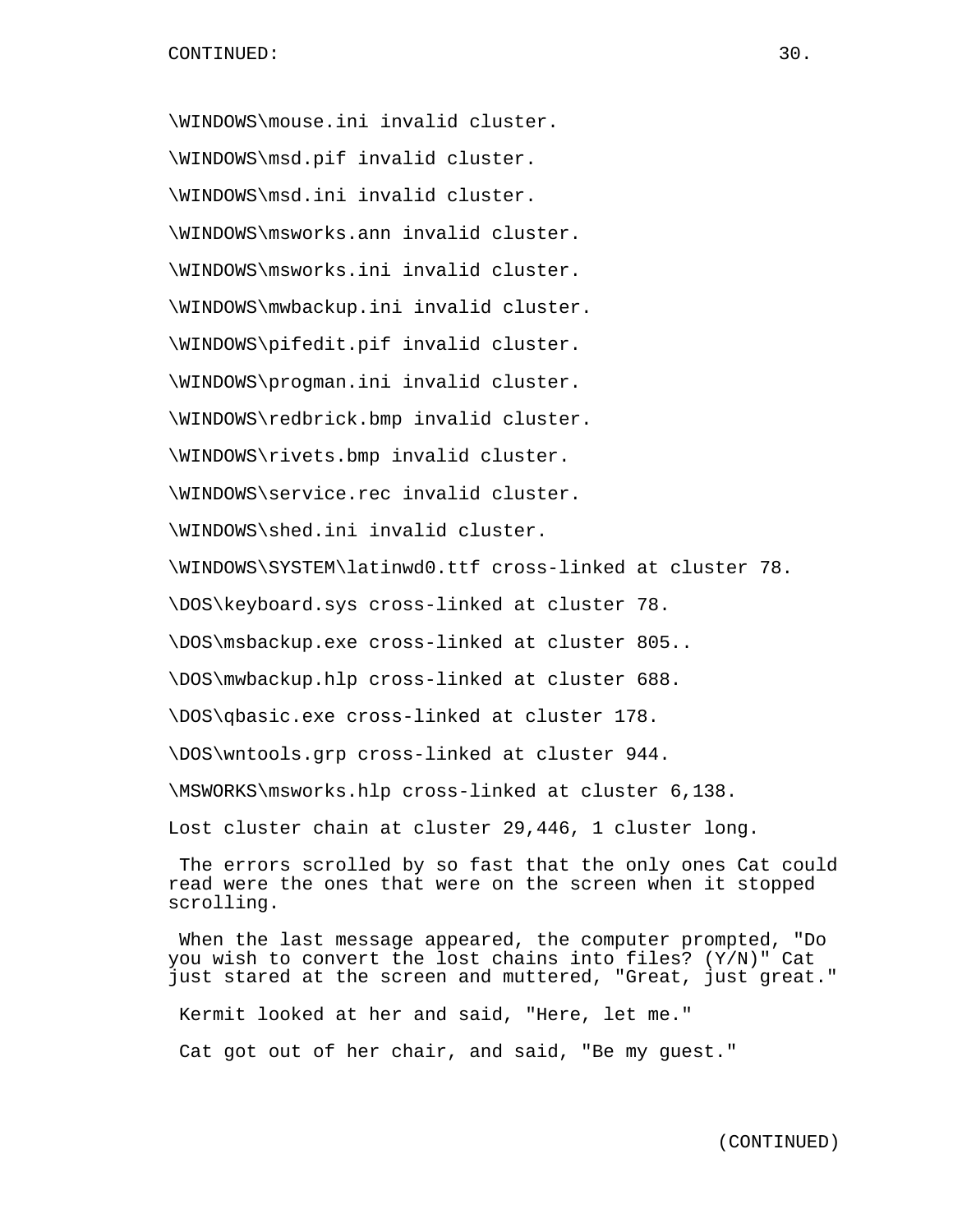Kermit sat down and interlocked his fingers, then stretched them. It was his warm-up exercise. Then, his fingers just flew across the keyboard.

The first thing he typed, was the letter 'N'. Then the dos prompt appeared on the screen. He typed "dir \*." at the prompt, and the computer listed all the directories that were on the C drive. Kermit was looking for a certain directory, NORTON. And he found it. So, he typed cd Norton, which changed the directory from the root directory to the Norton directory. Then he typed 'ndd c:'. The computer executed the command, and entered the Norton Disk Doctor program. When the menu appeared he selected option 1: Diagnose Disk. Then he hit enter, and enter again. The computer started analyzing the disk. While analyzing the disk, the computer asked him if he wanted to correct errors as it found them. He kept saying yes. When that was done, another menu came up. He selected the 'thorough test' option and hit enter. The computer again analyzed the disk. Cluster by cluster. Whenever it found an invalid cluster it asked Kermit if he wanted to move it to a valid cluster. Kermit always said yes.

While the computer was analyzing the surface of the disk, Peter turned to ask Nick a question.

"Nick..." Peter began.

Nick turned to him.

"What were you saying about the man who was with the dead guy?" he continued.

"Jean said he was kidnapped."

Peter looked at Jean, wondering if the other man could have been Paul. After all the murder did happen pretty close to the address Paul had written in the note. "Can you describe him?"

Jean started to describe the man who was kidnapped. He did indeed sound like Paul. Peter took out his wallet, and removed a picture.

"Is this him?" he asked, as he handed her the picture.

"Yes. That's him." Jean replied.

Peter looked to Kermit, "Well, whatever Paul wanted you up here for, it just got worse."

Kermit looked to Cat. "Have you run Norton before?"

Cat looked at him and replied "Of course."

(CONTINUED)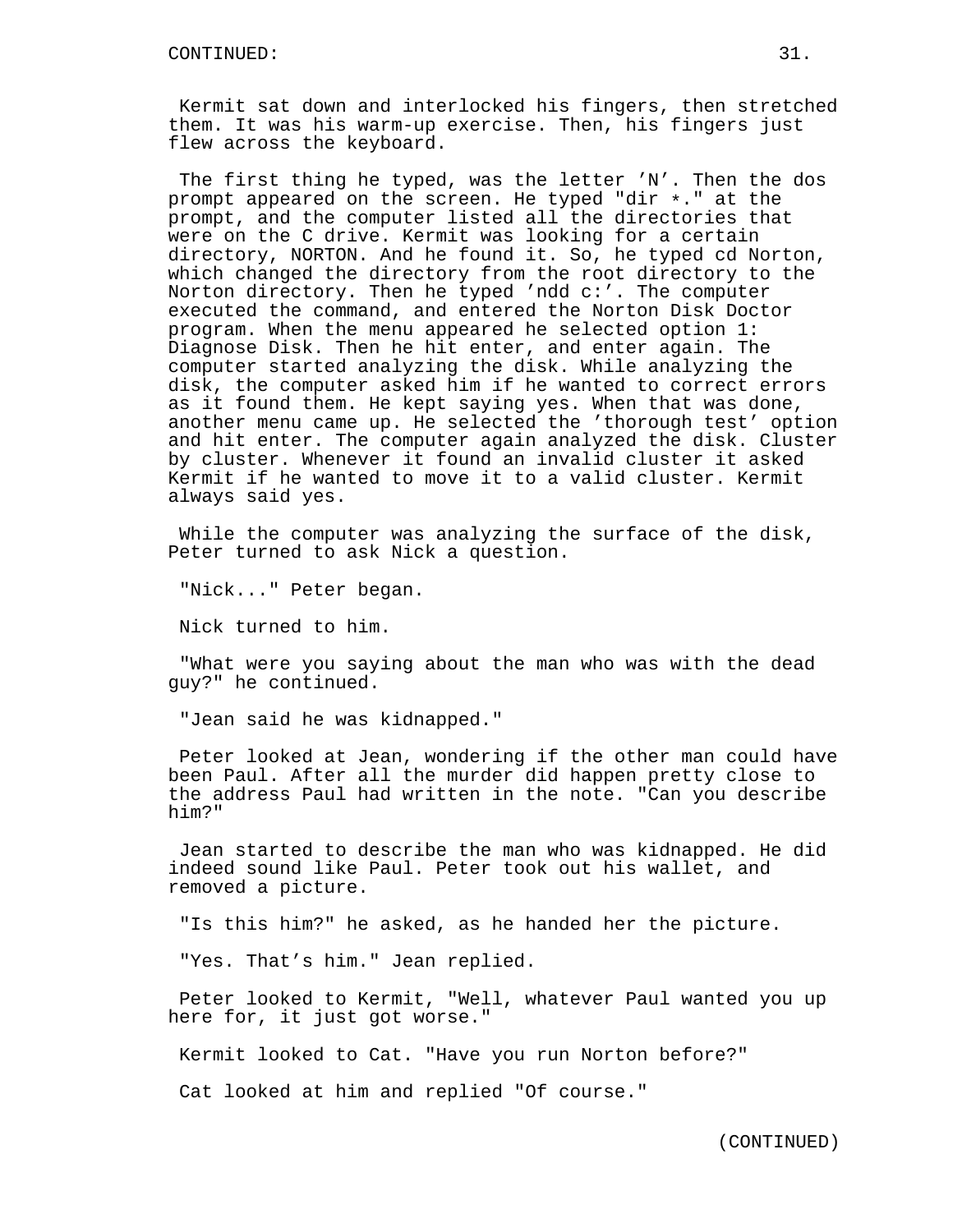Kermit smiled. "Good. Then I'll leave it to you, sweetcakes. When you exit, all the problems should be gone. Try running a defrag and a check-disk on the 'c' drive when you return to the dos prompt, just to be certain."

Kermit rose, and Cat took her chair back. "Thanks, honeybunch."

Kermit then pointed his finger at her, in a gun position and made a clicking noise as he pretended to shoot her. "Modem ya later, Aphrodite."

"See ya in Cyberspace, Robin," said Cat as she returned her attention to Jean.

Schanke looked from Peter to Kermit, "Wait... Wait... Are you saying that the guy who was kidnapped was the guy you two were meeting?

Peter and Kermit exchanged a look and then nodded. "Yeah, my foster father, Paul Blaisdell." Peter declared.

Again, Nick couldn't shake the feeling that he should know Blaisdell, and Kermit. But how...? From where...? From when...? "Maybe you guys should file a missing persons report. Tell us what we need to know. Like..."

Kermit looked at Nick, and cut in. "Can we go somewhere quieter to talk?"

Nick looked at Schanke, then Kermit. "Sure."

Nick, Schanke, Peter and Kermit all headed for an "interview" room. It was the quietest place they could go to, to talk.

Jean looked to Cat. "You know that guy?"

Cat looked at her questioningly "Which one?"

"Kermit."

"Yeah. We met on an Internet computer-tech chat line. He never mentioned he was a cop. Then again, I never told him I was one either."

"So, Kermit, is a computer-whiz?"

"Yeah."

"I guess it got boring talking computer lingo all the time."

"We didn't."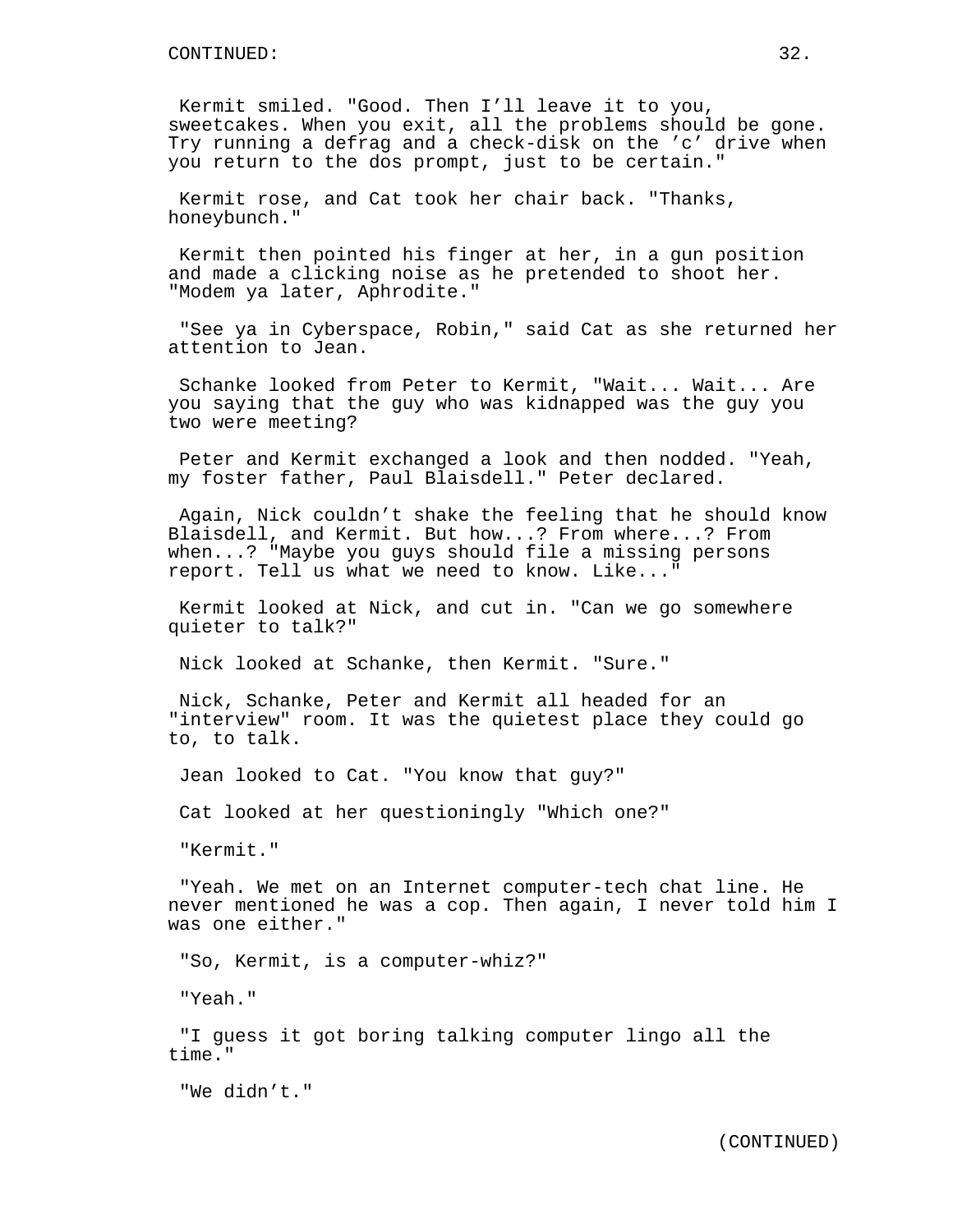"What?"

"I said we met, on a compu-tech chat line. Then we started corresponding with each other about lots of other stuff."

"Oh, like what?"

Cat took a deep breath, but before she could answer, the computer came back to life. Cat entered the composite program.

"Okay, so why don't you start describing the suspects to me?"

Jean started to describe the suspects.

Cat had a feeling that the two detectives, Peter and, what was his name -- Kermit? -- Might want a copy of the suspects as well. 'Maybe they might recognize them. She thought. I can't believe Kermit is Robin Hood! He's nothing like I pictured him. Peter on the other hand, kind of reminds me of Nick. I wonder...'

Jean described the first suspect, as being 6'2", about 220 lbs, with short dark hair. The second was about 5'10", beefy, approx. 250 lbs, very long blond hair, a mustache, two scars on his face and one across his neck.

They had just finished printing the composite of the last suspect, when Nick, Schanke, Peter, and Kermit, exited the "interview" room.

Jean noticed them leaving the room. She looked to Cat, "Are we done now?"

Cat turned to her, "Yep. You're free to go."

Jean stood up, "Thanks."

Cat smiled at her, "No problem."

Jean walked over to Nick and gang, who were headed in her direction.

She looked at Nick, "Detective Rocher is finished with me. Is there anything else you need me for?"

He looked at her and said, "Not right now. Thank you for coming in tonight. You were a big help. If we need you, we'll call."

Jean smiled and said, "Okay. Good night Detectives."

"Good night," said Nick, Schanke, Peter, and Kermit.

(CONTINUED)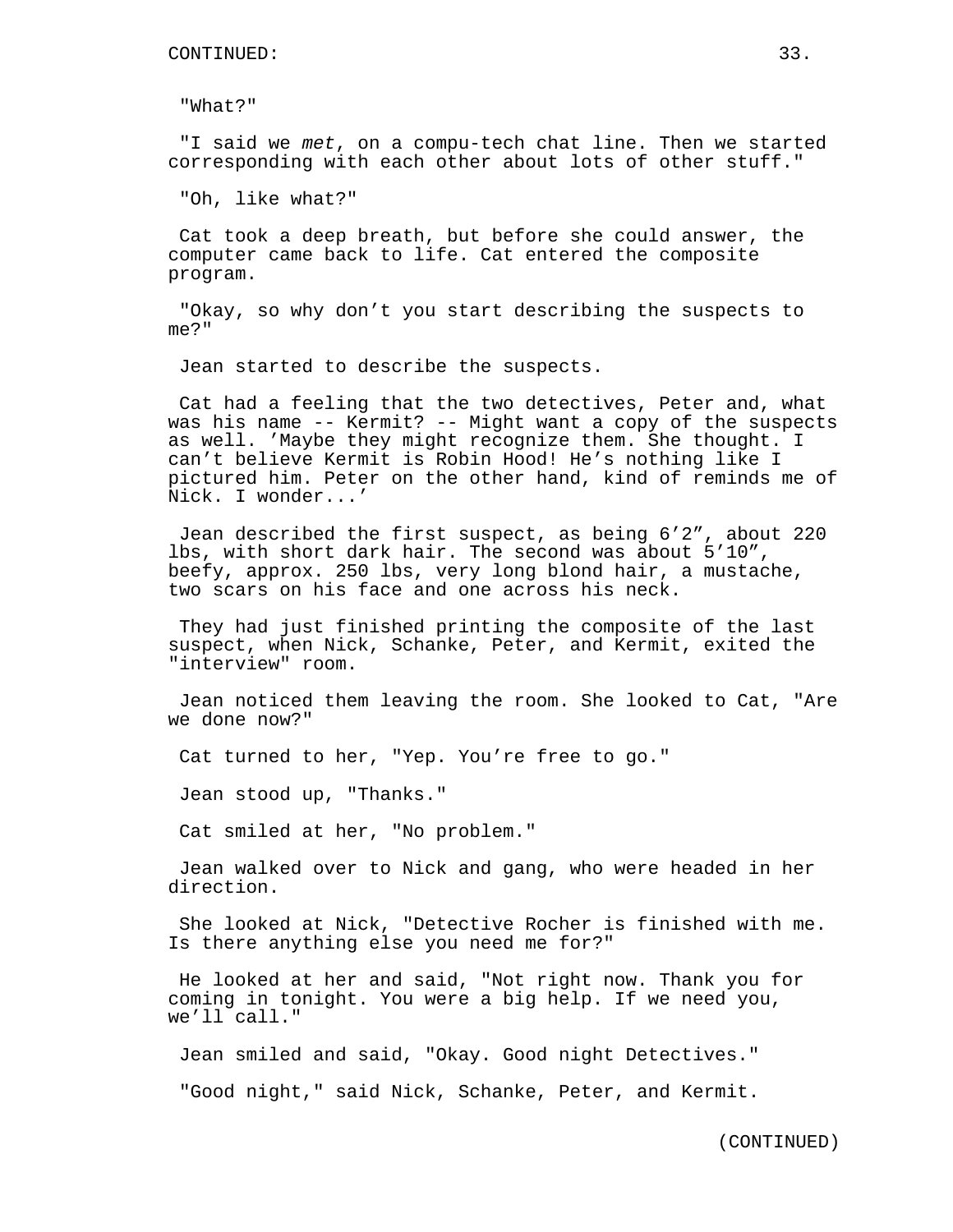Jean walked off, and Peter looked at Nick. "Can we go now, Detective?"

Nick looked at him, "Sure, just leave the address where you'll be, in case we need to get in touch with you."

Peter grabbed a pen and a piece of paper, and wrote down: The Royal York Hotel. Room 757. Then he and Kermit turned and headed out.

As they passed Cat's desk, she called out. "Peter?" she said, wanting to avoid Kermit, for now.

Peter stopped and looked at her, "Yeah?"

She smiled at him and motioned him to come over, by waving her finger, "C'mere. I have something for you."

Kermit gave Peter a raised eyebrow and softly said to him, "Go see what she wants, but remember: Aphrodite is the goddess of love."

Peter just smiled at Kermit and said, "Yeah, yeah, and she was in love with Ares. I know my mythology, Kermit. But tell me, why Robin Hood?"

Kermit gave him a look and said, "I'll let you think about that kid."

Peter thought about it but didn't have a clue.

"I'm going to catch up to Jean, I'll meet you outside." Kermit said.

Peter nodded and said, "Okay."

Kermit headed for the exit. Peter headed for Cat. 'I wonder who her Ares is? Or if there is one!' Peter thought to himself as he made his way to Cat's desk. Upon reaching Cat, he leaned on the top of her computer monitor. "You beckoned."

Cat handed him a manila envelope. "Here's a copy of the composites Jean gave us. I thought you might want them."

Peter smiled, took the envelope, and said, "Thanks"

Cat looked at him and said, "I'm sorry about your father. But don't worry, Nick's the best. He hasn't missed one yet."

That statement raised Peter's curiosity. 'No cop is perfect. We all miss one every now and then. I wonder what his secret is?' Peter thought and shot a glance at Nick.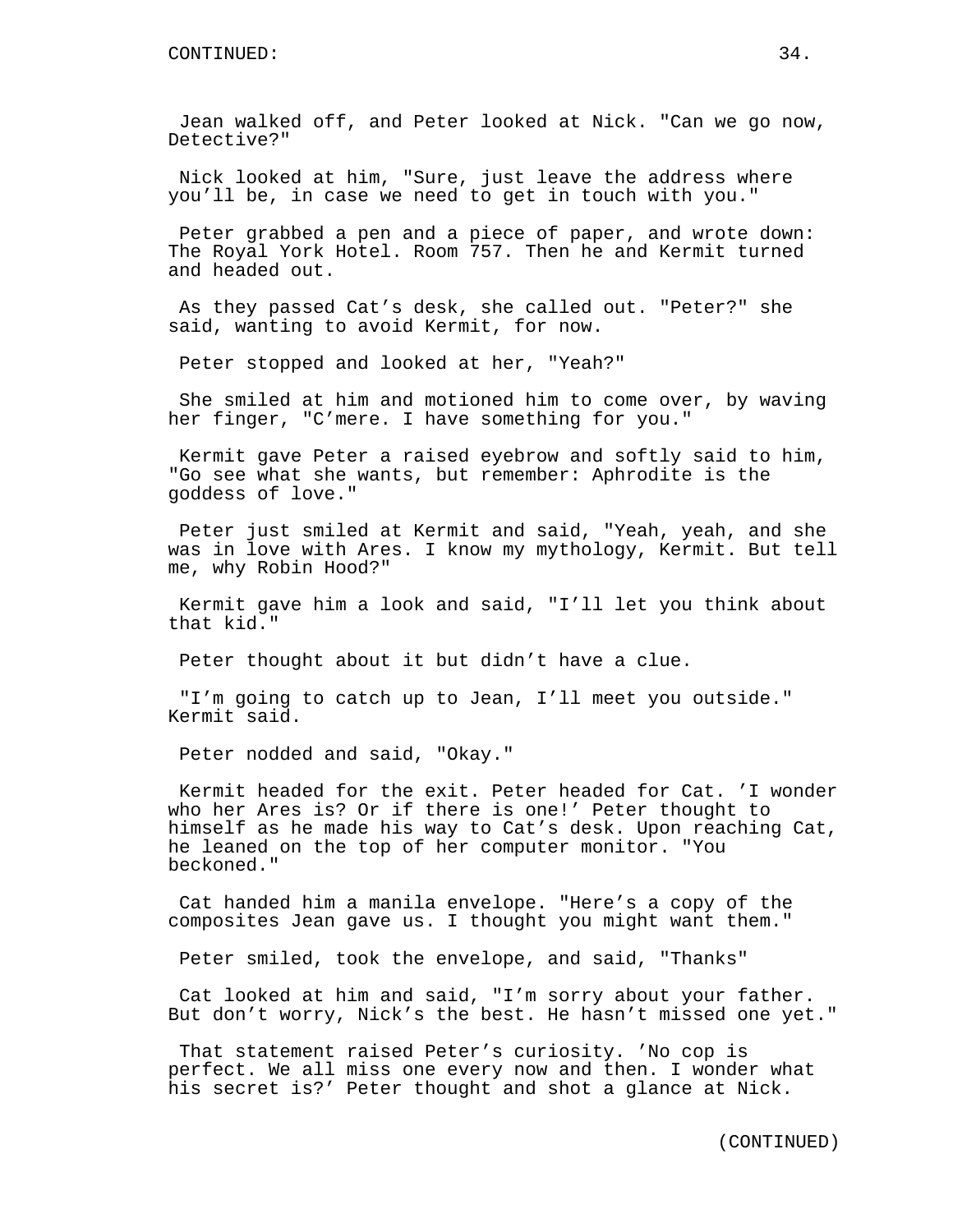'Maybe he's got some sort of secret weapon. Like me. I have the insights my training from the temple gave me, and now I have my father too. I wonder what his is?'

Peter returned his glance to Cat. He smiled at her and said, "Thanks again." He was about to head out, but turned back and said, "Did he ever tell you why he chose Robin Hood?"

"Not really. He said something about, how Robin was an outlaw, but also a good guy. I guess he was comparing himself to him. But, after learning his name, I can see an obvious connection."

"Oh?" Peter questioned. "What?"

"Well, Kermit the Frog is green, right?"

Peter nods, and replies questioningly, "Yeah?"

"The Robin Hood of legend supposedly wore green."

"Oh!" replied an enlightened Peter. Then, changing the subject, he said "Maybe I'll get your e-mail address from him, and we can talk."

Cat smiled at him. "I'd like that."

Peter turned and headed out after Kermit. She watched him walk off. 'I'd like that a lot,' she thought.

# **OUTSIDE STATION**

Jean was heading to her car, when Kermit called her name. "Miss Dickson?"

Jean stopped and looked at him. "Yes, Detective?"

Kermit walked up to her, and stopped. "I hear it's pretty dangerous around here at this time of night," he said, as he smiled and took his glasses off briefly, to make eye contact. "Can I walk you to your car?"

"Where's your friend?" Jean inquired.

"He's coming." Kermit said, putting his shades back on.

At that moment he heard Peter yell, "Kermit! Wait up."

"See, I told ya," Kermit continued. Peter ran over.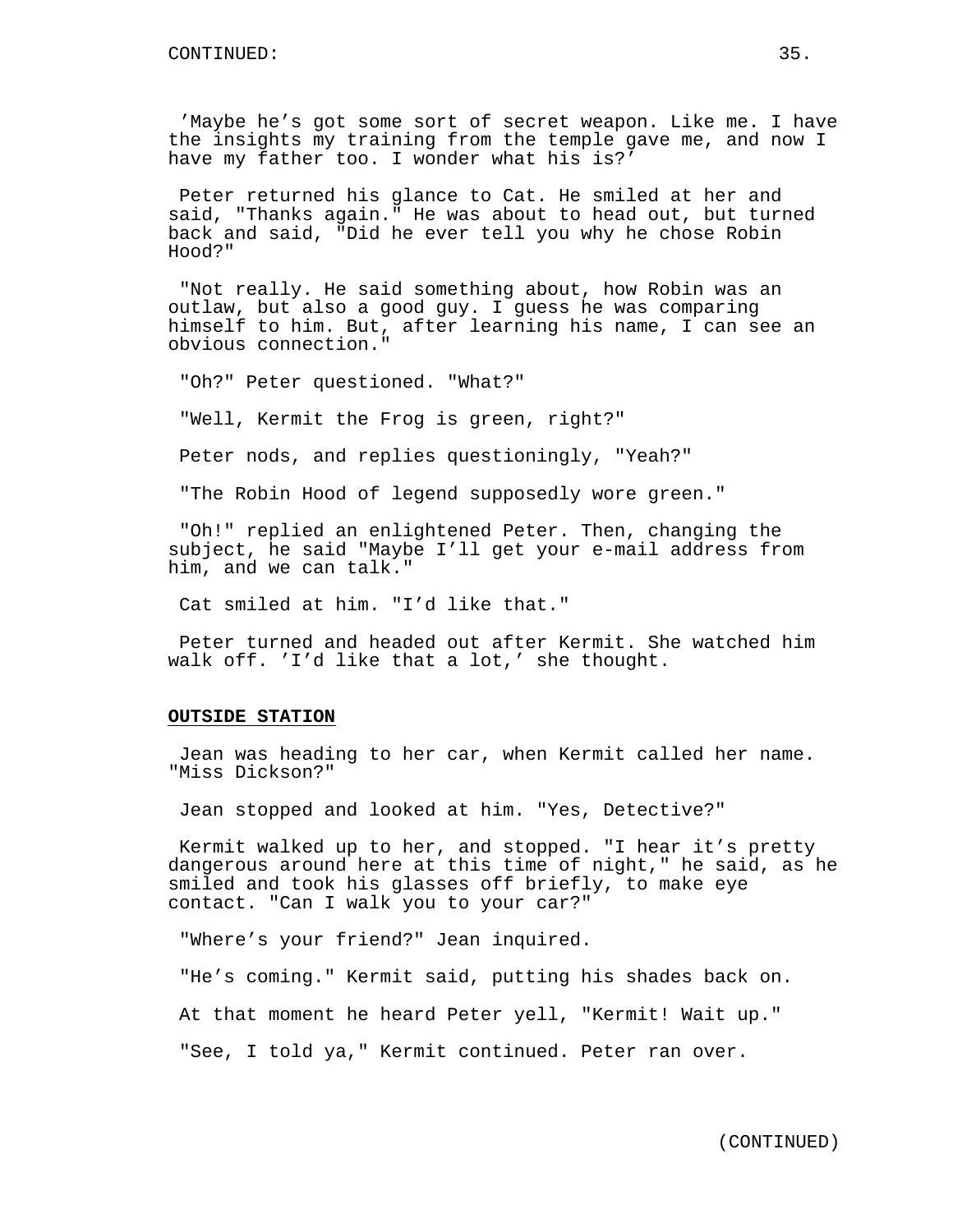"Sure, I suppose you could. Besides people would think twice about mugging me, with you beside me." Jean said as she flashed Kermit a smile.

Peter arrived as Jean said 'you beside me...' and gave Kermit a raised eyebrow.

Kermit looked at Peter, "We're gonna walk her to her car."

Peter looked at him, "Oh." They started to walk off when Peter remembered something, and stopped.

Kermit looked at him. "What is it?" he said.

"My car." Peter stated. "It's still at the corner of Bay and Adelaide."

Jean saw the look of concern on Peter's face and said, "I can give you guys a lift. I'm going that way anyway. I live near there."

Both Kermit and Peter looked at Jean and simultaneously said, "Thanks."

## **INSIDE STATION**

Nick was watching the three of them through the window. Schanke had gone to the coffee machine. Nick saw them get into Jean's car, and he returned to his desk.

"Sunglasses, at night. I wonder if he ever takes those things off?" Schanke was saying as he returned to his desk.

"I was thinking the same thing." Nick replied. 'I knew someone once who always wore sunglasses. He... Wait. That's it. That's where I know him from.' Nick thought as he sat down at his desk; the memories of the past flooding back.

#### **1974: SOUTH AMERICA - CAMP (FLASHBACK: NICK'S)**

Nick looked around and heaved a sigh. This was the fourth group to have run into an ambush in the last two days; and this time Andre Ramirez, one of the lower-ranking members of Blake's 'War Council', had been captured.

Whoever Villarreal's new tactician was, he had to be a genius. While Roger Blake's methods were often haphazard, he had some very good people working for him -- like Kopolevski -- and they had accomplished quite a bit before General Andreas' mysterious death.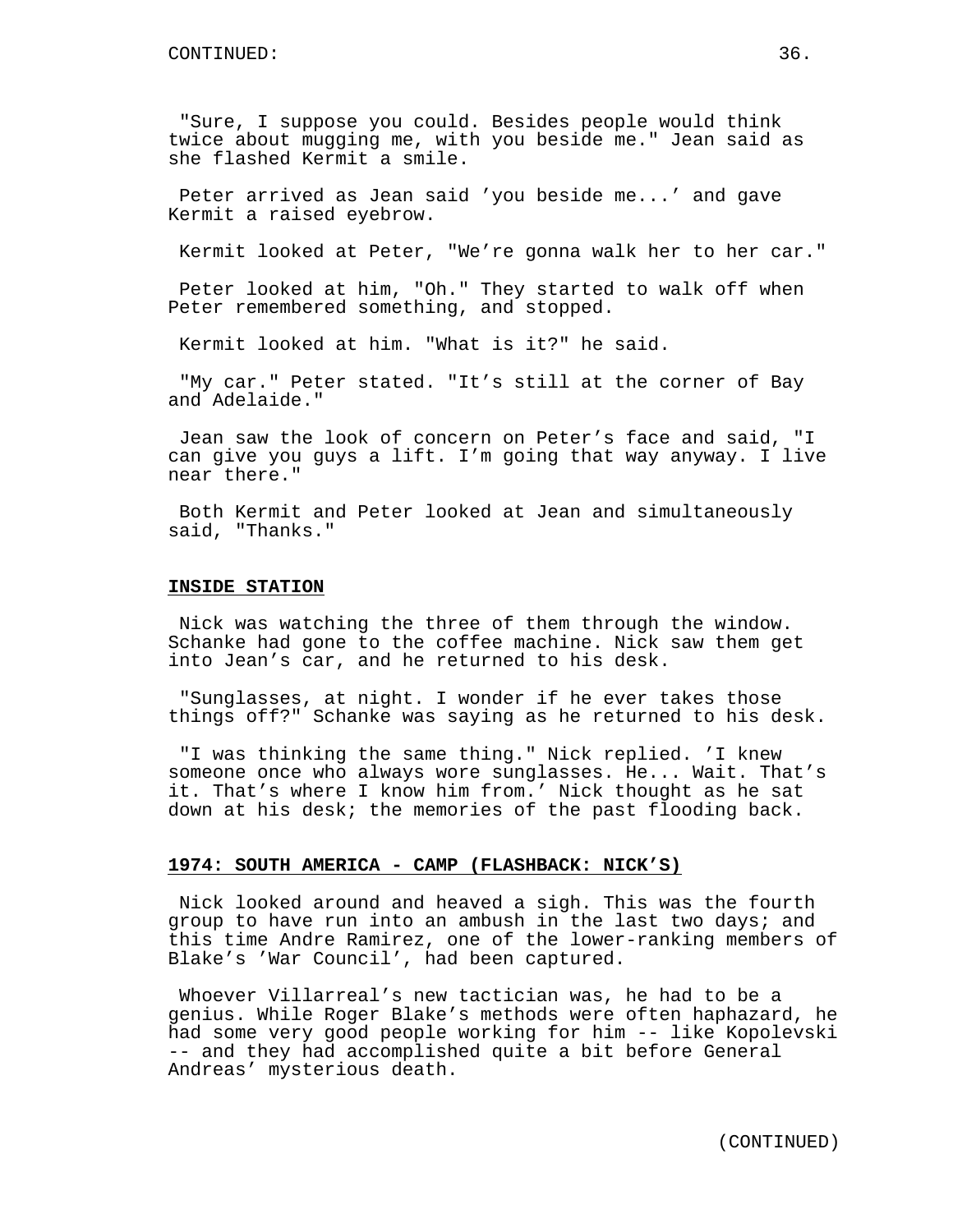Which is another question. How exactly did Andreas die? None of Blake's group were responsible, and no one in the government seems to have done it. But the damage the report said he'd taken was so considerable that he must have been pushed; and even that can't account for the severity of his injur...

He was abruptly distracted by the sound of arguing just outside the infirmary.

"I don't care what you think, Griffin; I do the..."

"I'm the one who's providing the weapons, Kerr..."

"But that doesn't give you..."

"Stop it, the two of you!" Blake's voice exclaimed, loudly, as the group entered the infirmary.

Nick studied them as they approached. Blake was in the lead, a worried expression on his face; following him were Cali, Kerr, and Zelda -- Cali's twin sister; following them were Griffin and Kopolevski. Griffin was still wearing those damned sunglasses of his, and he and Kerr were glaring at each other furiously.

"What's wrong?" Nick asked.

"Have you got the casualty report for us, Doctor?" Blake demanded.

Nick took a deep breath. "Yeah," he replied. "And it's not good."

Blake ran his hand through his hair and sighed heavily. "When is a casualty report ever good?" he inquired rhetorically.

"How do you mean, Nicholas?" Cali asked, right on the heels of Blake's question.

Nick cringed slightly at the name; he didn't care to be reminded of LaCroix -- especially not now, considering what he was doing. He could almost hear his master's scorn.

Then he remembered that Blake was waiting for an answer and pushed all thought of LaCroix to the back of his mind. "I've just finished preliminary surgery on the latest patrol; we've got some very serious injuries among them, I'm afraid. Tarrant's all right -- just barely -- but a bullet nicked Laurie's lung, and Joe Greene got his leg shattered..."

"What about Andre?" Blake demanded.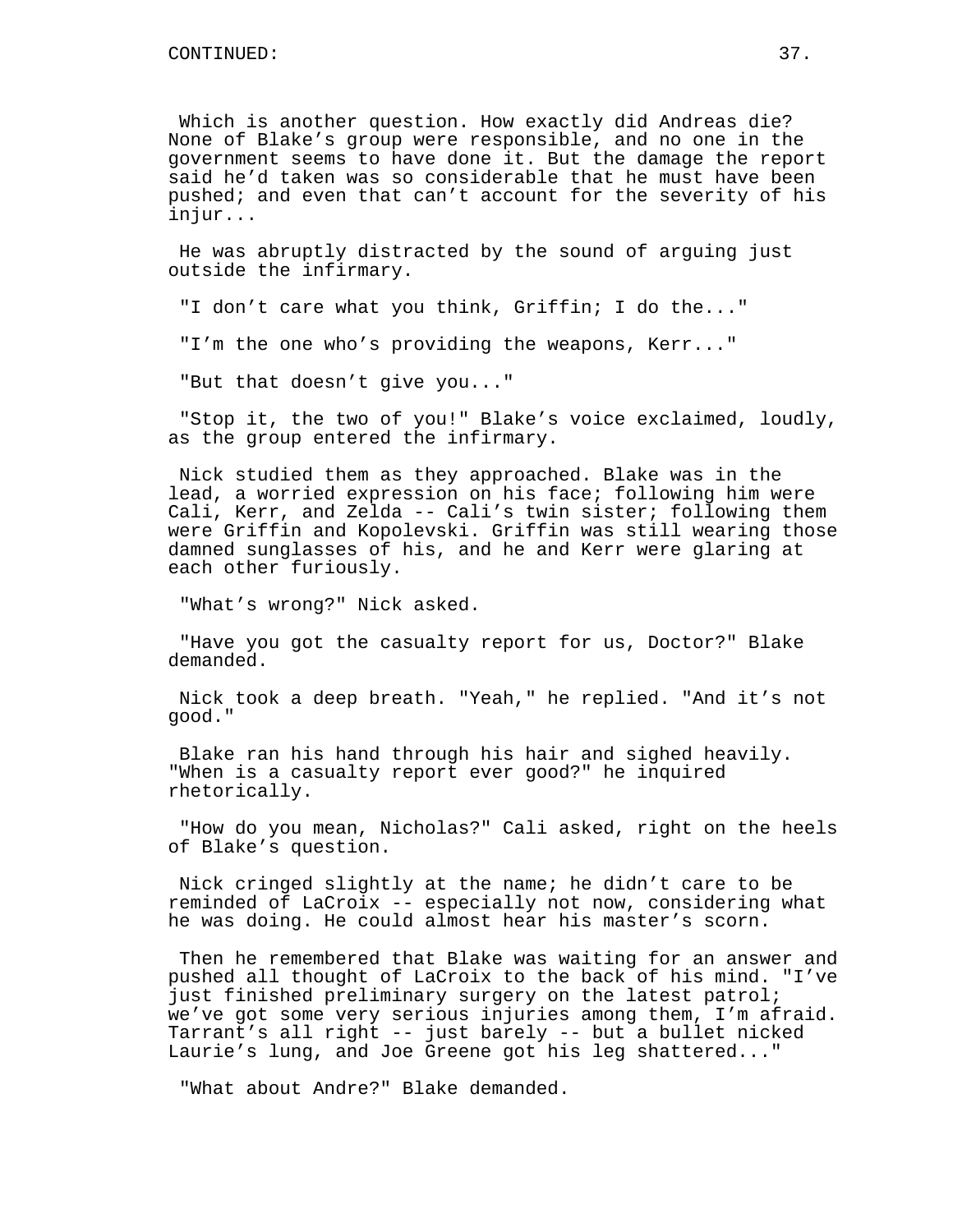Nick glanced away, not wanting to be the one to tell them; but evidently no one else had mentioned it. "Andre... was captured," he said reluctantly. "According to Tarrant, the group of soldiers that ambushed them were apparently looking to take prisoners."

#### **96TH PRECINCT**

Nick was abruptly brought back to the present as Schanke was finishing a sentence. "... partner!" was all that Nick had heard of Schanke's sentence.

"What?" Nick said, returning to the present.

"I was just saying 'wakey-wakey, partner!' Boy, you sure pick the weirdest times to zone out on me, Nick. Where were you this time? Or do I want to know"

"Sorry, I was just thinking about the case."

'Like where I knew Kermit from,' Nick thought. 'And now that I know. How am I gonna keep him from remembering me?'

## **JEAN'S CAR**

Jean dropped Kermit and Peter off at Peter's car. Peter asked Jean for her phone number in case they needed it. Jean gave Peter a business card and drove off. Peter and Kermit got into Peter's car, and returned to the hotel.

## **11:30PM: THE ROYAL YORK HOTEL - OUTSIDE**

Peter and Kermit arrived at the hotel. Peter took his luggage out of his car, and Kermit got his luggage from his car.

#### **THE ROYAL YORK HOTEL - LOBBY**

They entered the hotel, and asked the front desk clerk for an extra key to room 757, since Paul's note had said that he'd left permission to supply Kermit with one, should he ask. The clerk, the same one as before, gave them one - after verifying that Kermit was who he said he was.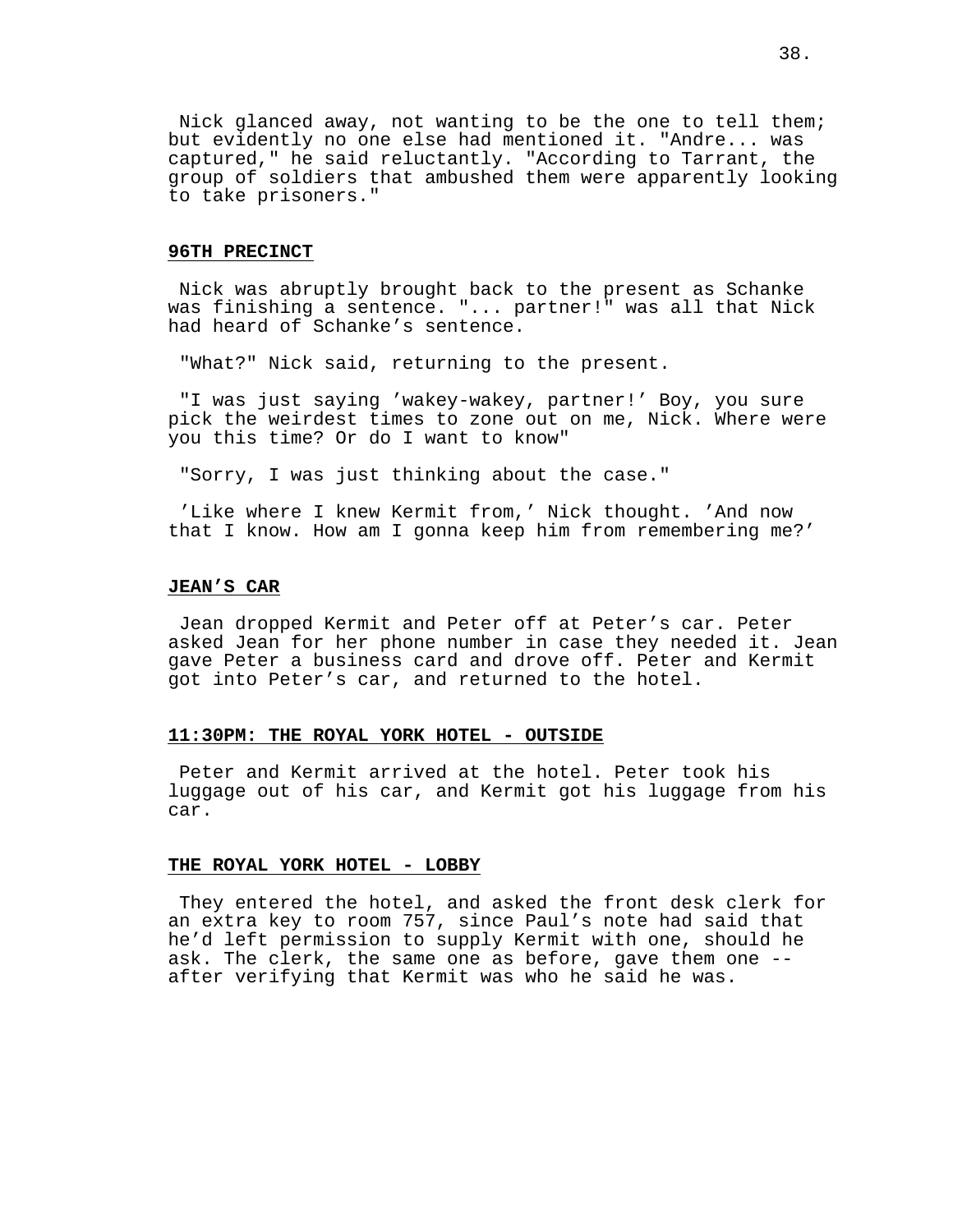## **THE ROYAL YORK HOTEL - 7TH FLOOR**

They went up to room 757. Peter inserted the electronic key into the slot and they entered the room.

#### **THE ROYAL YORK HOTEL - ROOM 757**

He flicked on the lights. There were two beds in the room. One near the window, and one near the closet. Kermit placed his laptop on the bed near the closet. Peter noticed that Paul's suitcase was neatly packed and in a corner.

"Looks, like Paul wasn't planning on staying much longer", he said.

"What makes you say that?" Kermit asked.

"His case is packed," stated Peter.

"Oh, that," Kermit said dismissively. "Doesn't mean a thing. It's SMOP."

"It's what?" asked a confused Peter.

"S.M.O.P." reiterated Kermit. Seeing the confused, blank stare on Peter's face, he added, "Standard Mercenary Operating Procedure. You must be ready to leave at a moments notice."

Kermit started to hang up his clothes in the closet. Peter noticed that each hanger contained an identical outfit as the one Kermit was currently wearing.

"Ummm, Kermit?" Peter inquired.

"Hmm?" Kermit grunted.

"Why do you have so many identical outfits?"

"It works for me," he replied flippantly. "I find a style I like, I stick to it. It also means I don't have to decide what to wear in the morning," he continued. "Which bed do you want?"

Seeing that Kermit had already claimed the one by the closet with his laptop, Peter said, "The one by the window."

Kermit grinned briefly and said, "Good choice." Kermit finished unpacking.

Peter went over to his bed and laid down on it, staring at the ceiling, thinking. He thought of something to say, and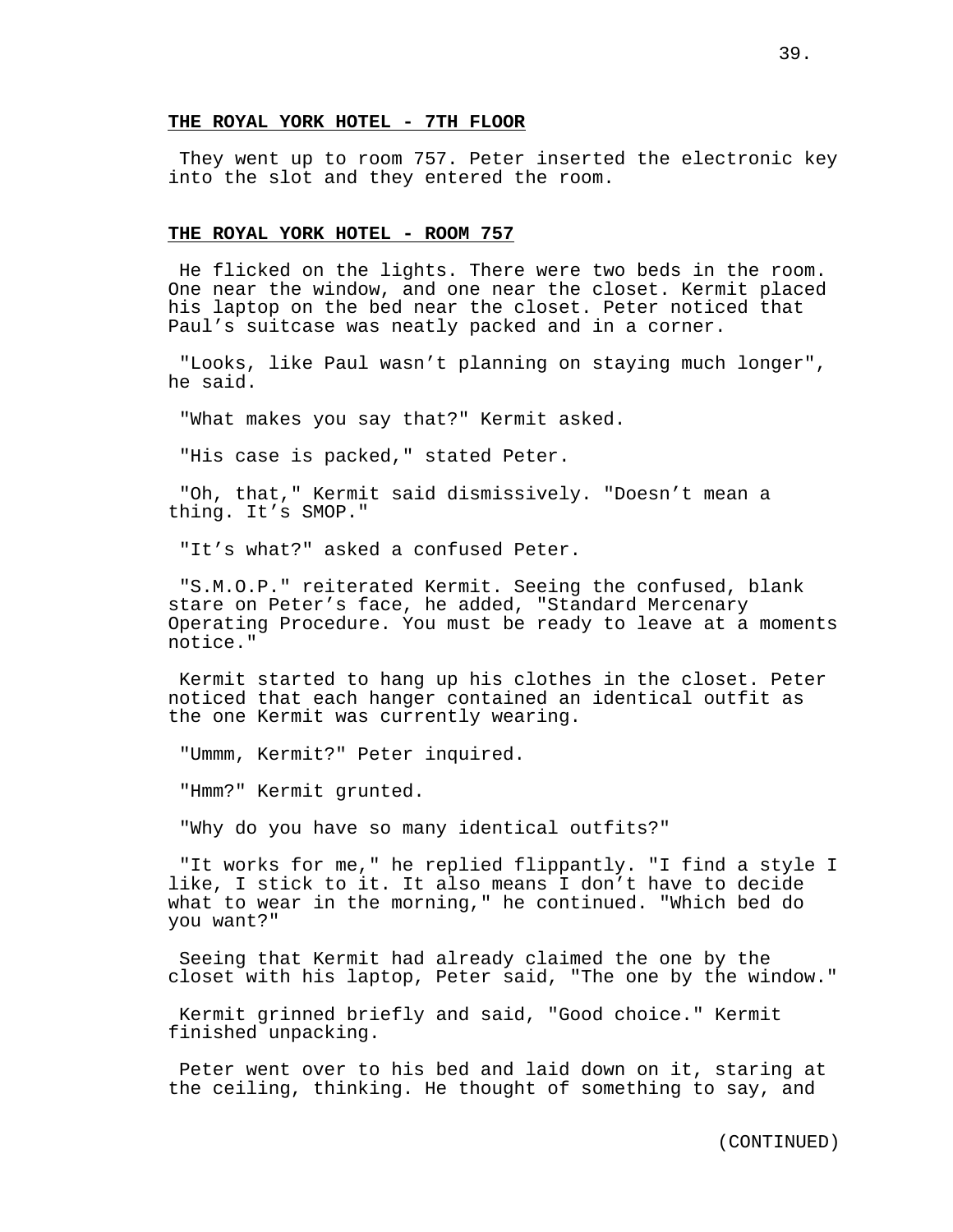was turning over to say it to Kermit, when he saw him remove a small green frog clock and place it on the night table. Peter raised an eyebrow, and stopped saying whatever it was he was going to say. Kermit looked up at him.

"It adds a personal touch, doncha think?"

Peter just said, "Whatever."

Kermit sat on the bed.

"I'm gonna order dinner, want something?" Peter asked Kermit.

"Dinner? It's 11:30 at night, Pete."

"I know, but I haven't eaten since," Peter paused as he tried to remember just when the last time he ate was. "I don't know... before we got to town. And I'm starved."

"The kitchen is closed." Kermit replied as he laid on the bed, his hands interlocked under his head, supporting it.

"Then we'll get something delivered." Peter went over to the phone and opened the booklet that listed all the restaurants that delivered to the hotel. "What are you in the mood for?"

Kermit didn't answer.

"Kermit? ... Are you there? Kermit?"

"What...?" Kermit asked, snapping to attention.

"I said... What would you like to eat?" repeated Peter.

"Whatever you're having is fine with me."

Peter searched the book and then placed the call. Kermit drifted off into the past...

#### **1974: SOUTH AMERICA - CAMP (FLASHBACK: KERMIT'S)**

"What about Andre?" Blake demanded.

Michaelson glanced away, momentarily. "Andre... was captured," he replied reluctantly. "According to Tarrant, the group of soldiers that ambushed them were apparently looking to take prisoners."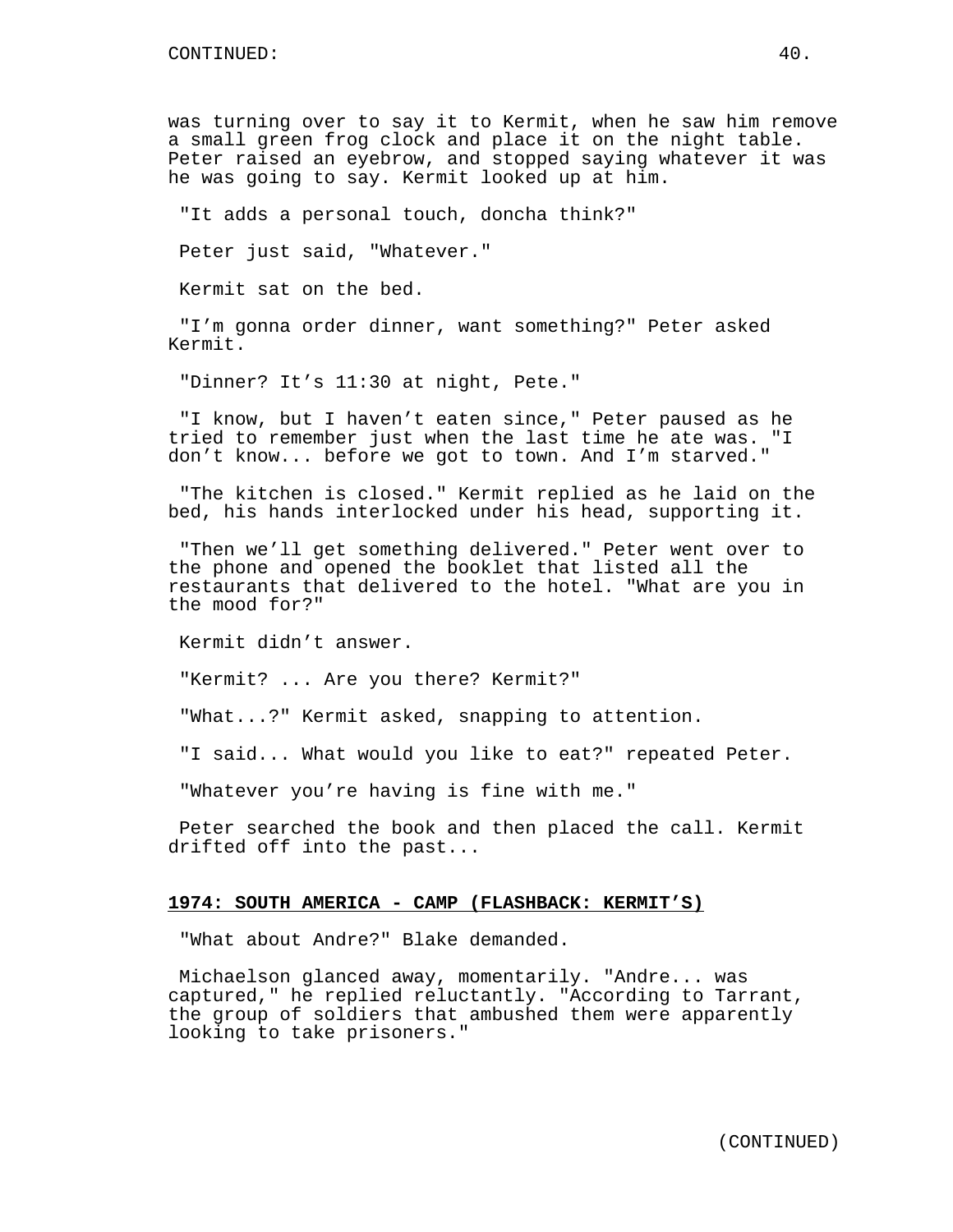Kermit's mouth tightened as Michaelson mentioned Andre's capture. He'd become fairly good friends with the communications man during his time here, and he hated to think of the gentle man in the hands of Villarreal's security police.

"We ought to make a frontal assault, get him out of there," Kopolevski said from beside him.

Kermit grimaced in sympathy. He would have preferred a frontal assault as well. 'But that will only get us killed, particularly with a strategist as good as Villarreal's new general seems to be,' he thought to himself. 'And while Nicky's a good man to have at your back -- I'd rather have him at my back than anyone else here -- he does have the bad habit of going for the straightforward response, rather than the subtle one.'

"Hmmm. That's a possibility," Blake said.

Kermit stared at the rebel leader in disbelief. Oh, he'd realized in his first week here that Blake was a fanatic, and so not the best at making good strategic decisions -- at least not on a small scale. Blake was good at the overall larger picture, he just had a problem with the minor details. This would be an absolute disaster!

In front of him, he saw Dr. Michaelson wince as well; which brought to mind some of the unanswered questions about the doctor who seemed to know so much, too much, about tactics...

But he didn't have time to ponder that; what he had to do was figure out a way to save Blake from making the biggest single mistake that could be made.

'Blaisdell', Kermit thought abruptly; 'I could call in Paul. Surely Blake would listen to him!'

#### **ROYAL YORK HOTEL - ROOM 757**

The sound of Peter's voice and the smell of food returned Kermit to the present. "Dinner's ready," Peter called.

Peter and Kermit ate dinner. During dinner they discussed Paul's disappearance and what his connection to the dead guy, whoever he was, was. Kermit knew the dead man, despite his statement to the contrary, earlier. He decided he wasn't going to tell Peter. At least, not yet.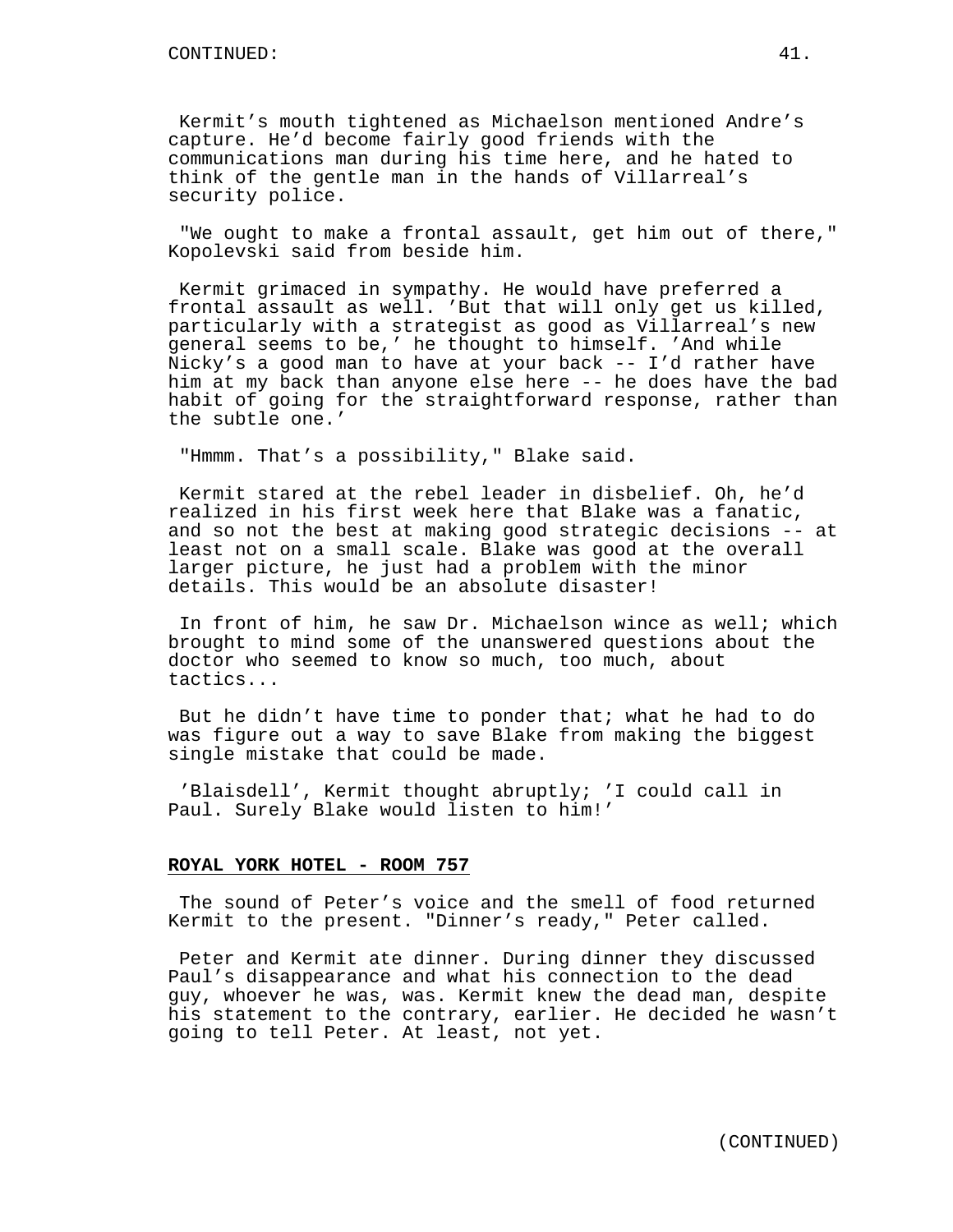The discussion then turned to the two investigating detectives: Nick Knight and Don Schanke. At the mention of Nick, Peter remembered the envelope Cat had given him. He opened the envelope. Peter and Kermit looked at the pictures.

The more Kermit thought about Nick, the more he felt he knew him. He kept getting this nagging feeling that they had met before. Somewhere. Sometime. He just couldn't remember where.

'It will come to me eventually. I hardly ever forget a face, or a name,' he thought. And the fact that he hadn't placed Nick yet, was really, really, starting to bother him.

After dinner, Kermit worked on his computer, while Peter watched the movie Interview with the Vampire.

Kermit searched though every database he could access, looking for information on Roger Blake and his team.

It turned out that Blake had disappeared shortly after they'd overthrown that dictator. Kerr apparently searched for Blake for a few years, but no trace was found. Phila had stayed with Kerr searching for Blake. There was no trace of any of them after 1981.

Kermit smiled grimly. It didn't surprise him. After all, they were both computer geniuses.

Peter went to bed around 1:00am. Kermit was so totally engrossed by his search that he didn't notice -- until, he turned to asked Peter something, "Pete, I..." and noticed the kid was fast asleep.

Kermit continued his search till almost 5:00am. Then, turned off the computer, and got ready for bed. He put on his pyjama's, which of course were green, and went to sleep. He slept fitfully.

# **1974: SOUTH AMERICA - HOTEL LOBBY (FLASHBACK: KERMIT'S)**

Kermit glanced around as he entered the lobby of the cheap hotel, noticing a commotion near the front desk. As he got a bit closer, he heard a girl's voice shouting in pidgin Spanish, "My friend, he is here! I know he is! Look at book, tell me which room!"

Off to one side, Kermit saw Kopolevski leaning ever-so-casually against the wall, grinning slightly as he watched the show. Kermit raised one eyebrow questioningly, and Kopolevski gave him a slight nod and gestured toward the commotion with a grin.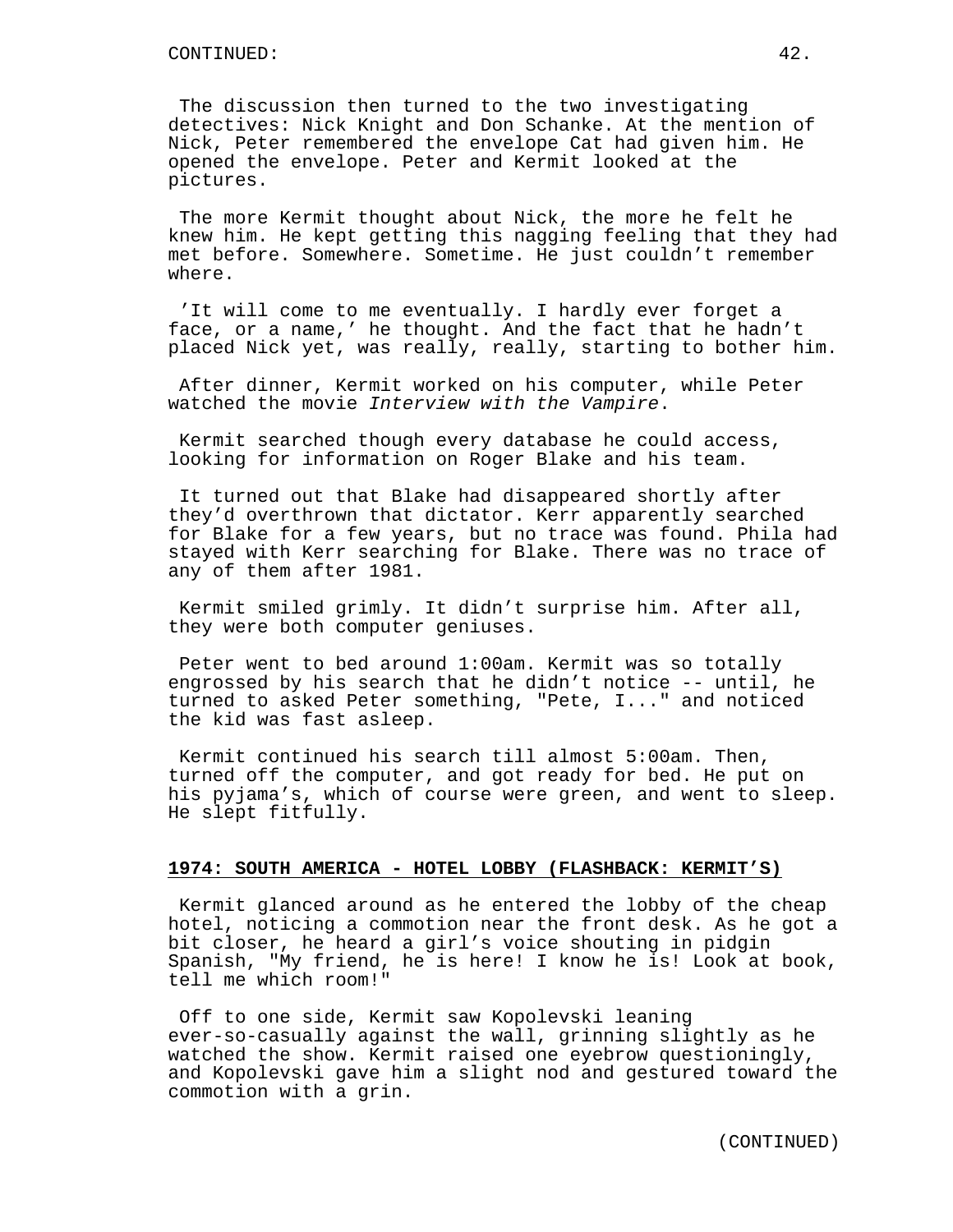'Oh, yeah. Nice diversion, Nicky. That should keep the secret police -- or any other interested parties -- occupied while I make the call... I hope. ... I wonder where he found her?'

He entered the small phone booth, and deposited enough coins for an international call. He then dialed Blaisdell's number, waited as it went through the cut-out that would keep the call from being traced, and then tapped his fingers impatiently as he waited for Paul to answer.

"Hello?" came his friend's voice, finally.

"Hi, boss; Tadpole here. Nice to talk to you," he declared. "You got those season tickets for soccer yet?"

There was a pause, and Kermit grinned slightly as he waited. Blaisdell hated soccer.

Then came the slight click on the line that said that Blaisdell had secured it.

"Yeah I've got them," Blaisdell replied. "But surely you didn't call to just ask me that. What's up?"

Kermit shot a glance at Kopolevski, who shook his head slightly.

'No one paying attention to me so far,' he thought.

"I thought you might want in on the fun," he answered. "You remember what I told you about my new job? Well, this friend of mine seems to be in over his head, and could really use your talents."

Blaisdell's voice took on a thoughtful tone. "I should be able to," he replied. "Just give me a few days to tie things up here, and I'll see you in five, okay?"

"Sure, that'll do just fine. Thanks, bossman," Kermit added irreverently, feeling a sense of relief go through him.

# **9:00AM TUESDAY: THE ROYAL YORK HOTEL - ROOM 757**

Kermit woke with a start. 'What? Where?' went through his mind. Then he realized he was in the hotel room, with Peter. He glanced at the clock. It read 9:00am. Since Paul had mentioned Kerr, he hadn't been able to sleep much. His memories wouldn't let him. He got out of bed, and headed for the shower.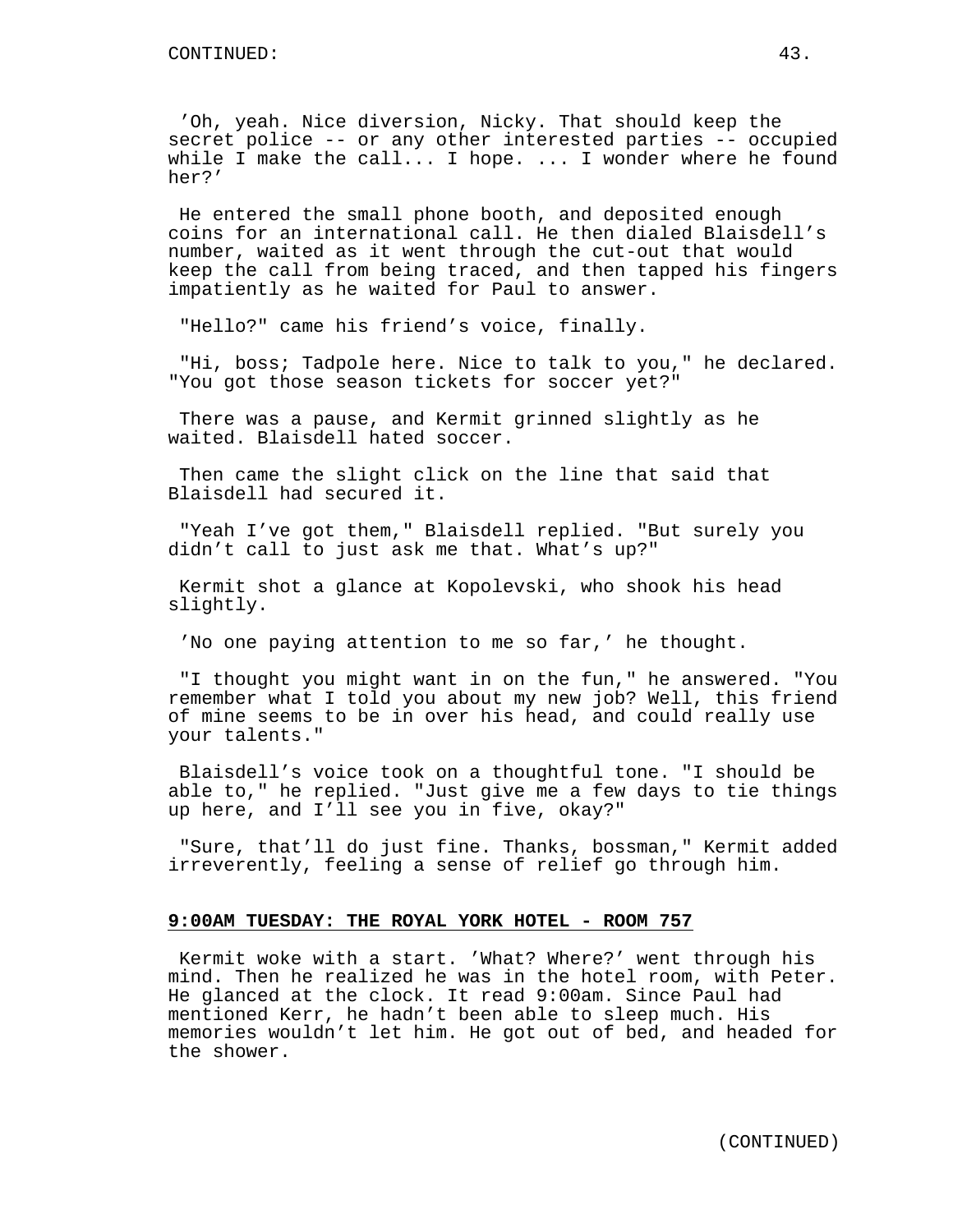As he was shaving, he remembered the poisoned bullets, and that he was one of the few who'd survived. He shivered, thinking of those who died. He could so easily have been one of them. If not for Doctor -- what was his name?

"You're slipping Kermit. That makes two people whose names you can't remember..." Kermit mumbled to himself as he looked in the mirror.

The dead haunted his dreams at night, now, more than ever. But, he figured it was a small price to pay: Restless nights in exchange for life. Though, he admitted to himself, sometimes he wished that he'd just died. It was a deeply buried thought and it rarely, if ever, found its way to the surface.

He left the bathroom, and started to get dressed.

### **PETER'S DREAM -- THE SHAOLIN TEMPLE -- 1975**

Peter was walking through the temple when he heard what sounded like some sort of wildcat, growling. He followed the growls. He knew he was getting closer, because the growling was getting louder.

As Peter approached the room where the growls were coming from, he felt this overwhelming power come over him. A power that seemed to be telling him not to open that door. Peter could hear voices behind the door.

He recognized some of them: his father, Khan, Ping Hi, and the stranger; the one who'd arrived a few days ago, the one Ping Hi addressed as Old One. A name which seemed rather odd to Peter as the man did not appear to be very old. He looked no more than 30.

Peter could not make out what they were saying, as they were speaking a language he did not know.

Peter slowly walked up to the door, and opened it, just a crack. He couldn't believe what he saw. The Old One was strapped to a table and his father, Khan, Ping Hi, and two other monks, were standing around him. The Old One was the source of the wildcat growls.

Peter was watching for about a second, when the Old One turned and glared at him. His eyes were blood red, and his canine teeth had protruded into fangs. 'A vampire?' Peter thought.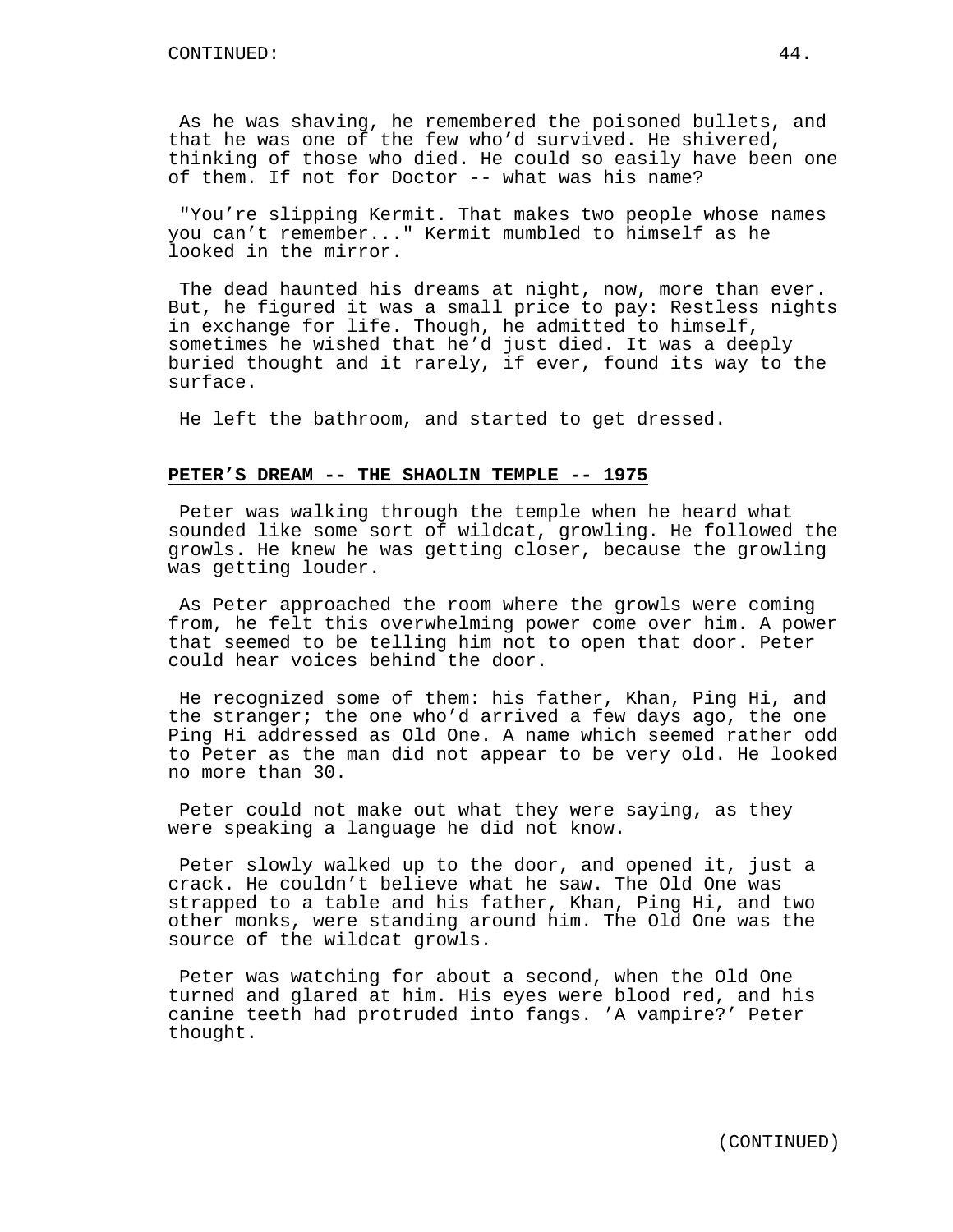Peter's eyes locked with the Old One's, and he felt the man calling him, drawing him to him. The spell was broken when Caine turned to see what had captivated the Old One's attention.

"Peter!" Caine yelled. "Leave us. At Once."

Peter closed the door and ran down the hall.

# **THE ROYAL YORK HOTEL - ROOM 757**

Kermit looking over at the still sleeping Peter, called out, "Rise and shine, kid. Time to get to work. We've got to find Kerr."

He picked up a pillow to throw at Peter, when Peter suddenly jumped out of bed.

"My god!!! He's vampire!!!" Peter exclaimed.

"What?"

"Nick Knight. He's a vampire."

"What makes..."

"I saw him, Kermit. Years ago. At the temple."

"Pete, I...."

"I must have buried the memory."

"Or your imagination is on overdrive. It was a dream, kid. You fell asleep watching Interview with the Vampire, last night, and your mind made it up."

"But, it seemed so real Kermit."

"Did it feel like a memory?"

"Well, no, not really."

"Then it wasn't. It was a dream. Besides why would a vampire be in a temple?"

Peter had to admit that Kermit was making sense.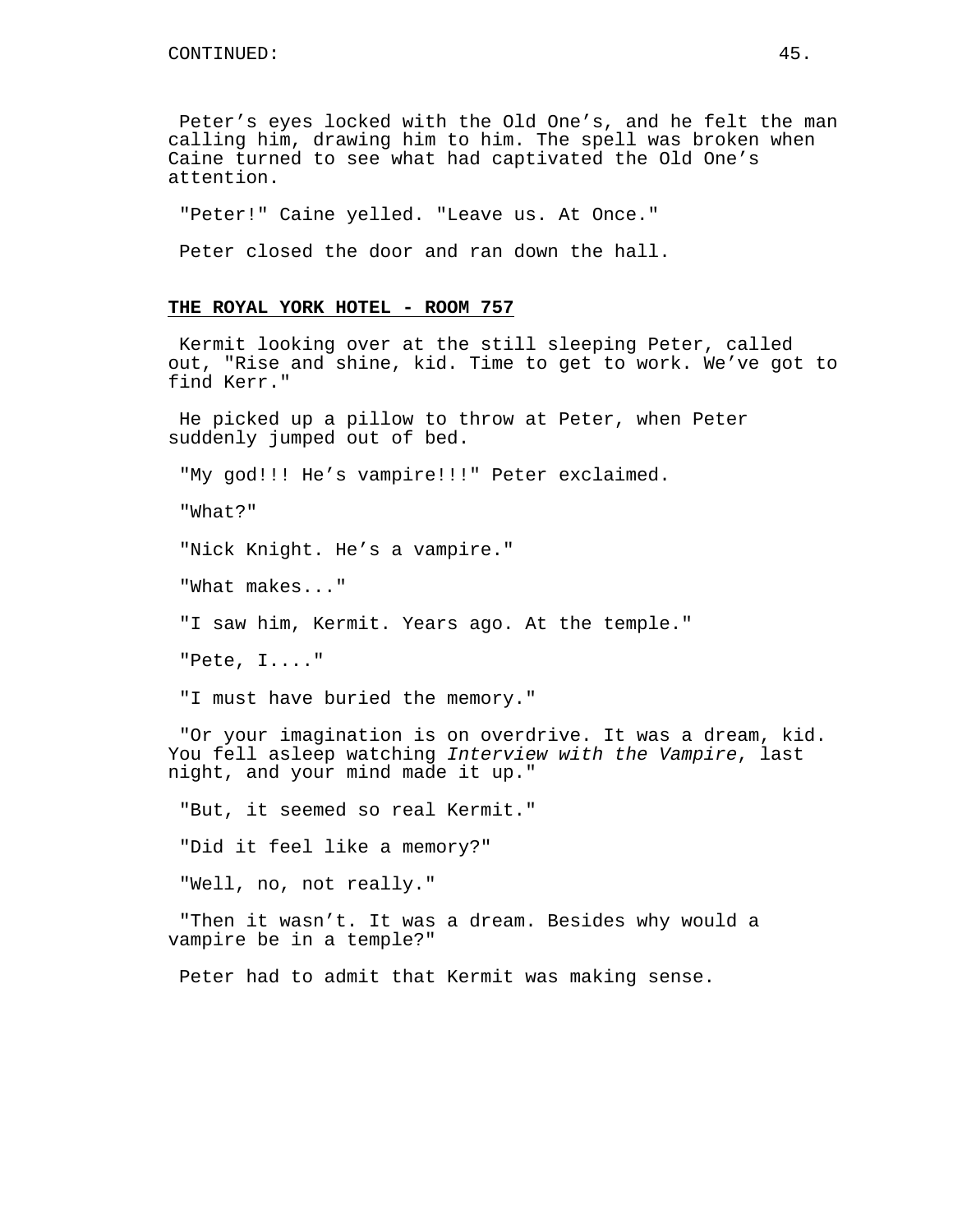#### **3:30PM: KNIGHT'S WAREHOUSE**

Nick was sitting on the black leather couch, his coffee table was covered with police files and paperwork. He was reading through one file when the elevator door opened and Natalie entered.

"Brrr. Am I losing it, or is it actually colder in here than it is outside?" she said, wrapping her arms around herself, rubbing her shoulders.

Nick looked up from the file he was reading and said. "Hmm? Sorry. I didn't notice." Nick went over to the thermostat.

As he passed her, she looked to him and said, "I'm going to make myself a cup a coffee. I'd ask if you wanted one but... Wait, isn't it time for your..."

"... low cal, no taste, gross color, protein drink. Yeah. It is."

After plugging in the kettle, she brought his protein drink over to him and said, "What do you mean gross color? It's the same color as your Caddy!"

He elaborated, "On my car, it looks fine. For my drink... well..." he pulled a face, "let's just say I prefer red."

"That could be arranged you know," she stated.

Nick looked at her.

"A little red food coloring would do the trick."

"It wouldn't be the same Nat."

She shook her head, then went back to the kitchen and finished making her coffee. Once it was ready, she brought the cup back to the sofa and sat beside him.

She sipped her coffee as he talked about his latest case. His arm was around her, trying to help her to warm up. She appreciated the sentiment, although she seriously doubted it would work -- his body temperature tended to be on the low side. "Nick?"

"Hmmm?"

"Were those two cops involved in the killing last night?"

He looked at her, "No. They were just the first on the scene. Coincidence, that's all."

"I'm glad. I hate to think of cops going bad"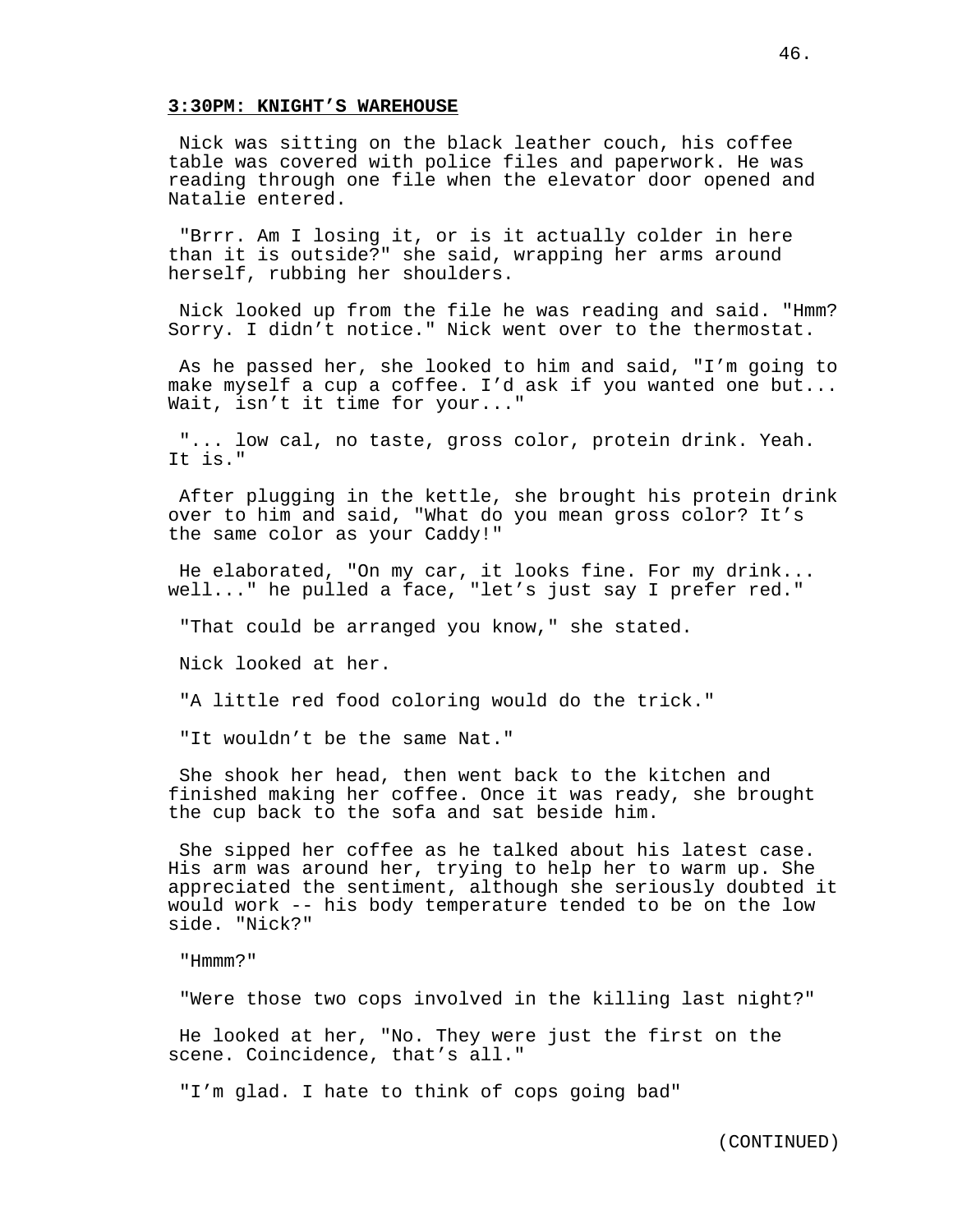"Mmm," he agreed. "Did I tell you that tonight wasn't the first time I met Detective Kermit Griffin?"

"Oh?" Nat inquired, her eyebrow arching.

"When I met him before he wasn't a cop."

"What? Wait... Just when was the first time you met him?"

"It was a long time ago."

"How long ago? 100? 200 years?"

"Not that long, after all he is a mortal."

Natalie wasn't sure she liked the way he said that word, mortal. She couldn't be sure if he meant it as a compliment or an insult.

"I met him in 1974," he continued. "And it wasn't only him. The kidnapping victim, Paul Blaisdell, he was also there."

"Tell me about it?"

Nick took a deep breath, and ventured off into his past. "Well, it began in South America..."

## **1974: SOUTH AMERICA - CAMP (FLASHBACK: NICK'S)**

Nick grimaced as he heard the sound of arguing from outside the small tent, where he was working on an antidote to the poison some of the secret police used in their bullets. 'Kermit and Kerr. Again?' he thought, and strode to the door of the tent.

It was indeed Kermit and Kerr; they were facing off in the middle of the clearing in front of the infirmary cave, exchanging what sounded like sarcastic insults.

'Damn it,' Nick thought, glancing up.

It was late afternoon, which meant that he couldn't leave the tent quite yet; and it appeared that the entire camp was about to get involved. Kopolevski was cheering Griffin - and jeering at Kerr; Juan Sanchez was bristling at every word Griffin said; and even Blake looked like he was about to get involved.

This situation is getting way too serious, Nick reflected, snarling to himself. He could almost smell the tension in the air. And he couldn't do a damn thing about it, not right now.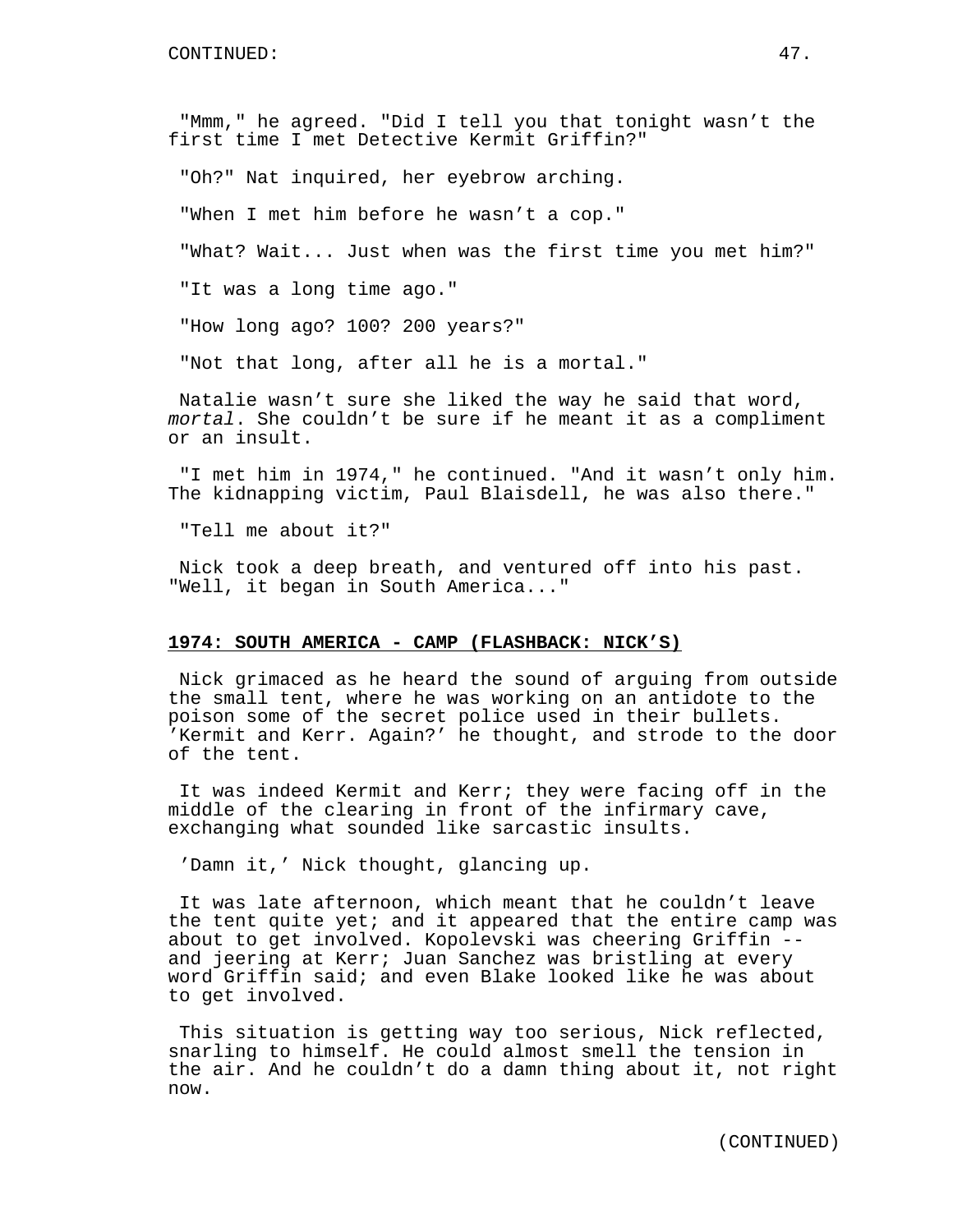'The problem is that they're going to tear the camp apa...'

His thought was interrupted as one of the sentries suddenly appeared in the clearing, waving his arm for Blake.

"Blake! We got someone coming in!" the sentry called; and Nick relaxed as the tension level lowered. It didn't disappear fully, but at least the sentry seemed to have distracted the rebels enough to prevent a fight.

"Who?" Blake demanded, breaking away from the circle around Kermit and Kerr.

"Dunno, never seen him before. He looks Americano, though."

"He? Just one man?" Blake asked, and Nick saw Kermit move up behind the rebel leader.

"What does he look like?" the mercenary asked.

"Uh, black hair, with a bit of grey... tall... he's dressed in tourist clothing, tan... he's got two big duffels..."

"That's probably Paul Blaisdell, the friend I told you about," Kermit declared, moving forward. "I'll go back with you, check it out."

"Right," Blake said. "Come on."

Nick was relieved that the confrontation between Griffin and Kerr had been averted, for the moment at least, and returned his attention to his work.

An hour later, the sun was just setting and Nick had just finished brewing the fourth, and last, vial of antidote, when he heard the sound of voices approaching.

"...the problem between you and Kerr?" came a new voice.

"Personality conflict," Kermit declared, as they entered the small tent. "I have one, and he doesn't..."

"Oh, doc," the mercenary added, seeing Nick there, "I didn't realize you were in here."

"It's all right," Nick replied, getting up from the chair he'd been sitting in. He glanced curiously at Kermit's companion.

"Doc, this is Paul Blaisdell," Kermit declared. "Paul, this is Doc Michaelson; he handles all the wounded this group gets in."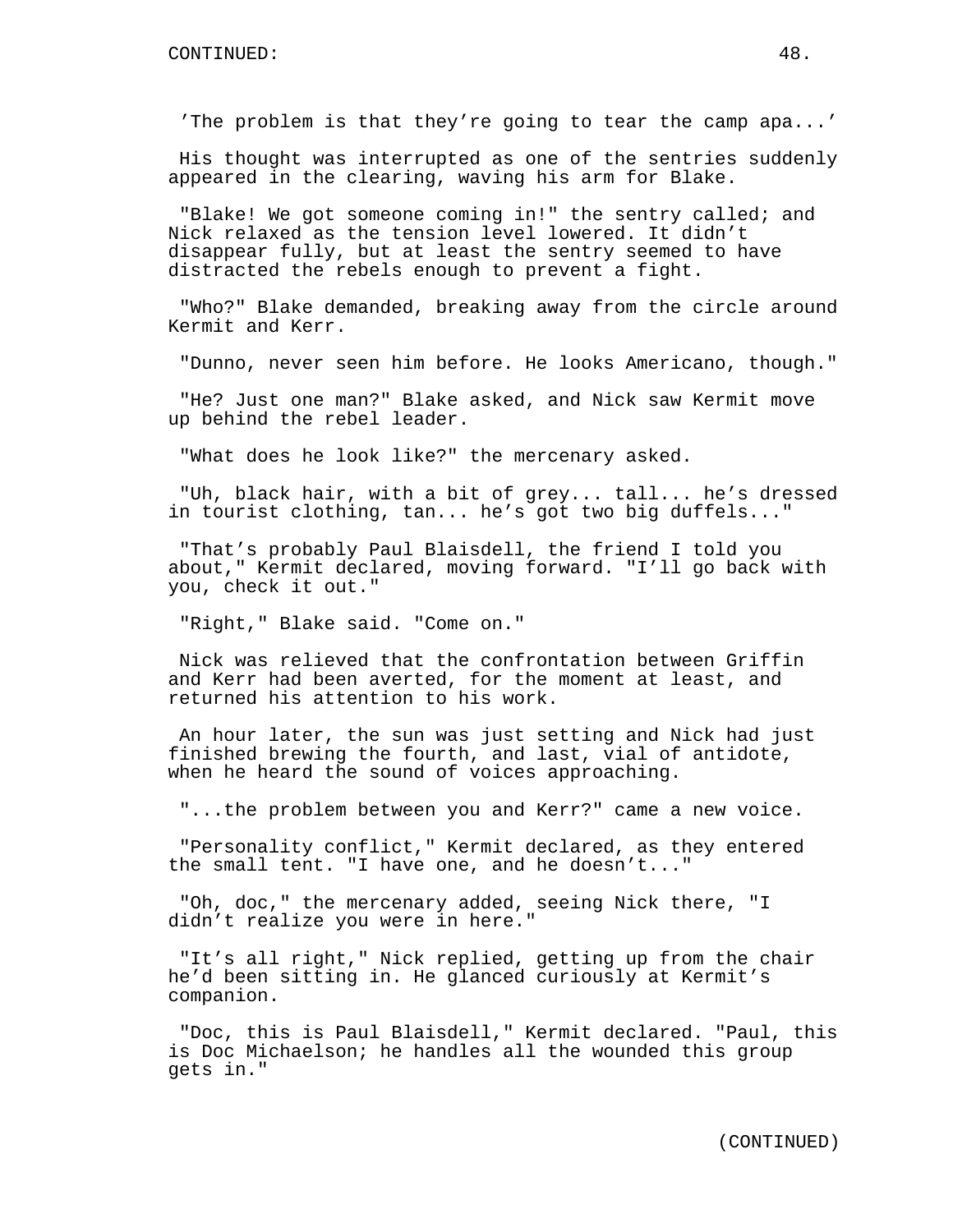Nick eyed Blaisdell, wondering exactly why Kermit had called the other mercenary here.

"What were you doing in here, anyway, doc?" Kermit added, wrinkling his nose in distaste. "It really stinks!"

Nick shrugged. "The secret police sometimes use poisoned bullets," he replied. "I've been experimenting all day, and I think that I finally found an antidote."

"I don't know how you can stand the stench!" Kermit exclaimed, shaking his head.

"You get used to it after a while," Nick replied. Certainly it helps disguise the scent of blood... His nostrils flared at the thought; but the smell of the other herbs he'd been trying out overpowered the smell of the two mercenaries' blood.

"Griffin!" came the call from outside the tent, and Kermit grimaced.

"My turn for sentry duty," he muttered. "At least I don't have to share it with Kerr..." he added, as he left the tent.

Nick watched him go, and then turned to find Blaisdell looking at him curiously. "Do you know what the problem between Kermit and this Kerr is?" the mercenary asked.

"Well..." Nick considered for a moment. "First of all, Kerr doesn't really get along with anyone, except maybe Cali Norau; but Griffin and Kerr seem to have just hit it off wrong. Unfortunately," he added, grimacing, "they've started to drag the entire camp into it. Your arrival was very well-timed; the sentry who came to tell us you had arrived appeared just before the camp would have broken out in a wide-scale fight."

"That's good," Blaisdell replied. "It looks like I'll have my work cut out for me, trying to keep them apart..."

"I doubt that's the reason Griffin asked you here," Nick countered, starting to pick up some the small vials of antidote. "When he talked Blake into letting you come, he mentioned that you had some very useful talents; what are they? Mine are medicinal, of course, and Blake has people skills..."

"Intelligence and Organization," Blaisdell answered after a moment. "Planning and carrying out an operation to its successful conclusion."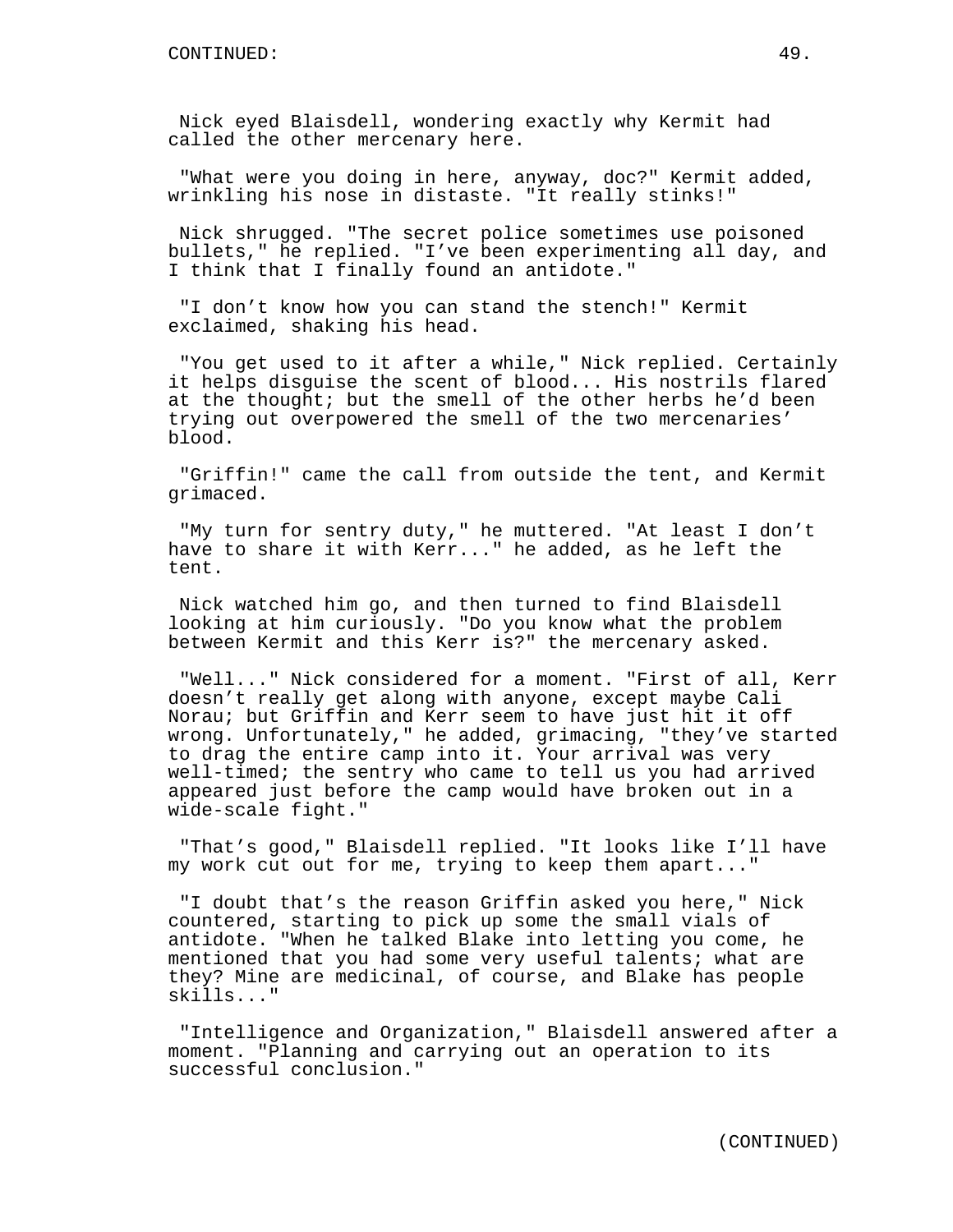Nick felt a surge of relief. "Excellent!" he declared. "General Andreas was assassinated several weeks ago. We don't know by whom. And the newest member of Villarreal's tactical staff is a strategic genius. We've been losing people steadily since he, whoever he is, took over the reins; and Blake has no strategic skills whatsoever." After a short pause, he continued, recalling the immediate need, "And, the secret police have captured a member of..."

He was cut off by the sudden shout from outside the tent, "Doctor! Doctor Michaelson!"

Nick hurried out, knowing what he'd find.

Coming into the clearing were the remnants of the twenty-man patrol that had set out at dusk; there were only four of them, and three of those were bleeding profusely.

Nick stiffened for a moment as the scent of fresh, warm, blood hit him. But only for a moment. He managed to push his hunger down and strode forward rapidly, letting the urgency of the situation take over his mind.

As he started to help Kessel into the infirmary, he could hear Cali asking, "Where's Zelda? ... Kerr, where is she?"

Kerr's reply was equally audible to Nick's vampiric hearing. "They got her, Cal. She's been captured."

### **KNIGHT'S WAREHOUSE**

"So what happened then," Nat, her curiosity piqued, was very intrigued.

"I ran into someone in the palace. Someone I hadn't expected to be there."

"Let me guess, LaCroix, right?" she hazarded a guess.

Nick looked at her. "How'd you know?"

"You always get that tone in your voice when you're referring to him."

Nick smiled, and then added, "But he wasn't alone. Janette was with him."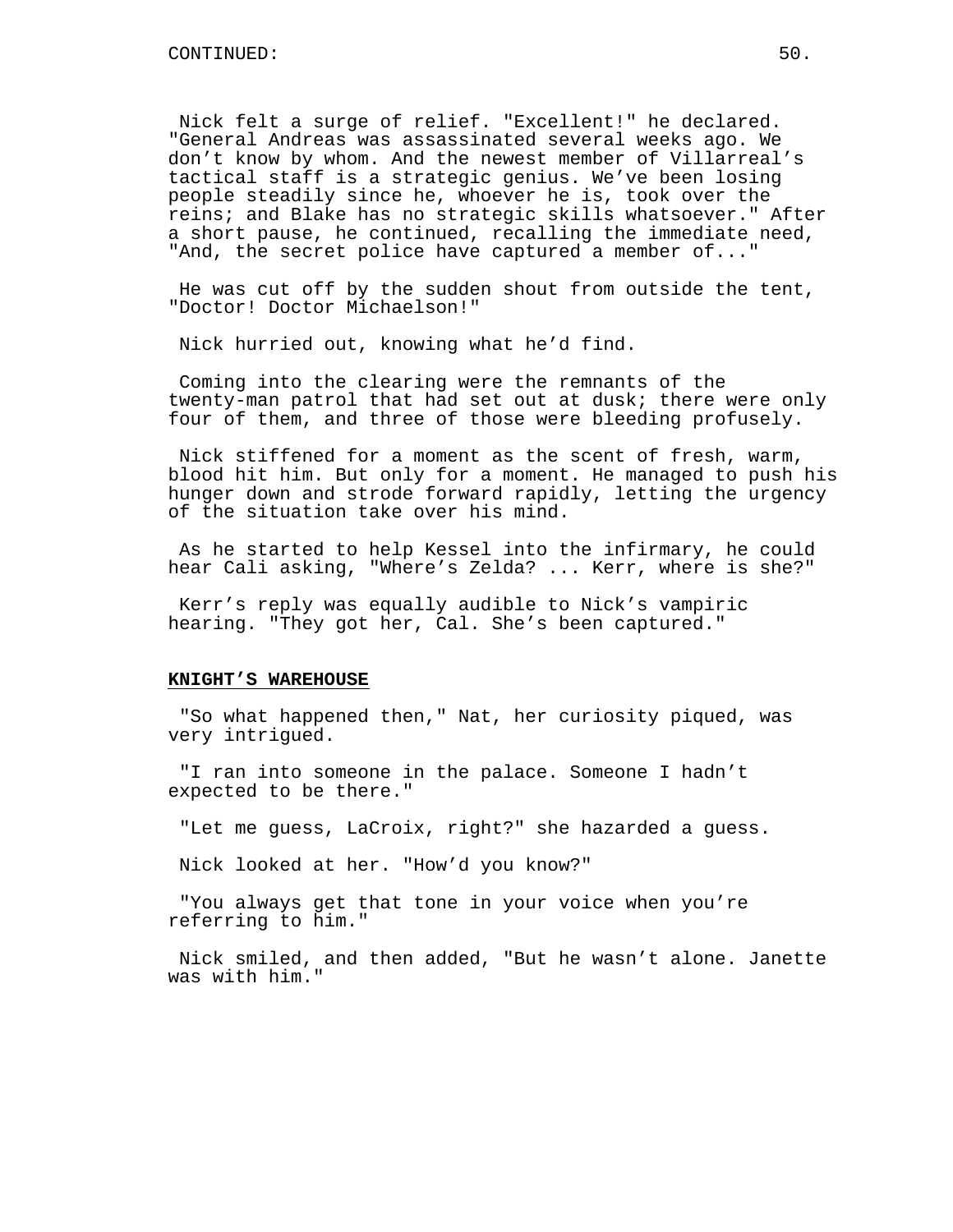# **1974: SOUTH AMERICA - PALACE (FLASHBACK: NICK'S)**

It had taken them over two hours to reach Villarreal's palace.

'Palace?' Nick thought incredulously, as he studied the fortified mansion through a pair of binoculars, 'I've seen houses that were bigger than this...'

It was nearly midnight by the time they got the charges placed.

Behind him, Nick could hear Kermit and Kerr having a whispered, last minute argument about their roles in the raid; but it had nothing to do with him, so he tuned it out and concentrated on sensing exactly where the perimeter guards were.

A moment later, he felt a hand against his shoulder, and he turned his head to see Kopolevski crouched beside him.

"We're all ready to go in," the mortal said quietly. "The charges are set to blow in five minutes, so we'd better get into position."

"Right," Nick replied, equally quietly, and wriggled back into the underbrush.

Kerr, Cali and Kermit were just leaving; Blaisdell was crouched about three meters away, his eyes on the back door straight ahead.

Nick lay on his stomach, counting the seconds as he eyed the perimeter fence. With luck, when the generator blew, the two guards that he could see standing there would run over to the side of the house to see what was going on.

"Five... four... three... two... one..." Kopolevski said quietly from beside him; Nick could hear the mortal's heart racing with the rush of adrenalin flooding his bloodstream.

As the count reached one, Nick looked down at the ground and shut his eyes tightly; just in time to protect them from the light of the explosion.

"Isn't she beautiful?" Kopolevski asked excitedly.

Nick shot him a look of absolute disbelief, and then all three of them were up and running for the fence.

Nick scrutinized the area around the back door of the Palace warily; he couldn't see anything wrong, but something was making him feel uncomfortable.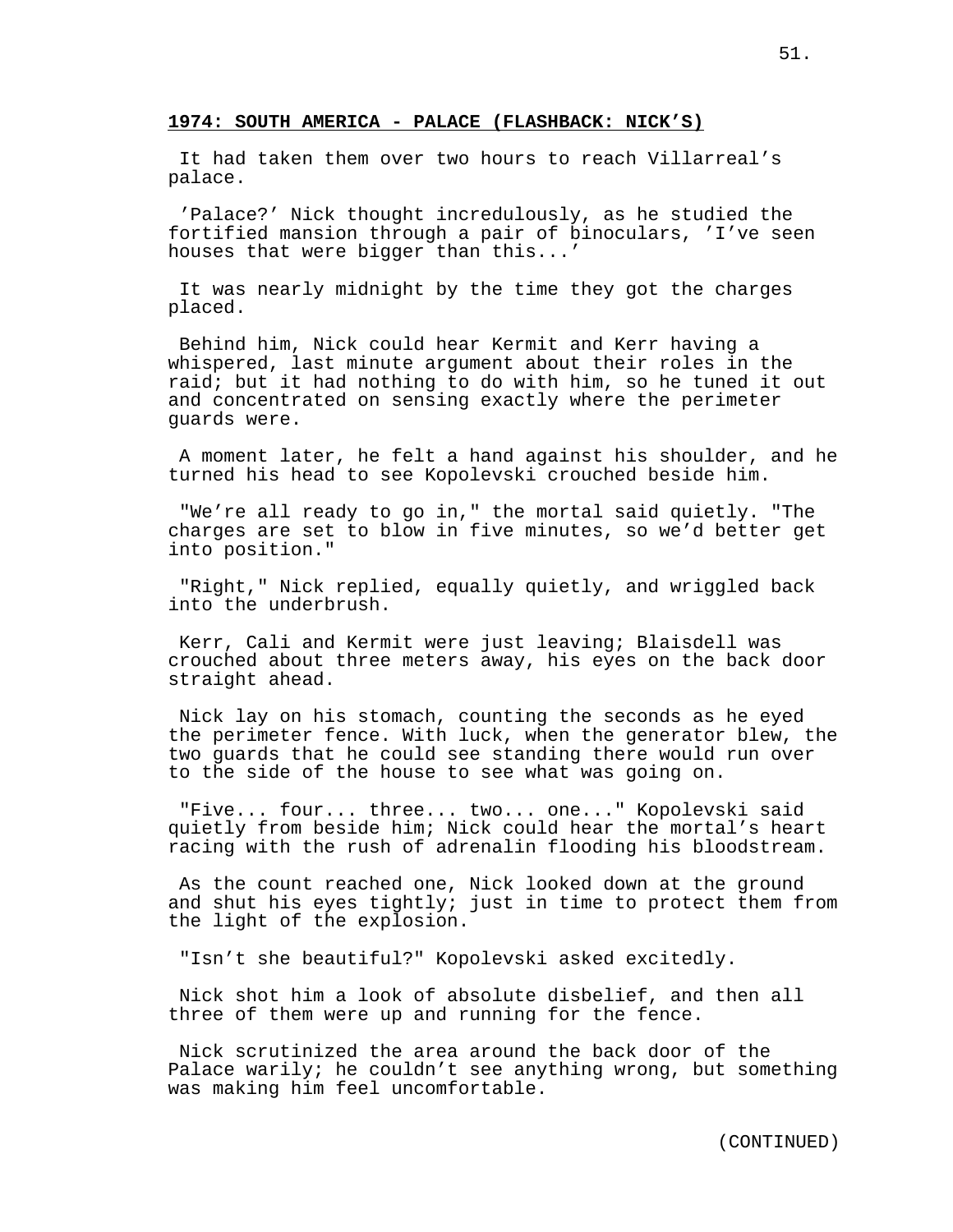Kopolevski glanced at them, giving a quick shake of his head before backing carefully away from the door. 'Nothing there, then.' Nick thought.

Blaisdell nodded, walked forward, and then pushed firmly on the door.

Nick intercepted him, and, reaching for the knob, gave the door a shove with the full force of his vampiric strength behind it. It popped open easily, and Nick just hoped that neither of them would notice the ruin he'd made of the lock.

The three of them slipped in and glanced around the small anteroom.

Blaisdell nodded in evident satisfaction. He pointed at Kopolevski, and then at the door that led to the servants' quarters; then made a gesture for Nick to take the dining and drawing rooms, and indicated that he would take the meeting rooms and the command center.

Nick saw Kopolevski give a two-fingered salute, and walk stealthily through the smaller door; when Blaisdell turned to him, he merely nodded and made his way through the main door.

As soon as Blaisdell had gone down the other corridor, Nick stopped in the middle of the hall and listened intently.

The only heartbeats he could hear came from the guardpost around the corner, but Nick had a slightly uncomfortable feeling that it might be a very good idea to check the drawing room. That little voice that some mortals referred to as intuition, was signaling a major red alert.

He strode over to the door and opened it as carefully as he could, relieved that there was no squeaking from the hinges; then he started to walk in, but stopped abruptly when he saw the occupants of the room.

There was a fire blazing in the hearth; relaxing in a chair in front of it, but keeping a wary eye on the flames, was Janette, dressed in a smart black evening gown. LaCroix was seated opposite her, holding a wineglass of blood in one hand, an expression of pleasure on his face.

As Nick stood there, frozen in the doorway, all the unusual events of the past several weeks came to mind.

This explained the number of broken bones Andreas got when he fell; LaCroix must have dropped him while flying. It explained so much about all the ambushes.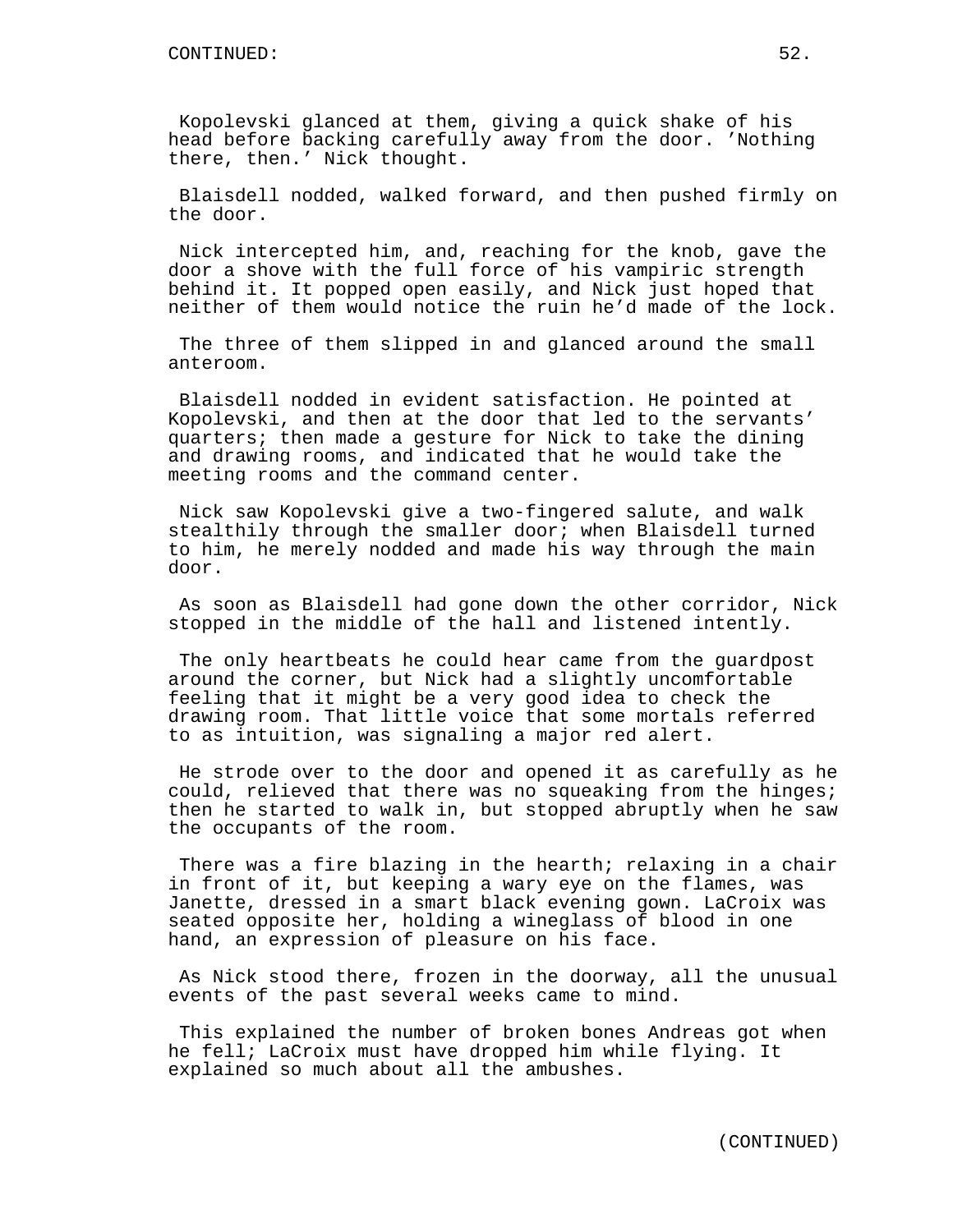"Ah, Nicholas, how nice to see you again," LaCroix said abruptly, turning to look at him. "I was starting to wonder when you'd show up."

Nick stared at him for a moment. "You knew I was here?" he asked, taken aback by LaCroix's statement.

LaCroix heaved a tired sigh. "Nicholas, Nicholas," he said, shaking his head, "How many times must I tell you, I always know where you are." He paused, looking at the look on Nick's face for a moment, and then continued, "Of course, the explosion of the backup generator did fairly scream your presence. As well as your intentions."

'Oh no. If LaCroix knew I was here -- and he obviously knows what I've been doing -- then he must know why I'm here now!' Nick thought.

"Very good, Nicholas," LaCroix declared. "Yes, I know exactly why you're here. ... Why do you think I gave the order to take prisoners? It certainly wasn't to keep the torturers amused."

Nick glared at him.

LaCroix raised his glass of blood to his lips, then paused, and glanced in Janette's direction. Why, Nick wasn't quite sure, but LaCroix's attention only wavered for a second. He took a sip of his drink, then turned back to Nick.

"Your little raid will fail, you know," his master continued, a smile crossing his face. "We've been very busy, you see, preparing for your visit."

Nick glanced at Janette for a moment; but she stared back at him impassively -- he wouldn't get any help from her, not this time.

"What do you mean?" he demanded, hoping that if LaCroix told him, he could still manage to save his friends.

LaCroix's smile grew wider as he replied, "You will see, Nicholas. You will see."

Nick stared at him for a moment longer, and then turned around and ran out of the room, frantic; he had to find the others, tell them it was a trap.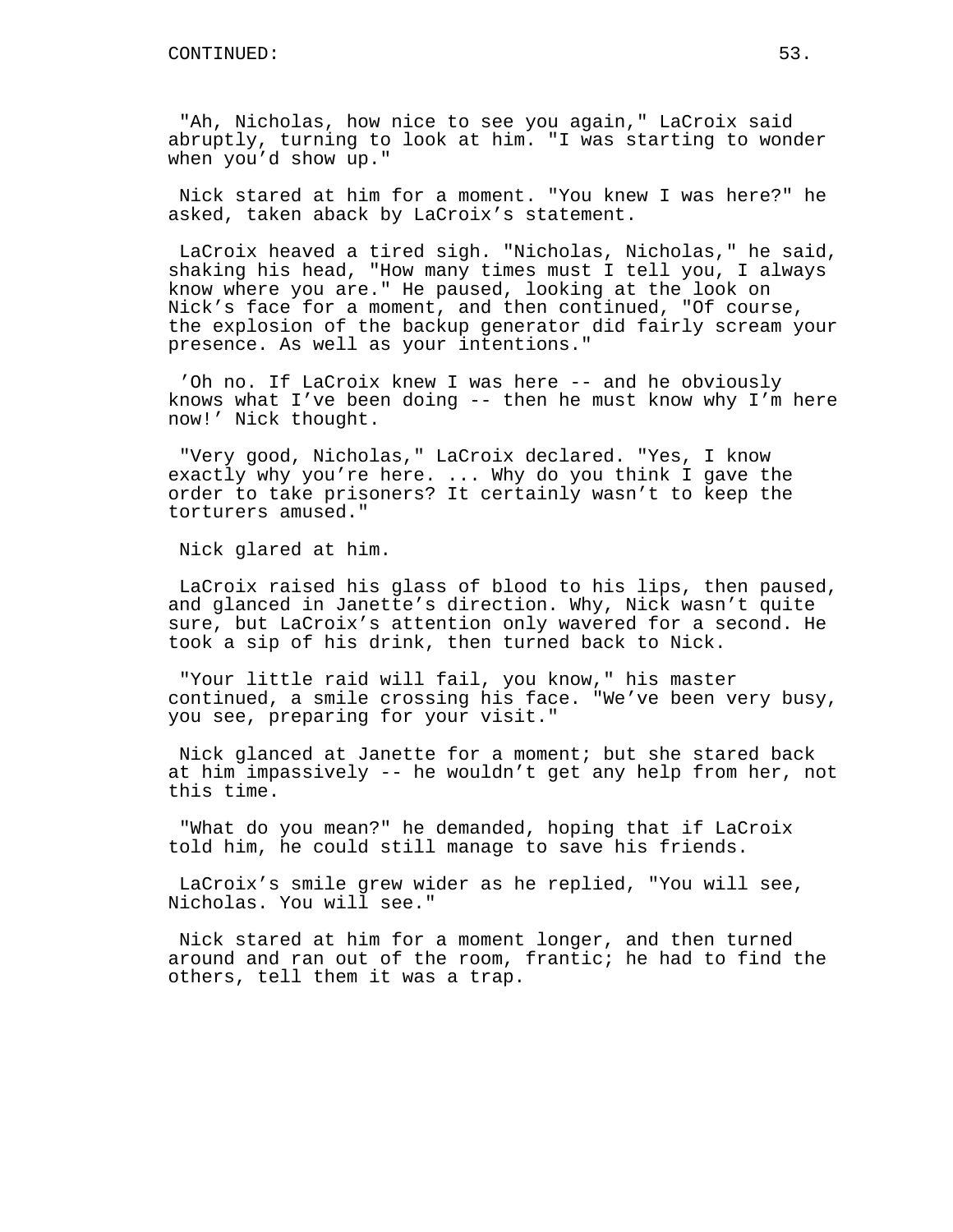## **KNIGHT'S WAREHOUSE**

"And... ?" Nat prompted, when Nick fell silent.

"And, the raid was a failure," Nick said despondently, thinking of the death toll. With an effort, he stood up. "I have to get ready for work."

Nat stood too. "Nick, it wasn't your fault."

"I could have done something. I could have told them to turn back, warned them, even made them retreat. Anything."

"You couldn't have known they were there." She placed a reassuring arm on his shoulder.

"That's the point Nat. I should have. There's an unbreakable bond between the three of us. One I can sense. Because I didn't, a lot of people died needlessly."

She hugged him tightly, not knowing what else to do, but feeling the need to do something. Wordlessly they parted. As she exited, she glanced at him once more. Her heart ached, longing to help him somehow.

## **5:00PM: 25 KIRKHAM STREET: PAUL'S ROOM/CELL**

Blaisdell was awake and resting on the bed. He'd eaten the breakfast he'd found, showered, shaved, and was now trying to read a book he'd found on the bookcase in the far corner of the room.

Kerr had supplied books on all subjects: Science Fiction, Fantasy, War, Action, Drama, Biographies, Mythology, you name it, it was there. It had taken him the better part of 45 minutes to select the book he had selected.

He'd thought that the book would occupy his mind, give it something to think about besides what it was thinking about -- Kermit. And what Kerr was going to do to him. Ever since he'd gotten here all he'd thought about was South America, and the mission Kermit had coerced him into participating in. The mission he wished he'd never accepted. Thinking about that mission made him think about things, and people, he hadn't thought about in over 20 years. Paul had learned something on that mission. Something few, if any, people would believe if he told them.

He'd read about 15 pages when he realized that it wasn't working. He couldn't concentrate on the book. His mind drifted back to South America once again.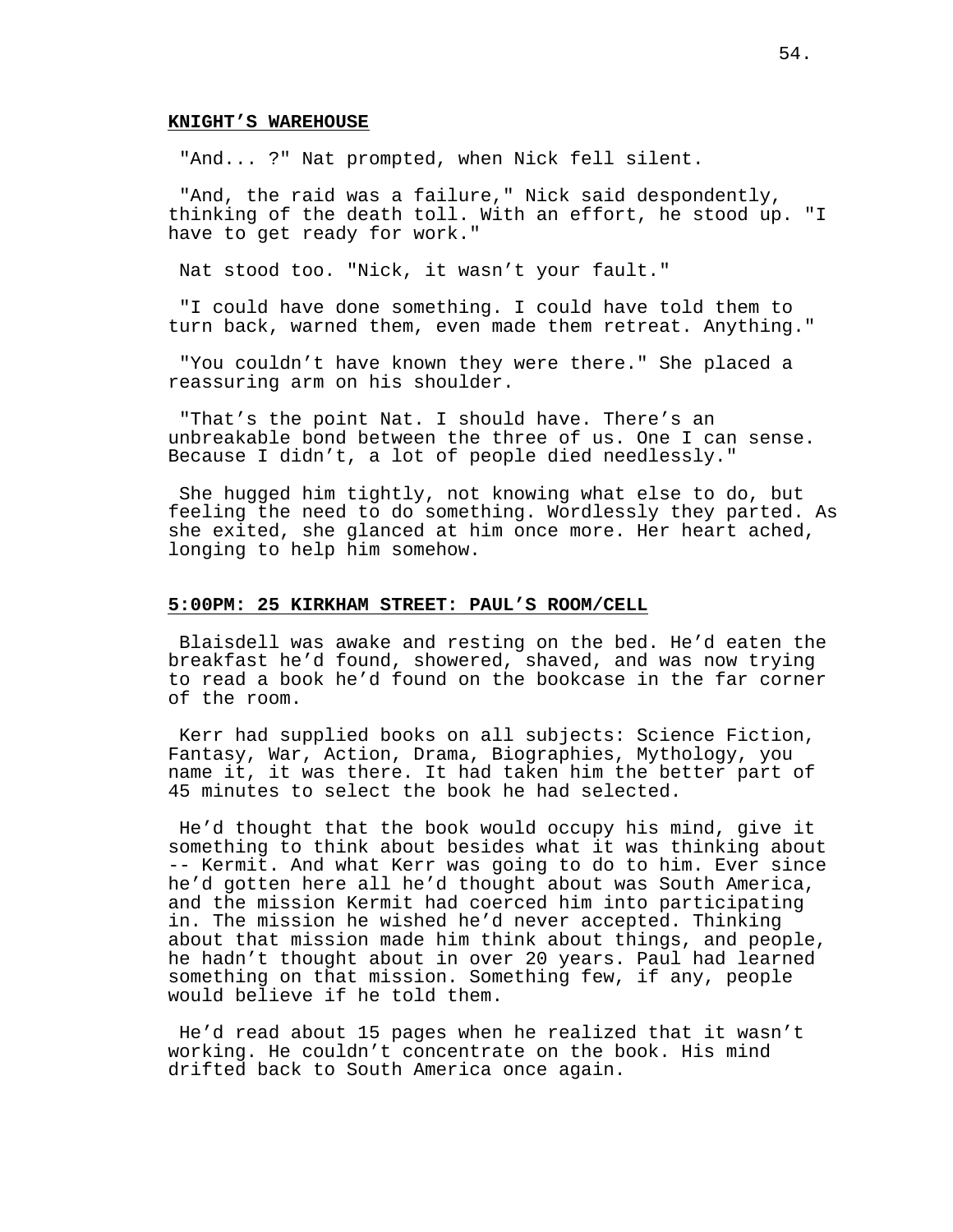### **1974: SOUTH AMERICA - CAMP (FLASHBACK: PAUL'S)**

Paul had studied Dr. Michaelson when they'd met earlier, wondering about him. There was something, unusual, about this particular rebel; he couldn't quite define it, but it was definitely there. He had the strong feeling that medicine wasn't the only talent that Dr. Michaelson brought to the rebels. He remembered Michaelson's comment earlier about Blake having no strategic skills. 'How did a doctor come to know about such things, especially one so young?' Blaisdell thought, but didn't ask aloud.

Paul looked at Michaelson curiously. "Do you know what the problem between Kermit and this Kerr is?" the mercenary asked.

"Well... first of all, Kerr doesn't really get along with anyone, except maybe Cali Norau; but Griffin and Kerr seem to have just hit it off wrong. Unfortunately," he added, grimacing, "they've started to drag the entire camp into it. Your arrival was very well-timed; the sentry who came to tell us you had arrived appeared just before the camp would have broken out in a wide-scale fight."

"That's good," Paul replied. "It looks like I'll have my work cut out for me, trying to keep them apart..."

"I doubt that's the reason Griffin asked you here," Michaelson countered, starting to pick up some small vials. "When he talked Blake into letting you come, he mentioned that you had some very useful talents; what are they? Mine are medicinal, of course, and Blake has people skills..."

"Intelligence and Organization," Paul answered after a moment. "Planning and carrying out an operation to its successful conclusion."

A flicker of relief crossed the doctor's face. "Excellent!" Michaelson declared. "General Andreas was assassinated several weeks ago. We don't know by whom. And the newest member of Villarreal's tactical staff is a strategic genius. We've been losing people steadily since he, whoever he is, took over the reins; and Blake has no strategic skills whatsoever." Michaelson paused for a moment, then he continued, "And, the secret police have captured a member of..."

"Doctor! Doctor Michaelson!" came the sudden shout from outside the tent, and Paul followed the doctor out... and stopped short in horror.

Coming into the clearing were the remnants of the twenty-man patrol that had set out at dusk; there were only four of them, and three of those were bleeding profusely.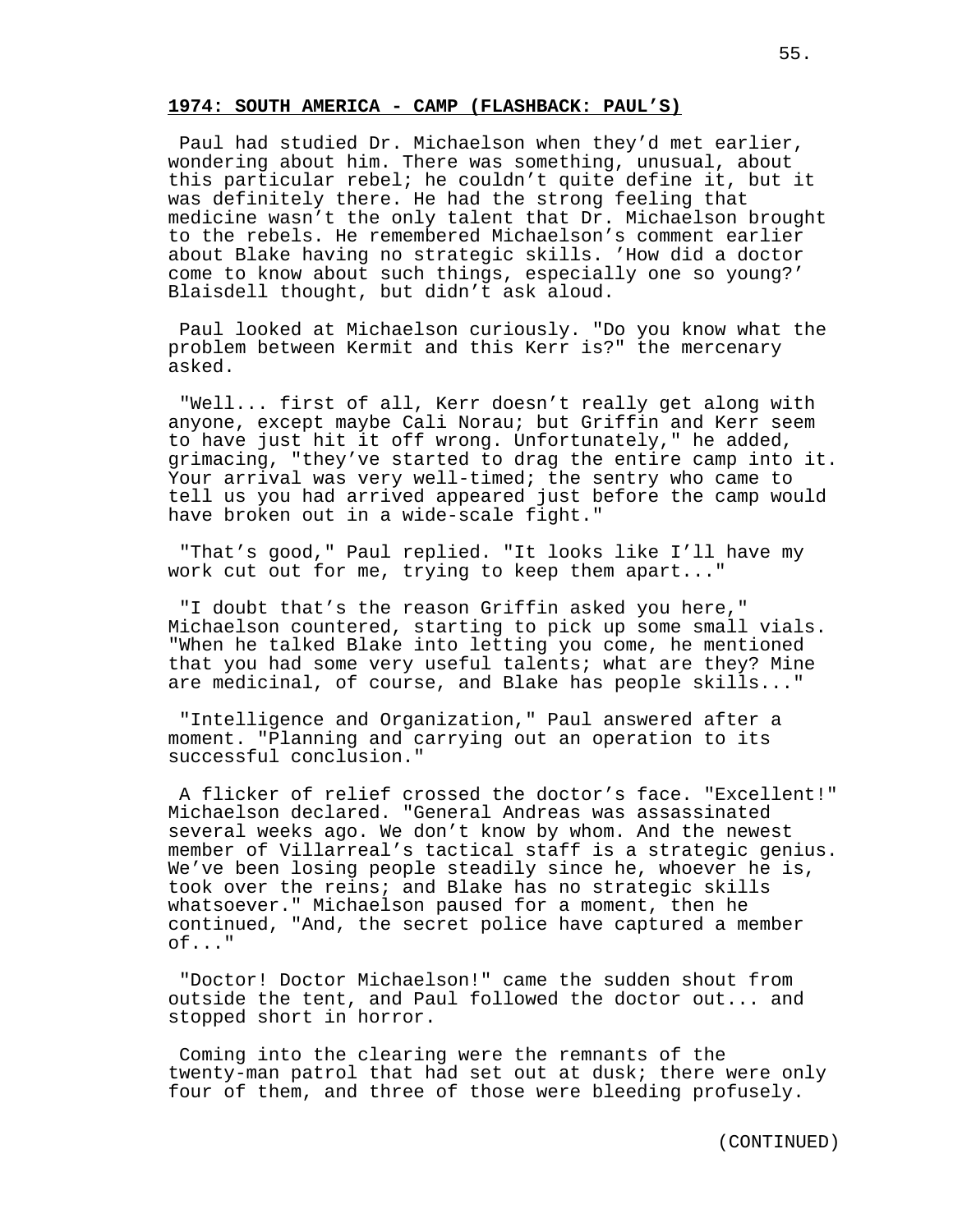Beside him, he sensed Michaelson stiffen for a moment, but didn't know why; and then the man was hurrying over, getting some of the others in the camp to help carry the wounded into the cave that Kermit had told him was their infirmary. Blaisdell followed, to see if there was anything he could do to help.

Before they reached the cave, however, a young woman -- Kermit had introduced her as Cali Norau, Paul recalled; the woman whom Michaelson had mentioned Kerr getting along with -- came running up, and stopped in front of the man who was bleeding the least.

"Where's Zelda? ... Kerr where is she?" she demanded, sounding frantic.

The wounded man glanced away. "They got her, Cal." he replied quietly. "She's been captured."

## **(4 DAYS LATER)**

In the four days since he'd arrived, he'd learned a great deal about all of the rebels; with the single exception of Dr. Michaelson. All that Paul knew about him was that he had a number of allergies, including a violent one to sunlight; he was an excellent doctor -- the job he'd done on Kopolevski's arm was nothing short of miraculous; and he was unusually knowledgeable about strategy and tactics.

Paul pulled back the camo-cloth covering the entrance to the infirmary. "Doc?" he called, striding toward the back. "You in here?"

"Yeah," came Dr. Michaelson's voice, from the very back of the cave, where the rebels' generator and the medical cooler were kept.

Paul pushed the last hanging cloth out of his way, and then stopped, studying Michaelson.

The doctor was dressed in the same sort of matte-black night-suit as Paul, with camo paint covering his pale face. There was a small black bag at his feet -- probably for medical supplies, Paul figured -- and he was holding a glass of what appeared to be red wine in one hand. Paul frowned. 'I would have thought that he'd know better than to drink just before a mission.'

Noticing the direction of his gaze, Michaelson put the glass down on a table.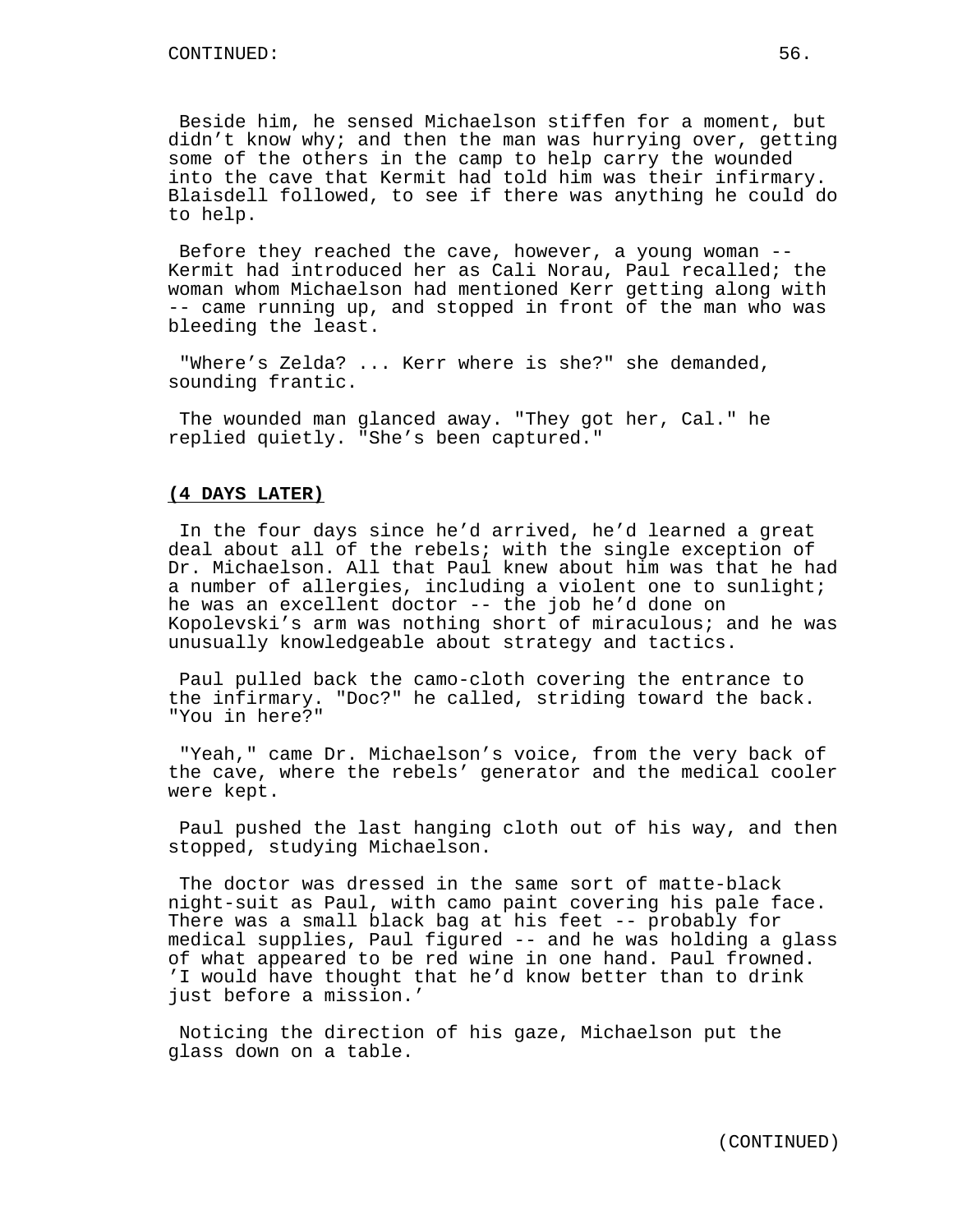"What is it?" the doctor asked, drawing Paul's attention away from the half-full wineglass. "Surely we're not leaving already!"

"No; we're not quite ready yet. Kermit and Nick are still prepping the charges to blow out the generator," Paul replied.

"Good," Michaelson replied, picking up his bag and placing it on the table next to the wineglass. He then shot a quick glance around the area. "I don't want to take the vials out of the cooler until we're just about to go," he added; "the antidote's effectiveness starts decreasing the moment it's exposed to temperatures of over 20 degrees Celsius."

"I see," Paul replied. "Anyway, what I came in to tell you, is that you, Nick and I will be going in the back, and Cali, Kerr, and Kermit will be going in the front."

Michaelson blinked in surprise, absently picking up the wineglass and taking a sip. "Whose bright idea was that?" he demanded.

"Blake's," Paul replied with a sigh, surreptitiously studying the doctor's face. 'He doesn't look as though he's getting drunk... And that liquid does look a little bit too... thick... to be wine.'

"So you can't override it," Michaelson added, echoing Paul's sigh.

"Exactly."

Michaelson followed Paul's gaze, and quickly put his wineglass back down again. "Well, with luck, this raid'll prove to be the exception to the rule," he commented.

"Rule?" Paul inquired curiously.

"The one that states that no battle plan survives contact with the enemy," Michaelson answered with a tight grin. "Especially if Griffin and Kerr are teamed together on this."

Paul nodded. He definitely knows more than a doctor should about strategy and tactics.

"Unfortunately," Paul began, "it's very unlikely; you were right about this new guy's strategic ability. From what I've seen of what he's doing, I'd say that he's better than anyone else I've ever met."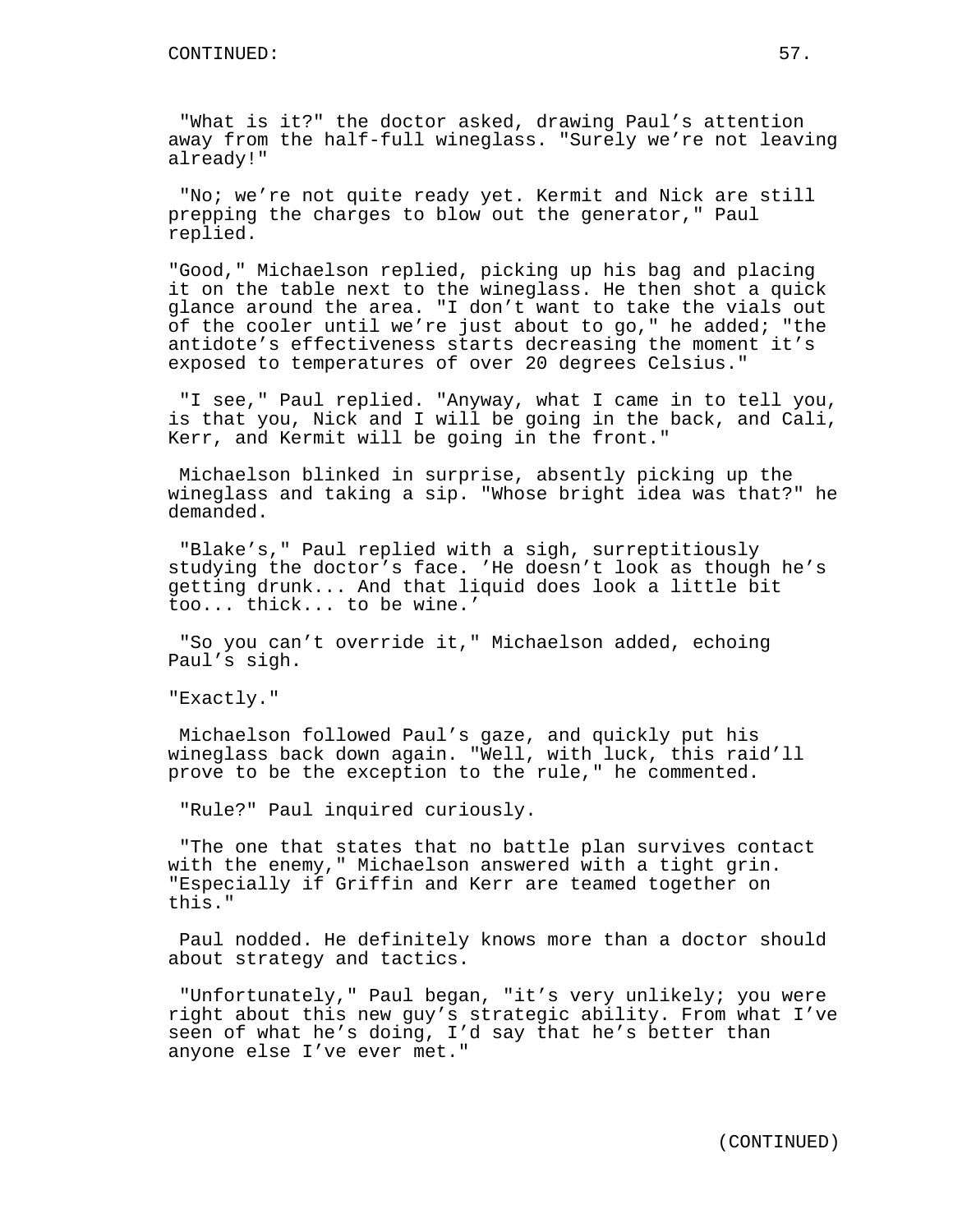Michaelson grimaced slightly and reached again for the glass; and Paul's frown deepened somewhat. 'He already put it down twice, when he noticed I was paying attention to it. So why does he keep picking it up again? Is he some sort of addict or something? ... But how could an addict be as excellent a doctor as Michaelson is? There has to be an explanation, and I will figure it out. But for now...' Paul's thought was broken as he heard Nick call suddenly.

"Doc! Blaisdell!"

Paul looked up and saw the younger man hurrying in, carrying a black knapsack, and looking extremely eager.

"C'mon, we're off!"

Michaelson quickly opened his bag and pulled out a box.

Paul saw Michaelson take the box out, and hurried over to the cooler to get the vials.

Opening it, he glanced in and froze in surprise.

There were four shelves inside; and the top shelf was filled with what appeared to be bottles of the same liquid that Michaelson had been drinking. 'Red wine?' Paul wondered again, 'I thought you weren't suppose to refrigerate red wine.' He started to reach in to take a closer look at one of the bottles, when he heard Michaelson's voice behind him.

"I need the two vials at the front of the second shelf."

Paul could hear a definite note of anxiety in the doctor's voice.

"Right," he replied, shifting his attention to the second shelf and ignoring the undertone of Michaelson's statement. He'd figure out what was in those bottles later.

He took out the designated vials, handing them backward as he closed the cooler; and was surprised at the coolness of Michaelson's hands.

Admittedly, he's spent all day here in the cave, but still...

"Well, c'mon!" Nick exclaimed impatiently as Paul turned around. "Let's go!"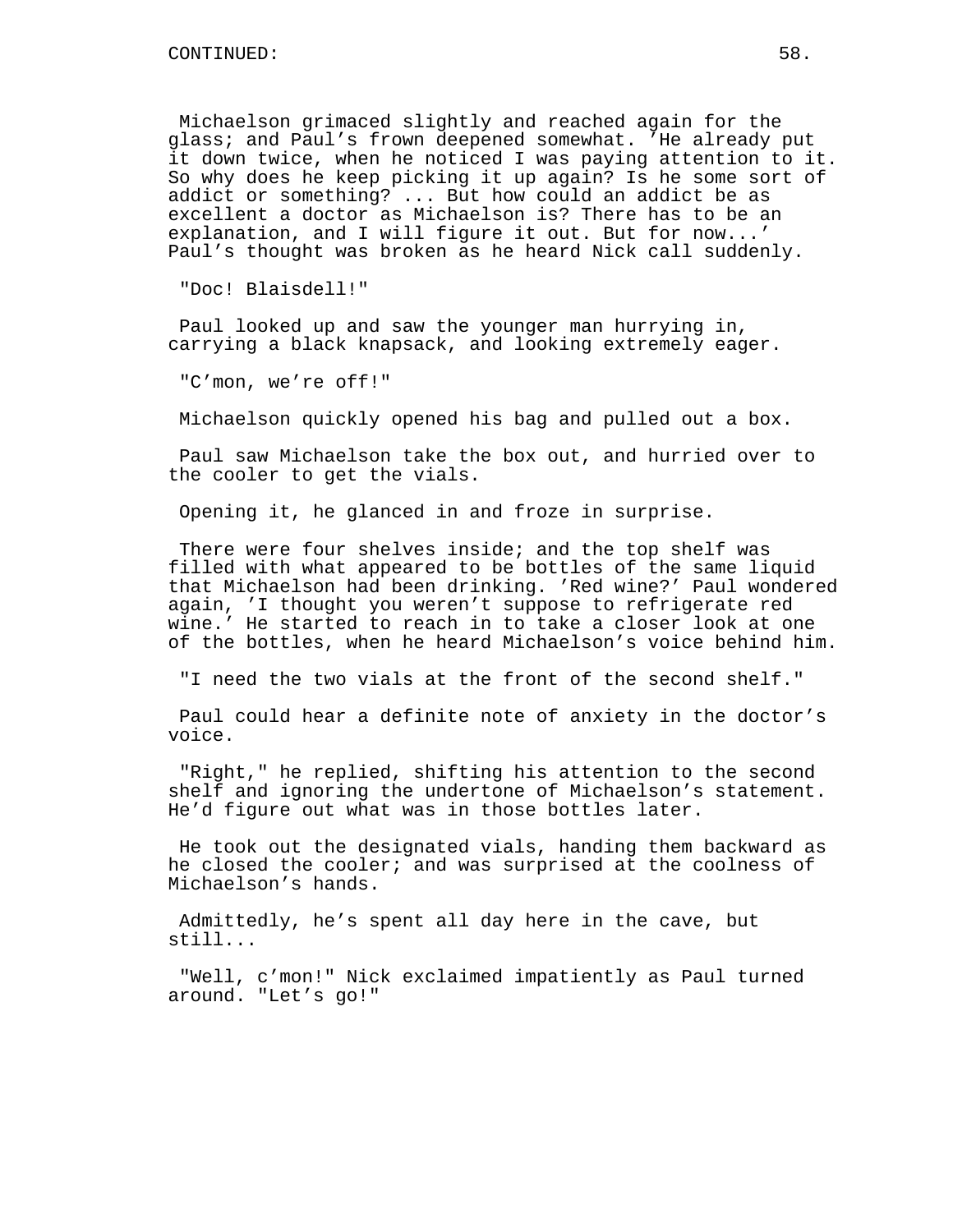## **25 KIRKHAM STREET: PAUL'S ROOM/CELL**

"Nicholas! I wonder where he is today?" Paul thought aloud. Then laughed at himself. "I wonder what Caine would say about him?"

## **6:00PM: THE ROYAL YORK HOTEL - ROOM 757**

Peter entered the hotel room. Kermit was still hunched over the laptop. In fact, Peter was prepared to swear that Kermit was sitting in exactly the same position that he had been sitting in when Peter had left several hours earlier.

They'd ordered breakfast from room service and then Peter had hit the streets, going through City Hall records, while Kermit searched through databases and surfed the 'Net.

He walked over to Kermit and looking at the screen, asked "Any luck?"

Kermit, startled, jerked. He mentally kicked himself, 'Where's your training going Griffin? You should have been able to sense Peter approaching. Either I'm losing it, or Peter's getting more and more like his father. That's got to be it. I didn't sense him approach, because he didn't make any noise.' He rubbed his aching back. "No," he answered curtly, after logging off the computer, and turning it off. "You?"

"Nope. Nothing. It's like the guy doesn't exist."

"Like he's a ghost," Kermit mused. "Maybe you should call your father. I bet he'd have an insight into this."

"My father? You forget, Kermit, the mighty Caine does not posses a phone."

"You could call Skalany? Ask her to deliver a message to him."

Peter just looked at Kermit.

"Or you could try calling him telepathically. He always senses when you need him, doesn't he?"

"Can we try to solve just one case without dragging my father into it? It seems every time I turn around, he's getting involved. We got along fine before he re-entered my life. Then, he shows up and gets involved in every case! You notice how many mystic cases we've had since he came back? Then, just when I get used to his interference, learn to expect it, he ups and leaves. So, what do I do? I return to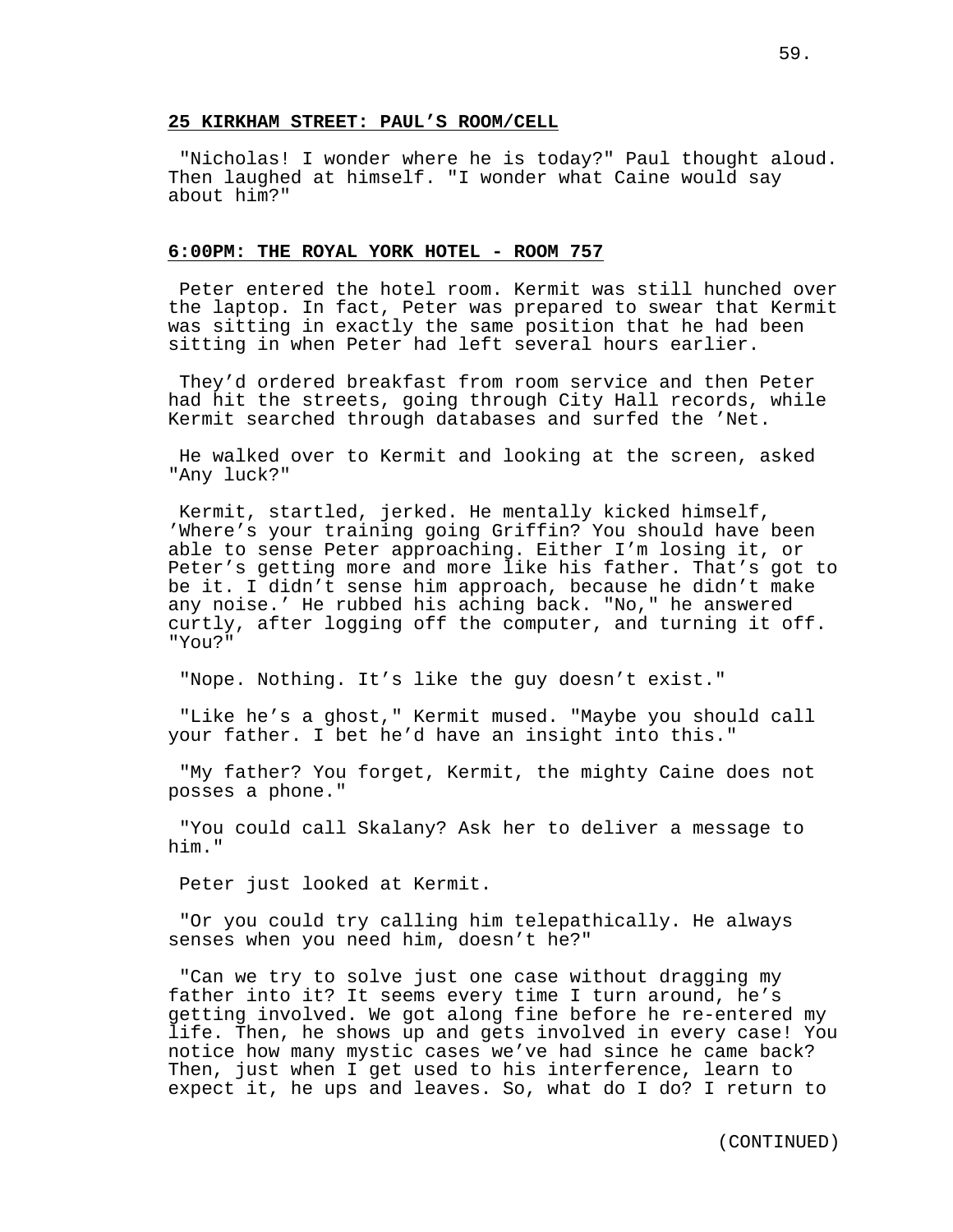good old police logic and tactics. No mystic stuff. Then he returns. Do I tell him how to do what he does? Do I interfere in Shambala matters? Do I tell him how a Shambala master should act? No!! So let's just try to do our jobs without his help. Just this once. Can we, Kermit? Do you think we can?"

"Calm down, Pete. I know you don't mean all that. You're just upset because Paul's missing."

"I'm sorry Kermit. You're right."

Kermit paused, then removed his shades, and rubbed his eyes. "I need a cup of coffee, did you happen to see a coffee place on your trek around town today?"

"As a matter of fact I did. You'll never guess where."

Kermit raised an eyebrow, giving Peter a tell me look.

"Chinatown. C'mon, grab your coat and let's go."

Kermit splashed some cold water on his face, and then they split.

## **7:00PM: COFFEE HOUSE - CHINATOWN**

Peter and Kermit entered the quaint little coffee house, and sat in a booth near the front door. They had only barely sat down when a young Chinese woman approached them.

"Good evening gentlemen, may I take your order?" She asked them, in perfect English.

Peter looked at her and smiled. He had been in here earlier, and recognized the dialect of Chinese spoken as one he knew. "Yes. My friend and I would like two coffees," he said to her in perfect Chinese.

She smiled at him, impressed, and spoke to him in Chinese. "I am impressed, sir. You speak our tongue like a native."

"My father taught me as a boy."

"You speak it very well."

"Thank you."

"I will go get your coffees."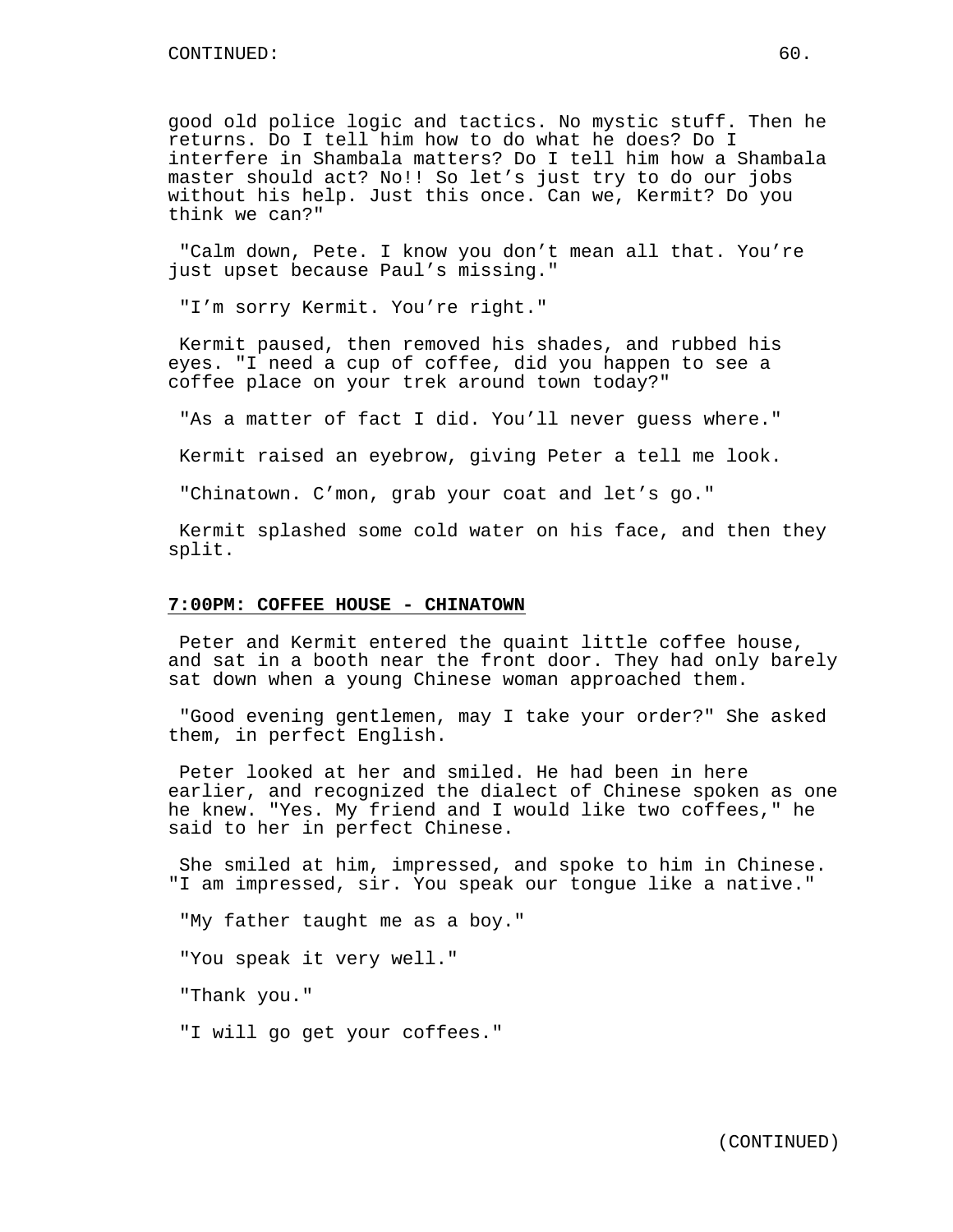With that she walked off. Kermit had been staring at the two of them the whole time, since the entire conversation had been in Chinese. Peter watched her walk off, then turned to Kermit and noticed the way he was looking at him.

"What?" Peter said.

"Nothing, kid." Kermit said as he shook his head.

"I was thinking... once we finish here, we should head to the 96th. Knight and Schanke should be there by then. Maybe they'll have learned something."

"Sure, why not. It couldn't hurt."

At that moment the waitress returned with their coffees.

"Here you go, gentlemen," she stated in perfect English.

"Thank you," Peter said to her in Chinese.

"Thanks," Kermit stated in English.

"Will there be anything else?" she asked.

"Not for now." Peter replied.

Neither Peter nor Kermit noticed the man sitting across the room. He was intently studying them, listening to their every word. And, when Peter and Kermit exited the coffee house, he went to a phone and placed a call.

"They're hanging out at the 96th," he said and hung up the phone.

### **8:00PM: 96TH PRECINCT**

"... no computer records, no nothing! It's like the guy doesn't exist, partner." Schanke finished.

Captain Cohen left her office and walked over to their desks. "I've been talking to Captain Simms at the 101st. I want you to extend every courtesy to Detectives Peter Caine, and Kermit Griffin. ... I want you to work with them. Oh, and Knight ... bring them into my office when they get here. I'd like to meet them."

"Sure, Captain." Nick said.

"That's all gentlemen," she said as she walked away, her mind already returning to the administrative side of her career.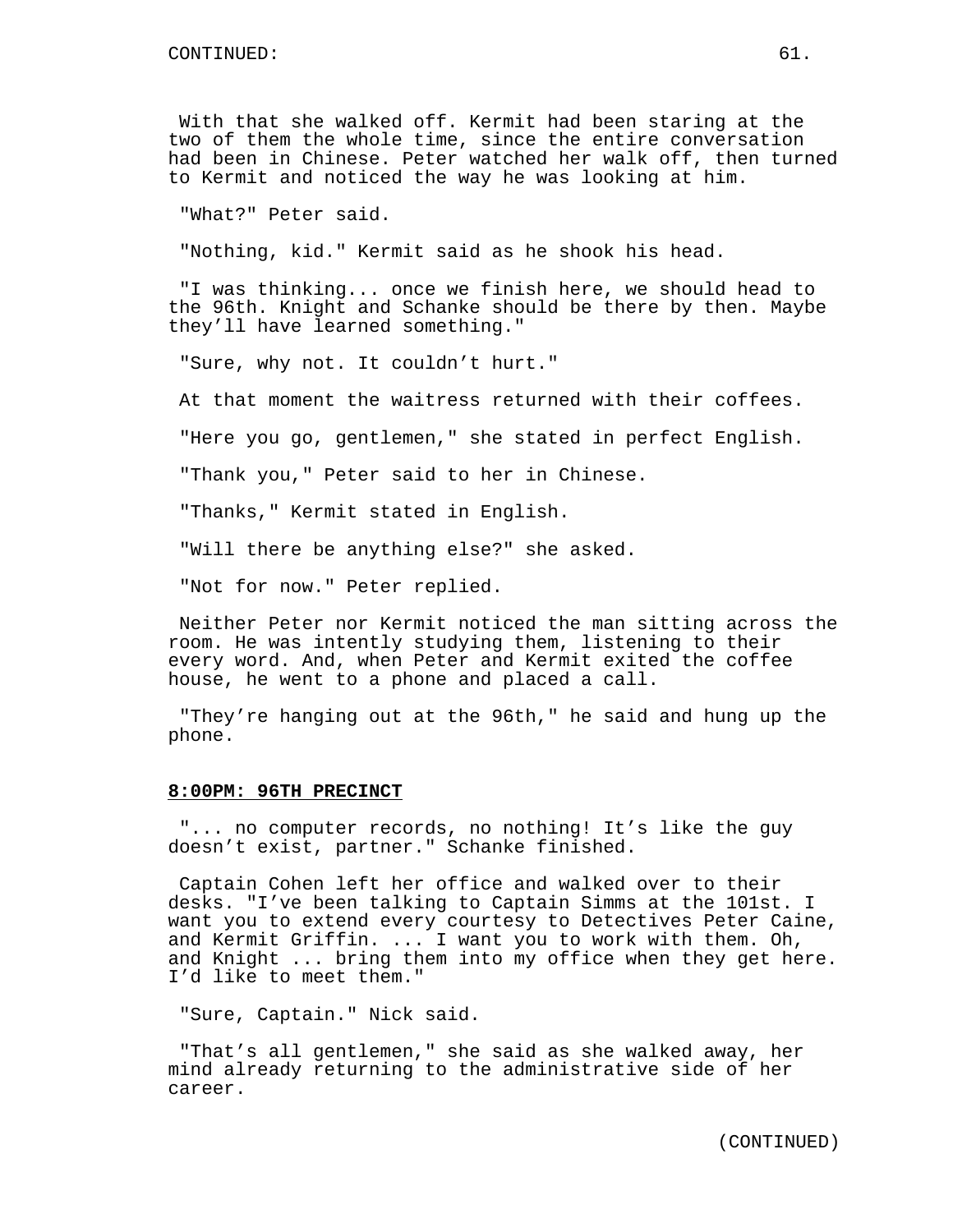As Cohen entered her office, the two aforementioned detectives, entered via the main doors. They passed Detective Rocher at her desk. She smiled a 'hello' to them, and they acknowledged it, and then continued to Knight and Schanke.

"I'm telling ya kid, that waitress was definitely giving you the eye," Kermit said as they approached Nick and Schanke.

"No. You're wrong Kermit. Anyway, why would she give me the eye? I'm nothing spectacular."

"Modest too. I'm telling ya, Pete..." He broke off as Nick stood up. "Evening Knight, Schanke."

"Kermit," they replied in unison, and then looked at each other bemused. "Peter," they did it again.

"The Captain would like to meet you," Nick said, after glaring at Schanke. "Come with me."

Nick led Peter and Kermit towards Cohen's office.

## **COHEN'S OFFICE**

Cohen was sitting behind her desk, in her office, writing in a file, when there was a knock on the door. "Enter," she said.

The door opened, and Nick, Peter, and Kermit entered the office. She stood up as they entered.

"Captain," Nick began, "Detectives Peter Caine, and Kermit Griffin. Peter, Kermit, this is our Captain, Amanda Cohen."

Cohen thought Peter was quite handsome, but she was more intrigued by Kermit. Captain Simms had told her quite a bit about him. She gave him the once-over. Thinking about what Simms had told her about him. She didn't notice the look Peter gave her.

She had enjoyed her talk with Karen, after their conversation they were on a first name basis. They'd exchanged their viewpoints on achieving captaincy of a precinct, working in a traditionally male job, and the enormous pressure they were made to feel because of it. Karen had described Peter as a young, hotheaded cop, who would stop at nothing to solve a case. She also said that Peter tended to rely more on instinct then facts, and was very impulsive. Amanda, had told Karen that the impulsiveness and instictivness reminded her of one her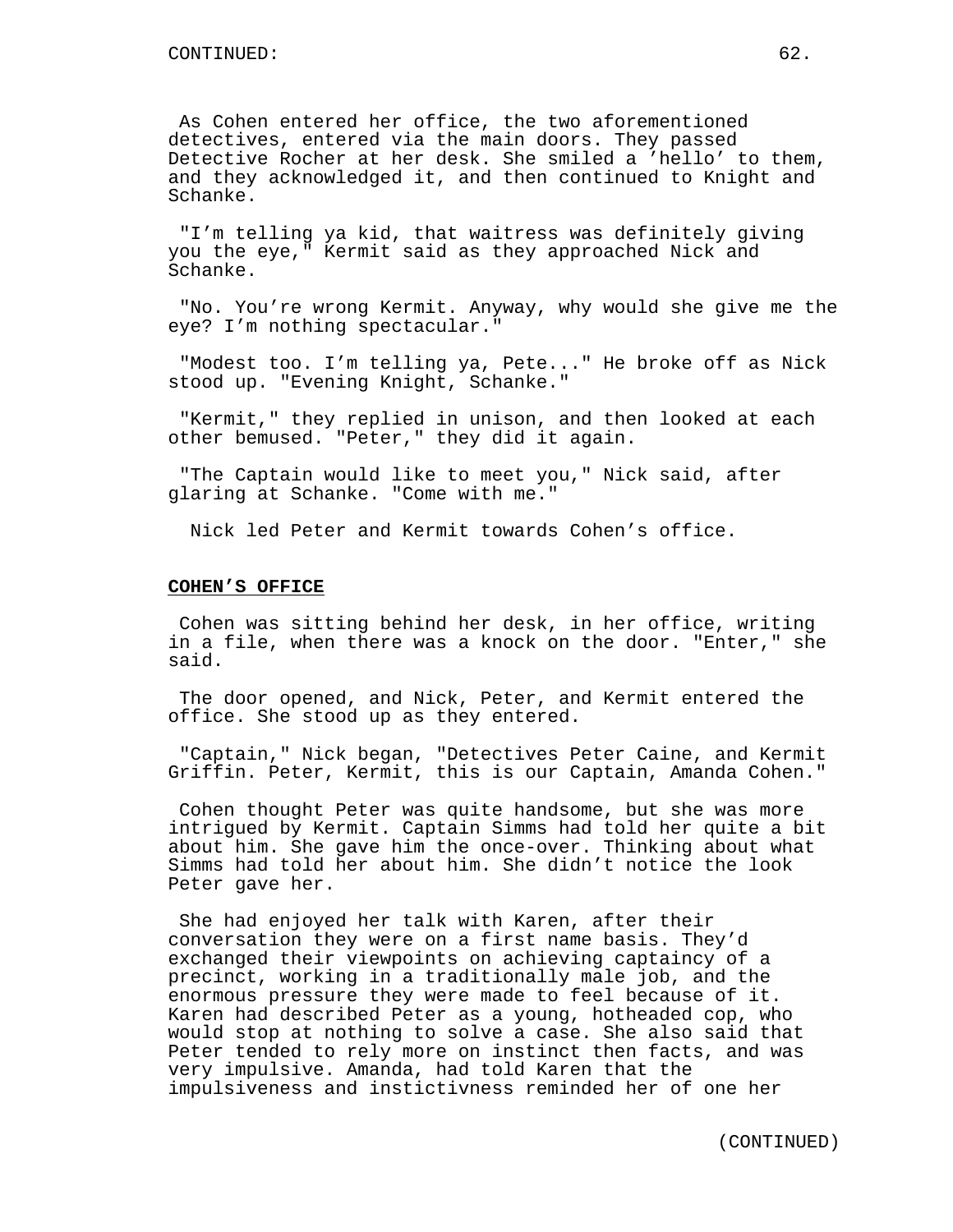detectives -- Nicholas B Knight. She told Karen that Peter and Nick should get along perfectly. Kermit, on the other hand, was described as a loner, the man spent more time with his computer than anything else. Kermit reminded Amanda of Det. Rocher. But Karen also told her that the man had a dark side to him. He could be dangerous. He also seemed to have lived longer than his years indicated. When Karen had said that Amanda had again thought of Nick. Nick's file said he was born in 1957. But sometimes she felt that he knew more of life than he should. Karen said that Kermit was an ex-mercenary. This had intrigued the ex-fed in her, and Amanda couldn't wait to meet this Kermit.

"Nice to meet you," she said as she exchanged handshakes with the two detectives. "Please, sit down, gentlemen."

Peter, and Kermit sat directly in front of the desk; Nick leaned against a file cabinet by the door.

"I've been in touch with Captain Simms, she had a lot of things to say about you." Cohen stated.

"All good I hope," Peter said.

They talked for a while, Cohen giving them the lowdown on procedures, and the like. She concluded the discussion with "You'll be working along side of Knight and Schanke, if you have any questions, ask them. That's all gentlemen." Then, as an afterthought, she added, "Good luck."

#### **KNIGHT & SCHANKE'S DESKS**

They left her office and returned to their desks. Cohen had arranged for the desks adjacent to Knight's and Schanke's to be used by Peter and Kermit. Peter had noticed the way Captain Cohen had been looking at Kermit. 'It's payback time, Kermit. For all the times you've said she wants you, kid! This time it's you, pal.' Peter thought.

Once Peter and Kermit were settled in, Peter said conspiratorially. "You know, Kermit. The Captain was giving you the once-over."

"Ah, get outta here."

"No, Kermit, I mean it. She was checking you out." Kermit leaned forward. "I'm telling you, she wasn't." Peter smiled. "And I'm telling you she was."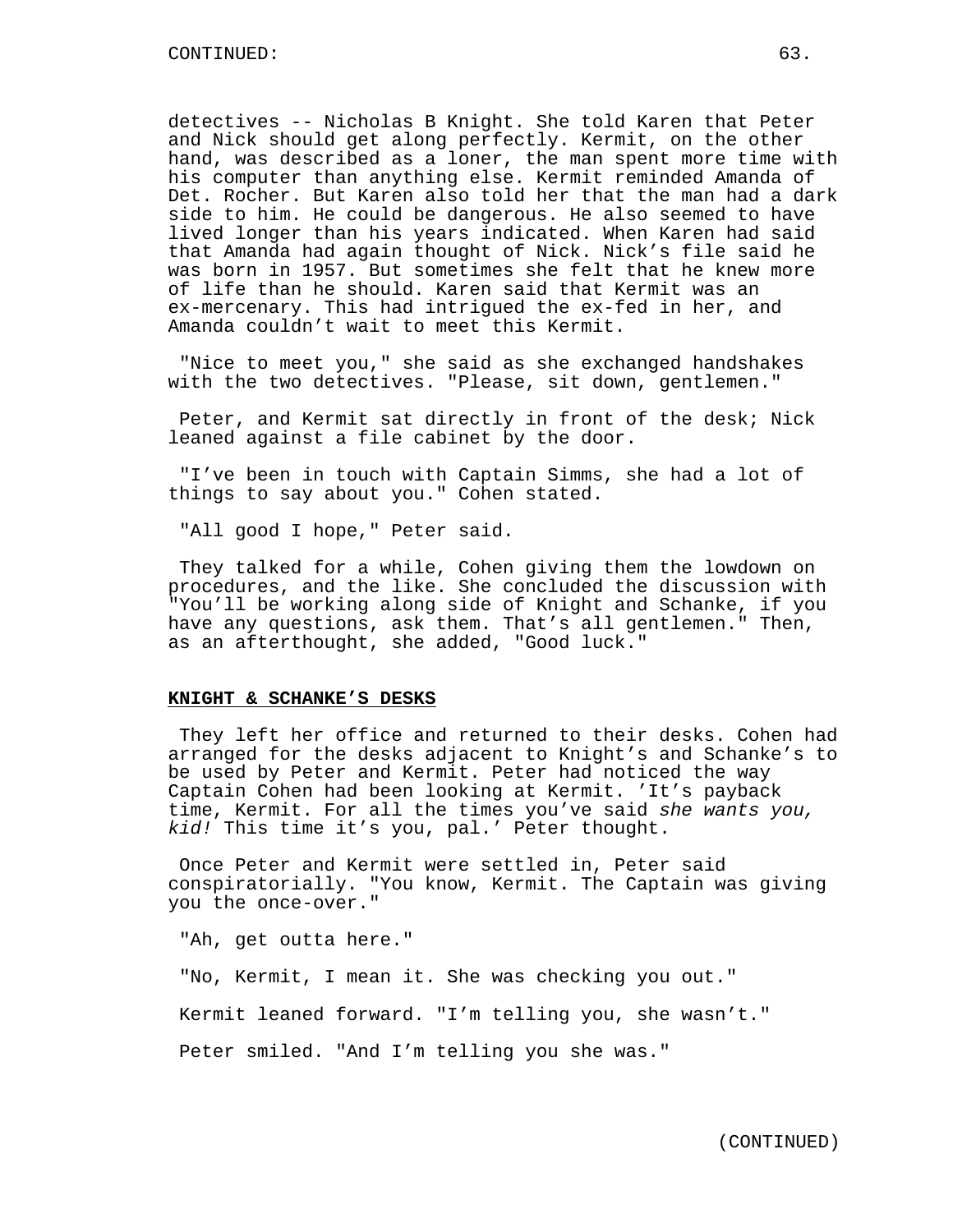Kermit held up his hands as if to ward off another onslaught. "Okay, okay. Even if you are right, which, by the way, I'm not admitting you are, did you notice the picture on her desk?" Peter shook his head negatively. "She's married, Pete."

"So?" Peter questioned.

Kermit paused, and then said, "Okay, Romeo, I propose a little wager. Just to make life interesting."

"Oh? What would that be?"

"I'll bet you a C-note that the next woman who stops and talks to us, checks you over first. Deal?"

"American or Canadian?"

"The woman or the money?"

Peter thought about that, "Both," he replied.

"Canadian. Both," Kermit said decisively.

"Deal." Peter and Kermit shook hands.

Nick nodded his head back and forth, and picked up his phone. He started to dial a number.

# **9:00PM: CORONER'S OFFICE**

Natalie had just finished up the last of the paperwork on the John Doe pulled from the Don River earlier that day, when her eyes happened to notice the two police composites on the side of her desk. She picked them up.

She was looking at the second suspect, and noticed a striking resemblance to the corpse she had just finished working on.

"Oh my god!" she exclaimed. "It's him."

She picked up the composite and went over to the stiff. She compared him to the picture. Sure enough, they did look alike. She was on her way over to her desk to call Nick, when the phone rang.

"Nat's Bed and Breakfast," she said into the receiver.

"Nat, it's me," Nick's voice said from the other end.

She perked up, hearing his voice. "I was just going to call you."

(CONTINUED)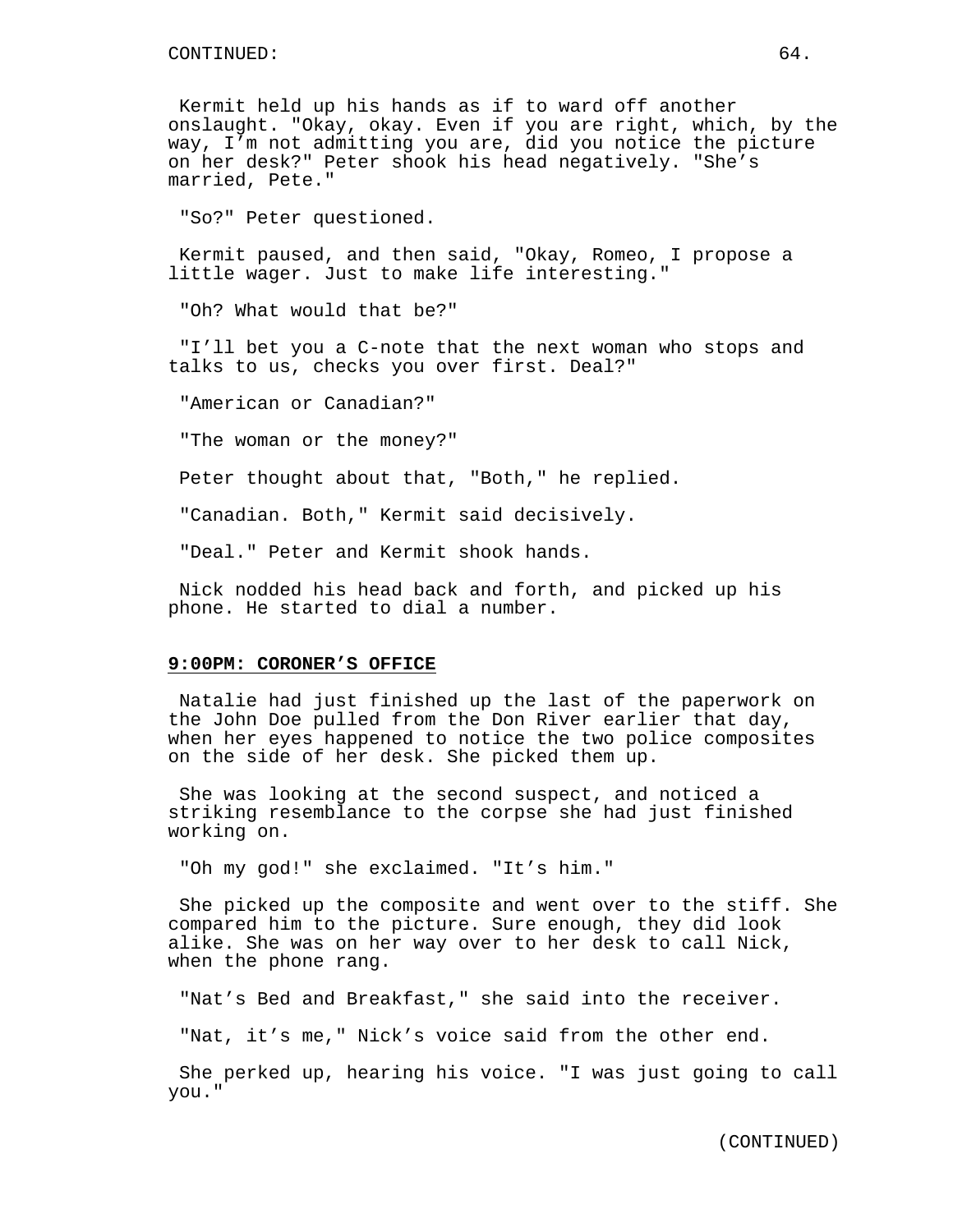"Well, whatever it is, it's gonna have to wait. Can you get away, and come up here?"

"Sure. Why?" she said with a hint of curiosity in her voice.

"You've finished your report on the gun shot victim from last night, right?"

"Yeah."

"Good. Because the Captain wants you to go over it with the four of us."

"Four?"

"She's insisted that Caine and Griffin assist in the investigation."

"I'm on my way." Nat said, and then hung up the phone. Forgetting all about the John Doe and wanting to tell Nick she matched one of the composites.

## **10:00PM: 96TH PRECINCT**

"Well, well, well. Looks like we might have a winner in our little contest," Kermit commented as Natalie approached their desks.

As she approached them, Natalie took them both in. She wondered which one was Kermit.

When she approached the desks, Nick introduced her. "Natalie Lambert, I'd like you to met Peter Caine," he paused as Nat shook Peter's hand.

"Hi," Nat said. She had to admit, he was cute.

"It's a pleasure to meet you," enthused Peter.

"And Kermit Griffin," Nick continued.

Nat kind of starred at him while shaking his hand, trying to imagine this guy as the Kermit that Nick told her about last night.

Peter couldn't help but notice, and chortled, "Ha! You owe me, Kermit!"

Nat did a double take. "Owe him? For what?"

Kermit mumbled. "Just a stupid bet we made. It's nothing."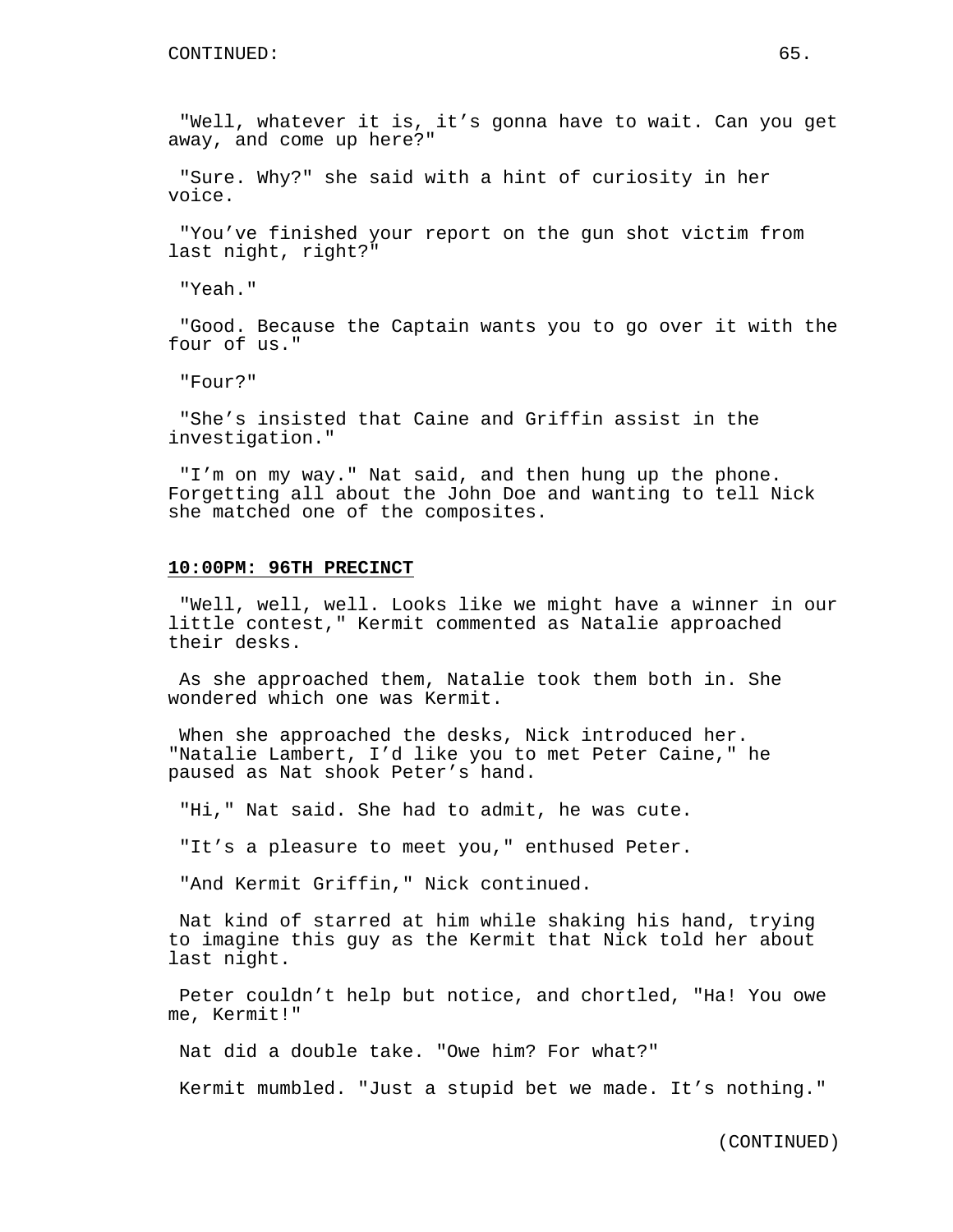"Oh. Okay. Well, Det. Knight phoned me and asked me to fill you in on my report."

"Report?" Peter and Kermit said unison.

"Yes. I'm the M.E.," she stated.

Peter stood up and held a chair for her, "Well, you're a lot prettier than Nicky."

Nat looked at Nick with a 'what's that supposed to mean?' look.

"No, not him. Nicky Elder. The coroner we work with." Peter added.

"Thank you," Natalie said as she sat in the chair.

Peter promptly sat down again.

Nat found him to be very handsome, and had to force herself to concentrate on the subject at hand. "Gordon Anthony. Age 56. He was killed instantly by a bullet through his heart. But, it wouldn't have mattered where he was hit. The bullet was laced with some sort of poison. He would have died instantly anyway."

"I'm glad he didn't suffer," Kermit said.

Peter was surprised, Kermit sounded like he knew the guy. "What? You knew him?"

Kermit realized he'd slipped. It was time to come clean. At least about Gord, anyway. "Oh, yeah. He was one of the best. In fact, one time in Angola..." he trailed off, "Well, let's just say that Blaisdell and I would've been with the angels if he hadn't been there."

Nat raised an eyebrow. She was really starting to get curious about Kermit now. "Oh? I'd like to hear that story some time."

"Last night you denied knowing him." Nick pointed out.

"What else have you lied to us about?" Schanke added.

"Nothing." Kermit's attention returned to Natalie. He looked at her, appraised her with a glance, and stated, "The story would be too rough for you, sweetcakes."

Nat's mouth quirked, "Sweetcakes?" she questioned. "That went out a long time ago, dude."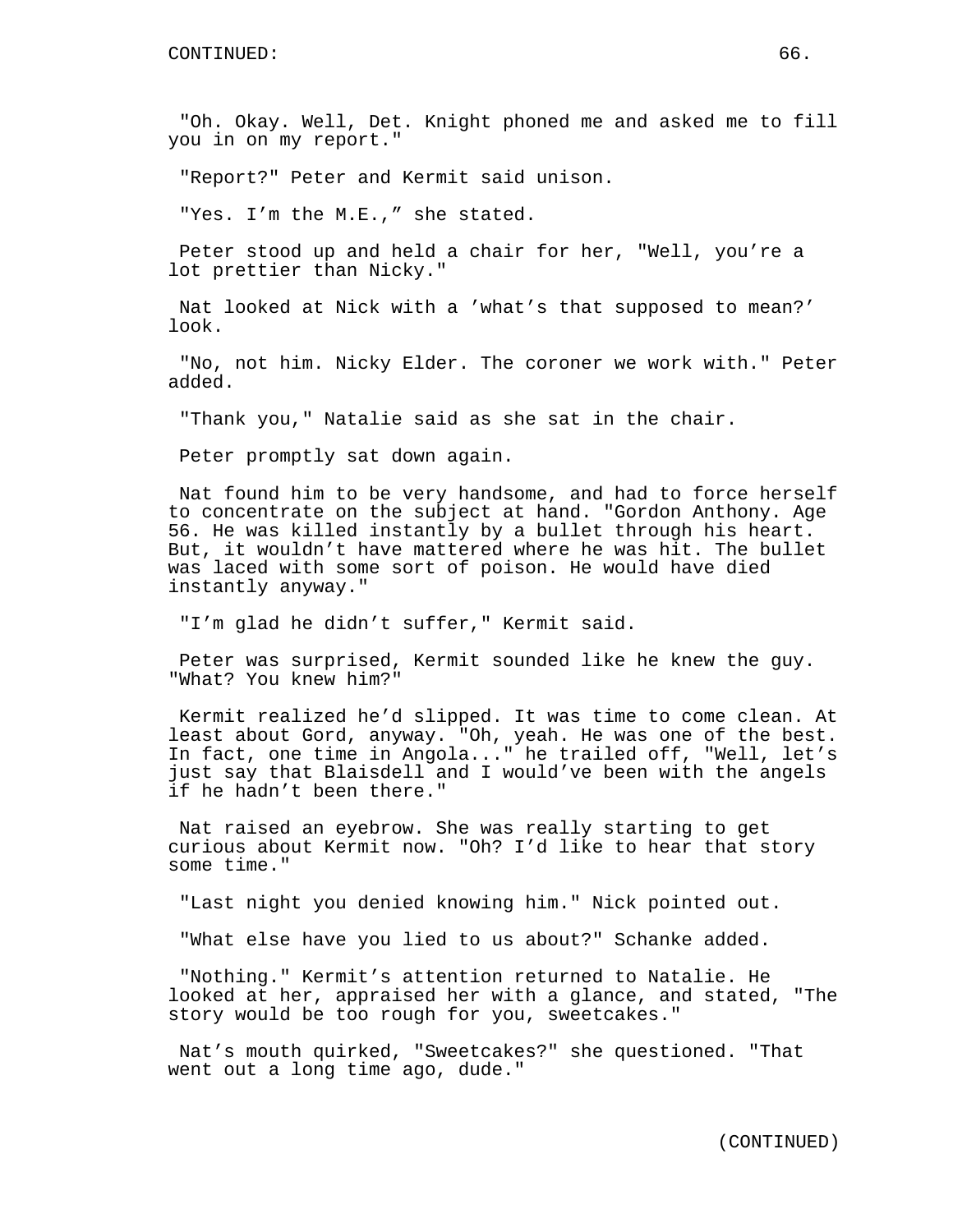Kermit just smiled. Then said, "Is there anything else in your report?"

"Uh-huh. The weapon used was a Desert Eagle." Kermit and Peter exchanged glances. "He must have been killed just moments before you arrived at the scene."

Nick looked to Natalie, "Has ballistics run the test on Det. Griffin's gun?"

"Yes," Nat stated, "it came back negative. The gun wasn't his."

Nick noticed the way Kermit was looking at Natalie. He leaned over to Schanke, and said, "Schank, I think that when you go investigating Paul Blaisdell's last known movements, you should bring one of our new friends with you."

"I was thinking the same thing."

Schanke got up, went over and tapped Peter on the shoulder. "Come on, kid, we're outta here." He chose Peter, because he wanted to get him away from Nat. He felt that, even if they didn't want to admit it, Nat and Nick belonged together. And Peter was just the sort of guy who could come between that.

"Where are we going?"

"Back-tracking your foster father. Come on. I haven't got all night."

"Okay." He stood up. "We'll take my car."

Schanke smiled, remembering what a beauty it was. "Only if I can drive it."

"What? No. No way. I've seen the way you drive, and..." They were still arguing when they left the building.

"Well, I guess that leaves you and me," Nat said. She was hoping to get Kermit alone. Maybe she could see if he suspected anything about Nick.

"It sure does," Kermit replied.

Her stomach rumbled. "Whoa, looks like someone's hungry. Want to have dinner with me? It's that time of night."

Kermit thought about it. Maybe he could get more information if he did go with her; she did seem to be hiding something. And, she seemed real close to Knight. "Sure. Just let me check with Knight to..."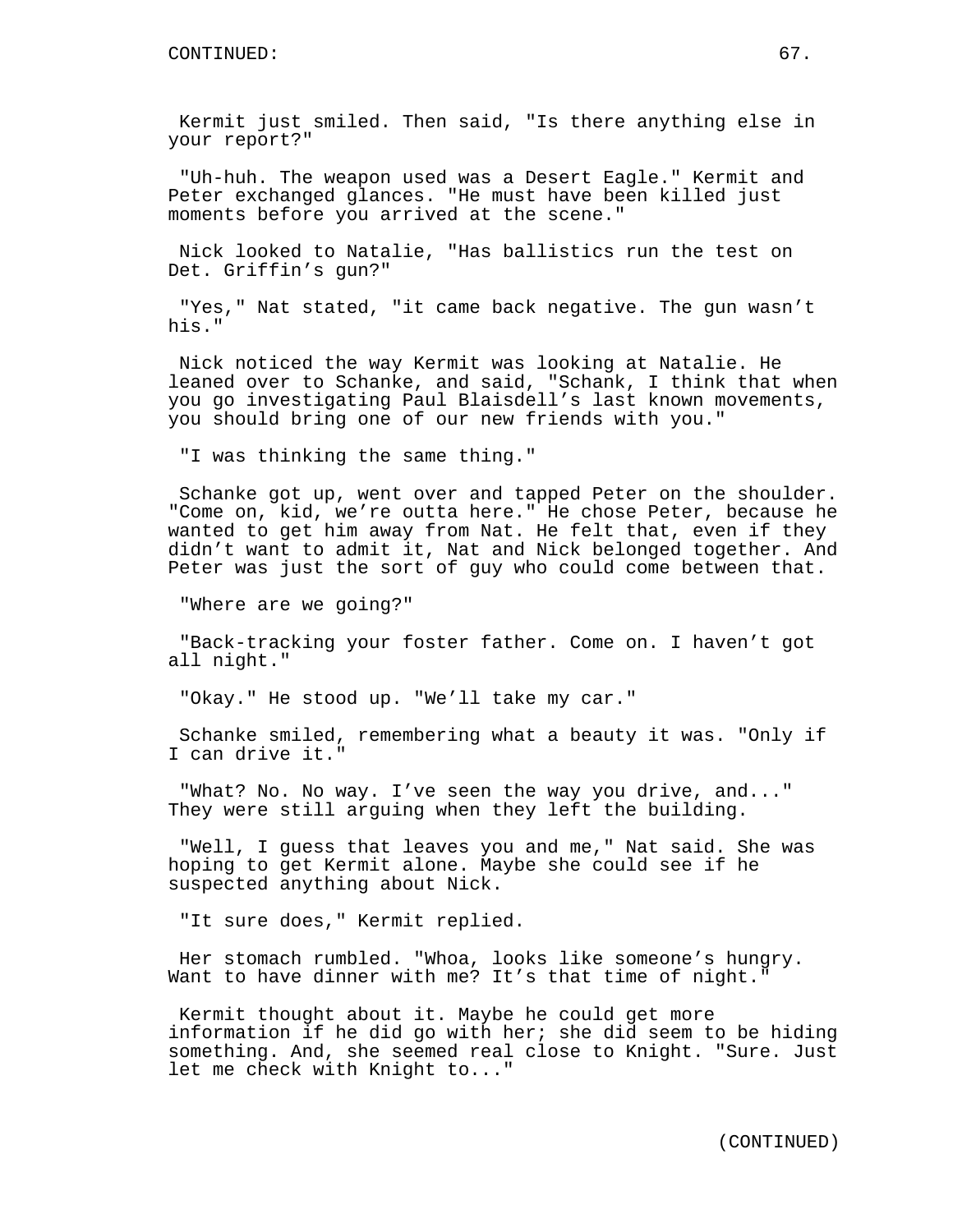Nick, overhearing them, walked over and said, "Go ahead. Just check in here afterwards. If I get any leads I'll have you paged."

"How? I don't have a pager, and you don't even know where we're going." Kermit declared.

"Nat has a pager. And, if I not mistaken, she's going to," Nick thought for a moment, "The Rock 'N' Diner, right?"

She smiled. "You know me so well Nick. You know I can't resist it."

"See," he addressed Kermit.

So, he was right, there was something between Knight and Doctor Lambert. What, he wasn't sure.

Nat turned to Kermit. "It's one of the only late night diners whose kitchen stays open til 1:00am." Natalie was gathering up her report, when she noticed the composites on Nick's desk.

"Oh, that reminds me," she exclaimed. "I know where you can find one of those suspects."

"Where?" Nick and Kermit asked in unison.

"In the lab. They fished him out of the Don River this afternoon. You might want to call that witness -- what was her name?"

"Jean Dickson," Kermit stated before Nick had a chance to say it.

"Right. Have her come to the lab and see if he is indeed one of the men she saw."

"I will." Nick stated. "Is there anyone down there right now?"

"Yeah, Grace is."

"Okay. I'll send her straight to the lab."

Nick picked up his phone and started to dial Jean's number, as Kermit and Natalie headed out.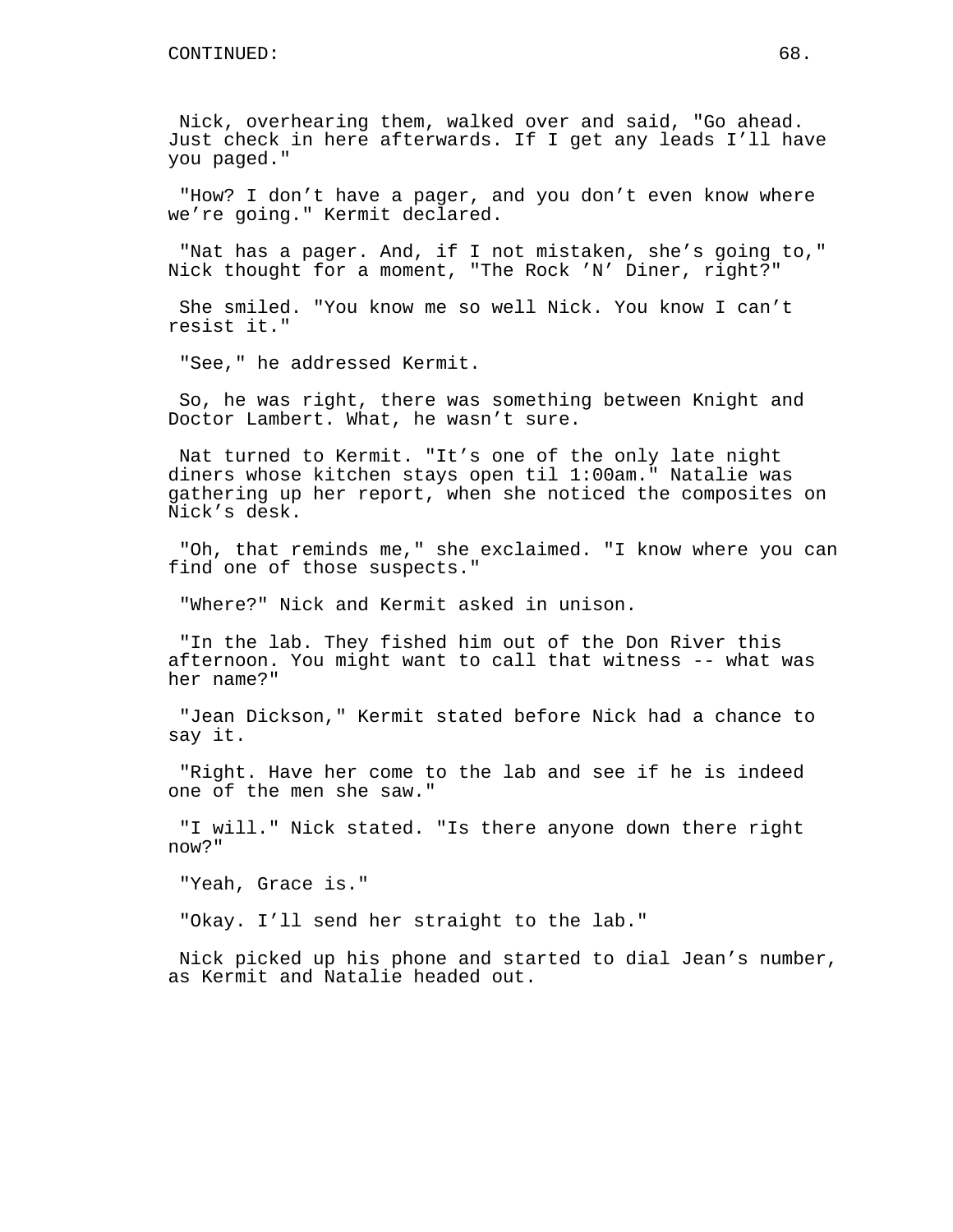### **96TH PRECINCT - OUTSIDE**

Once outside the station, Kermit turned to Natalie and said, "Do you think it would be possible to stop by the lab before we go to the diner, Dr. Lambert?"

"Sure. I don't see why not."

## **10:45PM: CORONER'S OFFICE - LAB**

Kermit was looking at the corpse, when he noticed two tattoos on the left arm, and one on the right arm. Kermit recognized all three of them.

The two on the left arm were Mercenary Allegiance Tattoos, aka MAT's, and the one on the right arm was a Navy Seal tattoo.

Kermit inspected the two MAT's. They both had a banner under them that stated years of 'allegiance'. The first one said: 70-75. The second one said:  $81-$ . There was no end date on the second tattoo which meant he was still with that group. The tattoo's themselves, were the symbol of the leader; the one to whom they had pledged allegiance. The first one was Blake's and the second was Kerr's. Kermit's attention settled on Blake's tattoo and the years of allegiance.

'70-75. That means he would have been with Blake in South America.' Kermit thought. 'I wonder who he is?'

Suddenly, inspiration struck. He went to the phone and dialed a number.

"96th," said the voice on the other end.

"Aphrodite; Robin," Kermit stated.

Natalie's curiosity was peaked and she arched an eyebrow. Robin? I thought he said his name was Kermit? And who's Aphrodite?

"What can I do for you, Kermit?" Cat asked, using his real name.

"I'm in Dr. Lambert's lab, and I was wondering... Can I access the composite program from her terminal?"

"No you can't sorry. It's only on my system -- not the network."

"Damn!" Kermit stated. "Can I ask you for a favor then?"

(CONTINUED)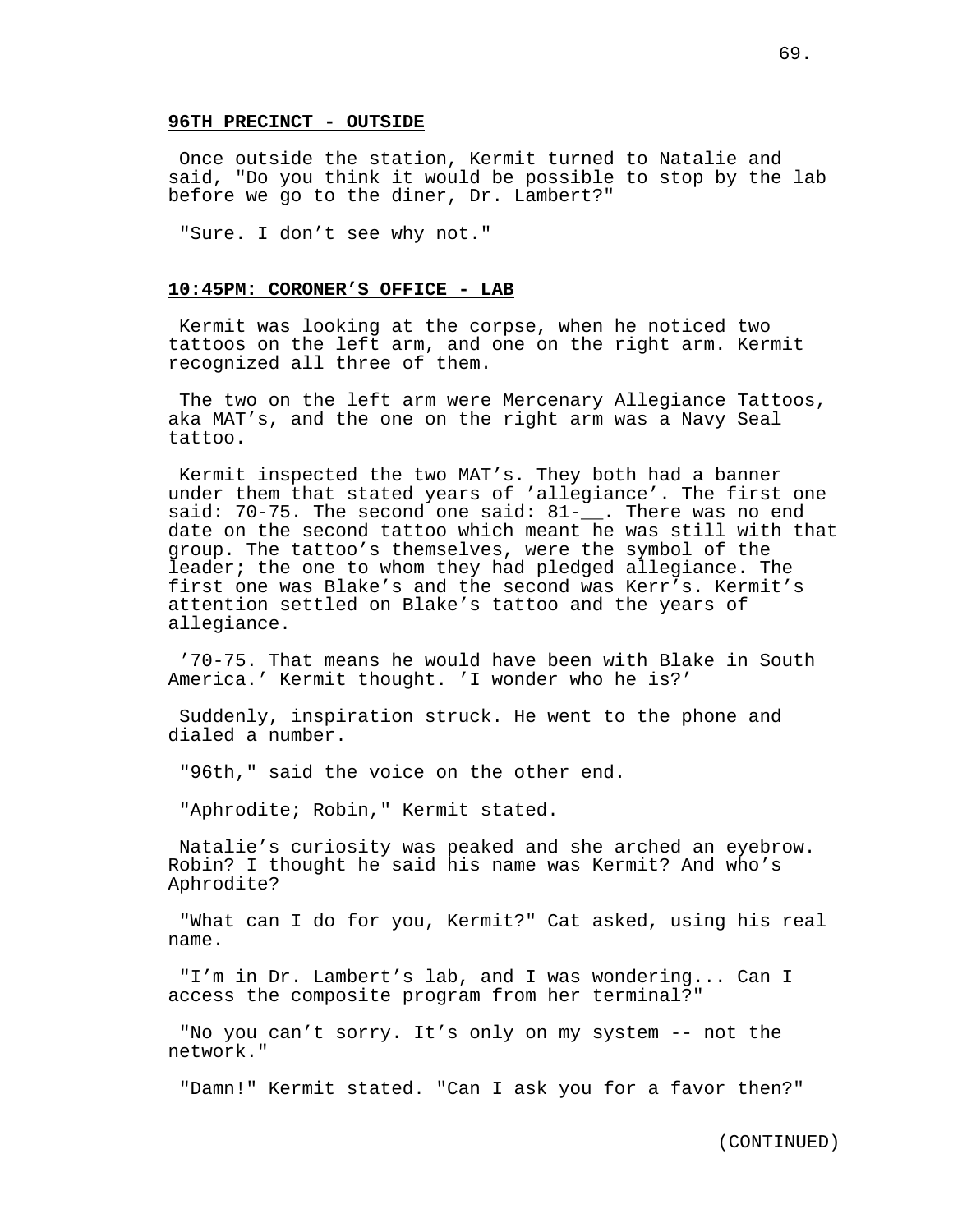"You can ask." "Could you re-do the composite of suspect two?" "Sure. Any changes you wanted?" "Yeah. Remove the scars, shorten the hair, make it... like a crew cut." "Is that all?" "No, also run the de-aging function and make him 20 years younger." "Okay. Will you be in the lab?" "For a while, yeah." "I'll print it off, then run it down." "Thanks." "You're welcome." Kermit hung up the phone and found Natalie staring at him. "Robin?" she asked. "I thought your name was Kermit?" "It is. Robin's just my cybername." "Cybername?" "Yeah, you know, my Internet persona." "So, who's Aphrodite?" "Cat Rocher." "Cat? The Greek goddess of love?!" Natalie started to laugh. "What's so funny?" "Obviously you don't know Cat!" "Not personally. But we've corresponded on the 'net for years." "Well, I..." Natalie's sentence was interrupted when a woman entered the room.

"Excuse me, I'm..."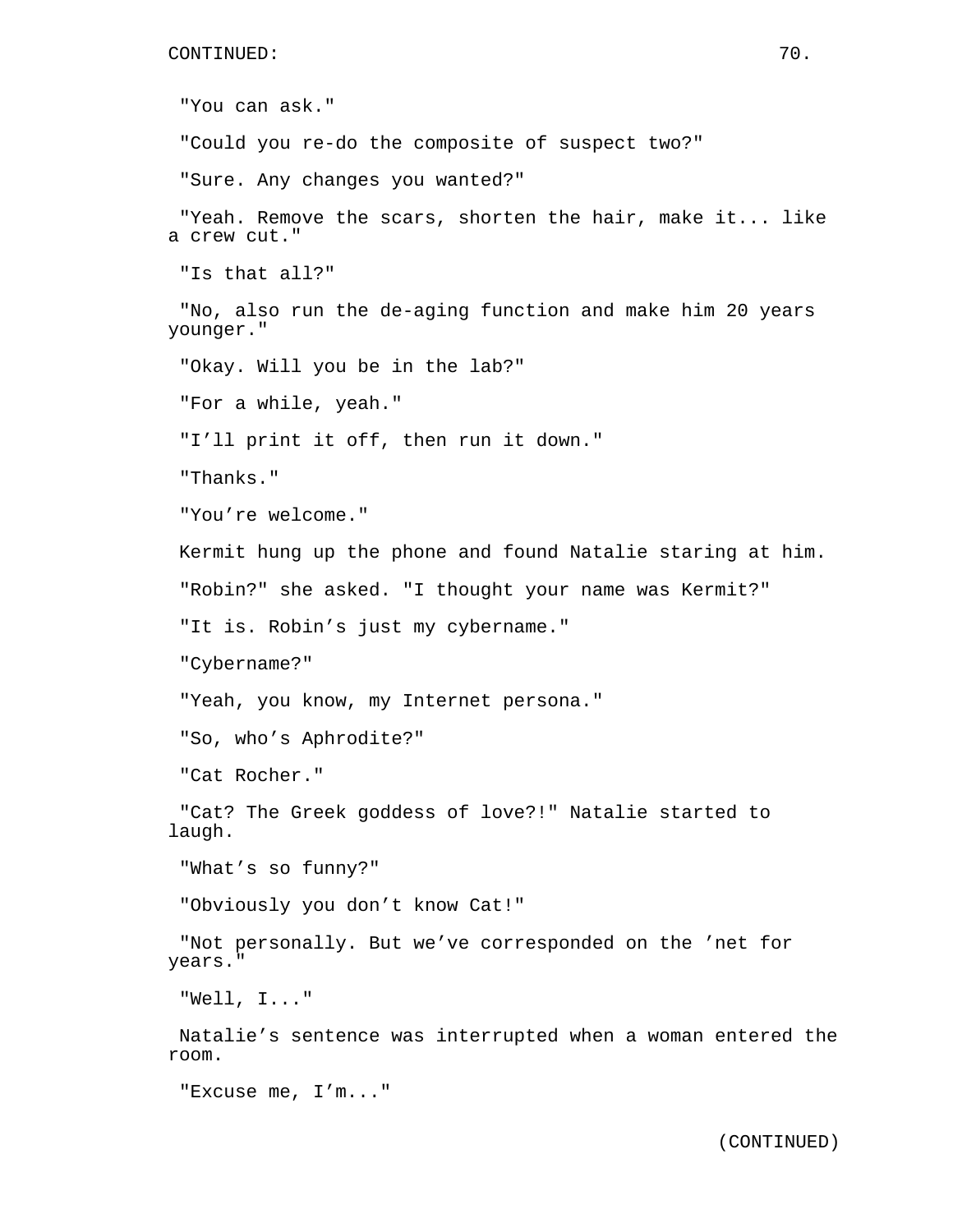Kermit recognized her from the other night. "Miss Dickson."

"Detective Griffin, isn't it?" Jean asked.

"Yes." He stated. "And this is Doctor Lambert."

Jean nodded a hello to Natalie, then said, "Detective Knight asked me to come down here to look at a body?"

"Yes. Right over here." Kermit took Jean over to body. "We just need to know if this is one of the guys from last night."

Jean looked at man and nodded her head. "Yes. Yes. He's the one who shot that man."

"Thank you again, Miss Dickson. We appreciate your coming down." Kermit said.

"Glad I could help."

Jean turned to leave and was walking out the door as Cat was walking in. Cat walked right up to Kermit and handed him the printout.

"Here you go," Cat said.

Kermit took the printout and looked at the new face. He recognized it. "Tarrant," Kermit muttered.

"What was that?" Natalie asked.

"Tarrant," Kermit repeated.

"You know him?" Natalie replied.

"I did. Years ago."

"I'll go tell Nick that we have a name for our John Doe." Cat stated.

"While you're at it, tell him that Miss Dickson ID'd him as the one who shot Gord Anthony."

"Okay."

"See ya in cyberspace, Aphrodite!" Kermit said with a hint of seduction in his voice.

"In cyberspace, Robin Hood." Cat replied, as she exited the lab.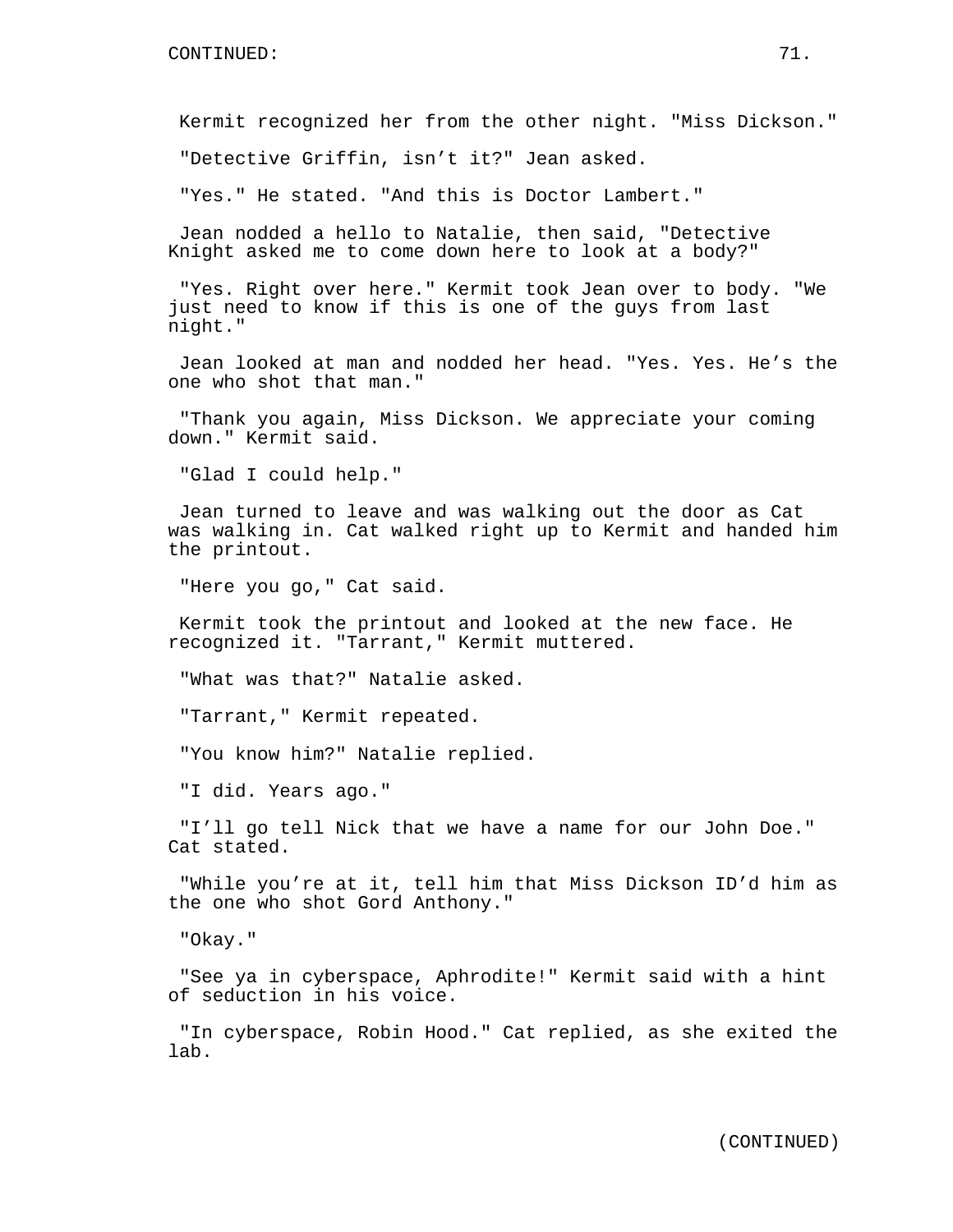'Robin Hood?' Natalie thought. 'Well I guess it makes sense. Robin was considered an outlaw by some and a hero by others. And Kermit, well he's an ex-mercenary who gave up the life to become a cop.' Natalie was finishing her thought as her stomach rumbled again.

"Well," Kermit injected, "I guess we'd better get you something to eat."

Natalie smirked and said, "I guess so."

Kermit gave her an after-you motion and they left the lab.

#### **11:00PM: 96TH PRECINCT**

Cat approached Nick's desk and handed him a copy of the revised composite. "Ker... Detective Griffin asked me to tell you that Miss Dickson ID'd the John Doe in the lab as the one who shot Gord Anthony."

"That's great." Nick stated. Then, pointing to the composite, "What's this?"

"He asked me to make a few changes to the composite of suspect two. And he recognized the man in this composite as Tarrant. Apparently they knew each other a long time ago."

"Thanks Cat." Nick said, as he stared as the picture.

"Tarrant," Nick muttered. 'That's a name I haven't heard in over 20 years,' he thought as Cat walked back to her desk. Nick realized that if Kermit started to think about South America, it would only be a matter of time before he'd remember Dr. Michaelson, and start putting two-and-two together.

#### **11:30PM: THE ROCK 'N' DINER**

Nat and Kermit had ordered mozzarella sticks for an appetizer and were now enjoying them. Nat looked to Kermit and asked, "So, how did you go from being a mercenary to becoming a cop?"

'Now how did she know that?' He thought. 'Knight, damn it! Knight must know me. He sent her out to see if I remembered him! But why? Only one way to find out. Play along. Maybe she'll slip again.'

"Just luck," he smiled. "What made you become a coroner?"

"No fair. You haven't answered my question yet."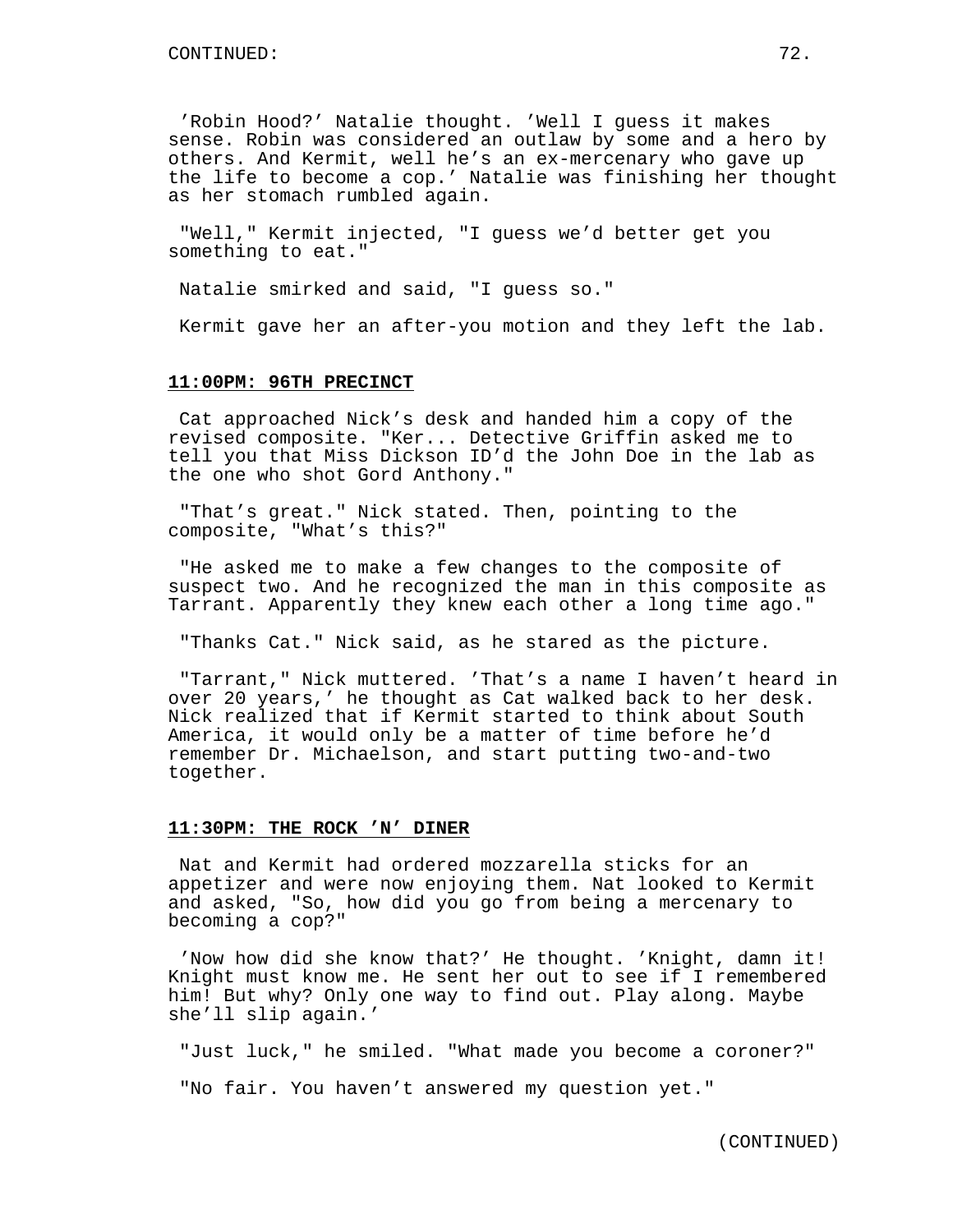With a raised eyebrow, he stated, "Haven't I?"

"No. You haven't."

"Okay. ... Paul Blaisdell helped."

"Blaisdell, that's Peter's foster father, right? The one that was kidnapped?"

"Yeah." Kermit replied, and then paused before continuing, "I owe him a debt. Now I'm trying to repay it. Satisfied?"

She held up her hands. "Sorry. I've obviously hit a sore point." She paused, then added, "Friends again?"

"Sure." Kermit replied.

"Okay. Now, fair is fair. I'll answer your question." She paused for a moment, and then continued, "When I was in medical school, I found I could keep my professional detachment better when my patients were already dead. Voila, one coroner."

At that moment, the waiter, Edward, arrived with their main course. Natalie knew Edward. He always seemed to be working when she came in. Nick had once told her that he suspected Edward had a crush on her.

Edward was tall, about 5'11", painfully thin, with very, very thick, bushy, brown hair. In other words, a typical University student. Edward gave them their meals then left.

A few minutes after Edward had left, Nat ventured, "If you don't want to talk about it, I understand, but, I have to admit, I'm curious. How did you meet him?"

'Meet who?' Kermit thought. He was silent just long enough for her to start worrying. 'She must mean Blaisdell; he's the only one I've mentioned.' He looked at her and said, "I was a green kid. Blaisdell was the leader of my first mission. We instantly connected. When I was re-evaluating my life, he offered me a job."

"I guess you've traveled quite a bit."

"Oh yeah. Afghanistan, Chile, Angola, South America, all the hot spots."

"Were you in South America when President Villarreal was deposed?"

He nodded. He remembered the people he worked with on that mission: Kerr, Cali, Paul, Dr. Michaelson, Bl... Dr.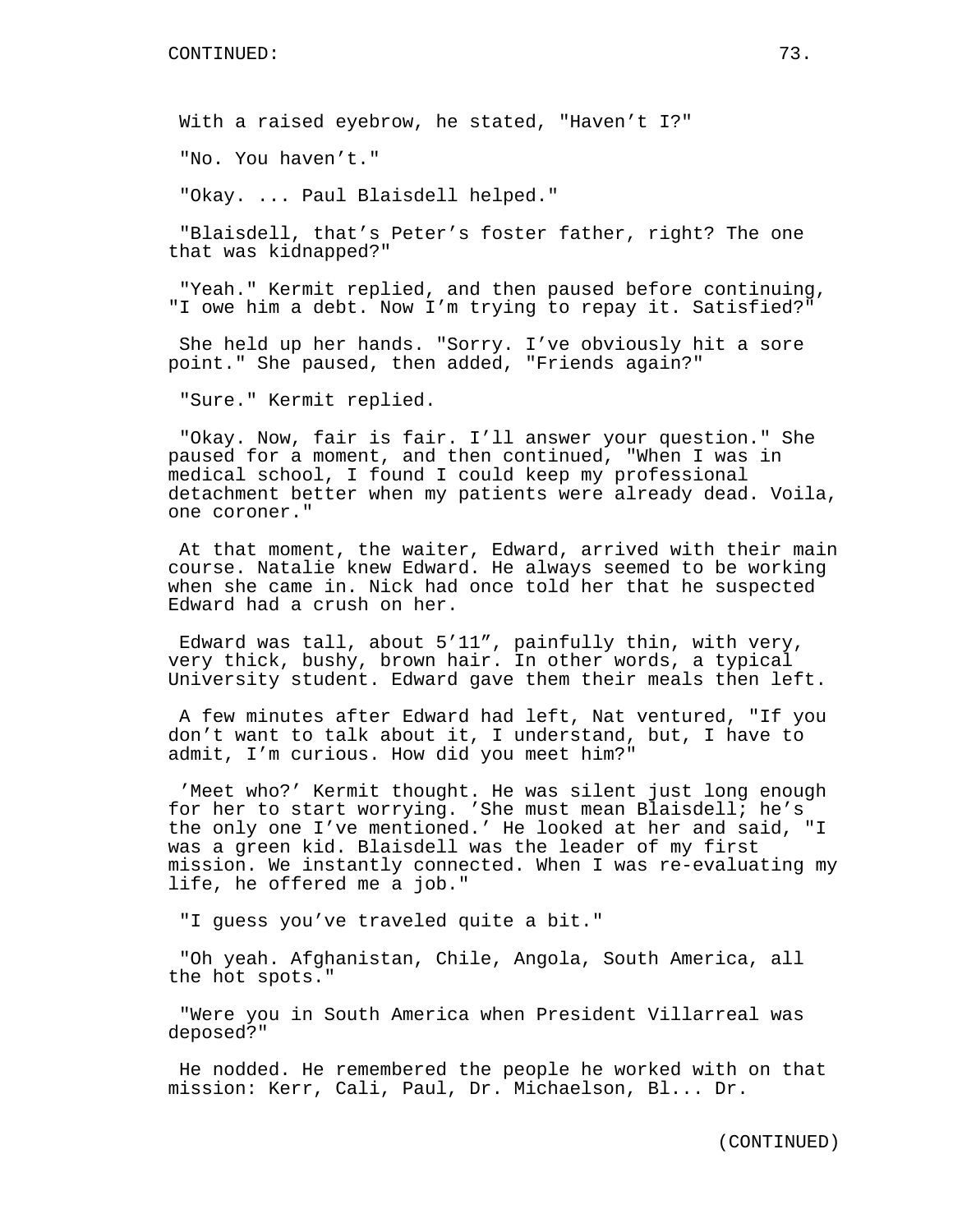Michaelson. That was why Nick looked so familiar. He was Dr. Michaelson. 'Damn! Why didn't I realize that before?' he thought. I wonder what Natalie's interest in all this is. Let me throw out some names and see what she says.

"After that mission, I never saw Blake, or Kerr, again," he said, carefully choosing his words.

"Blake, the rebel leader, right?"

'How would she know that? How could she have come to that conclusion? She couldn't have been more than 10 or 12 at the time. Besides it was a top-secret mission. Their names were never released. The only ones who would know the names of the people on the mission, would be the people on the mission. Knight must have confided in her. I knew it. He sent her to pump me for information. To see if I remembered him. Because for some reason he's hiding from his past. I have to find out why? Stay cool, Kermit. Don't let her know you know.'

"Yeah. I never found out what happened to Blake. He just seemed to disappear. Right off the face of the Earth. Some say he died during the raid. Others..." he paused for a moment "well, can you really believe he would become an even worse dictator?" He looked at Nat, who seemed to be intrigued. "Not me," he continued, "I prefer to imagine that... he got away and is living incognito somewhere. Maybe even involved in government work. You know CIA, FBI, that sort of thing." He paused again, then added, "But, nobody really knows for sure." He sat back, and remembered.

### **1974: SOUTH AMERICA - PALACE (FLASHBACK: KERMIT'S)**

Kermit crouched at the edge of the jungle, his night glasses focused on the perimeter fence 100 meters away. There were three guards patrolling the area that they would have to cross to get to the palace. 'One for each of us,' he thought grimly, 'if none of them get distracted by the explosion.'

"What's taking so long?" Kerr hissed from behind him.

Cali was beside Kerr. She too looked a little anxious. 'And she should be, it's her sister that's in there.' Kermit thought. 'If I was in her shoes, I'd...' Kermit stopped, not daring to finish that thought.

Kermit's mouth tightened; but he'd promised Paul, that for the sake of the mission, he would try to avoid fighting with Kerr. So, he answered Kerr in as civil a manner as he could.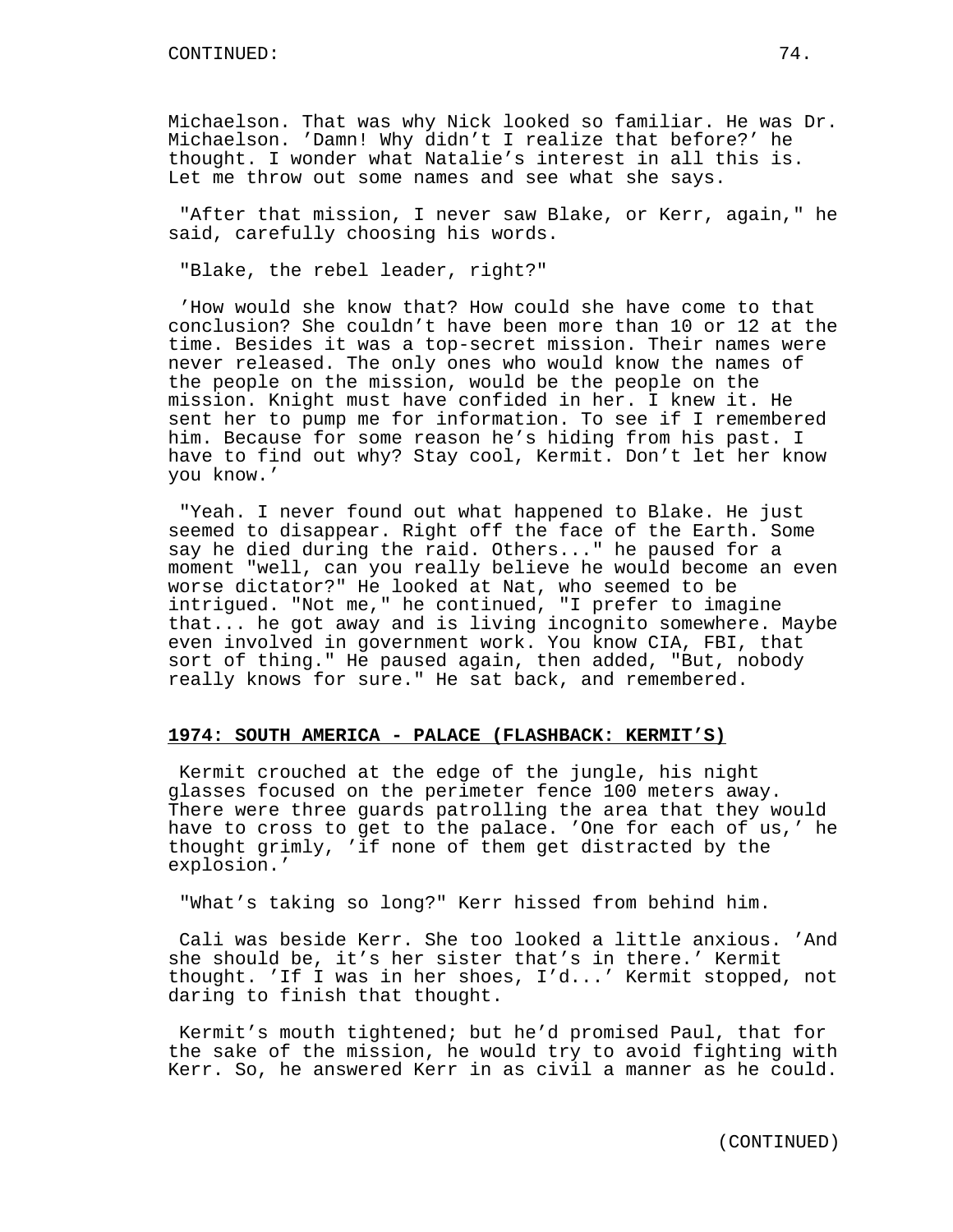"Nicky set the charges to blow in..." he glanced at his watch, "20 seconds. You know what to do?"

"I know the plan!" Kerr snapped. "I'm not an idiot, Griffin. Don't treat me like one."

Kermit took a deep breath, and then let it out in a low sigh. "I wasn't," he replied, as calmly as he could manage. "I always like to review a plan just before going in... But it's too late now," he added, turning away from the palace and hiding his eyes, as the explosion they were waiting for went off.

As soon as it was over, the three of them got up and ran for the fence.

Only one guard hadn't gone to investigate the explosion, which was bad news for the guard. Kerr slid up behind him, and with a swift move, slit his throat.

Once they'd got into the palace itself, without running into any other guards, the three of them split up; they would search the front area of the first floor thoroughly - the back being Paul, Nick, and Michaelson's responsibility -- and then meet at the stairs leading down to the dungeons.

# **LATER**

Kermit peered around the corner, and saw Cali standing, well crouching, by the stairs leading to the dungeons. He did a quick check of the area, and, not seeing any guards, hurried to her.

"Where's Kerr?" he whispered in her ear.

Cali gave him an 'I don't know' shrug that Kermit barely saw in the dimness of the corridor.

He put his hand on her shoulder, telling her to stay there, and hurried over to the other end of the corridor. He carefully looked around the corner; but there was no sign of either Kerr or any guards. Kermit gave a silent sigh, and headed back to Cali.

"I can't see Kerr anywhere. We can't afford to wait; we'll have to go down without him," he whispered.

Cali nodded in acknowledgment, and the two of them began walking down the stairs.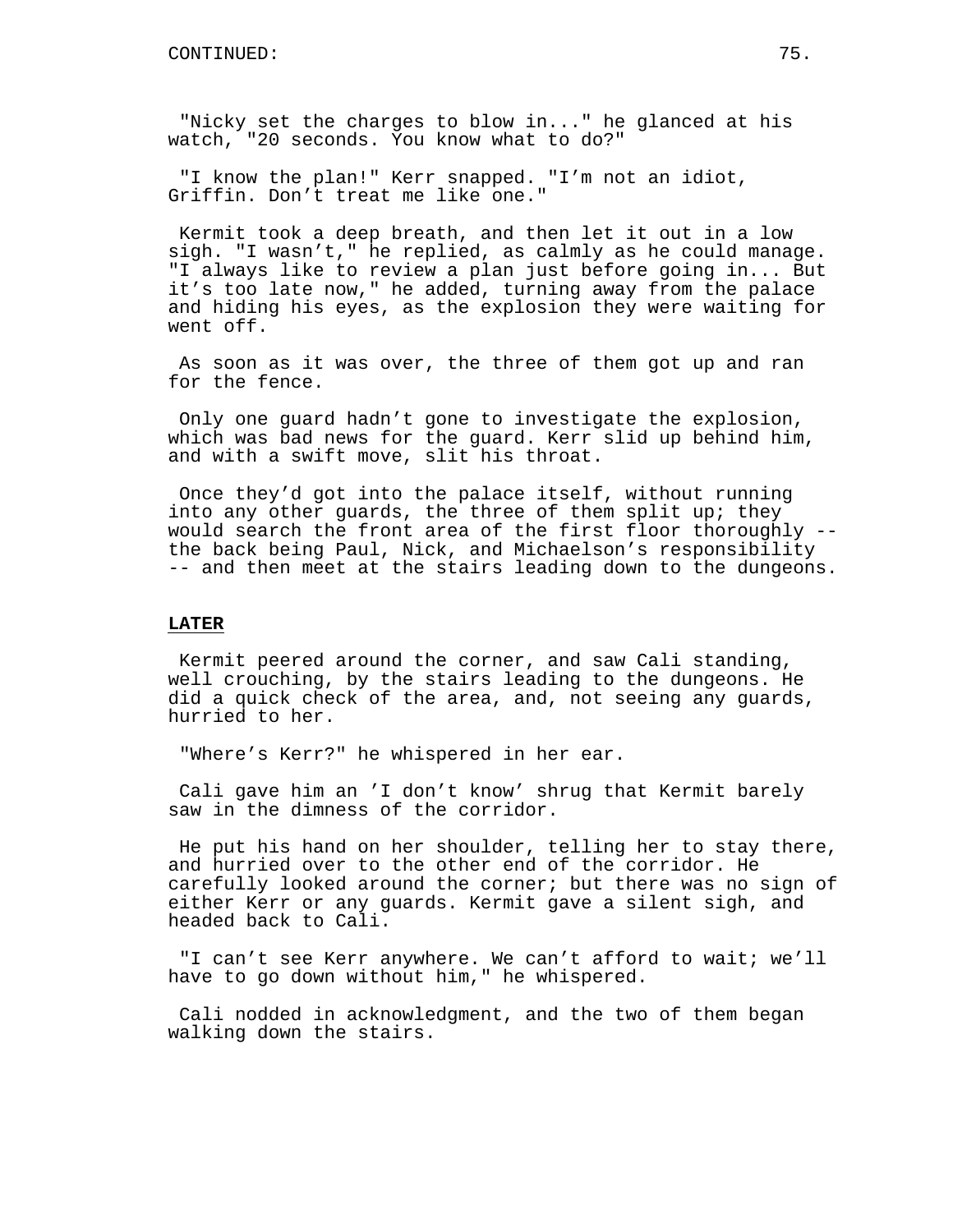Natalie had digested what Kermit had said, and noticed that his mind seemed to be somewhere else. 'He has that same look on his face that Nick gets every time he...' Natalie cut off her thought and tried to get Kermit back to the present. "Kermit?"

"What?" Kermit said, returning to the present.

"Are you okay?"

"Fine. I'm sorry if I..."

"That's okay. I'm used to it."

Kermit wondered what Natalie meant by that but wasn't going to press it. Natalie decided to return to questioning Kermit.

"So, what do you think happened to Kerr?"

Kermit was about to ask how she knew what he was thinking, but then figured she probably meant what happened to him after the mission -- like where he was now.

"I think he's alive. And, I think he's got Blaisdell." Kermit paused for a moment.

"Why would you think..." Natalie started but was cut off by Kermit.

"When Blaisdell called last week, he mentioned he'd thought he'd seen Kerr."

"The way you say his name, sounds like you hate him?"

"We've got unfinished business." Kermit said. Like, exactly what had happened that night so long ago, he thought.

"Like what?"

"I believe he thinks I'm responsible for the death of someone he loved."

"Were you?"

Kermit raised his eyebrows. "What do you think?"

Nat said slowly, "I think that you can be very dangerous. If the situation warranted it. I believe that, yes, you could kill. But, I don't know what that particular situation was like. So, sorry, I don't know if you were responsible."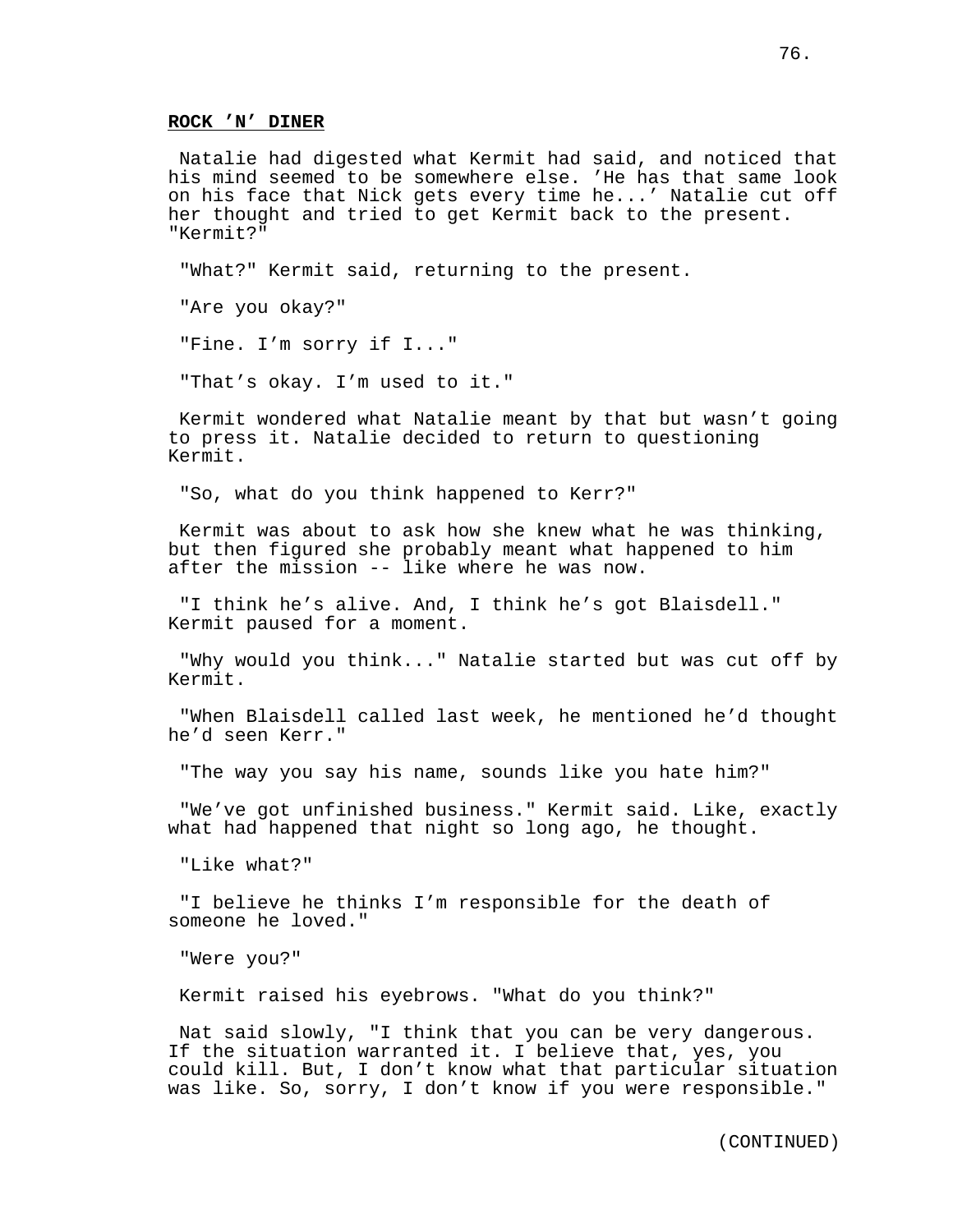"Well I wasn't. Not for that, anyway."

Silence hung between them. It was broken by Edward's return.

"Would you care for some coffee or desert, Dr. Lambert?" Edward asked.

"I'll have a cup of coffee, thanks."

"So'll I." Kermit said.

"Is the chocolate mousse layer cake available tonight?" Nat asked.

"Yep, it certainly is Dr. Lambert," he earnestly assured her.

"I'll have a slice of that, please."

Edward finished writing, then left.

"I'll be right back," Nat said, as she rose. "I just have to powder my nose."

She made her way down to the washroom.

Once there, she used a pay phone to call Nick. She wanted to warn him that she thought Kermit had realized he was Dr. Michaelson.

Kermit waited for Nat's return, gazing into his coffee as he stirred it, his mind drifting off again.

### **1974: SOUTH AMERICA - PALACE (FLASHBACK: KERMIT'S)**

Kermit and Cali had just managed to get Andre and Zelda out, when the guards hidden in the other cells opened fire. Andre was hit immediately, and fell into a hail of bullets; Kermit pulled Zelda down to the floor as Cali ducked behind an open cell door.

"We've got to get out of here," Kermit said; it was too late to care about stealth. This was obviously an ambush; they'd evidently known they were coming. 'Probably that new general of his...'

"I...." Cali began, and then gasped in pain as a stray bullet hit her.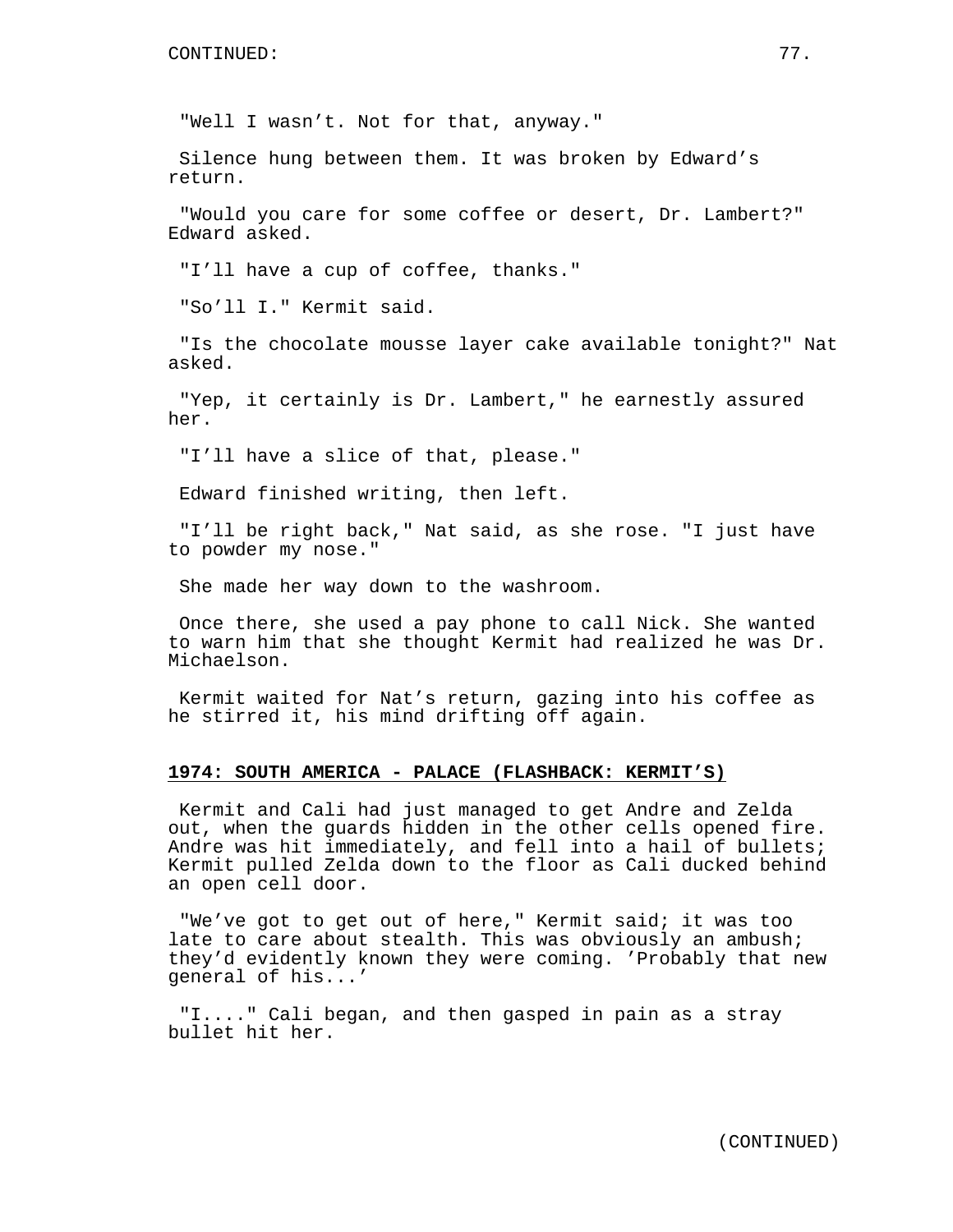Kermit lifted his gun and began firing towards the area the bullets were coming from; if he got lucky, he'd kill off enough of the guards to let the four -- No make that three.... Andre's dead, came the stray thought -- of us to get out.

Then a bullet ricocheted from the wall and pierced through Kermit's leg; he gritted his teeth and fired again.

A moment later, a hand came down on his shoulder. Kermit tried to twist around, starting to bring his gun up, and then he heard a whisper.

"Don't move!"

It was Michaelson; and as Kermit listened, he heard the number of guns that were firing lessen. "What..." he began, but was cut off.

"Blaisdell, Kopolevski and Kerr are taking care of them," the doctor replied, and Kermit heard the sound of ripping cloth. "We've got to take care of your leg..."

"Cali," Kermit managed to gasp out, feeling his vision start to grey. "She's been shot..."

"Don't try to move," Michaelson said firmly, ignoring him.

Kermit started to fall into blackness, passed out.

#### **ROCK 'N' DINER**

Kermit stopped stirring then gulped down the remainder of his coffee. He was sure now that Det. Knight and Dr. Michaelson were one-and-the-same person. But how to prove it? That was the burning question on his mind.

Natalie returned and ate her dessert. "Well, thanks for having dinner with me."

As Kermit went for his wallet, Natalie spoke, "No, it's my treat. You lost that bet because of me. It's the least I can do," she insisted.

He shrugged, and then smiled. "Thank you. It was my pleasure."

When the Edward came with their bill, she paid it, along with a generous tip. She remembered what it was like to be a poor university student.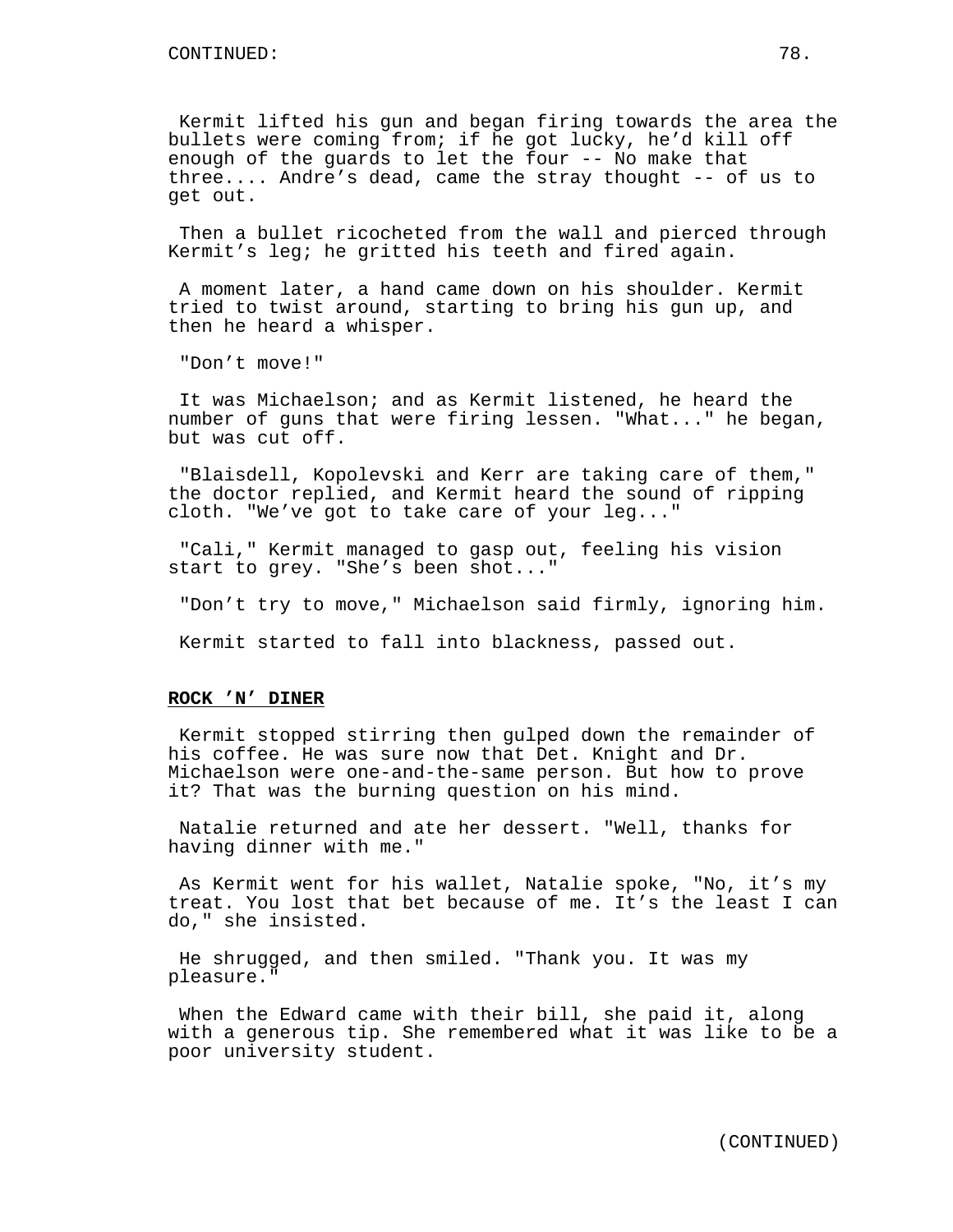"Thanks, Doctor Lambert. Say hi to Detective Knight for me." Nat heard that tone in Edward's voice that said who is this guy you're with? I thought Detective Knight was your boyfriend?

"I will Edward. Night."

"Night."

Kermit and Natalie left. Kermit was now thoroughly convinced that Knight had asked Natalie to pump him for information. It was just the why he still couldn't understand.

#### **MIDNIGHT: 25 KIRKHAM STREET - PAUL'S ROOM/CELL**

Paul walked over to the radio and turned it on. He surfed the dial trying to find a station he liked. He paused when the radio tuned to CERK.

"A lot of people you once called friends have gathered here in this city tonight..." the voice said.

'That voice. I know that voice.' Paul thought. 'It's not a voice I'll easily forget.'

Paul sat on the chair beside the radio, and drifted back to South America.

### **1974: SOUTH AMERICA - PALACE (FLASHBACK: PAUL'S)**

Blaisdell frowned as he came out of the second meeting room; according to the information that Kermit had collected, there should have been something going on in at least one of those rooms when the generator blew. But there was no sign that anyone had been in either of them before the explosion.

Then he heard the sound of voices, and frowned as he came up to another door.

'This leads to the drawing room', he thought, recalling Kermit's map, 'Hasn't Michaelson checked in there yet?'

He cracked the door open carefully, and then stared in surprise.

There were three people in the room; a tall and sinister looking man and a beautiful young woman were seated by the fireplace, and standing by the door, with a look of utter shock on his face, was Doctor Michaelson.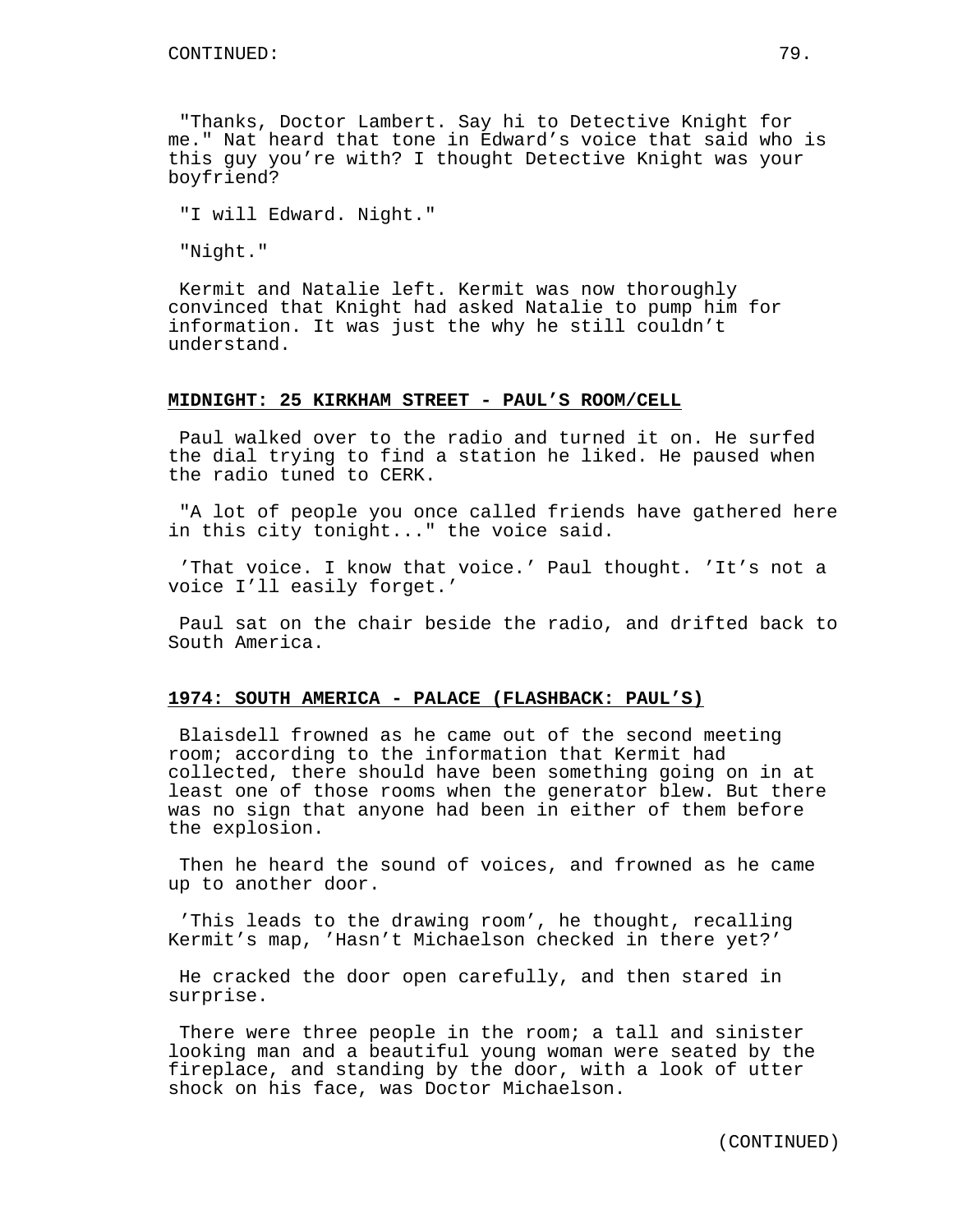Blaisdell's attention was drawn to the wineglass the man was holding. The liquid it contained seemed to be the same stuff he'd seen Michaelson drinking earlier.

"Very good, Nicholas," the seated man declared. "Yes, I know exactly why you're here. ... Why do you think I gave the order to take prisoners? It certainly wasn't to keep the torturers amused."

Michaelson looked absolutely horrified, and Blaisdell felt shocked.

The tall man's voice had an air of authority to it. It was a voice that demanded respect. A voice that, centuries ago, would have led an Emperor's army.

At that moment, the tall man suddenly looked in his direction. Paul moved behind the door so he couldn't be seen.

'Is this guy the strategic genius? And how does he know Michaelson?' Blaisdell thought.

"Your little raid will fail, you know."

The tall man had started talking again, so Paul peeked back around the door.

"We've been very busy, you see, preparing for your visit."

The man was smiling; it was almost as though he were trying to bait Michaelson. Paul saw Michaelson glance at the woman, an appeal for help in his eyes. Paul couldn't see the woman's reaction, but it was apparent from the look on Michaelson's face that she wouldn't help him.

'I wonder what she means to him? ... Oh, hell, no wonder the rooms where empty...' Paul thought in response to the tall man's remark about preparing for their visit.

"What do you mean?" Michaelson demanded, his voice tight.

The man smile grew wider as he replied, "You will see Nicholas; you will see..."

Michaelson's expression grew even more horrified -- And haunted, Paul noted -- and then he turned and ran out of the room.

"Remind me that I really need to finish this game quickly, Janette," the man continued, speaking to the woman -- who hadn't said a word since Paul had gotten there; "Nicholas is getting too independent again."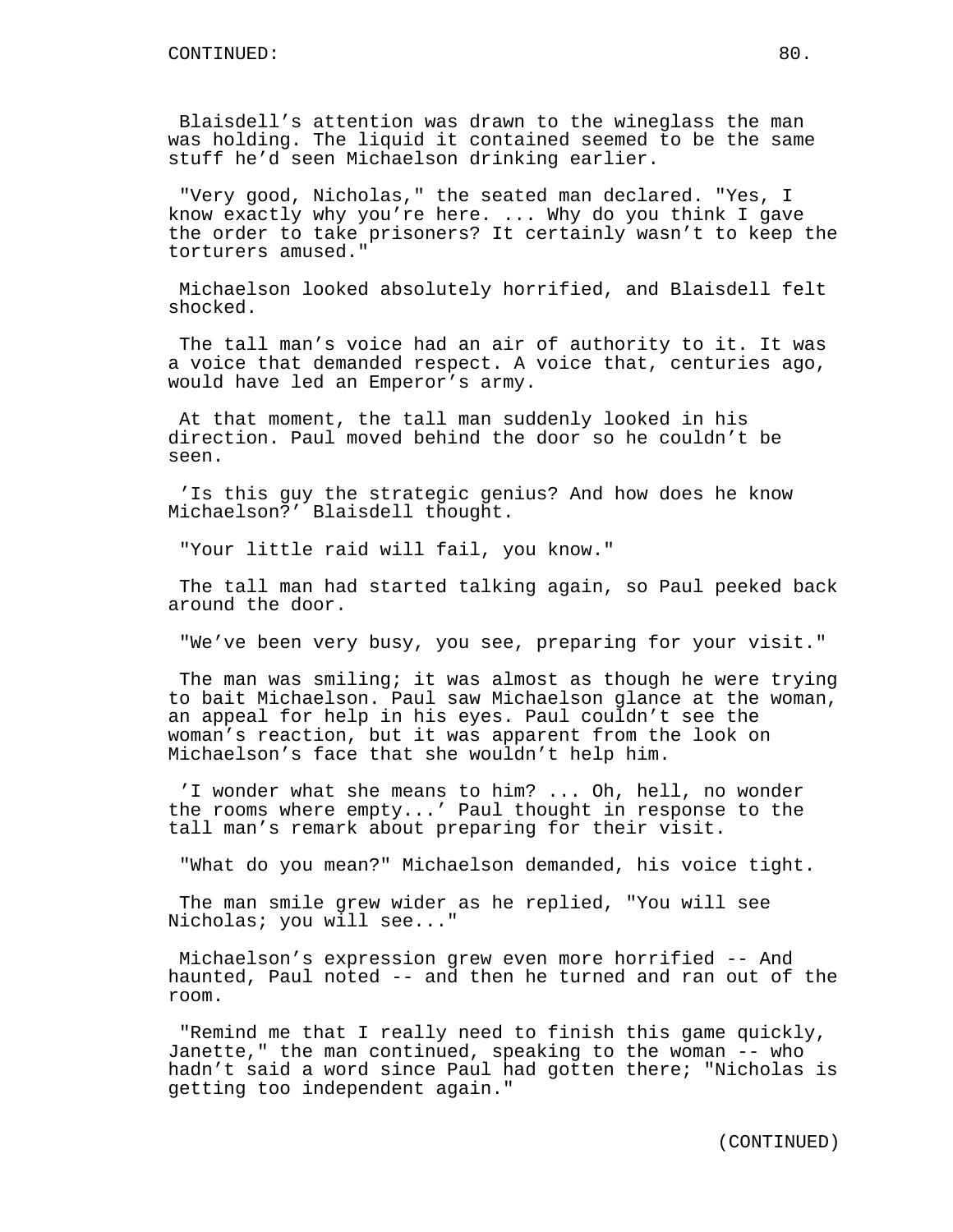"Are you sure that this is the correct way get him back, LaCroix? What has it been since he left us? 25, 30 years?" the woman inquired.

'30 years?' Paul thought. 'Michaelson can't be more than 35, 36. And she only looks 28!'

"Are you questioning me, Janette?" the man -- LaCroix? - demanded; there was a threatening undertone in his voice.

"No, no," the woman -- Janette? -- replied quickly. "It's just... Nicolas can be so stubborn at times; why not let him go? We...."

"Let him go? He is mine. I made him."

"Every child eventually has the urge to break from the family to..."

"We are not your average family; he is my son, just like you are my daughter, and..."

'Son?' Paul thought. 'That guy, LaCroix, is Michaelson's father? Well, that explains why, and how, the kid knows so much about strategy. ... And that woman, Janette, is his sister? From the way Michaelson was looking at her, I would have thought she was an ex-girlfriend. But...'

Paul's thought was cut short as LaCroix's speech -- which he'd missed part of while thinking -- got his attention.

"...others are killed, it will be believed he betrayed them. ... And if some survive, well, we will still have our prisoners; and now that Nicholas knows we are here, he will be back to rescue them. After all, he can hardly leave his little friends at our mercy now, can he?"

Janette nodded and held out her hand.

Paul was frozen by what he was hearing.

LaCroix took a bottle from the table and poured the thick red liquid into a wineglass, then handed it to the woman.

'That's the same stuff Michaelson was drinking earlier! Must be some sort of family vintage. But it is still to thick to be wine,' Paul thought.

"So, when will the ambush take place?" Janette asked, taking a sip from the glass.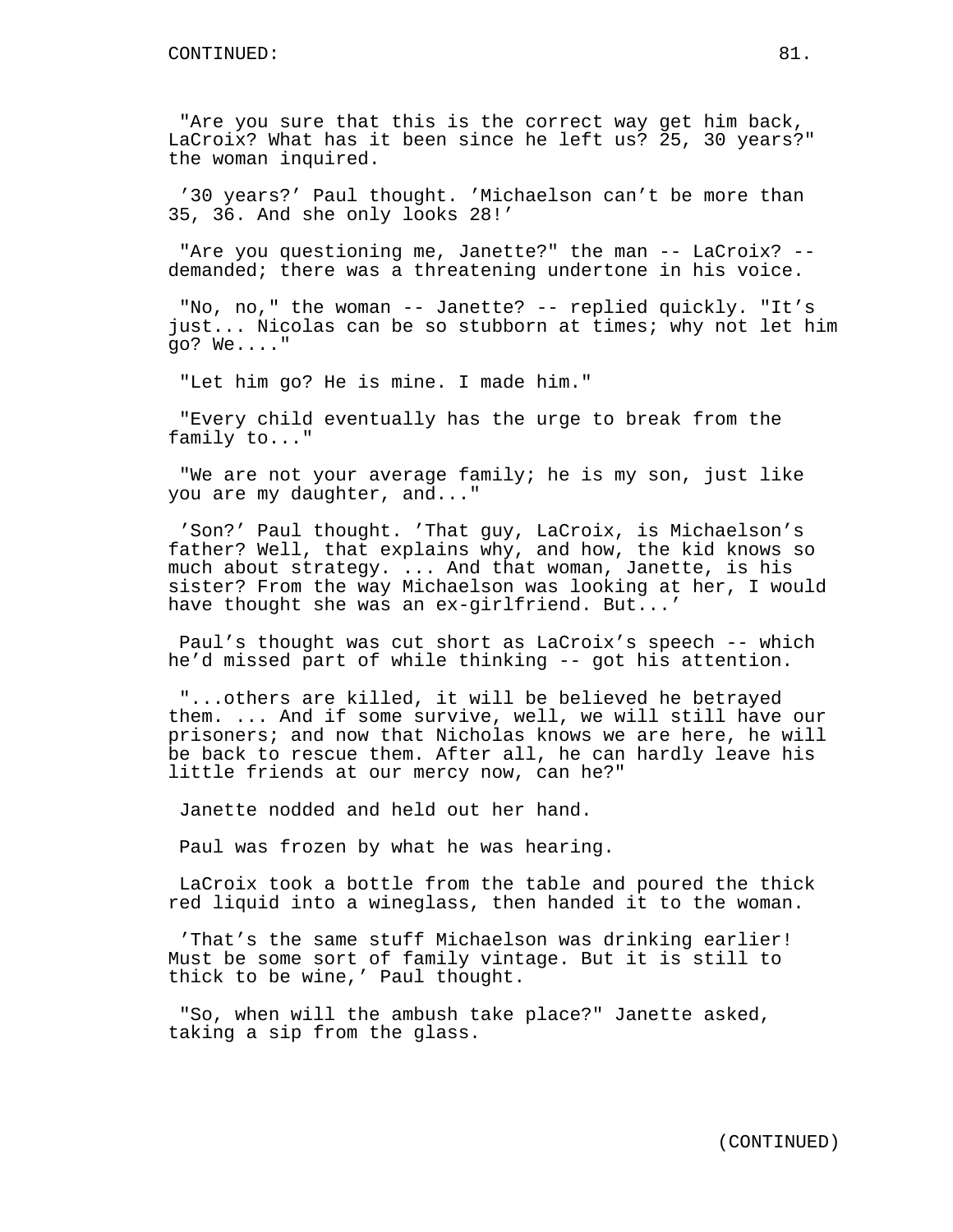"Within ten minutes; whenever the ones who came in the front reach the dungeons," LaCroix replied, relaxing in his chair and lifting his wineglass up. "To Nicholas; after tonight, he will come back to us. To you, and to me." He declared as he took a sip.

Paul felt a surge of alarm as he realized what the two of them had been discussing. This whole raid was a set-up, a trap, an ambush. Kermit, Cali, and Kerr will be slaughtered, Paul thought as he quickly -- and quietly -- shut the door, and headed for the stairs leading to the dungeons.

#### **PAUL'S ROOM/CELL**

"... The Night-Crawler has a poem for all you listeners out there. Listen closely...

"Twinkle, Twinkle, little star,

Oh my son, what a fool you are.

When will you learn, when will you see,

that with me, is where you should be.

From the day we met, all you've done is rebel;

But is what I gave you, really such hell?

You walked out on us, you closed the door;

You said you couldn't live like you had, anymore.

We are of one body, one soul, one mind;

You can not resist the ties that bind,

us together, though you may disagree,

are there forever, for e-tern-i-ty.

The life of a creature of the night can be fun; so get used to it, grow up, it's over, it's done. There's no going back, no reverting, no cure; you can search forever, you won't find one, I'm sure. Today I'm the Night Crawler, a radio jock. And you my son, what are you? A homicide cop?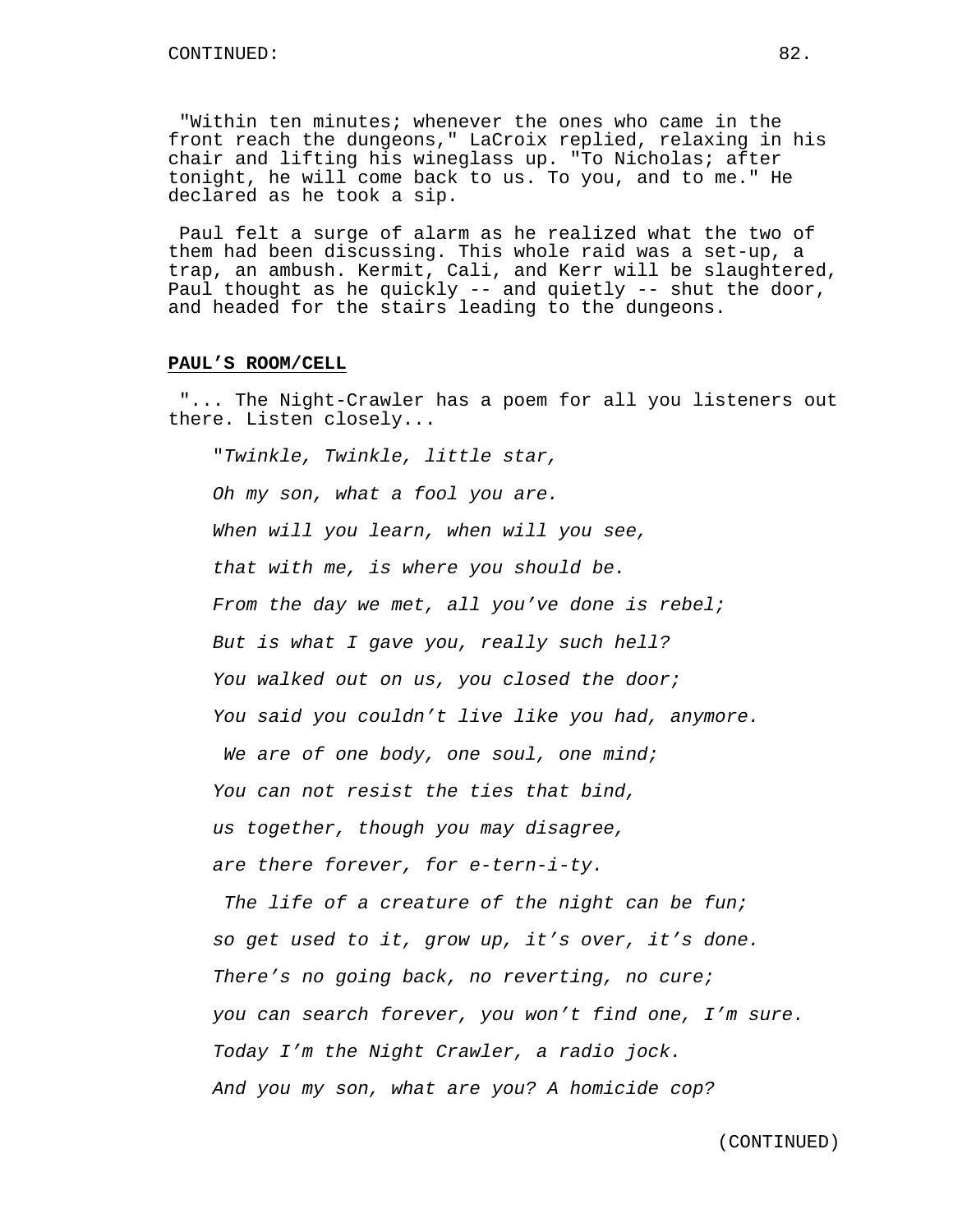Nicholas, Nicholas, by now you should see

that with me forever, is how it was meant to be."

"...I will be back in moment, my children. Take a moment to ponder life's sweet ironies."

Paul turned off the radio as the commercials came on. He recognized the voice. "LaCroix. If he's here, in the city, then so is Nick."

#### **1:30AM: KNIGHT'S CADDY**

Nick and Kermit were en-route to The Royal York. They wanted to see if Blaisdell's luggage held any clues at all.

Nick was, as usual, listening to CERK. Kermit had this weird expression on his face. The Night-Crawler had just finished delivering his poem, and Kermit was thinking about what he'd said. He looked to Nick, then back to the radio.

"What is it, Kermit?" Nick asked.

"The host, The Night-Crawler? Do you know him?" Kermit inquired.

"Why?"

"I don't know if it's me, but he sounded like he was talking directly to you."

Nick got a momentary 'Oh-oh' look on his face. He was thinking what to say, but was saved when the police radio beeped.

"81-Kilo, please respond. 81-Kilo."

Nick grabbed the receiver, "This is 81-Kilo. Go ahead, dispatch."

"Proceed to Richmond and Duncan. Robbery in progress, possible hostage at Whiskey Saigon. Over."

"Roger. Copy that, dispatch. 81 Kilo out." Nick increased his speed.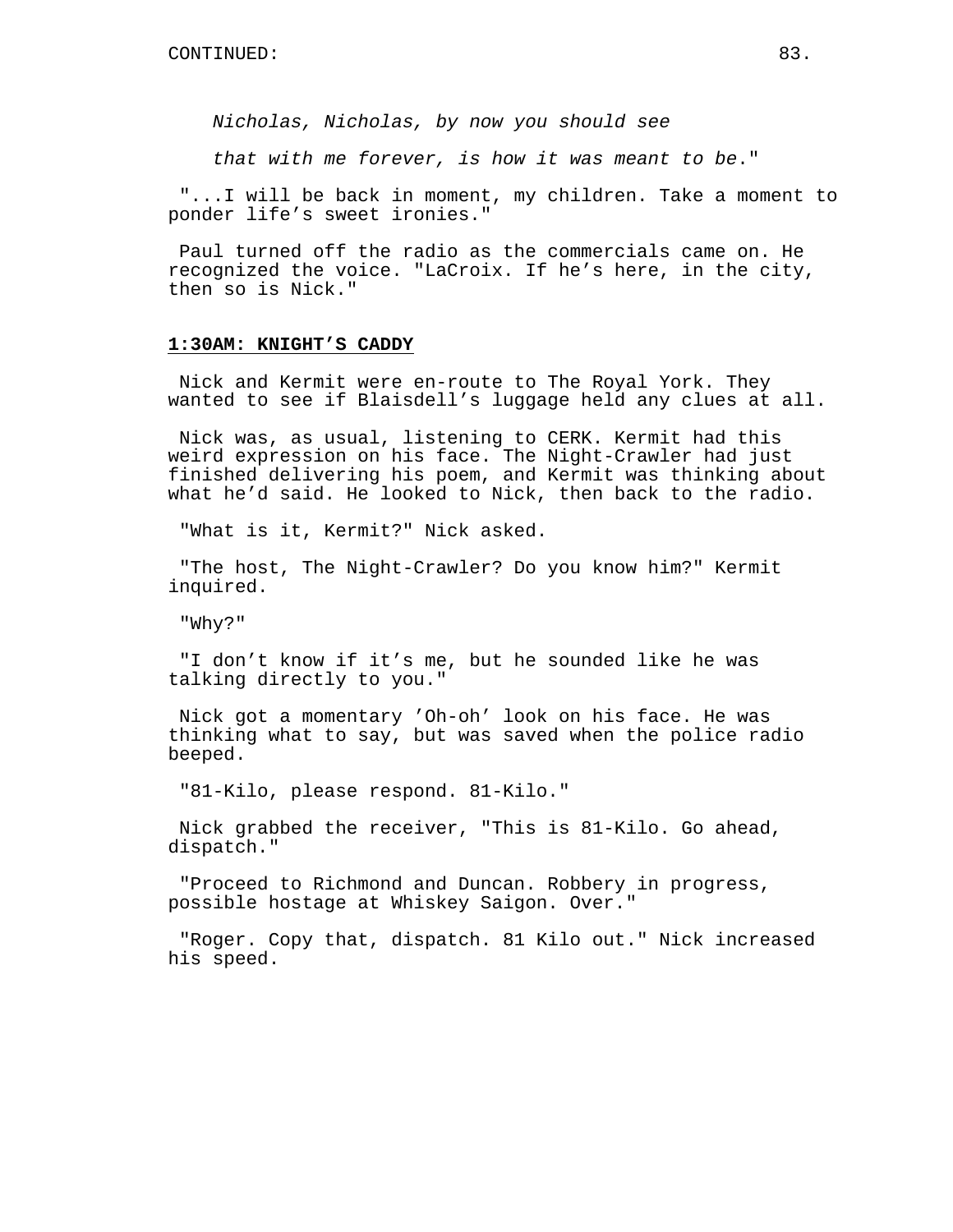### **2:00AM: WHISKEY SAIGON -- OUTSIDE**

When they got there, he said, "Stay in the car."

"No can do. You may need back-up," Kermit said, as he drew his Desert Eagle. "Which I can provide. Let's go."

He left the car quickly, keeping low; making sure that Nick had no choice.

# **WHISKEY SAIGON - INSIDE**

They entered, covering each other. They found shelter so they could assess the situation. The staff had been in the process of cleaning up. Kermit could see half cleared tables. The bartender was in front of the bar, along with the wait staff, a couple of bouncers, and a woman he believed to be the manager. A couple of guys, with masks over their faces and guns drawn, were watching them. A third was at the till, emptying it. Nick was closer to the third man, so Kermit signaled for him to take him, while Kermit provided cover. Nick kept low; using whatever was at hand for cover. He had just gotten into position, when a sudden movement at the corner of Kermit's eye, caught his attention. A fourth man rounded the corner, with Nick as a perfect target.

"Michaelson, get down," he cried as he fired off a shot. Kermit had purposely used Michaelson to see if Knight would react. Nick hit the ground shooting the other three as they drew their weapons into firing positions. All four went down. Kermit gave Nick a look that said, 'I knew it. You are Michaelson.' Nick just stared at Kermit.

When the uniforms showed up, all the statements were taken, and the robbers were brought to the station for questioning. Kermit and Nick left Whiskey Saigon.

#### **WHISKEY SAIGON - OUTSIDE**

While walking to the car, Nick was mentally kicking himself. 'Damn! Why did I have to respond when he called me Michaelson? It's obvious he remembers me, now. How am I going to convince him that it wasn't me, in the past? Somehow, I don't think that hypnotism is going to work in his case. He never takes those damn shades off, so I can't look him in the eye. And, even if, for some reason he did take them off, his mercenary training has taught him not to succumb to mind games easily.'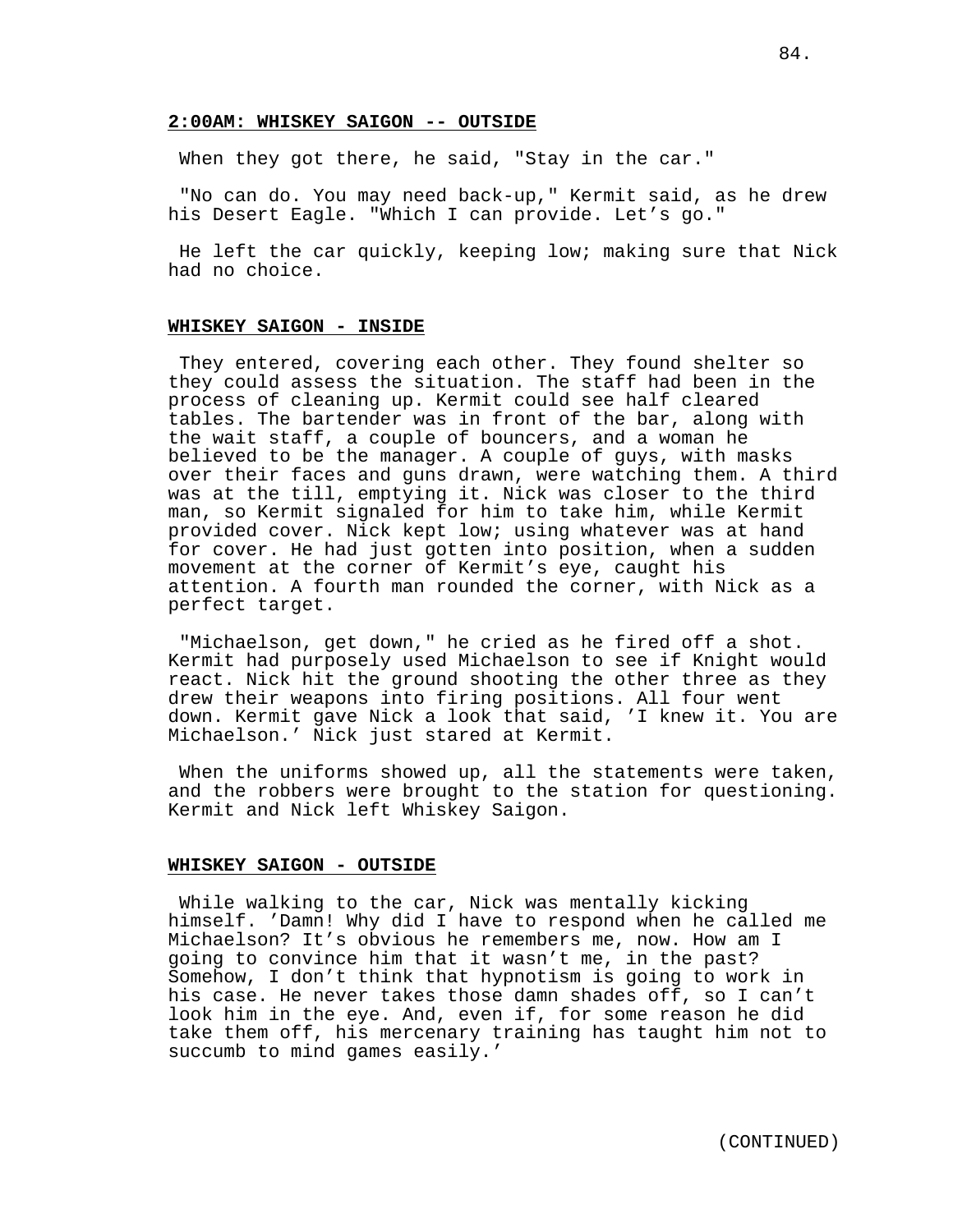"Well, Dr. Michaelson," Kermit commented as he leaned on the Caddy door, "it's been a long time." Kermit removed his shades, and stared at Nick.

Nick, trying to look puzzled, said, "Michaelson? That's what you called out in the club. Why?" Nick put his hand on the door handle and went to open the door.

"That's who you are, or were." Kermit paused. "I knew I'd met you before. Now I finally remember where, and when."

"I'm not this Michaelson character. My name is Knight, remember?" he said denying it. Nick and Kermit opened their doors.

### **KNIGHT'S CADDY**

"Oh yeah. I'm sure you've had a lot of names in your past lives," Kermit said confidently.

As he sat in the car and put his shades back on, he stared out the front windshield, avoiding eye contact with Nick.

Nick took a deep breath, put the key in the ignition, and said, "Why are you so sure I'm this Michaelson person?"

"Because, when I yelled, I used your old name. You reacted. It's that simple."

Nick turned sideways, and looked at Kermit. "I reacted to your voice. I figured you were warning me. I had, and still have, no idea who this person is or was." Nick was hoping that his denial would work, as he started the car and drove off.

Kermit was looking at Nick and was about to make a comment when they passed under a street-lamp. Something about the way light hit Nick's face, reminded Kermit of an incident in South America.

#### **1974: SOUTH AMERICA - CAMP (FLASHBACK: KERMIT'S)**

Kermit opened his eyes and stared blankly up at the roof of the cave. He felt dizzy and nauseous, and there seemed to be spots of light floating in front of his eyes.

Then, just out of the corner of one eye, he saw a hand pick up a glass bottle that had been resting on a table. Kermit turned his head to get a closer look, and saw Michaelson sitting at the table.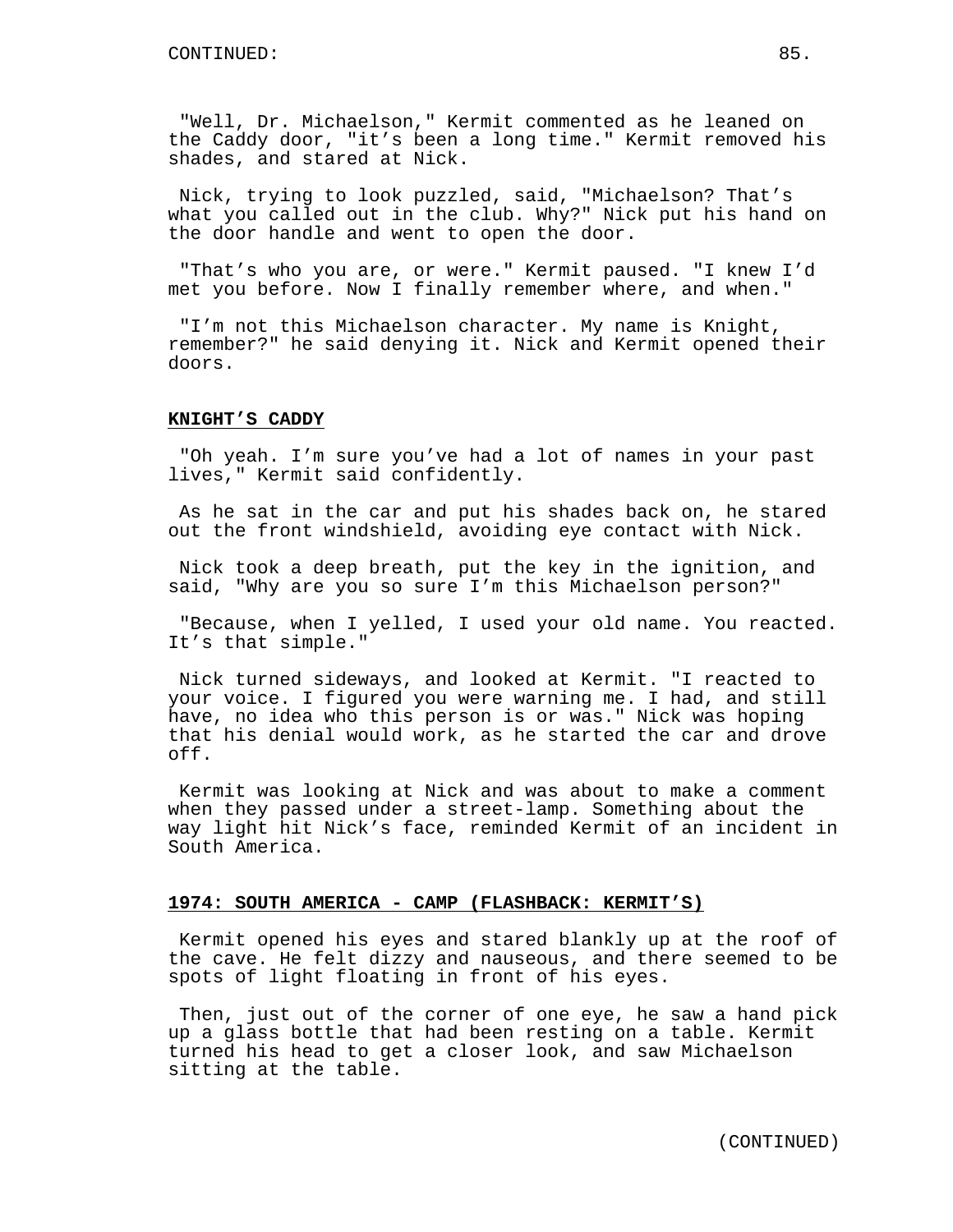Michaelson took the cork out of the bottle -- of wine? Kermit wondered -- and then poured the red liquid into a wineglass in front of him... and Kermit felt his heart stop in shock.

The mercenary had been in enough battles, and seen enough wounds, to know blood when he saw it. And Kermit watched, absolutely horrified, as Michaelson brought the glass of blood up to his mouth and swallowed.

He must have made a sound, because Michaelson abruptly turned around, putting the glass back on the table, and hurried over to him. Kermit tried to pull away, but the doctor moved too fast for him, and before Kermit knew it, he felt Michaelson's cool hand on his forehead.

"You've got a bad fever," Michaelson declared, frowning. "Lie back; you need to rest."

"Whaa..." Kermit mumbled; he wasn't sure whether he was asking 'What happened' or 'What the hell were you doing, drinking blood!', and he wasn't sure that he really wanted to know.

"The bullet that hit you was poisoned," Michaelson continued, standing up and heading over to the cooler. As Kermit watched, the doctor opened it and took out a small bottle. "The antidote I made up has counteracted the poison, but your body is still reacting to its effects." He opened a paper package and, taking out a small syringe, plunged it into the top of the bottle.

"As I said, you've still got a rather high fever; you've been delirious for the past few hours, and you might still experience some hallucinations for the next little while. This," Michaelson came back to Kermit's bed and held up the syringe, "has something to bring the fever down and help you sleep."

'Hallucinations? That must be it, then.' Kermit thought, then manager to utter aloud, "Cali?"

Michaelson didn't answer; instead, he grabbed Kermit's arm and placed the needle against the vein.

"Doc..."

"Hold still," Michaelson ordered, and before Kermit could move away -- he didn't want to go to sleep -- the doctor plunged the needle into his arm.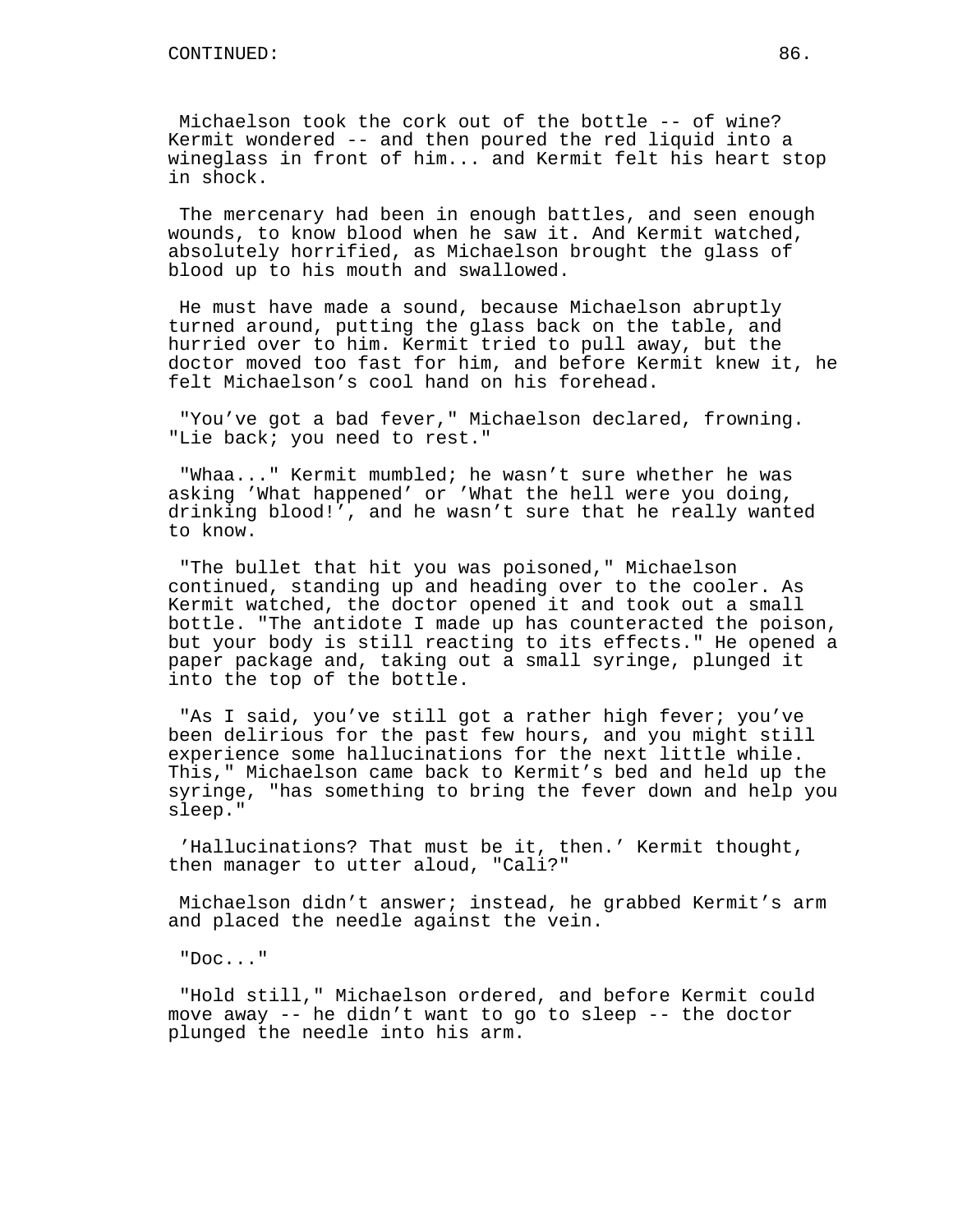As blackness began to engulf Kermit, he saw Michaelson stand up; and for just a moment, he could have sworn that he saw the doctor's eyes glowing gold. Then the blackness took him, and he fell into a deep sleep.

#### **3:30AM: KNIGHT'S CADDY**

Kermit returned to the present. 'Now everything makes sense. The infirmary, what the Night-Crawler said, Peter's dream, everything. He's a vampire. Look at the facts: sun allergy, night shift, drinks blood, everything.' Kermit thought.

Kermit glanced over at Nick. "No. You were Michaelson. I still need to thank you for saving my life. So, thank you. And don't worry, your secret is safe with me." Kermit added.

"What secret?"

"What you are." He replied. "A vampire. I guess I suspected back then, but... back then I didn't want to believe it. No correction, I couldn't believe it."

"A vampire? What makes you think I'm not just another mercenary like yourself?" Nick added, hoping Kermit might buy the story.

"If this had've happened a few years ago, I probably would have accepted that. Vampires aren't real I kept telling myself. But in the last 3 years a lot of strange, supernatural things have been happening in my life. Compared to all that, vampires are nothing." Kermit continued, "Besides, look at the evidence. It's been 20 years, and you don't look a day older then you did then. In South America, when I never, ever saw you in daylight, well, that raised my curiosity. Then, a couple of times, I was sure I'd seen you drinking blood. I could have sworn I saw you fly, once. All the facts pointed to vampires. But I kept telling myself, there are no such things as vampires. Vampires are a myth. That's all. A myth. But that stuff with The Night Crawler, earlier, and..."

Nick gave up. "Okay, okay. I was Dr. Michaelson. But now I'm Det. Knight. Just like you're Det. Griffin. All right?"

"Fine with me."

"And you're welcome. I'm glad I was able to save your life. I hope we can find Paul. He's a good man."

"Yeah. And don't worry. Like I said, you're secret is safe."

(CONTINUED)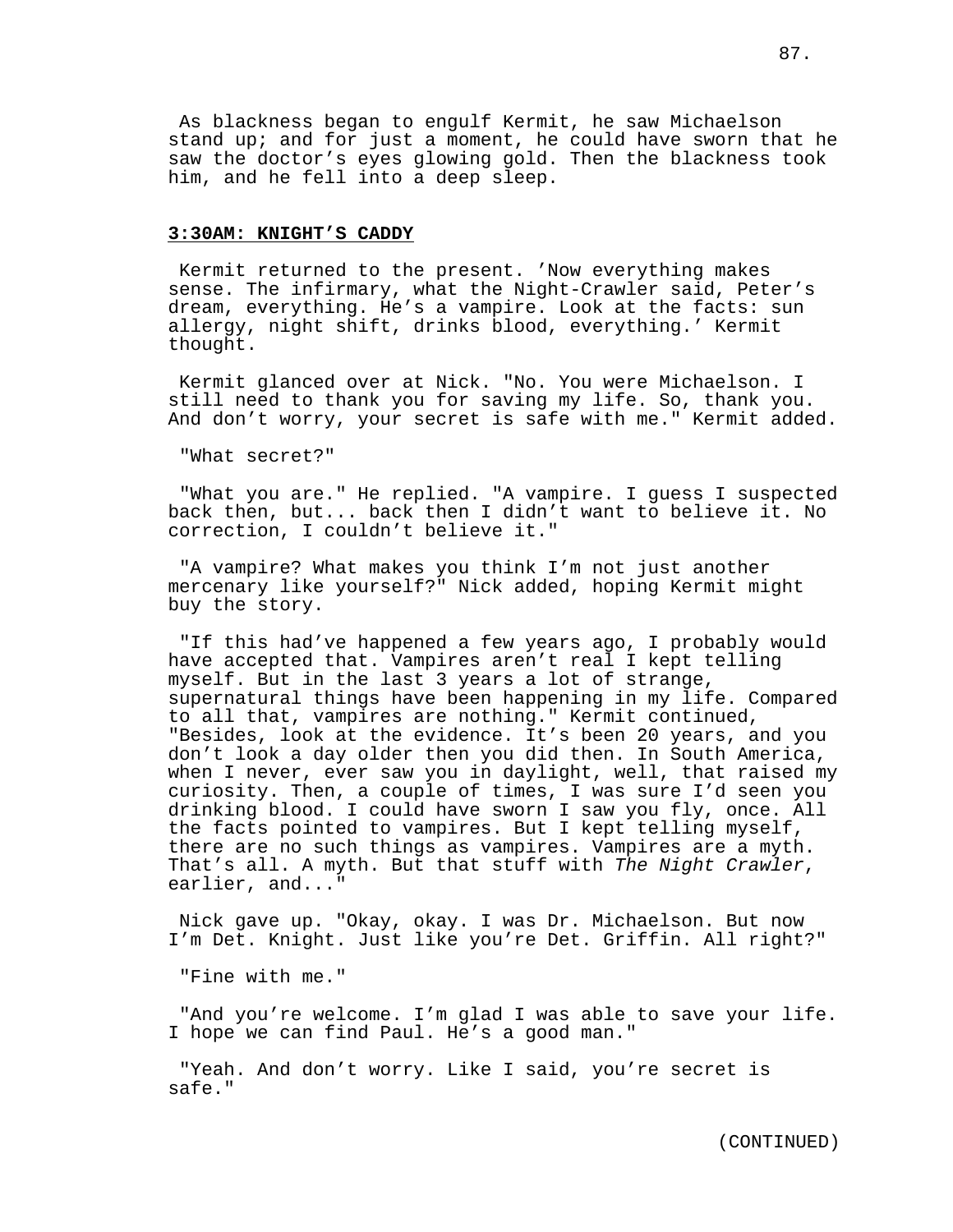"What about Peter?"

"He won't hear it from me. But, I'd watch myself around him. That kid has a sixth sense. He gets it from his father, who's a Shaolin priest. They sense things. Peter's becoming more and more like him everyday. I'm warning you, though, if it becomes relevant, and I have to tell him, I'll tell him. But I'll let you know, first. I owe you that much." Kermit was silent for a minute, and then added, "To tell you the truth, I probably never would have thought of vampires in the first place had Peter not mentioned it?"

"What?" Nick asked.

"Yeah, he woke up saying you were a vampire, and that he'd seen you at the temple."

"The Temple? He remembers?"

"Remembers? You mean it wasn't a dream, then?"

"No. It wasn't."

"You really were at the temple?"

"Oh yeah."

"Well, if he forgot it once he can forget it again, right?"

"You don't understand. It's not that easy. It took a lot, and I mean a lot, of work on both mine and his father's behalf, to erase that memory then. Peter has a very strong will."

"Don't I know it."

"And now, it's probably a lot stronger. As long as he believes it was only a dream..." Nick trailed off not wanting to finish that sentence.

"And if he figures out it wasn't?"

"We'll cross that bridge when we come to it."

"Speaking of crossing bridges, I think Kerr has Paul."

"Kerr!" Nick said as he looked at Kermit. "Why would he kidnap Paul?" Nick wondered.

"To get to me."

"I knew there was bad blood between you two. But why you, specifically?"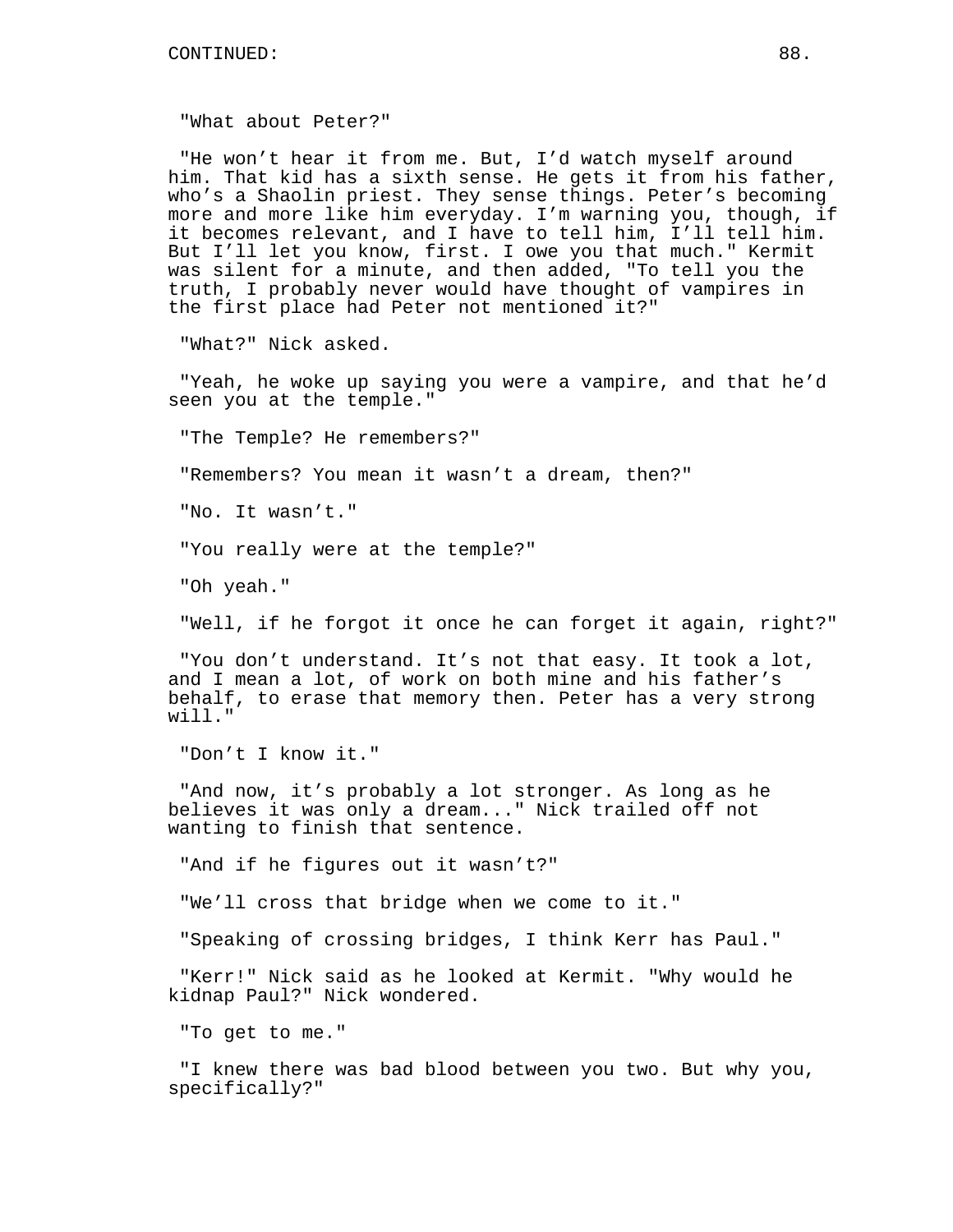Kermit stared straight ahead and answered, "Cali." Nick mouthed an 'Oh', and Kermit nodded. Nick drove on.

## **1974: SOUTH AMERICA - PALACE (FLASHBACK: NICK'S)**

Nick came running around the corner, and stopped as he saw Kerr coming from the other side. He frowned. 'The three of them were suppose to be here before us! Why is he just getting here now? Where was he?' he thought, as he heard Kopolevski come up behind him. 'Did Kermit and Cali go on alone?'

"Where are the others?!?" he quietly demanded of Kerr.

"I don't know," Kerr began, snapping, when there was the sudden sound of gunfire from the stairs.

'Where's Blaisdell?' Nick suddenly thought. 'He should have...'

"It's an ambush," Blaisdell said, from behind Nick.

Nick looked at him, and saw a look of concern in his eyes. 'Damn! Could Paul have overheard my conversation with LaCroix?'

"Come on!" Blaisdell continued.

All four of them raced down the stairs, guns ready.

### **(DOWNSTAIRS)**

A moment later, Nick was behind the fallen Kermit. He placed a hand on his shoulder, and Kermit tried to twist around. Nick sensed he was about to bring his gun up, so he said, "Don't move!"

Nick noticed that the number of guns that were firing had lessened.

"What..." Kermit began, but was cut off.

"Blaisdell, Kopolevski and Kerr are taking care of them," Nick replied, as he ripped the leg on Kermit's pants. "We've got to take care of your leg..."

"Cali," Kermit gasped out. "She's been shot..."

"Don't try to move," Nick said firmly, ignoring him. Kermit passed out.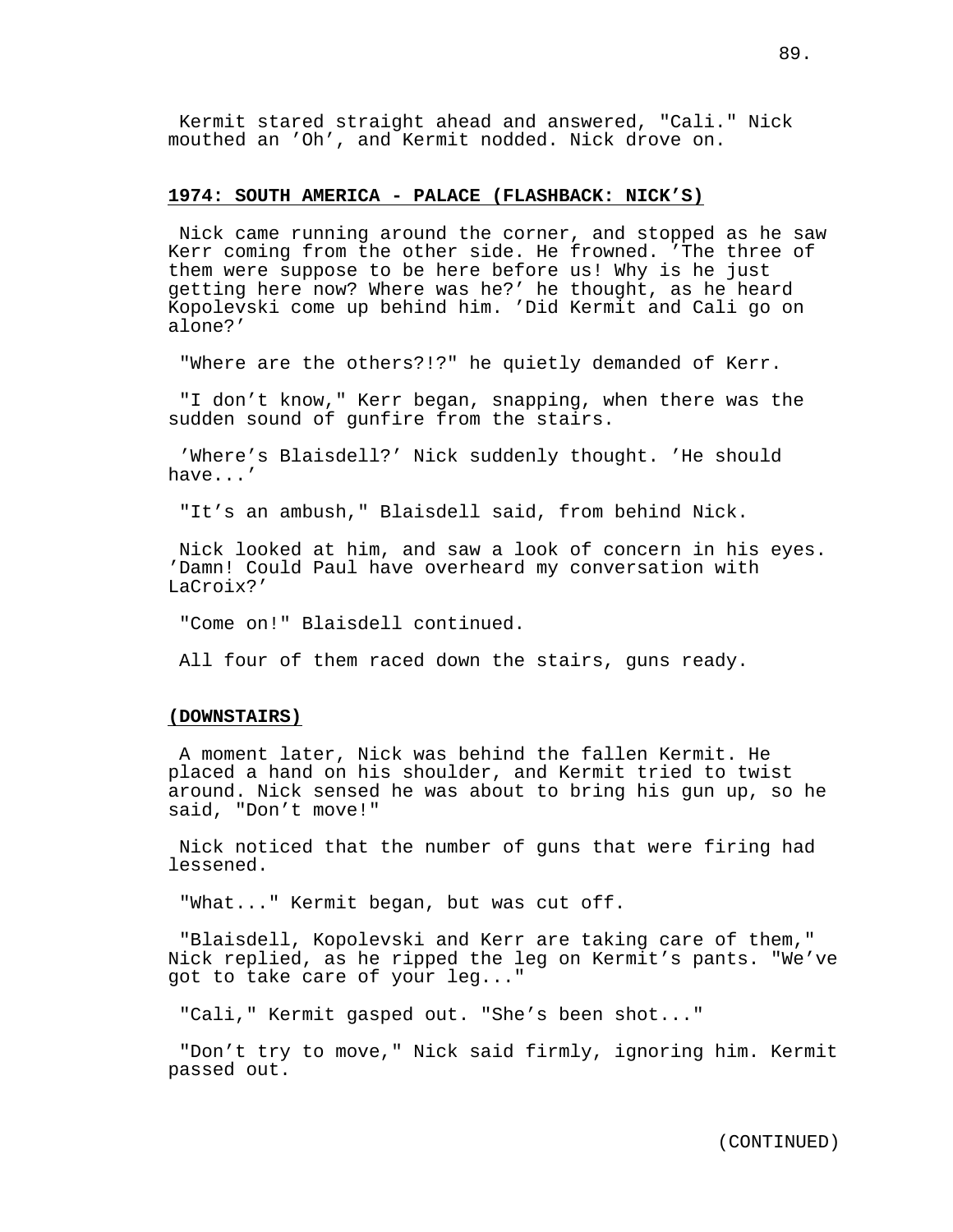Nick dipped his finger in some of the blood from Kermit's wound. He tasted it, and spat it out. 'Damn! Poisoned. Good thing I made up those vials...' His thought was broken as he heard a swoosh. He turned, looked around, but didn't see anything out of the ordinary. His attention went back to Kermit.

He was rapidly applying the contents of one vial to the bullet wound when Kerr came up behind him.

"Where are Zelda and Cali?" Kerr demanded.

"Zelda's right here; someone's going to have to carry her back to camp," Nick replied. "As for Cali, I don't know...." He glanced around, searching with his vampire vision, and was dismayed to find that there was no sign of her at all.

"Maybe she was delayed, like you," he finally answered. "If so, she probably headed back to camp when she figured out what happened."

"I hope for his sake," Kerr stated, pointing at the unconscious Kermit, "you're right, doc." Kerr hefted Zelda onto his shoulder. "I hope you're right."

"So do I," Nick muttered under his breath.

### **3:00AM: 25 KIRKHAM ST**

Kerr was conversing with Blaisdell via the monitor. "It's quite simple. Give me Griffin's e-mail address. I'll arrange for your release as soon as I have him."

"No. I know what you would do to him, and I can't allow that." Paul was adamant. He took a sip of the wine thoughtfully provided.

"I do have... means of persuasion," Kerr said softly, silkily.

"So, use them." Paul retorted angrily. "Just stop wasting my time with these pathetic attempts to get me to betray Kermit. Besides do you really expect me to believe that if I gave him to you, you'd let me go?"

"What harm can an e-mail address do, Blaisdell? It not like a phone number, you know. I won't be able to know his location through an e-mail address. He could be right outside the door, or on the moon. It wouldn't matter. All his address would tell me, is where is e-mail account is. His computer can access that account from anywhere."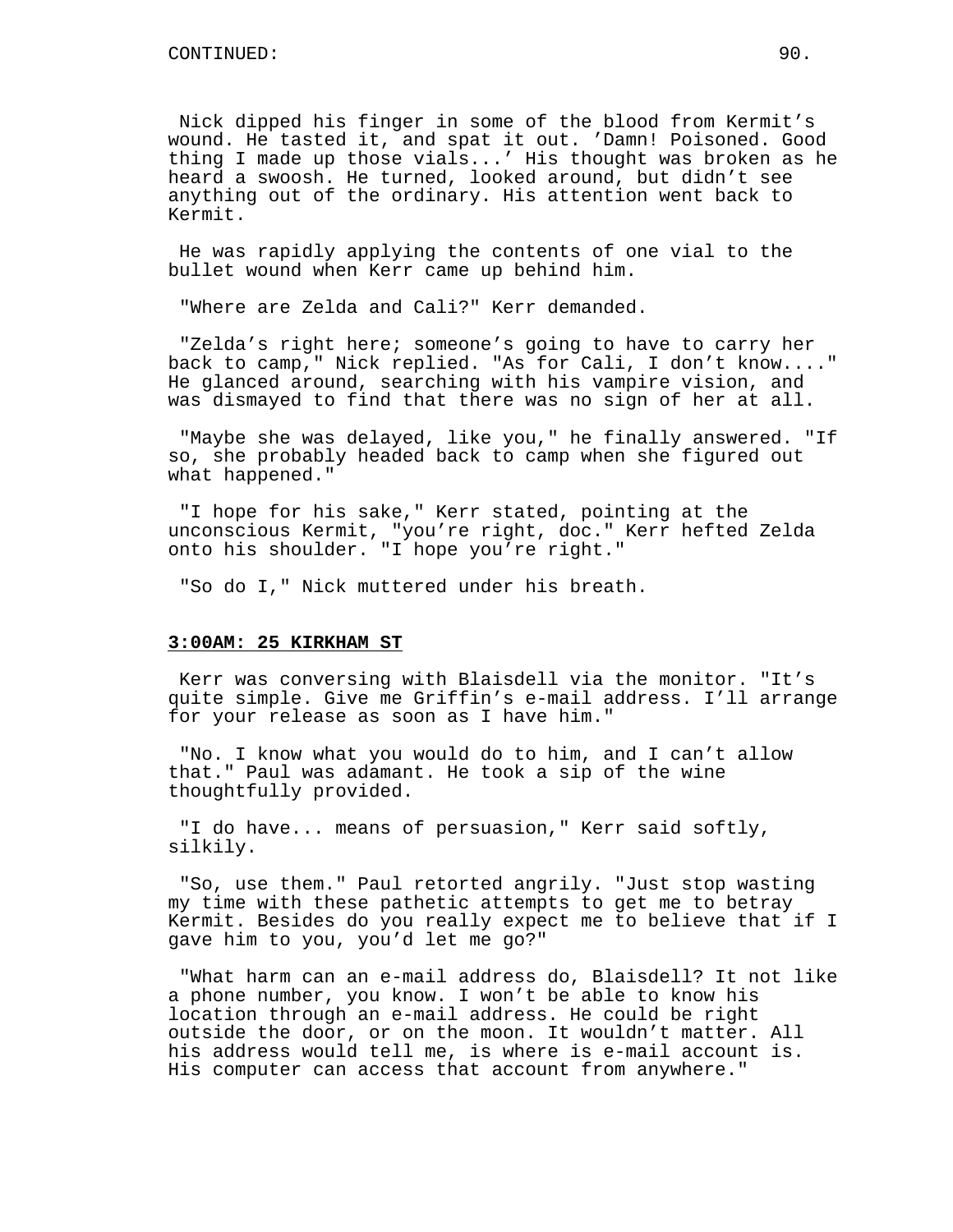Paul knew Kerr was right. He had a point. But Paul couldn't shake the feeling there was more to this. Kerr seemed to be going through a lot of trouble for just an e-mail address.

### **1974: SOUTH AMERICA - CAMP (FLASHBACK: KERR'S)**

He had taken an instant dislike to Griffin, the arms runner. Then again, who didn't he take an instant dislike to? 'Cali,' he thought. 'She was... is... the only person I've ever liked from the moment we met.'

He found Griffin to be sarcastic, smug, irritable, condescending, and infuriating. Much like himself, as a matter of fact. So, he'd protested to Blake -- vehemently - when he found out that he and Cali would have to work with him.

When Cali hadn't returned to camp after the raid, he searched out Griffin. 'After I'm finished with him, Griffin will be lucky to be alive. No, rephrase that, unlucky to be alive.'

Kerr stormed into Blake's tent, furious, interrupting a conversation between Blake and Griffin's friend, the mercenary Blaisdell.

"Where's Griffin?" he demanded, forcing the anger he felt out of his voice. It wouldn't do him any good to let the two others know just how furious he felt.

"Michaelson's still working on him," Blaisdell replied, his tone placating. "Kermit took a hell of a lot of damage from that bullet; the doc doesn't think he'll be able to walk for another two days."

"I don't care about that," Kerr snapped. "He let Cali get captured..."

"Calm down, Kerr," Blake said firmly. "It's not Kermit's fault; it's no one's fault. You were ambushed."

"And who was the one who got out alive from that ambush?"

"Kermit, Zelda, Michaelson, me, you," Blaisdell said firmly.

Kerr thought, for a moment, that Blaisdell said Michaelson's name kind of questioningly. He waited a moment, than turned and left them. He headed for the infirmary cave.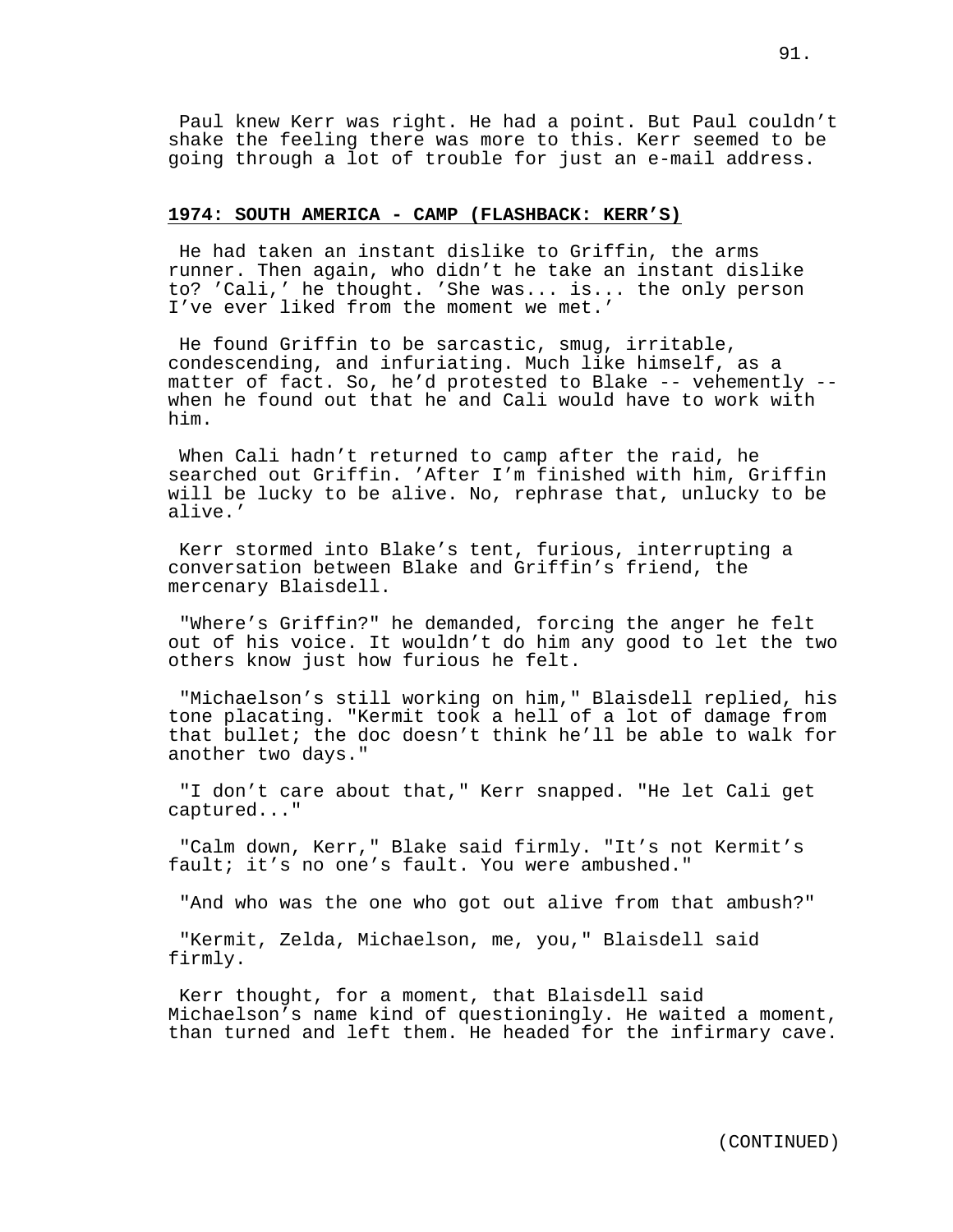He reached the infirmary that Michaelson was in charge of. It was very dark inside. No sunlight could reach into the system of caves that housed the patients. Kerr barged through, searching for Griffin.

In one of the beds, a woman moaned; obviously delirious. She was muttering, "...the sun... burning me... have to get away... too bright to look at... must rest... have to go on... the sun..."

Michaelson was standing over her, trying to bring down her fever. Something briefly crossed his face. Kerr never did quite figure out what it had been. He dismissed it, continuing his search for Griffin.

He was just closing in on his prey, when Michaelson approached him from behind. Nick placed his hand on his shoulder and held it in a vice-like grip. Michaelson turned Kerr around, and let go of his shoulder.

"I'd let Kermit heal a bit before you question him, Kerr." The warning tone in his voice was quite clear.

Kerr ignored it. "I need to speak to him now, Doc!"

"Kermit needs his rest," Michaelson reiterated. "When he wakes up, you may speak with him."

At that moment, Laurie moaned, then underwent a coughing spasm. She was still recovering from the bullet that had nicked her lung.

Michaelson hurried over to her.

Kerr made use of Michaelson's absence and went over to Griffin. He shook his shoulder vigorously.

"What... where...?" Kermit said, groggy from the combination of poison and medicine. "How the hell did I get here!!" Kermit demanded.

"You don't remember?" Kerr questioned.

Kermit shook his head. Kerr learned in closer. "Then let me refresh your memory. You, me, and Cali were suppose to raid the dungeon together. You and Cali went without me, and walked into an ambush. Blaisdell, Michaelson, Kopolevski, and myself, found you. You'd been hit. You took a bullet in the leg, one of the poisoned ones. Michaelson got it out, though. You were lucky, very lucky. Now... WHERE IS CALI? Because if anything's happened to her, you'll wish the poison had killed you." Kerr's voice was full of accusation.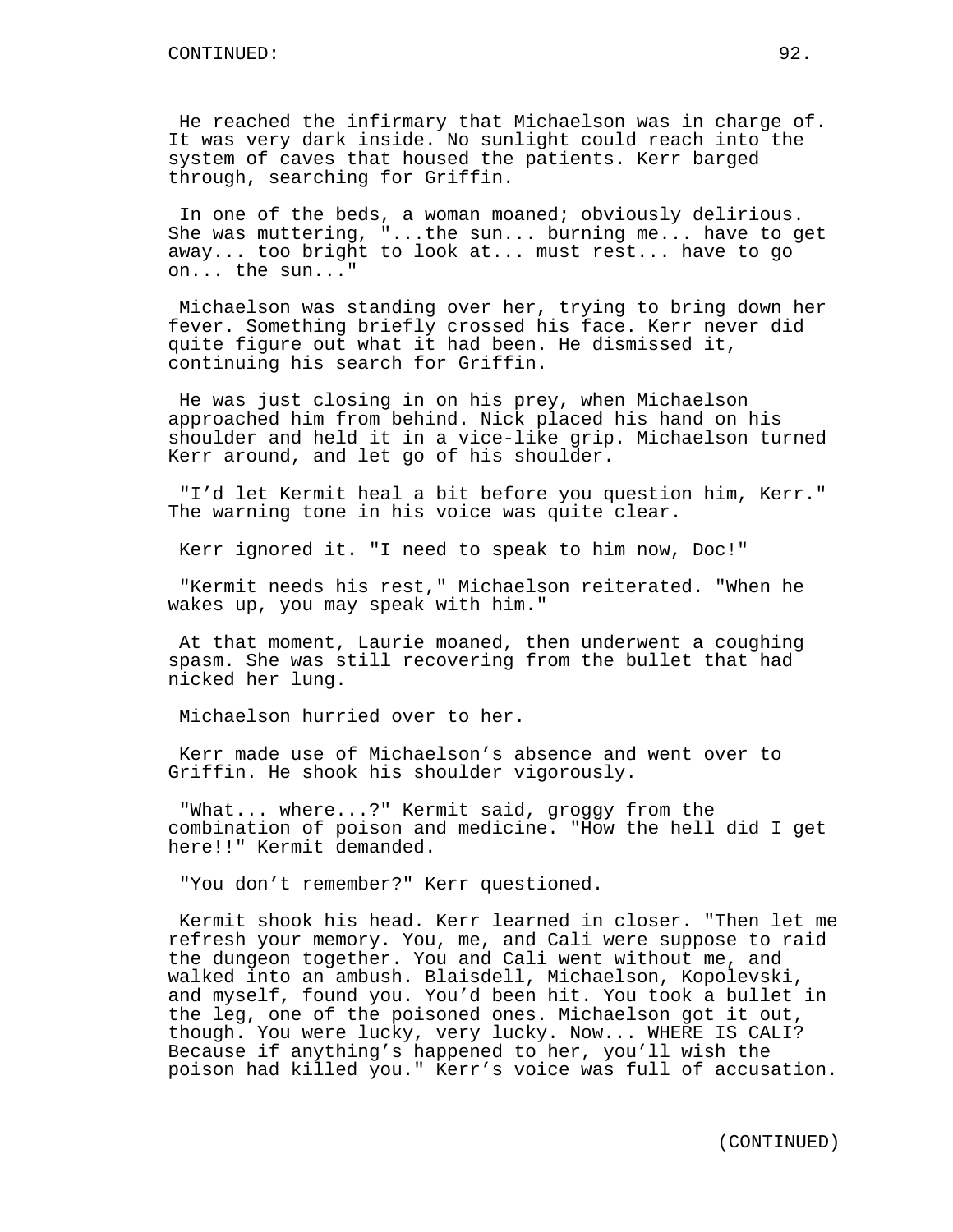"The last time I saw her," Kermit said slowly, trying to remember. "She'd been shot."

Kerr tensed up -- well boiled up was more like it.

"She and Zelda," Kermit continued, "were laying on the ground near me. I... I managed to shoot some of the guards hovering around us, but... a bullet decided to pay me a visit." Kermit tried to sit up straight, and get out of bed. "We have to find her!"

Kerr cocked an eyebrow, and then said, "That's the first sensible thing you've said since we met."

Just then, Michaelson returned, having ensured that Laurie was okay. "Kerr!" Michaelson said. Kerr just looked at Michaelson impassively. "I thought I told you..." Michaelson started to continue.

Kermit cut him off, jumping to Kerr's defense. "It's okay, Doc. Really."

Michaelson turned his attention to Kermit. "How do you feel?"

"Like finding Cali. Right now" Kermit replied.

"I meant physically. How's the leg?"

"Just dandy." Kermit stated as he tried, once again, to get up. But, he stopped abruptly when he realized his pants were missing. "All right, where are they?" he demanded to know.

"Safe. For the moment." Michaelson replied. "When you've healed a bit more, and I release you, you may have them back.

Well, Kerr had to give him that much, Griffin wouldn't let a little thing like, being exposed, stop him. Kermit threw off the covers, and sat up. He swung his legs down to the floor, and let out a hiss of pain. "Did you find Cali or Zelda?" Kermit inquired of Michaelson.

"We found Zelda. I don't think she's going to make it, though. As for Cali...."

"C'mon Kerr" Griffin stated. "We're going to find Cali." Kermit attempted to stand. He swayed for a few seconds, before he found his balance.

Michaelson was standing in front of him, arms crossed across his chest. "Lie down," Michaelson commanded when he caught Kermit's gaze.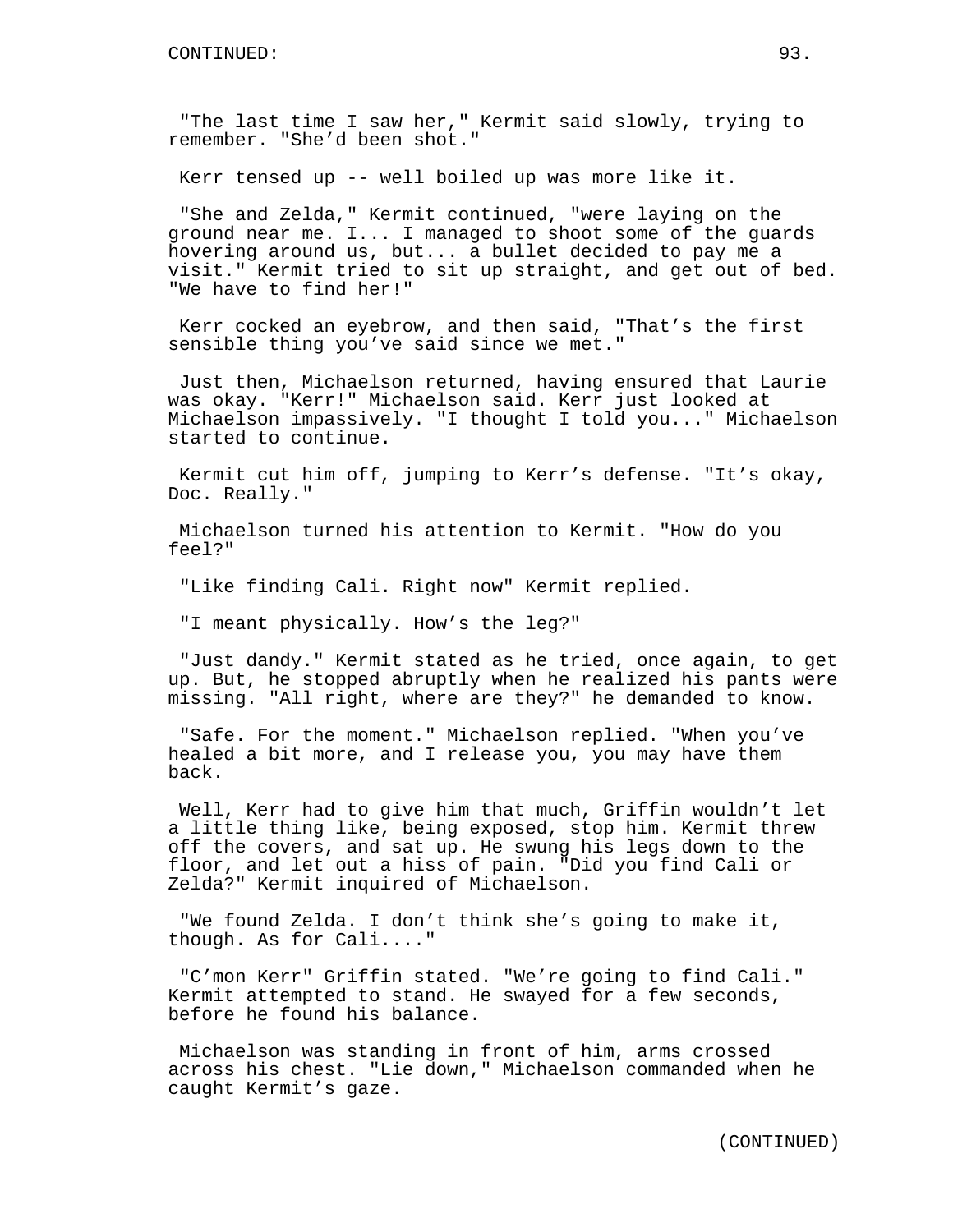"Not a chance," Kermit replied, standing his ground.

Kerr briefly smiled at that. "Well?" Kermit asked. "Are you just going to stand there all day? Or are we going?"

Kerr shook his head and followed Griffin out.

They went to Kermit's tent. While Kermit was changing he looked to Kerr and said, "So what happened to you, anyway? Where were you? You didn't make the rendezvous?"

"I was.... delayed," Kerr answered. 'Damn! If I knew this was going to happen I never would have let Cali out of my sight,' he thought.

"By WHAT!?" Kermit inquired.

Kerr just stared at him implacably, and changed the subject. "So the last time you saw Cali, she was beside you?"

"Yeah. And then Michaelson showed up. He must have seen her. She was right beside me."

Kerr looked at Griffin, "When we got there she was gone. you sure..."

"Gone? But that's impossible. There wasn't enough time for her to disappear." Kermit stated.

"Really? I think you're lying. I think that maybe you're on their side. Maybe you're working for them." Kerr replied with an accusatory tone in his voice.

"Look Kerr, I know you don't like me. And trust me, the feeling is mutual. But right now our only concern should be Cali. We have to get her out of there before she talks."

"She would rather die first!" Kerr said quietly.

"She might not have that choice!" Kermit said savagely. Then after a momentary pause he added, "You go talk to Blake, I'll talk to Blaisdell."

# **4:00AM: 96TH PRECINCT**

After searching Paul's luggage at the hotel, and finding nothing, Nick and Kermit returned to the station.

Kermit checked his e-mail for messages. He modemed a wide variety of people every day -- doctors, snitches, engineers, mercenaries... He was surprised, by one particular message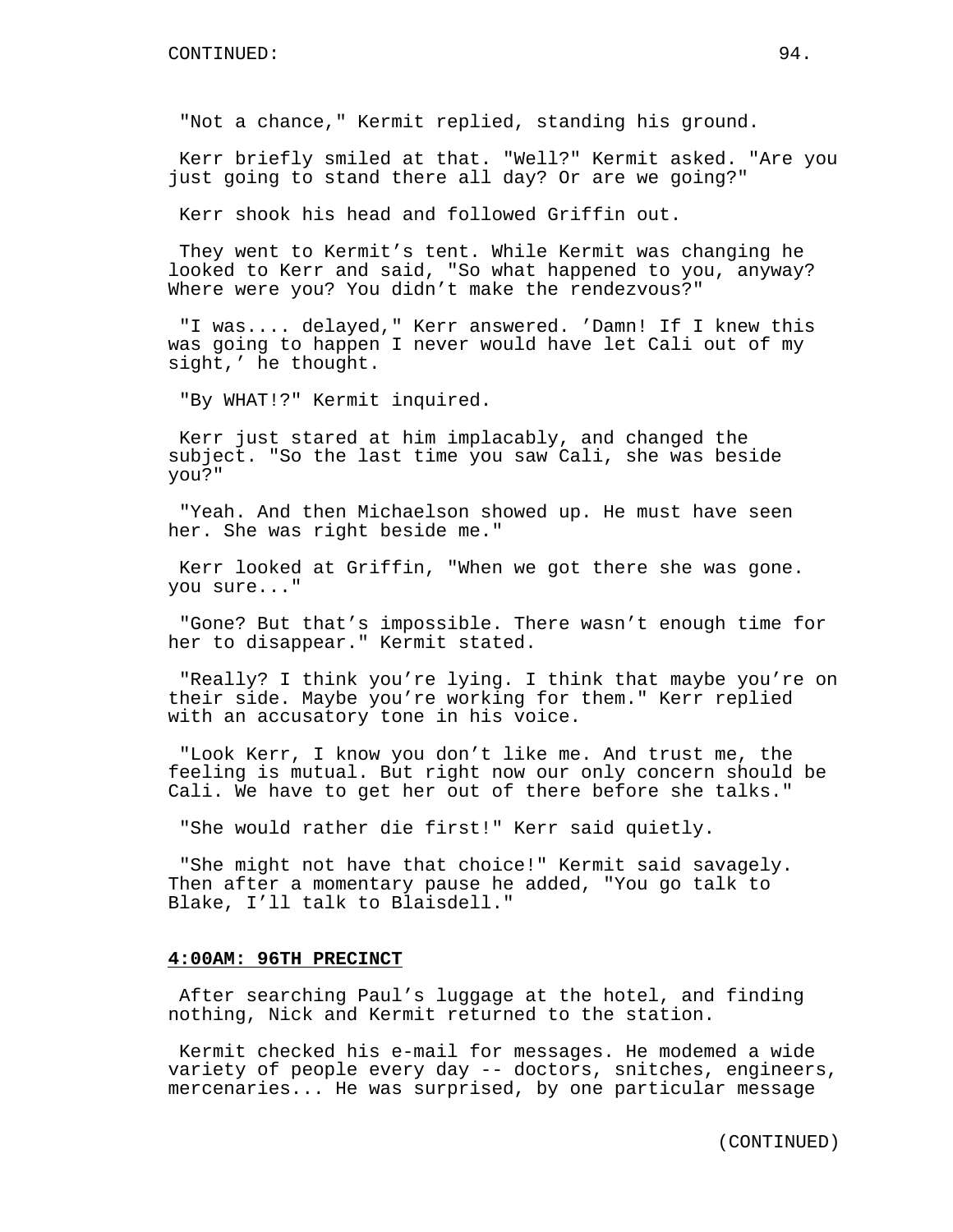however. It read: "Griffin: By now you must realize I have Blaisdell. Instructions will follow. Come alone. If you obey, Blaisdell will be released, unharmed. Otherwise, well you don't need me to spell it out."

He read it again, and then tried to respond to the e-mail account. He got the same message he'd gotten before: "This account had been closed. No information available."

'Clever', Kermit thought, 'Open an account, send a message, then close the account. But you can't hide forever Kerr.'

Kermit began the arduous task of trying to backtrack the message.

Six hours later, he gave up. There was no way to trace a single line through the pattern of infinity that was known as cyberspace. Instead, he sent a couple of messages and signed off. He rubbed his eyes, trying to get rid of the gritty feeling. It didn't work. He got up, wincing at the pain of having sustained one position too long.

After carefully stretching to work the kinks out, he left in search of coffee. Industrial strength, that is. He was still stretching and yawning when he returned.

After gulping the coffee down, he packed up his laptop. Glancing out the window, he noticed that he sun had fully risen. Time to call it a night, er day, he thought and headed back to the hotel.

### **NOON: THE ROYAL YORK HOTEL - ROOM 757**

When he got there, he slept like the dead for about six hours. Then he awoke abruptly, the presence of someone else in the room having disturbed him. He grabbed his Desert Eagle and aimed it at the person. "Freeze!"

"Kermit? What are you doing?" came Peter's voice from the gloom.

"Peter!" The relief was evident in his voice. "Don't you know it's dangerous to disturb sleeping mercenaries?" he quipped.

"I do now." Peter shot back. "Paul's never like this."

"Shows what little you know, kid. Why I remember once..." he trailed off. "Nah, that story's a little risque for you."

Peter's eyebrow shot up. "Go on, continue. I'd like to hear it."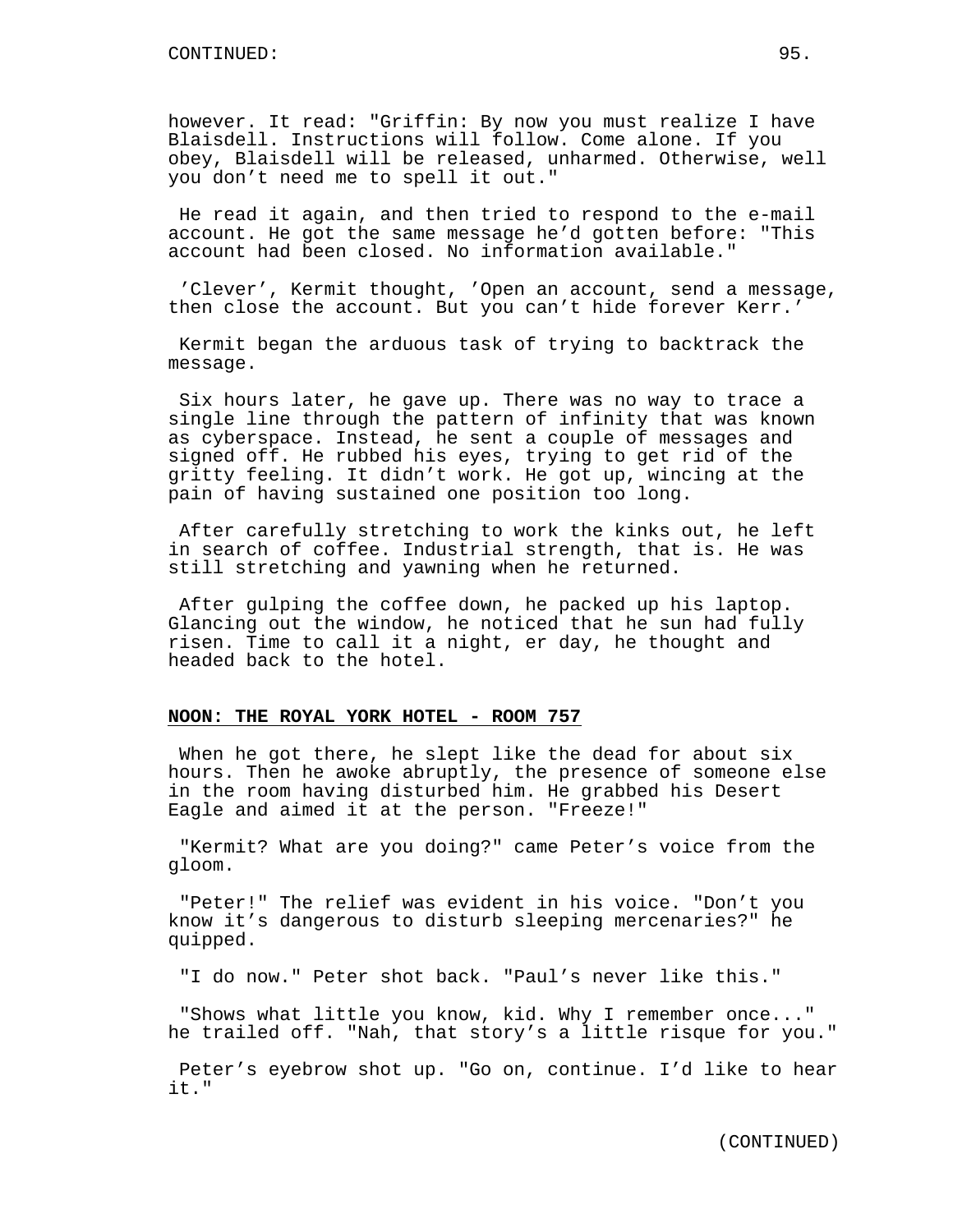"Can't kid, sorry. Paul would kill me. Maybe in a few years. Now, did you find out anything last night?"

"Yeah. I found out where to go for the best souvlaki in town. ... That Myra, Schanke's wife, is the top salesperson for Skin Pretty in this area ... and that Nick can be a real pain-in-the-butt."

"Don't you mean neck?" Kermit muttered.

"What?" Peter said.

"Nothing. Anything else?"

"I learned that if you want to have a real good..."

"The case Pete, the case!"

"Oh. No. Nothing." Peter said desolately.

### **1:00PM: KNIGHT'S WAREHOUSE**

When Nat entered the loft, she was surprised to find Nick fully dressed, sitting on the black leather chair. "Nick?" she said. "I thought you'd be..."

"Sleeping?" Nick started. "If you really thought that, then why'd you come over?"

"Ah, I, uh...."

"Relax. I'm just teasing you. I can't sleep. I tried to watch a little TV, but couldn't concentrate on it. So I..."

"Are you okay?" Nat's voice was full of concern.

"I suppose so. Nobody's come over to stake me." At her look of horror, he added, "Kermit does remember me. He knows I was Michaelson. He's also figured out I'm a vampire."

"Oh Nick. I'm so sorry"

He summoned up a wan smile. "It's not your fault Nat. He was bound to remember sooner or later."

She sat on the couch and he joined her, sipping from his wineglass. "But if I hadn't..."

Nick placed his finger on her lips, silencing her. "It's okay, Nat."

They hugged, and as they clung to each other both wondered if he'd have to move on.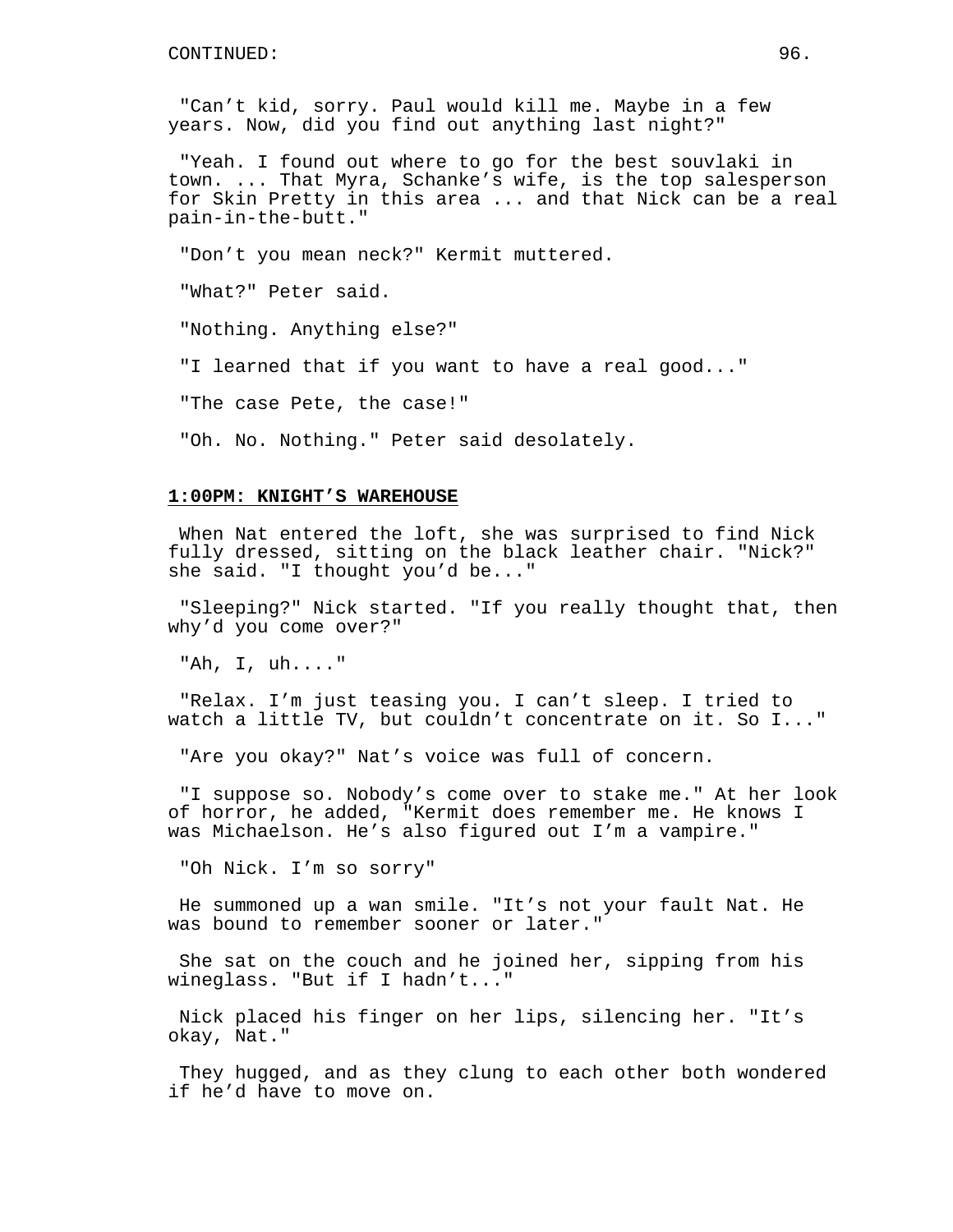#### **1:30PM: 25 KIRKHAM ST**

After he got dressed, he once again tried the door. Still locked. He tried, with the limited tools he had at hand, to pick the lock, but no luck.

He searched the bookcase once again. 'I've got to keep my mind active. All I can think about is 1974.' Paul thought to himself.

After a while he gave up on the bookcase and turned on the radio. He got the weather report.

"It's a cold winter's day, here in Toronto, but the sun is out and shining. You might want to wear your shades as the sun's reflection off the snow is quite blinding."

The sun. I kinda thought that Nick would have enjoyed Toronto in the winter. Less daylight. But then again, there was always the sun.

Paul paused in his thought as his mind drifted back to the night he learned what Nick really was.

## **1974: SOUTH AMERICA - CAMP (FLASHBACK: PAUL'S)**

Paul Blaisdell glanced cautiously around, not seeing Michaelson anywhere, he strode over to the medical cooler and opened it. The top shelf was still filled with the bottles of Michaelson's drink, and Paul slowly took one out.

In the four days since they had come back from the partially failed raid, he hadn't had a chance to confront Michaelson on the subject of LaCroix and Janette -- and he wasn't entirely certain he wanted to. Every time he considered it, the memory of the woman saying that Michaelson had left them about thirty years ago returned, and Paul got the shivers. There was no way that Michaelson could be older than mid-thirties. Paul had always prided himself on his ability to guess at people's ages and occupations. He'd been good at it as a kid, and as a mercenary the talent served him well. He'd bet his life on the fact that Michaelson hadn't yet reached forty.

Shaking his head and wondering to himself if this wasn't all just his imagination, Paul pulled the cork out of the bottle and, reaching in with one finger, dabbed a bit of the drink on his tongue. And spat it out in horror as he realized that it was blood. Then a cold shiver of fear ran down his spine, and Paul turned around, slowly, to see Dr. Michaelson standing by the table, his blue eyes fixed on Paul's face. Paul's eyes went wide and he forced himself to overcame his fear enough to speak.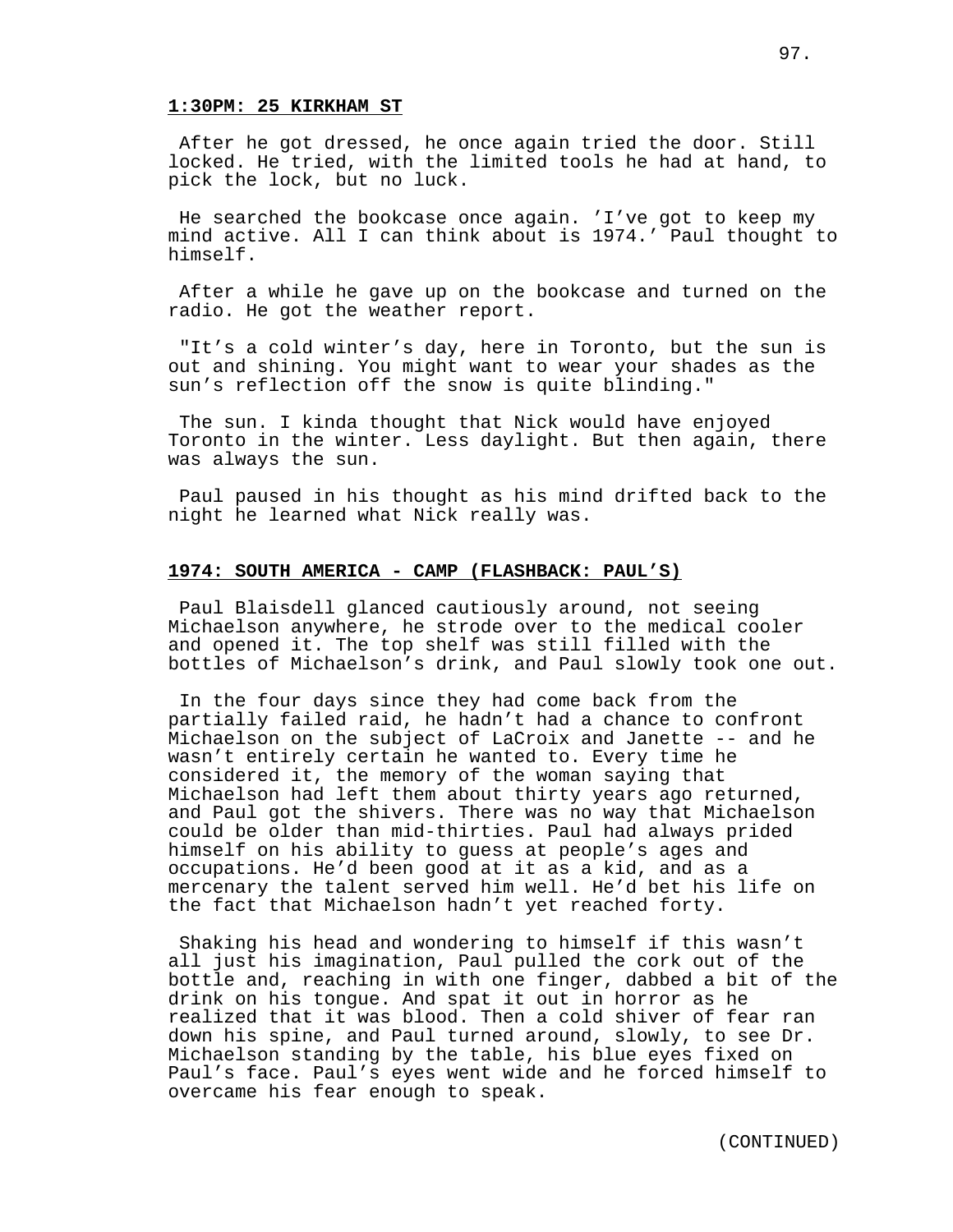"This is blood!" the mercenary exclaimed. "And I saw you drinking it."

"Yes," Michaelson admitted, "it is blood; cow's blood. I take it for a rare condition I have."

"It wouldn't happen to be vampirism, would it?" Paul demanded.

"What makes you say that?"

"Oh, a lot of things. The fact that you have been drinking blood; your allergy to the sun; that little discussion between you and those others in the palace."

"So you did hear that!"

Paul nodded. "Most of your conversation with LaCroix, and a bit more after you left," he replied, putting the open bottle on the table. "He's the one who made you a vampire, isn't he?"

"Yes."

"And now he's trying to get you back," Paul continued. "I heard him tell your sister that."

"Sister?" Michaelson said questioningly, with a raised eyebrow.

"Janette. She is your sister, right?"

"Well, I guess in a way she is, yeah."

There was a momentary pause, and then Paul returned to the subject of LaCroix.

"And that's why we were ambushed."

Michaelson swallowed and glanced away. "Yes," he admitted unhappily.

"Then you've got to help Kermit and Kerr get Cali out of there."

Paul saw the expression on Michaelson's face change from unhappiness to despair.

"I can't," the doctor -- the vampire -- replied.

"You've got to," Paul declared firmly. "You owe it to Cali; and I've got the feeling that if Kermit and Kerr go in there alone, they won't be coming back out, with Cali or without her."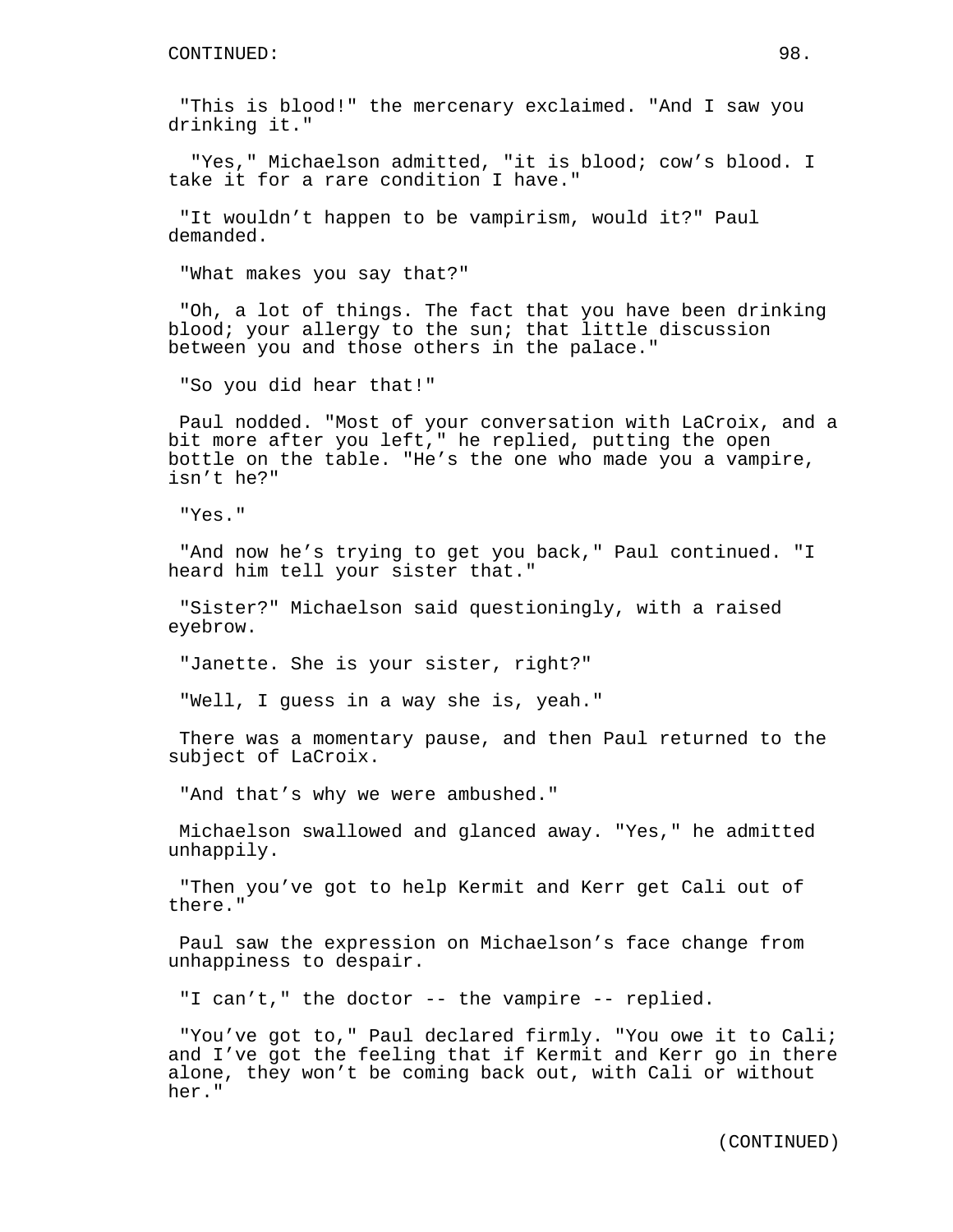"You don't understand!" Michaelson exclaimed, turning away from him. "LaCroix can sense where I am; if I go back there with them, he'll kill them anyway -- and he'll take more pleasure in doing it right in front of me."

"So what you're saying is that they're dead either way," Paul said. "I'd think that they might have a better chance if you went in with them. Maybe you could distract LaCroix."

Michaelson turned to face him, and Paul took an involuntary step backwards. The vampire's eyes were glowing bright golden, and his mouth was open in a snarl, revealing gleaming, very sharp fangs.

"Distract him?" Michaelson demanded, snarling. "You have no idea what he's like, Blaisdell. I can't distract him from something he wants to do; especially if he's trying to torment me. He'll pay no attention to anything I say or do."

Paul frowned, hearing a definite note of self-pity in the vampire's voice, and stepped forward, pushing his (very real) fear of the other... man... to the back of his mind. "You've got to try," he said firmly. "You owe it to Cali; and to Kermit and Kerr. And who knows, you might just succeed! After all, they're going to go in anyway, no matter what we do; as I pointed out, if you go with them, they have a better chance of survival."

Michaelson took a deep breath and pushed the vampire away, letting his eyes and teeth go back to normal. He seemed to be lost in his thoughts for a few moments, then looked up at Paul, meeting the mercenary's eyes with his own, and gave a short nod. "You're right," he declared.

"Good... I'm glad you realize that," Paul replied. He turned around to leave, and then stopped and turned back. "And, Nicholas," he said slowly, sounding almost awkward; "I won't tell anyone about you. I promise."

Michaelson nodded. "Thank you. Oh and Paul, please don't call me Nicholas. Nowadays nobody calls me Nicholas, except for LaCroix."

"I could have sworn I'd heard Cali call you Nicholas..."

"Yeah, and I hate it. Every time someone calls me Nicholas, I'm reminded of LaCroix."

"Okay, doc."

"Oh," Paul paused, holding up his hand, "one last thing. Please, try to make sure that Kermit and Kerr don't kill each other before the raid?"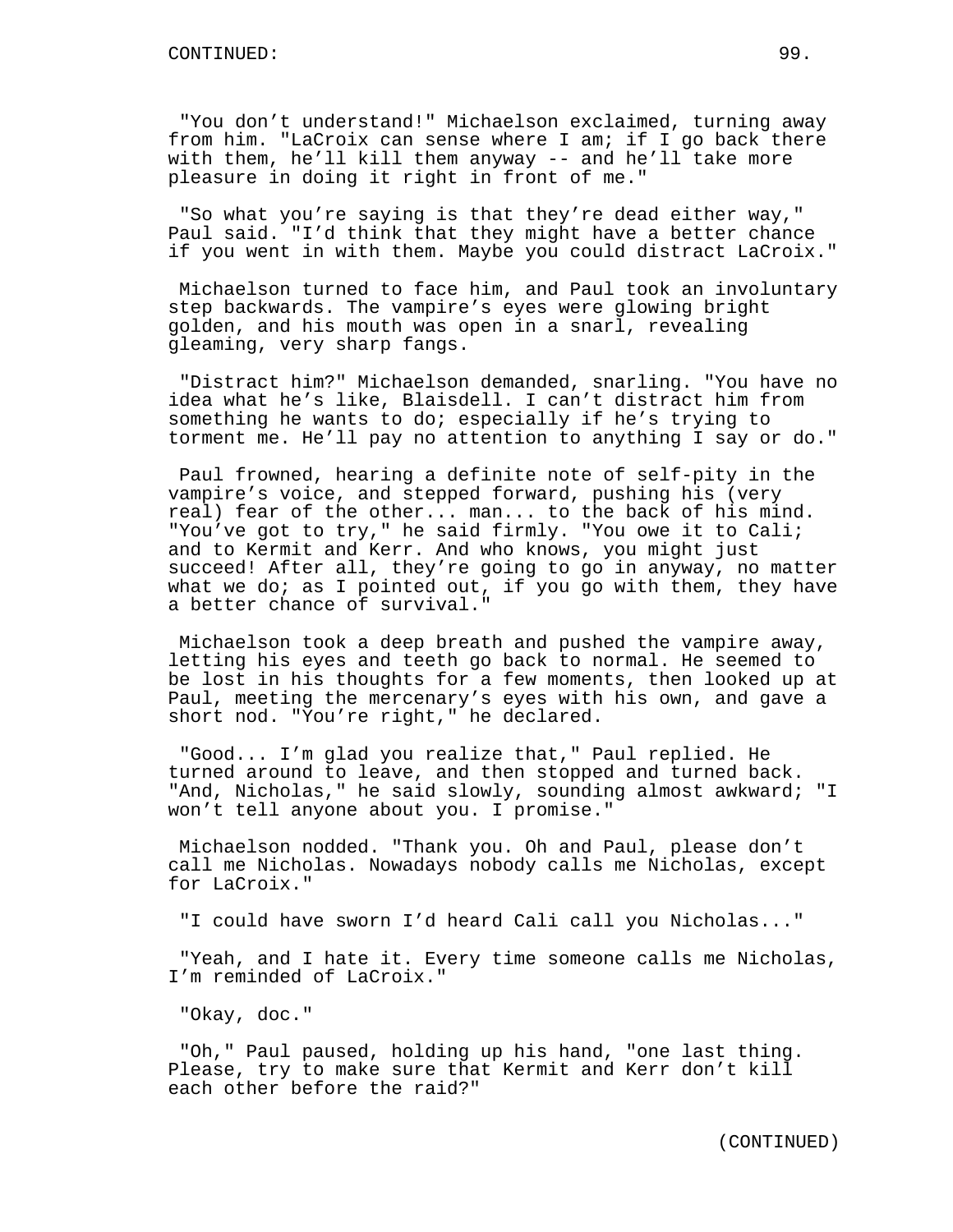Michaelson chuckled, feeling the sudden release of tension, and nodded. "Of course," he answered. "After all, how are they going to rescue Cali if that happens?"

Paul grinned in agreement, and strode out of the infirmary.

## **1:30PM: 25 KIRKHAM STREET**

Paul returned the present and, determined to talk to Kerr, went over to the monitor, which was always on.

He sat on the chair near the monitor. He saw the silhouette of a man, but it wasn't Kerr. When the man turned around, Paul exclaimed, "Phila!"

He'd unconsciously used Phil's nickname. He earned the nickname because people were always saying: Phil, aah, can you open this lock? Or Phil, aah, go get Blake, and Phil, aah, go away and let me think. So everyone just shortened it to Phila.

"Blaisdell!" the short thief and master lock picker exclaimed. "Ooops!" he added, and disappeared from the screen.

"Phila! Come back, now!" Paul's voice carried every bit as much authority as it did when he commanded the men and women of the 101st.

It was no wonder to him, therefore, that Phila shuffled back into view. "Kerr said that I mustn't talk to you," he said edgily, nervous that Kerr would discover him.

"Now listen to me, Phila. You have to release me," Paul said persuasively.

"Oh no! Kerr definitely wouldn't like that!" He looked like he was ready to bolt.

"What you're doing here carries a lengthy prison sentence," Paul warned.

"Oh, that's all right; Kerr's kept us out of prison so far. I reckon he'll keep us out a bit longer."

Paul decided to change tacts, needing the conversation more than he wanted to admit. "Where did you disappear to? How did you hook up with Kerr, again?"

Phila looked through the monitor, staring at Paul. "Why do you want to know?"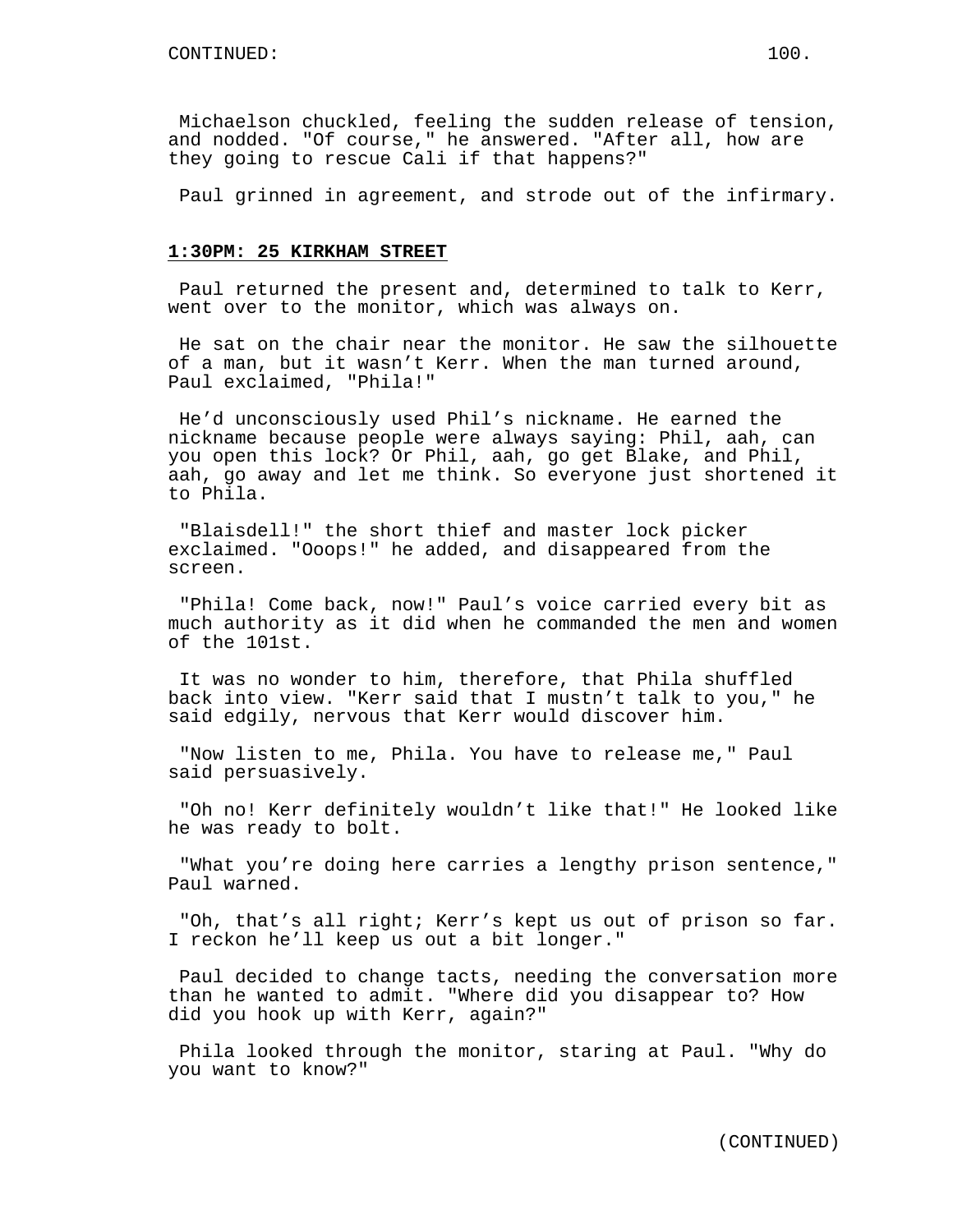"I'm interested," Paul replied lightly, truthfully. "Come on, give, Phila."

Phila considered it. At least here was a man who was actually interested in what he had to say.

The images rose up, unbidden...

## **1974: SOUTH AMERICA (FLASHBACK: PHIL'S)**

Phila and Cali sat huddled in their cell. Cali shivered, and he checked her forehead. The fever still hadn't broken. In fact, it had risen. "Don't worry, Doc Michaelson will make it go away. He's so very good." Phila mumbled.

He could hear the gunfire, even though they were deep underground. Finally, his mind made up, he strolled to the door, and set to work. Approximately a minute later, he'd unlocked the door.

"Still have the touch, eh, my beauties?" he addressed his fingers.

The door opened, and Phila scurried to Cali's side.

"Don't worry, the cavalry's here," Kermit quipped as he and Kerr entered and crossed to Cali.

"Kermit! Kerr! I'm glad you're here, I..." Phila started to babble but Kerr cut him off with a sharp look.

"How is she?" Kerr asked softly. If she was dead he'd....

"Alive," came Kermit's curt reply. "She has a high fever, and her breathing is hoarse."

"We have to get her out of here," Kerr observed.

"Can you walk?" Kermit asked Cali.

"I, I think so." Cali said as she got to her feet. When she stumbled, Kerr went to her side. "Lean on me."

Cali put an arm around Kerr's neck and used him to help her balance herself. "Thanks."

"I'll cover you," Kermit promised.

"Oi, don't forget about me!" Phila protested.

"If only we could," was Kerr's fervent plea.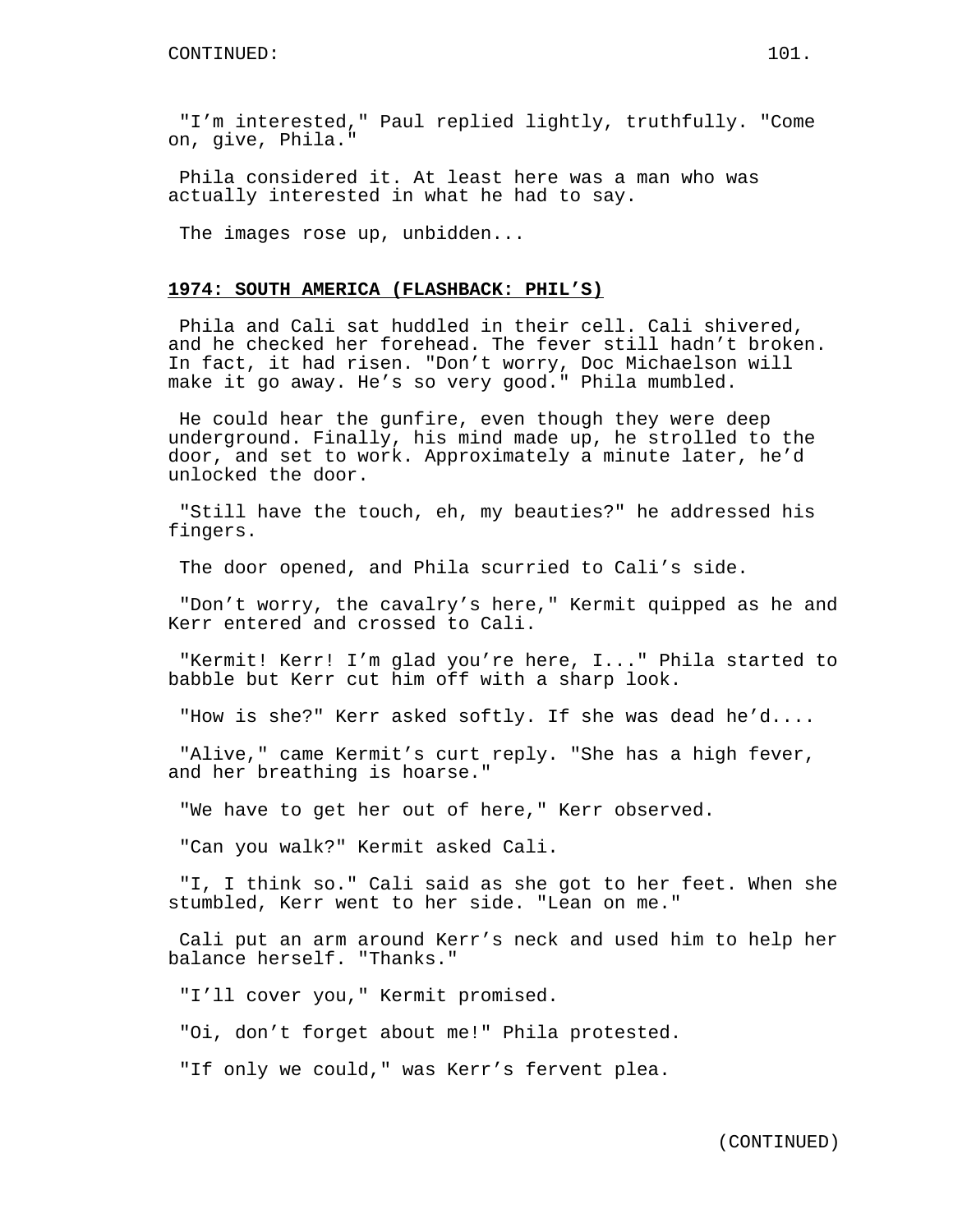"Come on!" Kermit commanded. Phila thought he looked very uneasy. "Let's get out of here. Phila, you take point. I'll bring up the rear."

Phila gingerly peered into the corridor. Seeing it was clear, he crept out, straining to hear any sound that might suggest people approaching them.

As they neared the entrance, Phila really started to worry. It was too quiet.

Kermit's sharp intake of breath alerted Phila to the fact they had company.

### **25 KIRKHAM STREET**

Phila looked again at Paul Blaisdell. He'd been so caught up in his memories, that he failed to notice that Kerr had entered the room.

"Phila!" Kerr's voice was silkily smooth.

"Kerr?" he gulped.

"Were you expecting someone else?" Kerr paused, and glared at Phila. "What did I tell you not to do?"

"Um... I don't know," he stalled. Kerr's glare persuaded him to talk. "Not to come in here?" he offered.

"Precisely," Kerr paused. "So why are you in here?"

"Um ..." he stalled

"Just leave," he dismissed him. "I'll deal with you later."

Phila shuffled out of the room, dejected.

Kerr turned his attention to Paul Blaisdell. "Soon I'll let you go. Once I have Griffin." He smiled coldly.

"Sorry, but Kermit will know it's a trap. He's not stupid enough to walk into it blindly," Paul said adamantly.

Kerr raised an eyebrow. "You think not? How about a friendly wager? Say, your freedom if he doesn't show, and your remaining, if he does?" Kerr was quietly amused at the mixture of emotion playing over Paul's face.

Paul thought it over, "You're on," he replied finally.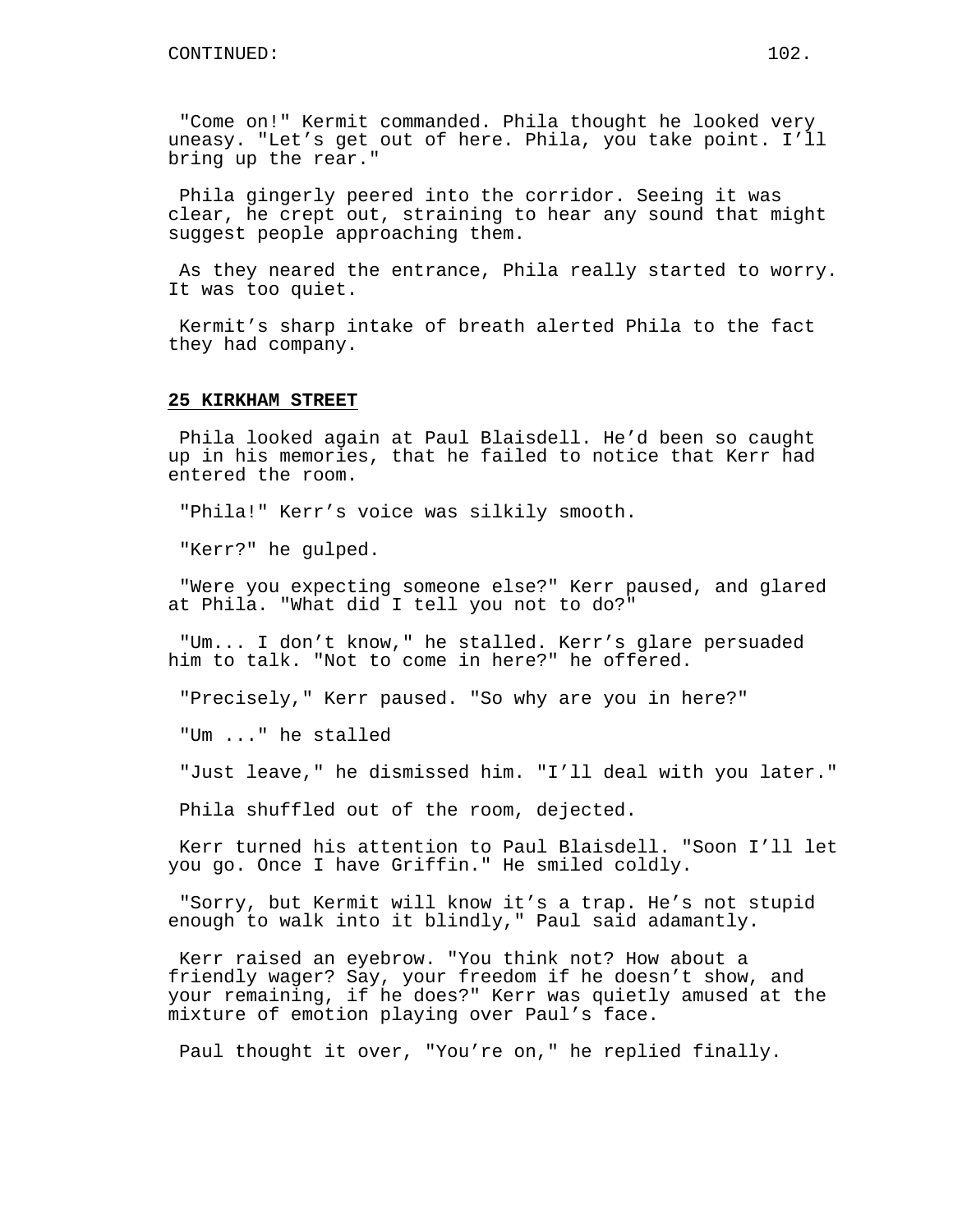### **3:00PM: KNIGHT'S WAREHOUSE**

Nick had just finished filling in Nat on his conversation with Kermit.

Nat tentatively ventured, "Do you think he'll tell Peter?"

Nick answered thoughtfully, "He said he wouldn't unless Peter really had to know. But Peter's not stupid. His father saw me for what I was years ago, the first time we met. He could sense my aura or something."

"Wait... You knew Peter's father too?"

"Yeah."

"Is there anyone connected to this case you don't know?"

"I'm not sure."

"Tell me, how'd you meet Peter's father?"

"It wasn't that long after South America, really. I'd heard of a man named Caine, who could cure almost anything."

"And you thought he could help you."

"Yes." Nick paused, as the images of his encounter with Kwai Chang Caine came back to him.

#### **1975: SHAOLIN TEMPLE - CALIFORNIA (FLASHBACK: NICK'S)**

Nick entered the Temple. He saw a group of monks working with a group of young boys. Nick was taking in the place when he sensed one of the young boys approaching.

"May I help you, sir," the young boy said.

"I'm looking for the one they call Caine. I was told he could help he." Nick stated.

"My name is Peter. Caine is my father. Come. I will take you to him." Peter motioned for Nick to follow him.

They were walking down a hallway towards Caine's room, when all of sudden Caine appeared before them. 'Where'd he come from?' Nick thought. 'I didn't sense anyone approaching.'

"Father," Peter said, "this man has come for your help."

"You will leave us, son. Return to your class." Caine said to Peter.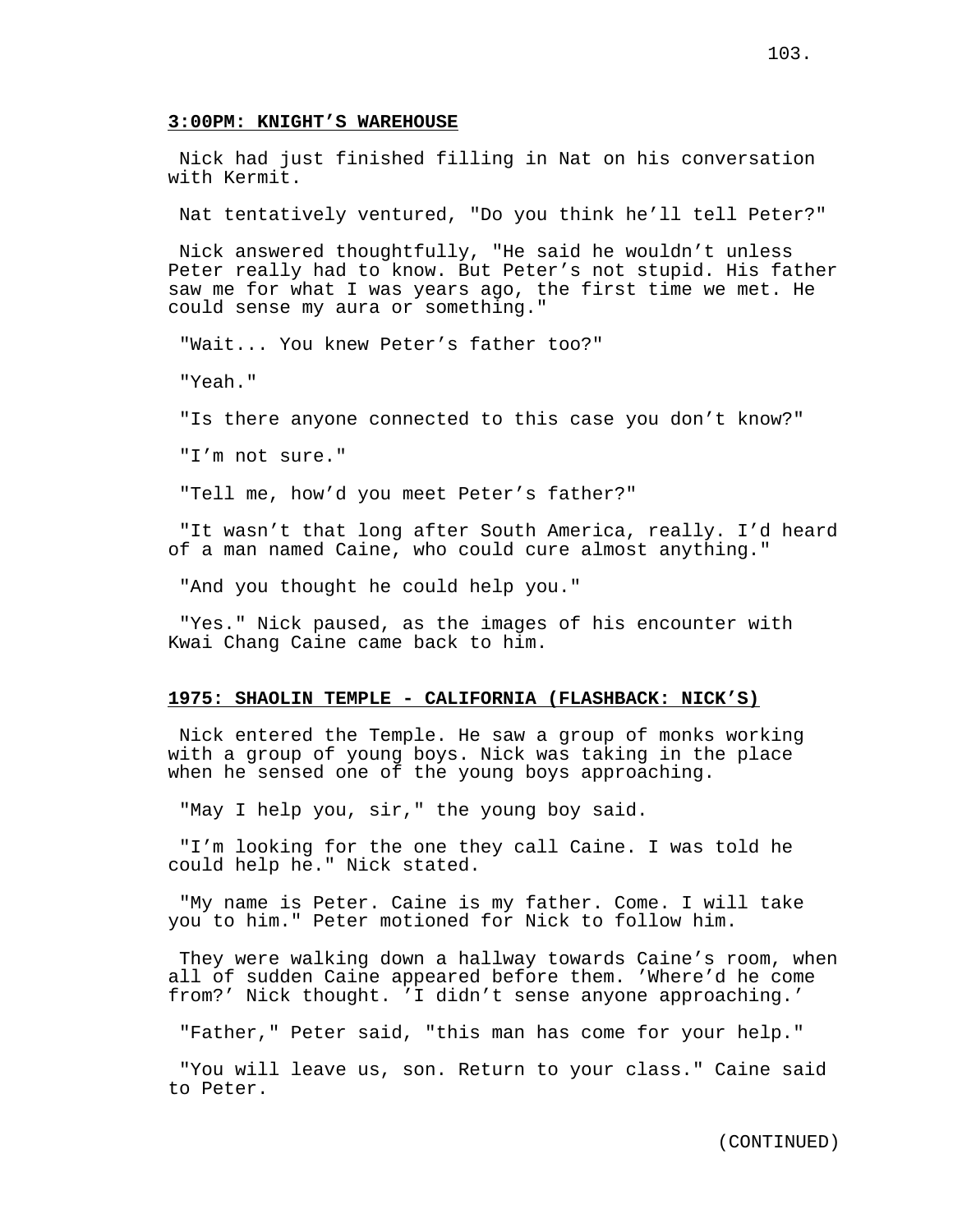"But father, I..." Peter began.

"Now!" Caine insisted.

Peter left, reluctantly. Caine just stared at Nick as if he was sizing him up.

"So, how may I help you, Nicholas de Brabant?"

Nick looked at Caine suspiciously. 'How'd he know my real name?'

"I know who, and what you are. I sensed your presence the moment you stepped foot in my temple."

"If you know what I am, then you must also know why I have come?"

"Yes, your quest for humanity. Your wish to be mortal again."

"Can you help me, Caine?"

"Come, I will see what I can do."

Nick followed Caine down the hall.

#### **KNIGHT'S WAREHOUSE**

"Obviously Caine couldn't help you."

"He tried. And for a moment, I thought it had actually worked." Nick fell silent. Nat was hoping he would expand on the statement but he didn't. So, she decided to change the subject.

"Has Peter remembered you, yet?" Nat asked.

"Well yes and no."

"What?"

"Kermit said Peter had a dream about a vampire at the temple. And that I was the vampire."

"A dream? Why would he think it was a dream and not..."

"Apparently Peter fell asleep watching Interview with the Vampire."

"Oh." Nat paused for a moment. "Do you think he'll realize it wasn't a dream?"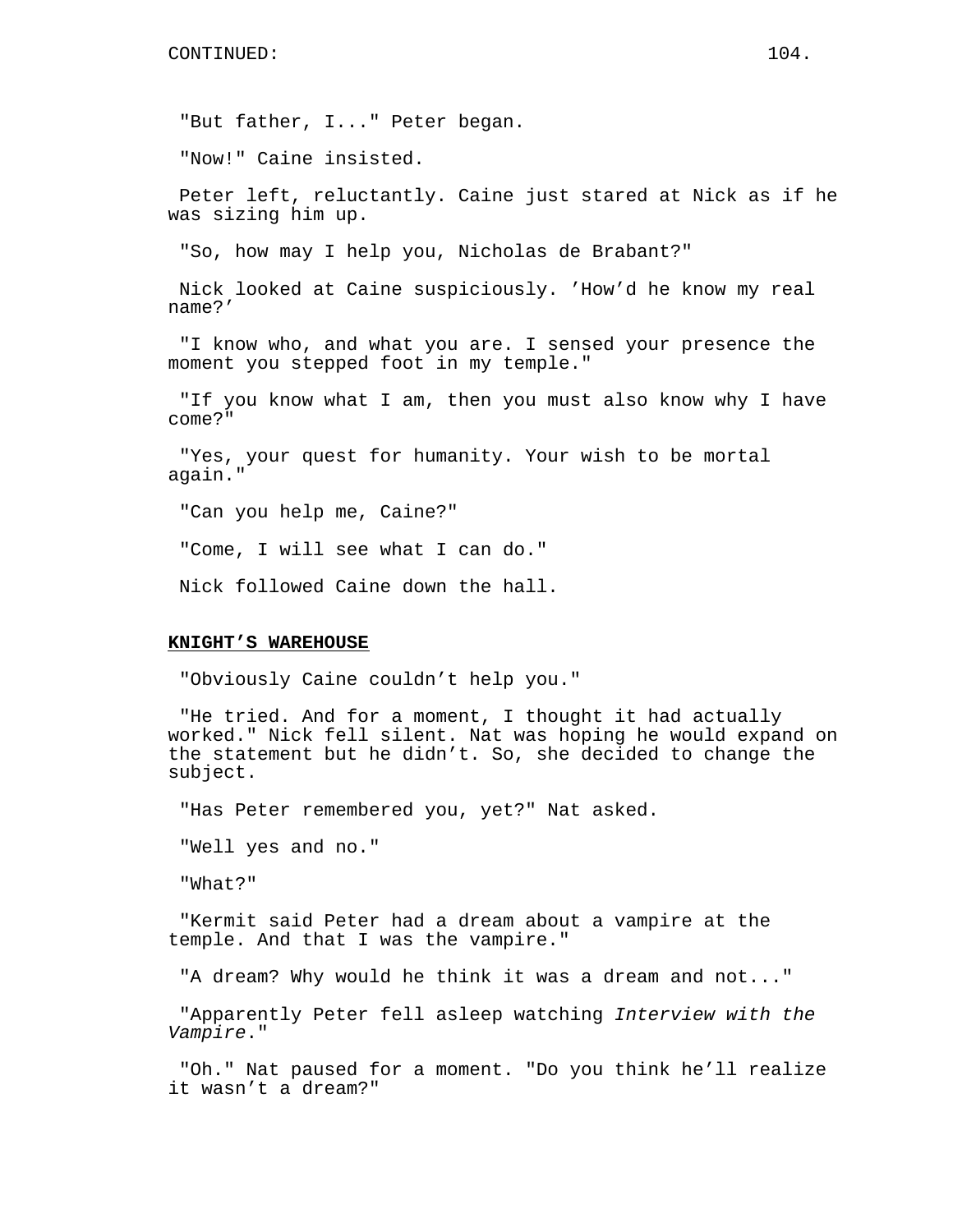"Not if we play our cards right."

## **4:00PM: 96TH PRECINCT**

Kermit had showered and shaved before he and Peter had headed over to the station. When they had settled in at their desks, armed with the industrial strength coffee that seemed endemic to all precincts, they started their search again.

While Peter was busy on the phone, Kermit checked his e-mail. One required an immediate response, which he sent. He'd also received another taunting message from Kerr, which read: "What's the matter, Kermit? Can't find me? Time's running out, mate. You will be contacted. Accompany the courier and Blaisdell will be released."

He knew it was a trap. But he reassured himself; 'I do have an ace or two up my sleeve'. He smiled grimly.

# **7:00PM: THE RAVEN**

Nick needed information, fast. So he dropped by the Raven before his shift started.

The Raven was a downtown nightclub. But, it wasn't your average club. The owner was Janette DuCharme, a woman whom Nick had known since 1228. She was a vampire. She was his lover and his vampire-sister, since they had the same Master, Lucien LaCroix. The club was a haven for all vampires in the city.

When Nick entered, the denizens of the night were already out in full force, playing. As he passed Deirdre and Brandi, he tipped an imaginary hat in their direction. If Janette doesn't have what I need, he reflected, perhaps they do. They've proved useful in the past.

He kissed Janette's hand, holding it lightly in his and bowing in a courtly gesture.

"Nichola," she said. Her voice full of delight.

He always loved the way she said his name. Not pronouncing the 's' at the end. It was sexy. It got to him every time.

"What is it you want, mon cher?" She added practically, raising an eyebrow. For Nick hardly ever came to the club unless he wanted to pump her for information about someone, or something.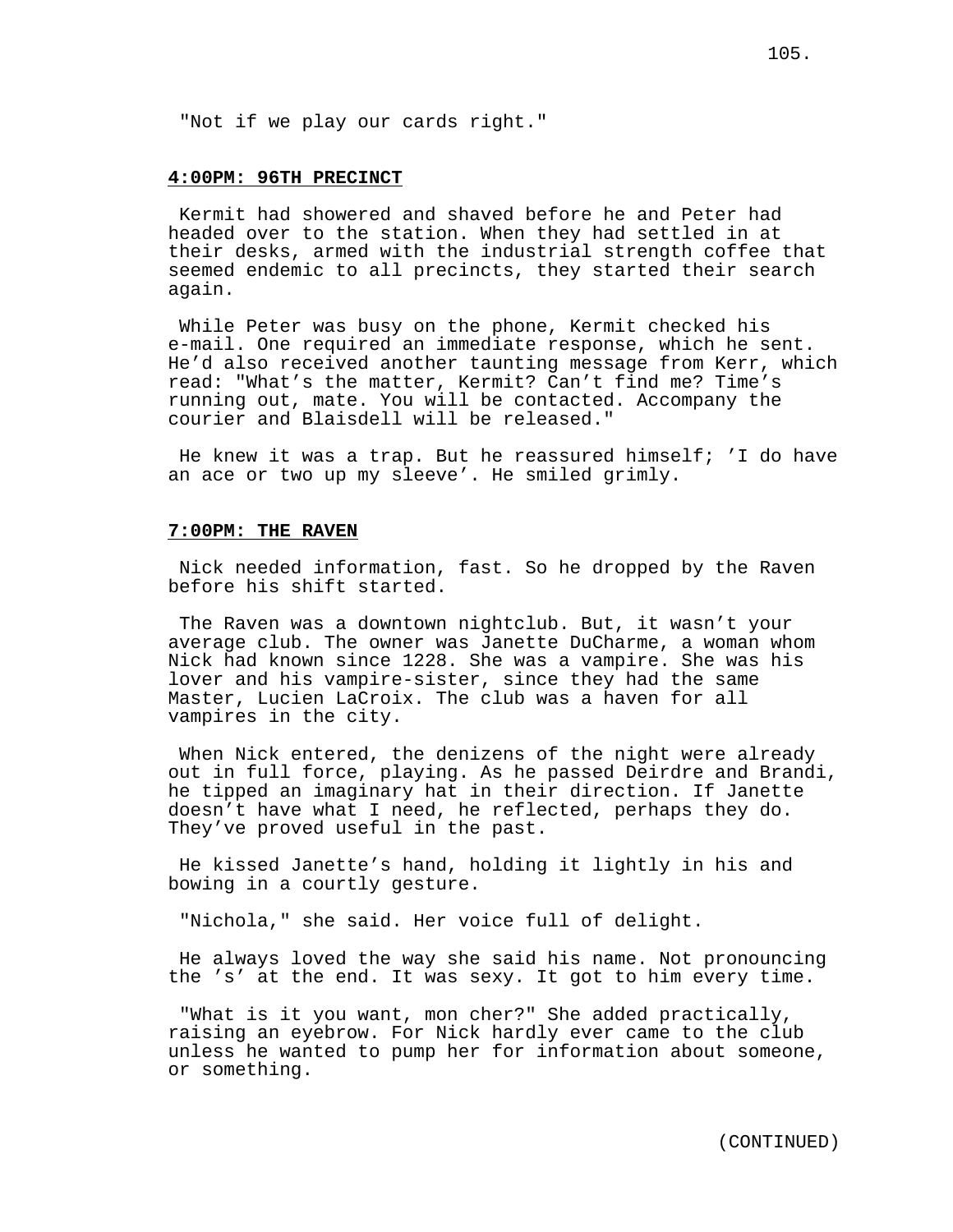He gave her his best innocent look. She lowered her eyebrow as he spoke. "Only a few moments of your time, Janette."

After almost 800 years she still loved how he said her name. Ja-nette. "What do you want?"

"An address. For a man named Kerr."

"Do I know him?"

"You might have met him briefly in '74"

She looked blank for a second, and then remembered. "Ah yes, you were playing doctor with a group of rebels, were you not? I'm sorry. I can't help you. Perhaps Deirdre can."

Nick kissed her, and then headed for Deirdre and Brandi.

"Ladies," he said, upon arriving at their table.

"Nicholas," they chorused.

They were both redheads. Deirdre enjoyed a Rubenesque figure, while Brandi resembled Kate Moss. They were both quite tall, about 5'10". Brandi was still a youngster, seeing how she'd only been around for about a century. Deirdre was a little older, but not much.

"Maybe you can help me," he said, sitting down at their table.

He took out his wallet, and showed them a picture of Kerr.

"Have either of you seen this man recently."

They studied the picture for a minute or two, and then shook their heads.

"Sorry. I've never laid eyes on him before," Deirdre stated.

"Me neither," Brandi said. "Why are you looking for him?"

"It's personal," he said tersely.

"...And professional, I take it." Deirdre observed, one eyebrow arched enquiring.

"What makes you think that?" Nick said defensively.

"You're a cop, Nicholas. You come here on police business frequently, do you not?" Nick nodded reluctantly.

(CONTINUED)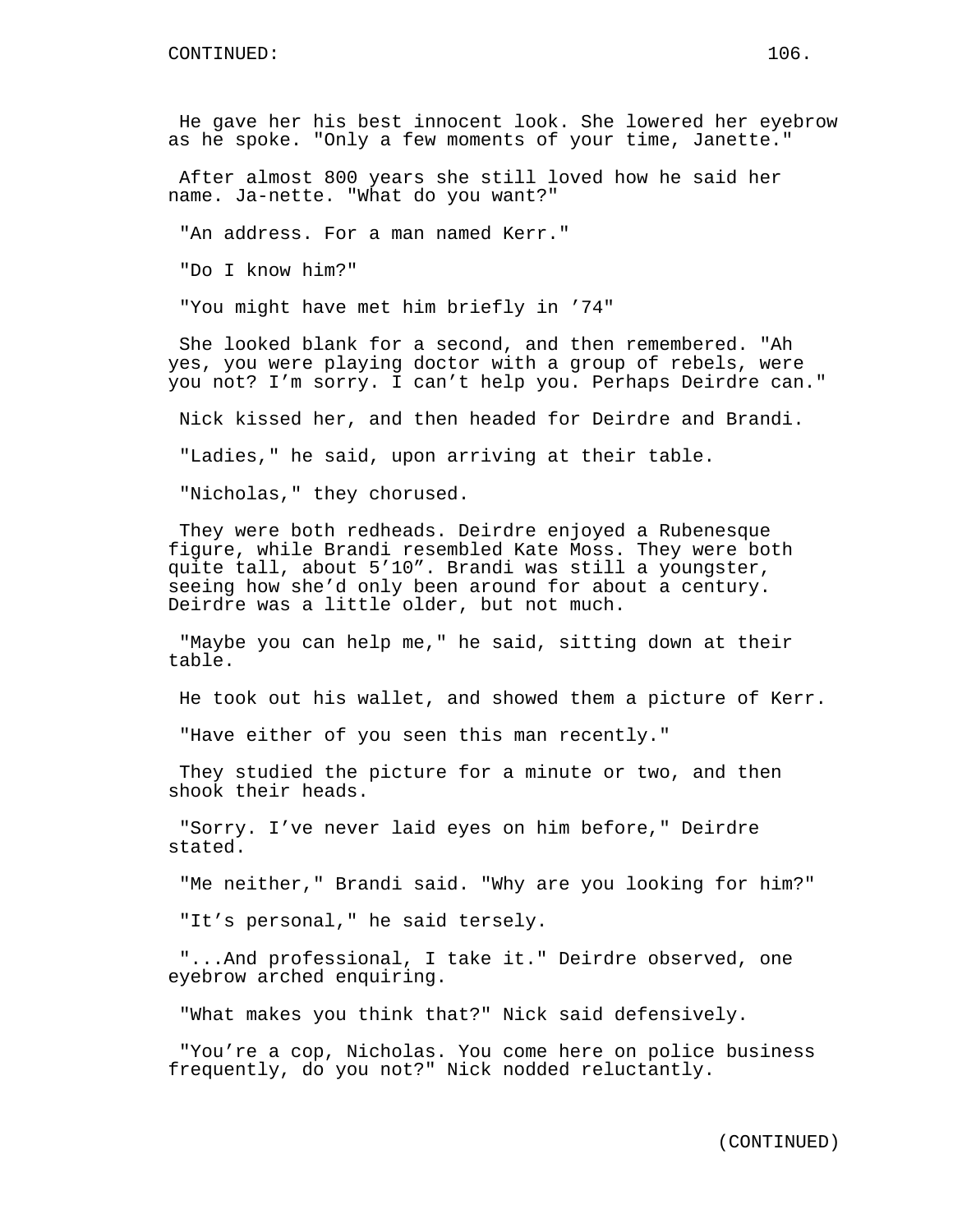"I have reason to suspect that he kidnapped a friend of mine. A mortal friend," he hastened to add, seeing the looks on their faces.

At that moment, a familiar voice spoke behind him. "Find out anything, yet?"

Nick wondered how Kermit always seemed to sneak up on him. No other mortal could do that. He turned his head and asked, "What are you doing here?"

"Checking in with you. Aren't you going to introduce me to these lovely ladies?" He grinned at them appreciatively.

"No." Nick took his arm and tried to walk away.

He didn't move. "What's your name, sweet lips?" he addressed Deirdre.

"Deirdre. Enchante, Monsieur..." She held out her hand.

He took it and lightly pressed his lips against the back of it, slightly bowing over it. "Griffin. Kermit Griffin. At your service, mam'selle."

He repeated the process with Brandi. Then looked at Nick. "Well, come on then, let's go," he said impatiently to Nick.

Nick was just a little taken aback by Kermit's sudden change of mind. He followed Kermit out of the club.

#### **RAVEN - OUTSIDE**

Once they were outside, Nick asked Kermit, "How did you know where to find me?"

Kermit took a bag from his pocket and flipped a Gummy Bear into the air. He caught it in his mouth. After he finished it he said, "I'd offer you one, but with your condition..."

"Kermit..."

He shrugged. "Easy. I asked Schanke. He told me that you're often here, so I thought I'd check it out." He paused. "They're vampires, right?"

"Who?"

"Those two ladies I just met."

"Well, let's just say it would be a good idea to stay out of that club." Nick looked at him. "I mean it Kermit. Don't go there again."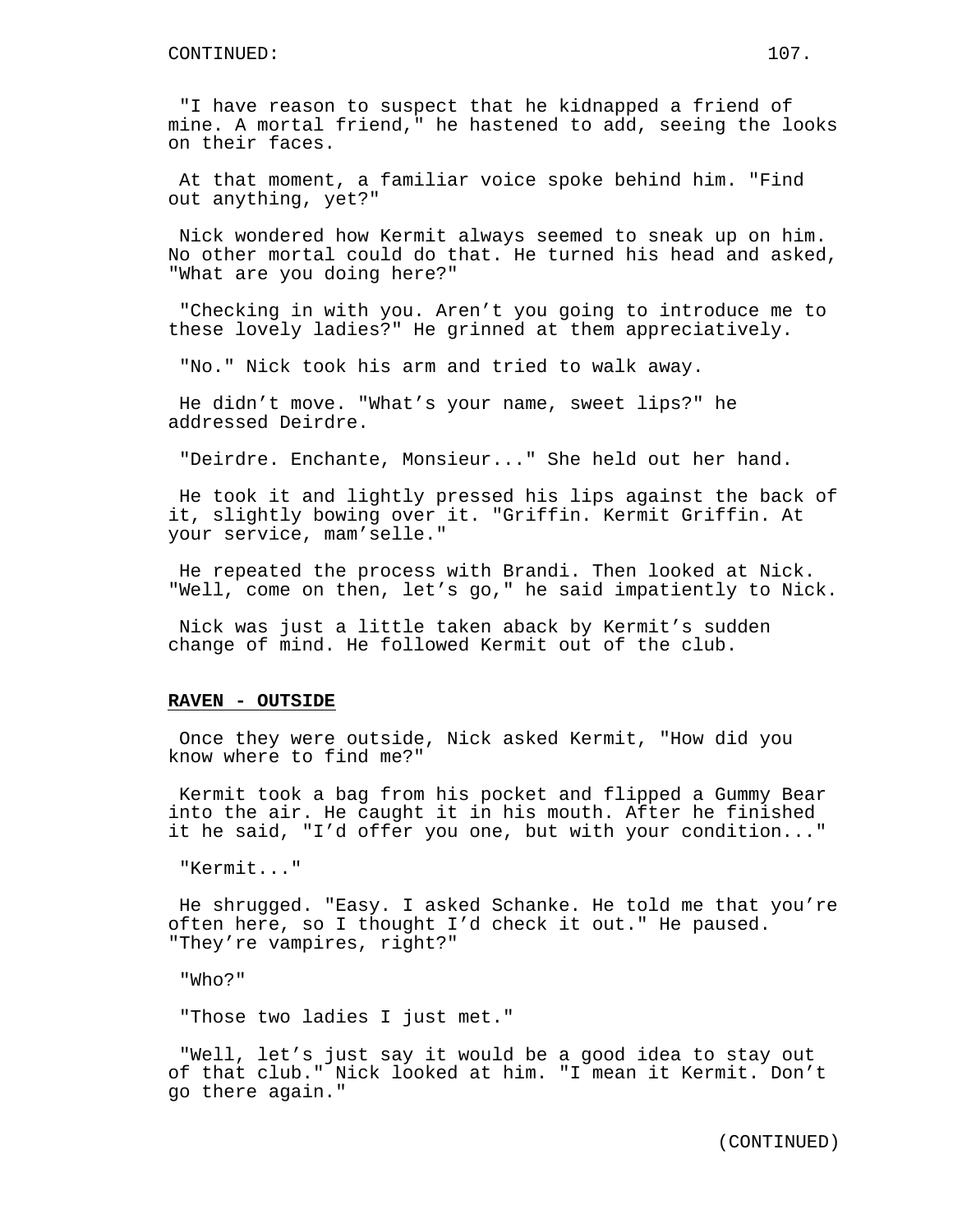He held up his hands in surrender. "Okay, okay. If it means that much to you..." "It does. Thank you." "I take it Schanke doesn't know that you're a..." "No. He doesn't." "You ever planning on telling him?" "I don't know." "Does anyone know?" "Only Nat." "Is she your.." "Do you have anything on the case?" Nick said, changing the subject. He raised an eyebrow, "Not a thing. You?" "Damn! How does Kerr manage to leave no trace of himself?" Kermit gave Nick a look. "Look who's talking... I bet you've done this millions of times! How old are you anyway?" Nick headed for the Caddy, without replying. After a few moments he said, "Where's Peter?" Kermit, following Nick, stated, "He and Schanke have gone to the harbourfront." "The Harbourfront? What for?" "They think they found something relating to Kerr." "And you let them go alone?" "I said, they think, they've found something. It's nothing." "Why'd you let them go follow it, then?"

"Hey, I told Peter it was a dead end. But the kid is going stir crazy. He insisted on checking it out. He wanted to know how I could be certain it was dead end." Kermit paused as they reached the car. "Look, Nick, Paul means a lot to all of us. He saved my life more times than I can count. He gave Peter a home when he was alone. Peter feels like he should be doing something. I let him go, because I knew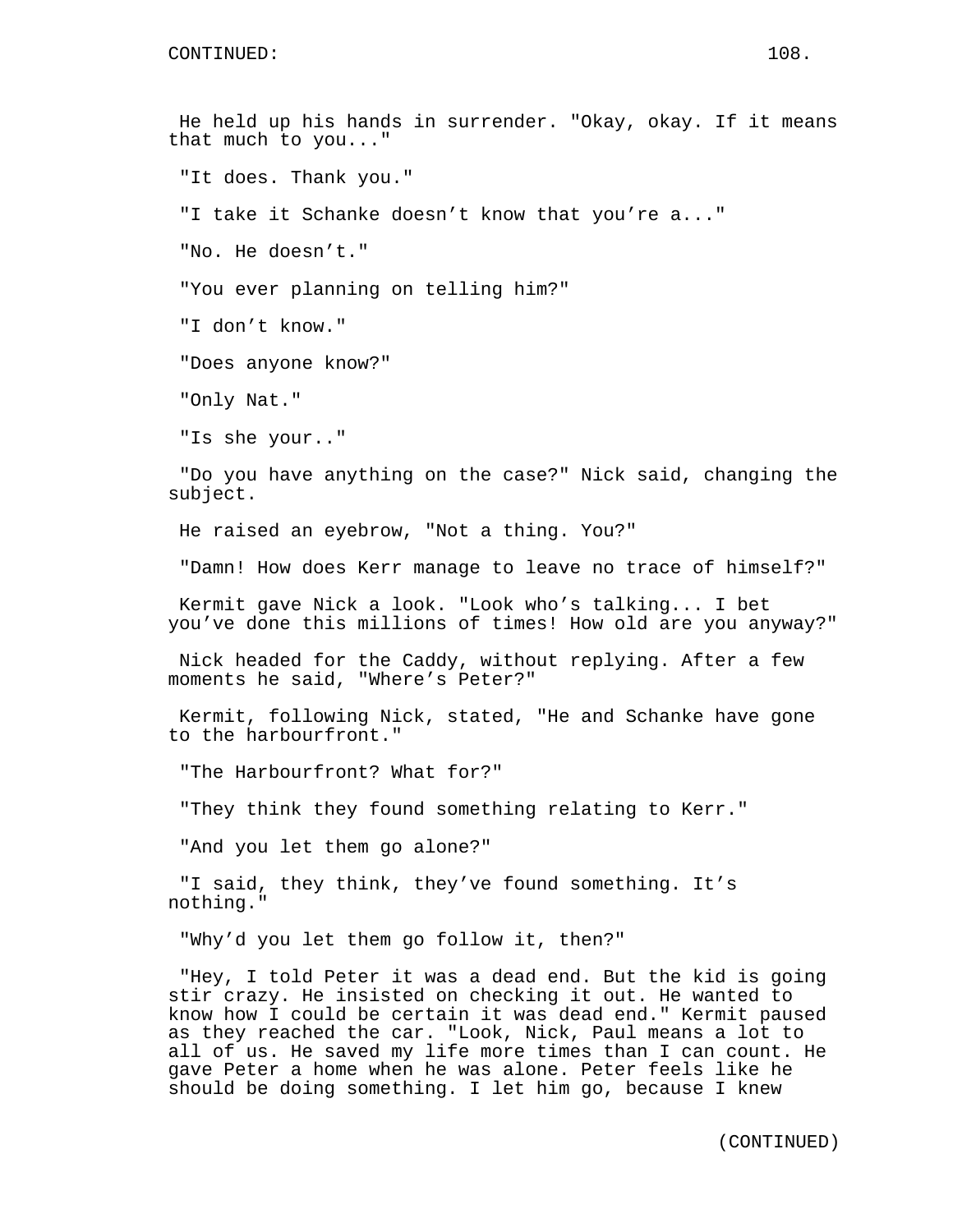there would be no danger. If I thought for one moment that Kerr might really be at the harbourfront, I would have been right beside Peter."

Nick had listed to all of what Kermit had said. He knew it was the truth. Nick got into the car, and was about to start it when Kermit said, "Can I get a lift back to the station with you?"

Nick just looked at him, wondering how he got to the club in the first place. "I took a cab here. I am new to this town after all, and I don't know my way around it."

"Sure, get in." Nick stated.

Kermit got in the car and they drove to the station.

#### **TIME FLIES: WEDNESDAY - MONDAY**

Upon entering the station, Schanke had nabbed Nick and hustled him out, explaining they'd just found a witness to Adrian MacLeod's murder.

Over the next four days, they managed to solve that case and a few other outstanding ones.

Peter and Kermit kept searching for clues about Kerr. But they couldn't get a break, and Peter became completely frustrated.

Finally, Monday arrived. They'd been in town for one week, and Kermit had the feeling that today, something would happen.

## **6:00PM (MONDAY) - THE ROYAL YORK HOTEL: ROOM 757**

The lack of sleep was really beginning to tell on Kermit. He constantly kept the sunglasses on so that nobody would notice just how bloodshot his eyes really were. It was also starting to affect his temper. He'd started to lose it more often than he cared to admit. He'd been consuming coffee by the gallon. He realized he wasn't doing Paul any good in that condition, but he couldn't stop pushing himself. He was hacking away at his computer. Trying to use everything he could think off to find some trace of Kerr.

Peter's eyes cracked open. "What's the time?" he croaked.

He looked blearily at the clock. "Umm, 6 o'clock," he said, wishing the numbers would stay still long enough to read them.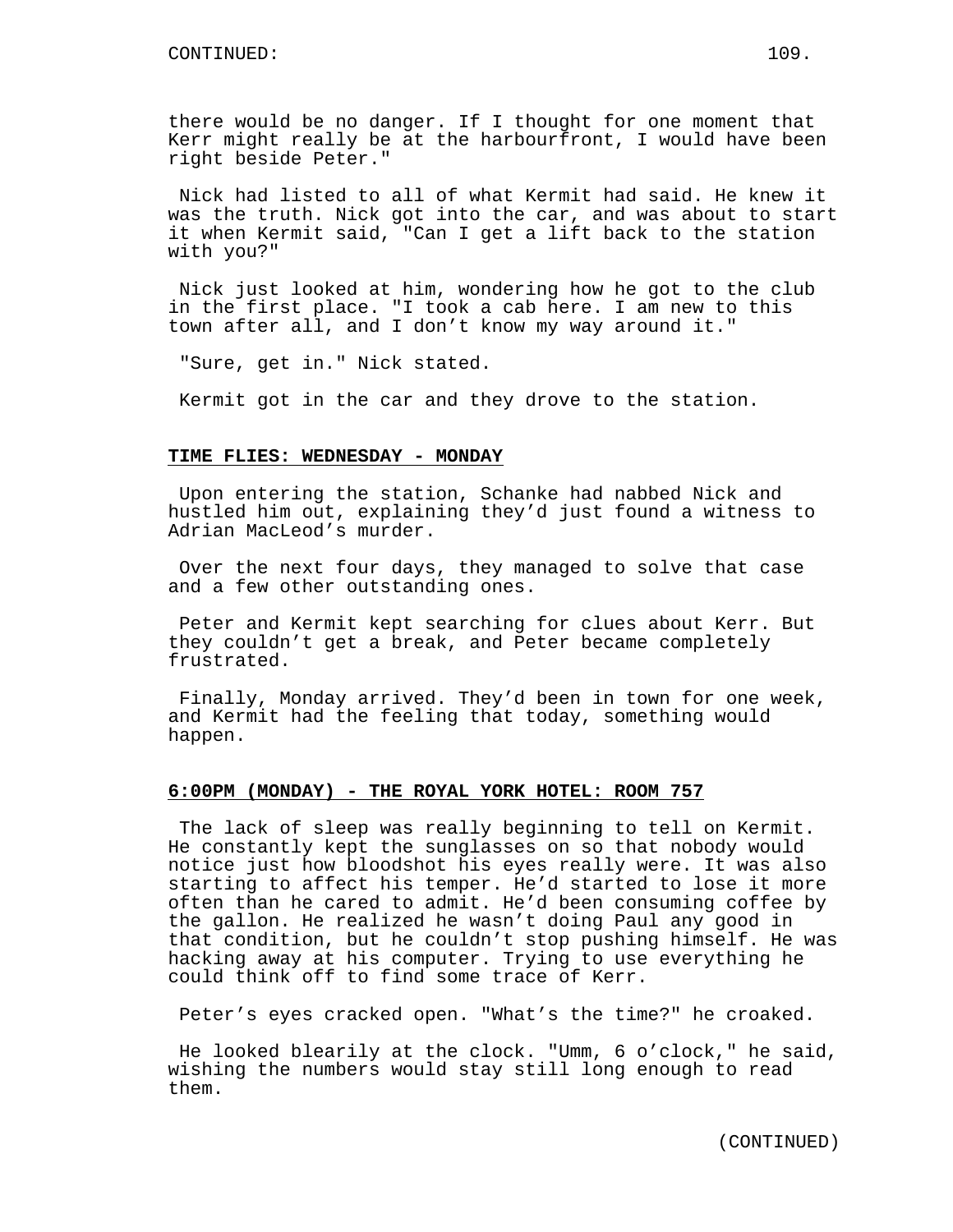Feeling a little bit more awake, Peter asked, "What time did you get up?"

"I didn't."

Peter thought for a minute, and then realized Kermit hadn't slept. "Right, that's it. I'm pulling the plug."

"What are you talking about?" Kermit asked wearily.

"You. You're no use to Paul in the condition you're in. Go to bed and get some sleep," Peter ordered him.

"Who's going to finish the search I'm running now? You?" he scoffed.

"That's right, me." Peter said defensively. "What's wrong with that?"

"Nothing kid, except that it's too complicated for you," he shot back.

"What's that supposed to mean?" Peter asked, hurt.

"I haven't forgotten last year, when you crashed the system for a week."

"That wasn't my fault!" he said hotly.

"Then whose was it?" he said sarcastically, "Your pet grasshopper?"

He paused and stared at Peter. Then he stopped and looked closely at Peter. "Sorry, kid. I guess I have been pushing myself too much."

"I know. This is getting to all of us. Look Kermit, if it'll make you feel better, I've been taking computer classes. I'm really much better than I was then.

Kermit took a deep breath, and said, "C'mere and I'll show you what I'm doing. Wake me at noon."

Once Peter was comfortable with it, Kermit went to bed. Peter noticed that he slept uneasily. Every so often Peter would check on him. He just wished he could help Kermit sleep easier.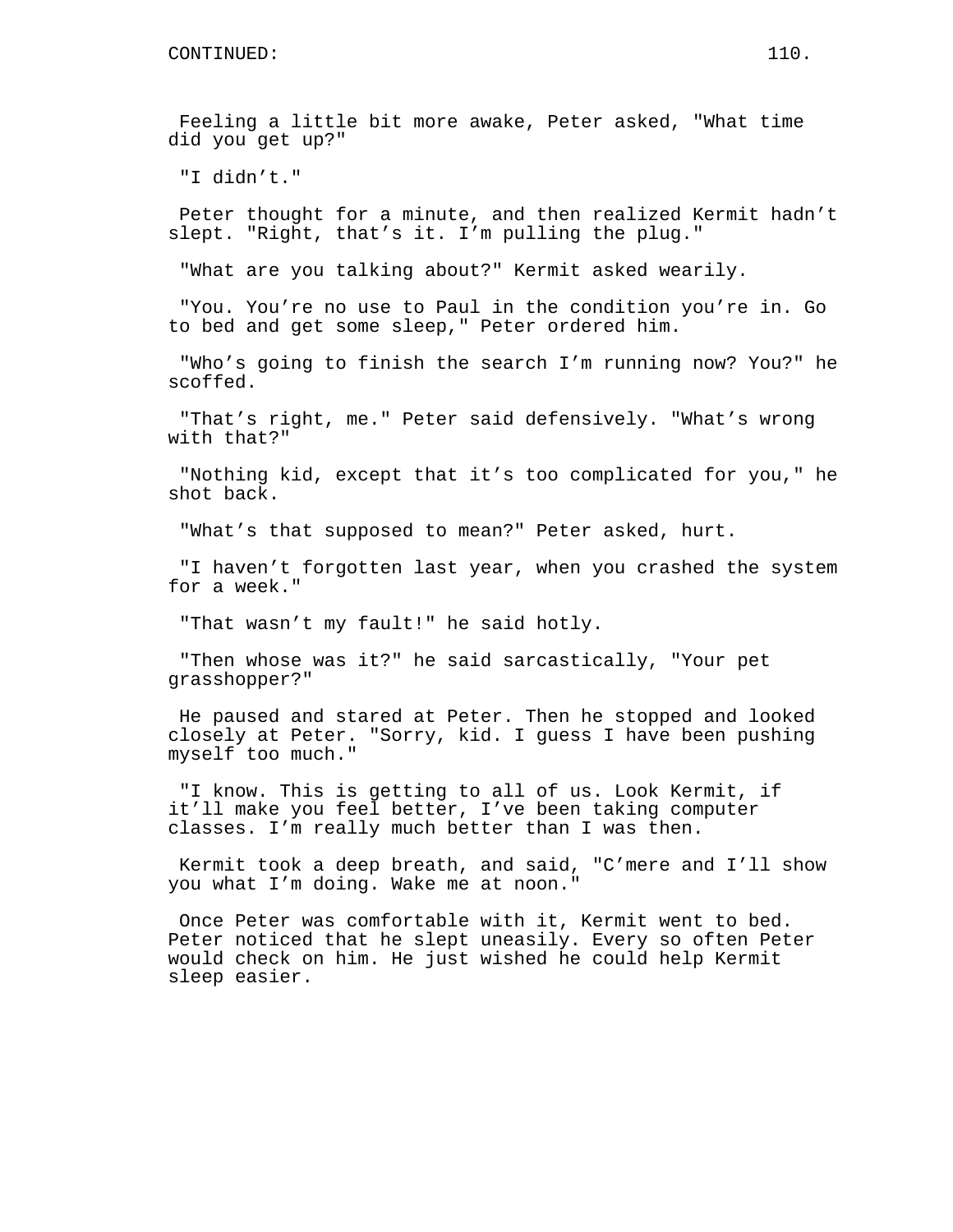Nick couldn't shake the feeling that something would happen. It had been a week since Paul had been snatched. He hated feeling helpless.

The door opened and Natalie entered. "Hey you, shouldn't you be in bed? It's..." she checked her watch, "9 o'clock in the morning."

"Couldn't sleep."

"Why not?"

He shrugged. "Just a feeling I have. I'm sure something will happen today."

She crossed to the black leather sofa and sat down. She patted the empty seat beside her, inviting him to join her. He promptly stopped his restless pacing and dropped down next to her. She put an arm around him, comforting him, and gave his shoulder an affectionate squeeze.

"Boy are you stiff!" she exclaimed. He looked at her. "Ooops. Guess I could have phrased that just a little bit better. All your muscles are knotted up; you're tighter than a drum. Here, turn around a bit."

When his back was facing her, she began to give him a shoulder massage. After a couple of minutes, she said, "You know, this works better with direct contact on bare skin. Take off your shirt," she requested. Her heart started to beat faster at the prospect of seeing Nick shirtless. He shifted until he was facing her and looked sceptically at her. "It's true! I'm a doctor, I know these things," she defended herself, as Nick continued to look at her.

After a moment, Nick obeyed and shed his shirt, affording Nat a front view for a few seconds. 'Oh my!' she thought, and set to work.

Nick was enjoying Nat's touch. Maybe a little too much. After about 10 minutes, the sensations she was bringing out in him, made him change. His eyes slowly started turning yellow. His fangs protruded.

"Nick, are you okay?"

"Why do you ask?" he said, his fangs still out.

"You're tensing up again."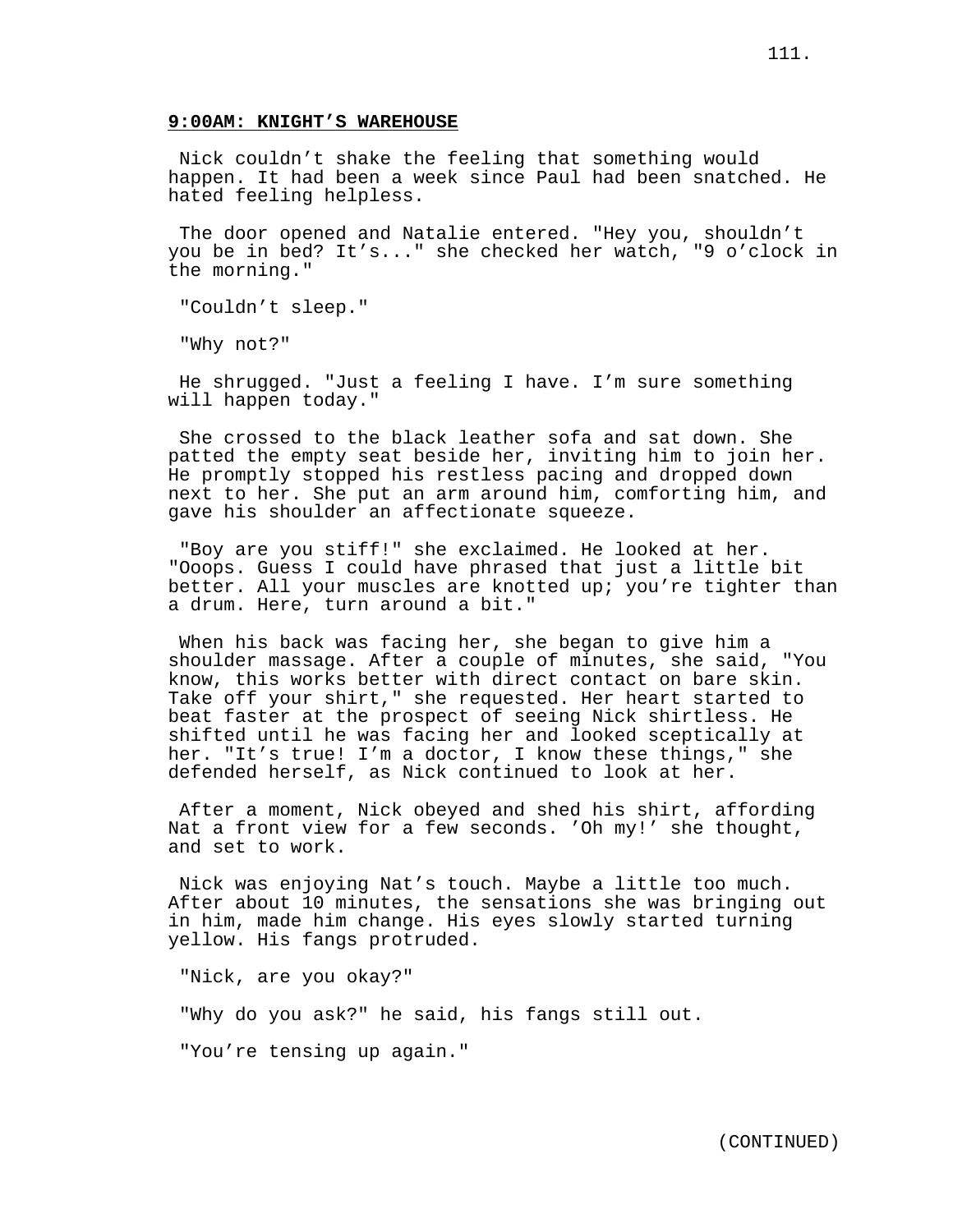Nick took a deep breath, and calmed down. Nat went back to work. Nick tried to remain calm and collected. He lasted for about 10 minutes, then his eyes changed again.

"Maybe you should stop, Nat."

"But I'm almost done. Why stop?"

Nick put his hands on hers, and faced her. She got one look at his eyes, and fangs, and said "Oh."

"That really felt good. Thank you. It's been along time since..." began Nick.

"You're welcome. It was my pleasure."

They sat in companionable silence for a while. When the clock struck ten, Nick ambled over to his computer. Nat joined him, and together they searched for Kerr, using the Internet, and the other advantages of modern technology.

# **NIGHTMARE: KERMIT'S**

"How could you let it happen, Kermit? I trusted you!" Cali advanced on him, accusation flaring in her eyes.

"I'm sorry! I didn't know. You've gotta believe me," Kermit said frantically, thinking Oh God! Not again! I don't know how much more of this I can take.

Blake approached and gazed at him sorrowfully, "If only you hadn't botched everything."

Kerr flanked his other side. "It doesn't surprise me. I knew from the moment I met you that you wouldn't come through."

"Leave Kermit alone. There was...." Paul began.

At that moment Nick arrived.

"Knight, you've got to help me. Tell them...."

Nick vamped out and attacked Kerr, then Blake, then the others who were teasing Kermit. Kermit yelled for Nick to stop.

But they didn't die. They all turned into vampires and headed to Kermit. Cali advanced on him, her newly inherited fangs protruding.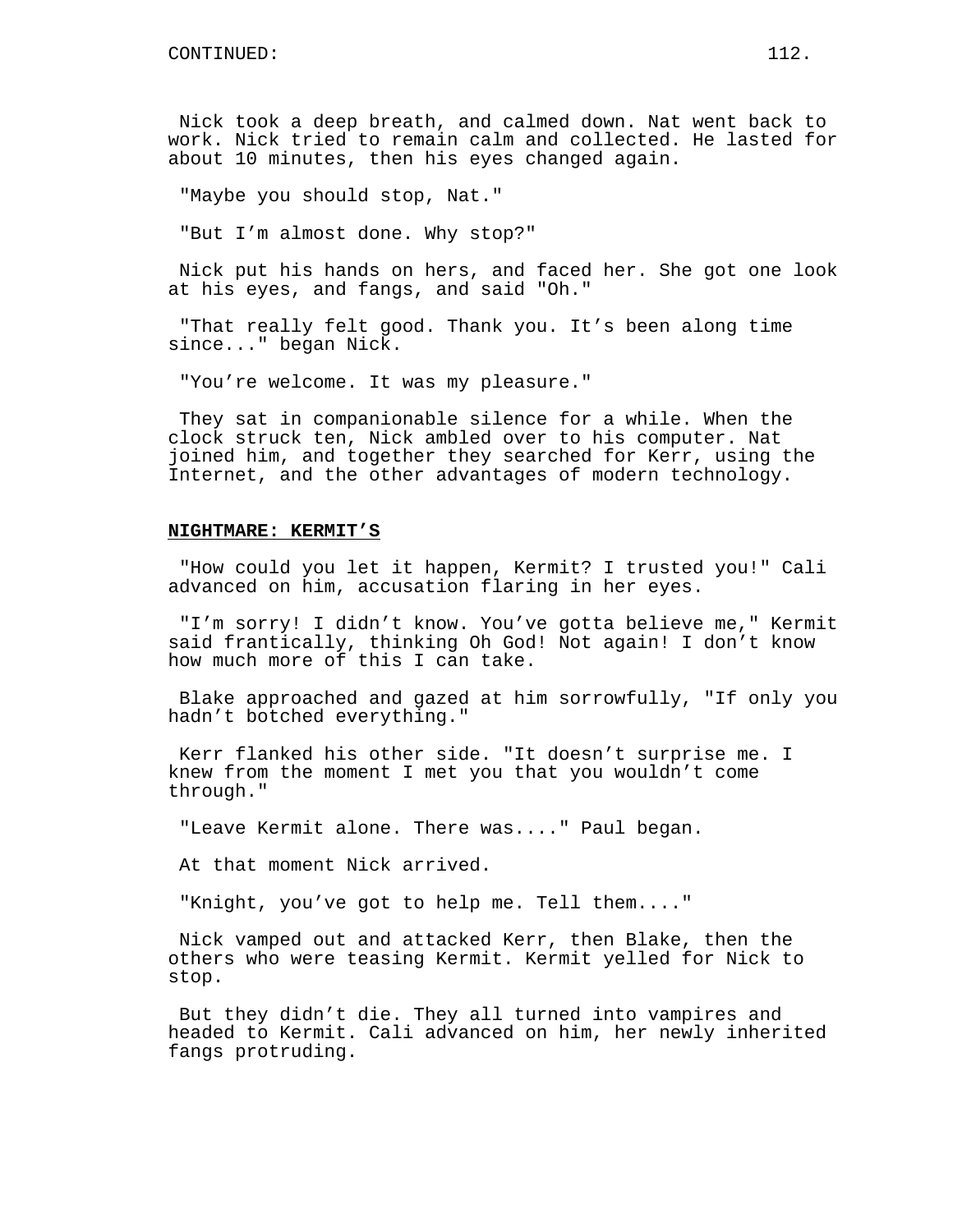# **NOON: THE ROYAL YORK HOTEL - ROOM 757**

Kermit tossed, twisted, and turned violently, held fast by his nightmare. "I tried everything to save you!" he cried out.

Peter turned, looked at him, and hurried over to his side. He placed a reassuring hand on his shoulder and spoke. "Kermit. Wake up! It's just a nightmare."

He was breathing much faster now, and sweating freely. "No, no," he moaned. "Leave me alone!"

Peter shook him harder. "C'mon Kermit, wake up!"

Kermit let out a long, shuddering breath, and then was still. Too still. Peter knew he had to do something, anything, to help his friend out. Suddenly, Kermit's eyes flew open, and he stared, at what, Peter couldn't say. He drew a breath and seemed to return from whatever hell he'd been in. "Oh boy," he said, shaking his head to clear it. "What is it?" he asked, noticing the way Peter was looking intently at him.

"I should be asking you that."

"What?"

"You were having a nightmare, I think."

"Oh yeah," he acknowledged, as he put on his sunglasses.

"You also appeared to have stopped breathing"

"Well, as you can see, I'm all right now"

"Do you want to talk about it?"

"About what?"

"Whatever it is that has you on edge. I've never seen you like this, Kermit. You're starting to scare me."

"Don't worry about me, kid. I'm fine. Did you find anything out?"

"I'm not sure. Want to check it out?"

He rubbed his hands together. "Do I ever. Let's get to it, kid."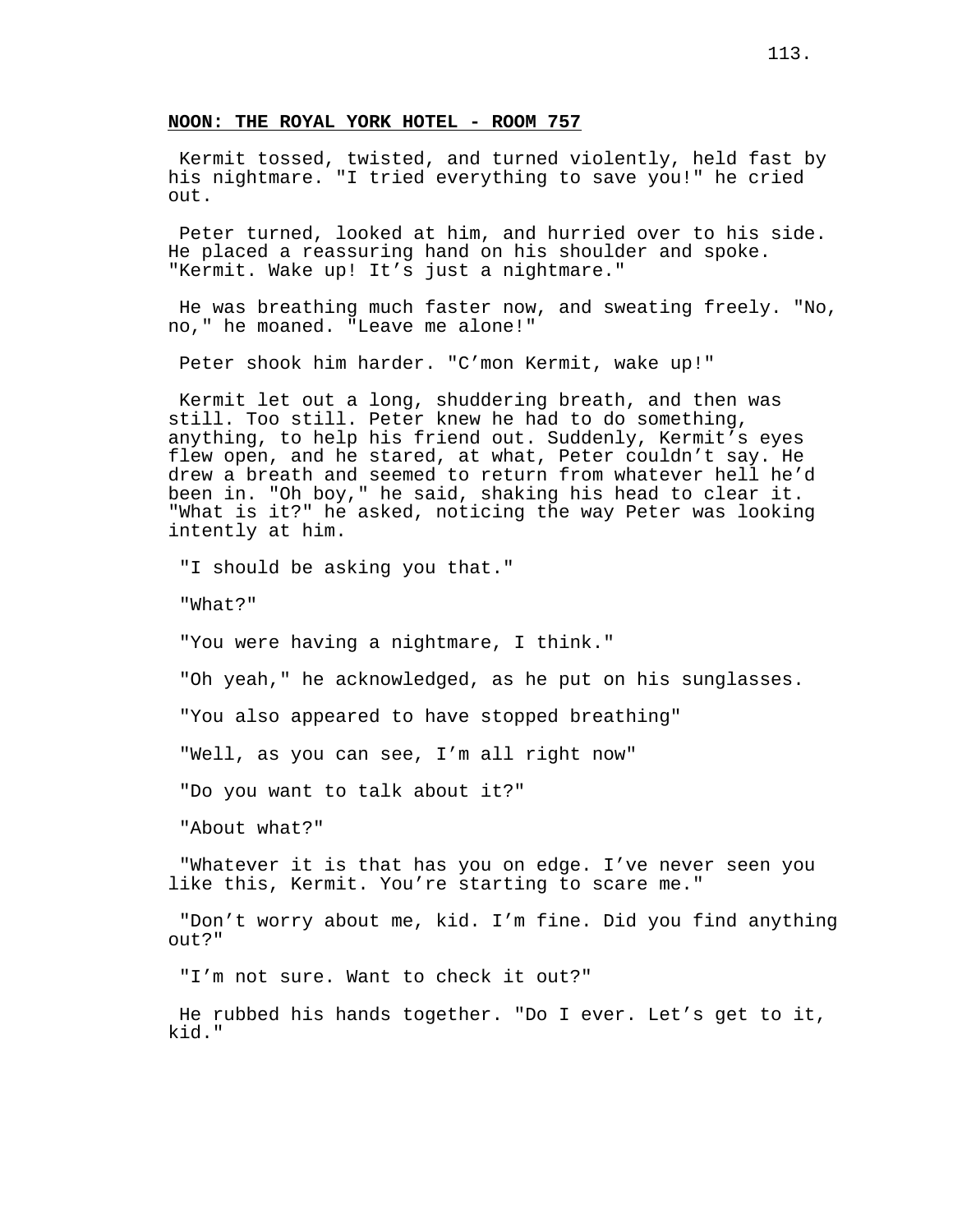"C'mon, partner, let's rock 'n' roll!" Schanke said as he entered, what he called, Knight's high-tech dungeon of doom.

Nick and Natalie looked up from his computer. "What are you doing here?" Nick asked.

"Oh, I was just driving by when I thought I'd pay ya a visit."

Nick looked disbelievingly at him.

"Okay, okay, you got me. Myra," Nick and Nat exchanged a look that said 'Myra, of course.' Schanke continued, "was driving me nuts, so I thought I'd come over here to kill some time before we reported to the station." As Schanke advanced, he remarked, "Hey, you got Donkey Kong on that thing?"

Nat and Nick looked at each other and simultaneously shook their heads.

Schanke oblivious, asked, "So, what games do you have?"

"I'm not sure, Schank."

"Oh man! You've had that thing for how long? And you don't even know what games you have? That's pathetic, Knight."

"What can I say? I use it for research, not entertainment. Whatever ones came with it, I quess."

## **8:00PM: 96TH PRECINCT**

Nat had left them, mentioning she had "People to see, bodies to dissect. You know how it is." She'd waved to them as she drove off.

The first thing Nick noticed upon entering the station was Kermit, whose head was bobbing madly.

It's, as though he's listening to his own internal music. Nick thought. I wonder what kind it is? Blues? Jazz? Classical? R 'n' B?

He pondered it for a few minutes, and then decided. Jazz. It's got to be Jazz. That settled, he strolled over to his desk and got started on his paperwork.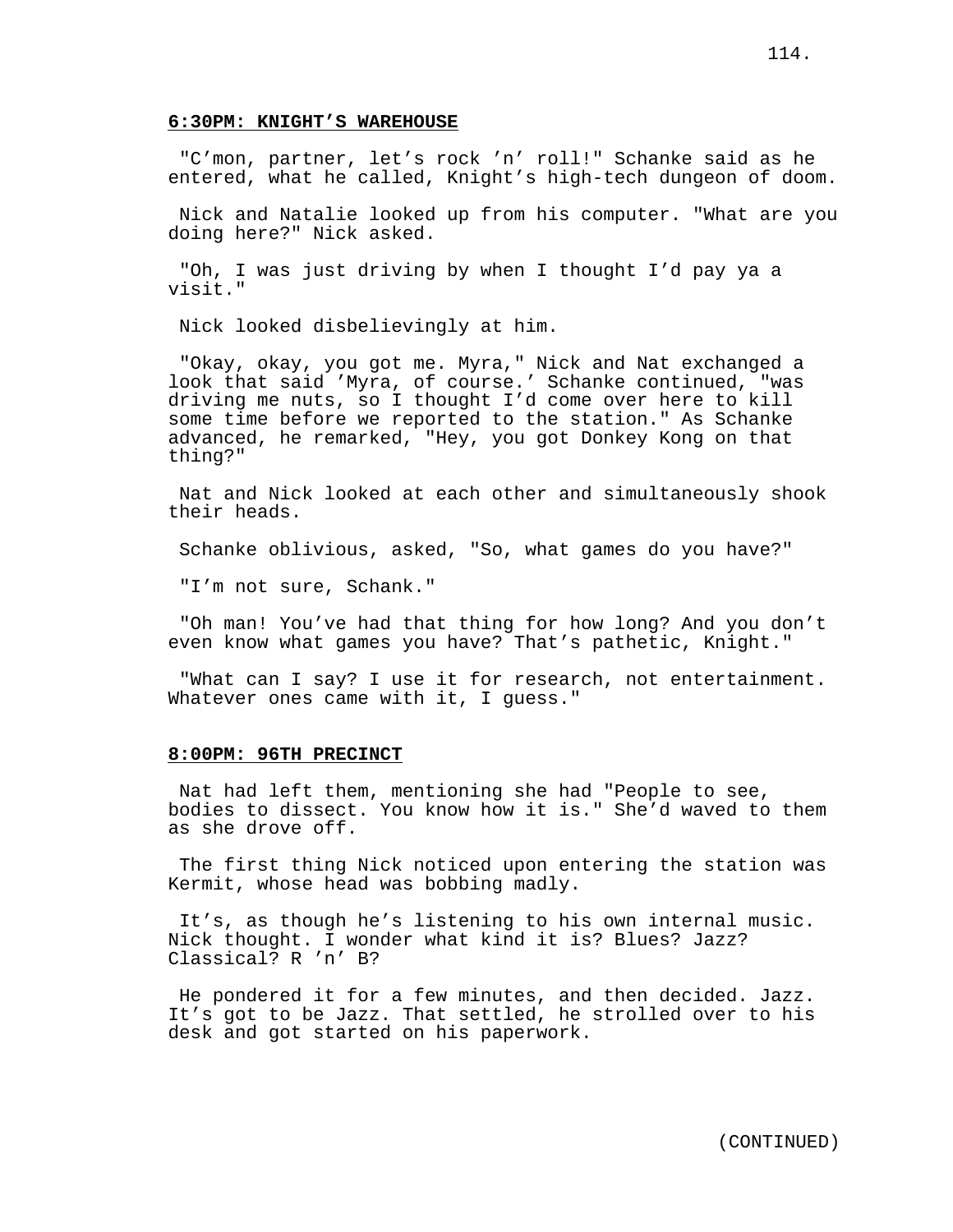Kermit and Peter had been hard at work for a couple of hours already. Kermit had received a cryptic message about 10 minutes ago stating that: a friend of his friend would be in Toronto at 8:00pm. Who? He wasn't sure. 'I guess I'll have to wait and see.'

The four of them continued working, each in their own way, for the next couple of hours. Then, Kermit's computer flashed: Incoming Message. Do you wish to view it, or save it? Kermit, hoping it would be about Paul, or Kerr, decided to view it. The message read: Follow the courier. You'll recognize him. He'll lead you to the meeting place.

He glanced around, but nothing, or nobody, seemed out of place. He returned to work, following a promising lead.

Half an hour later, Peter heard him exclaim, "Oh yeah! Give it to me, mama."

Peter looked up and asked, "What do you have Kermit?"

"The pot at the end of the rainbow! That's what."

"Yeah? Let's see!"

"In a minute. I'm just confirming it." While Kermit was waiting for the confirmation to come through, he got up, stretched, and then made his way over to the coffee machine.

Peter's stomach rumbled, insistent that it needed sustenance. "I need something to eat. Now!" Peter muttered.

While Kermit was going to get a cup of coffee, Peter decided he'd go find that cafeteria, and grab a sandwich and a chocolate bar.

As Kermit poured himself a cup, he happened to glance up. "Phila!" The sight startled him so much, that he poured some of the coffee onto himself. "Damn!" he swore, both at the coffee and the fact that he now couldn't see Phila. He hurried out, hoping he hadn't completely lost him.

Nick, his hearing attuned to catch the slightest whisper, was intrigued. Phila? he thought. Nick glanced around the station, but didn't see him. He did, however, see Kermit hurrying out the door, and surreptitiously followed him.

Schanke called out to the retreating Knight, "Knight! Yo, Knight! Where are..." But Nick just kept on going. Right out of the precinct.

Schanke tossed his pen on his desk. "Damn," he stated, "I really hate it when he does that."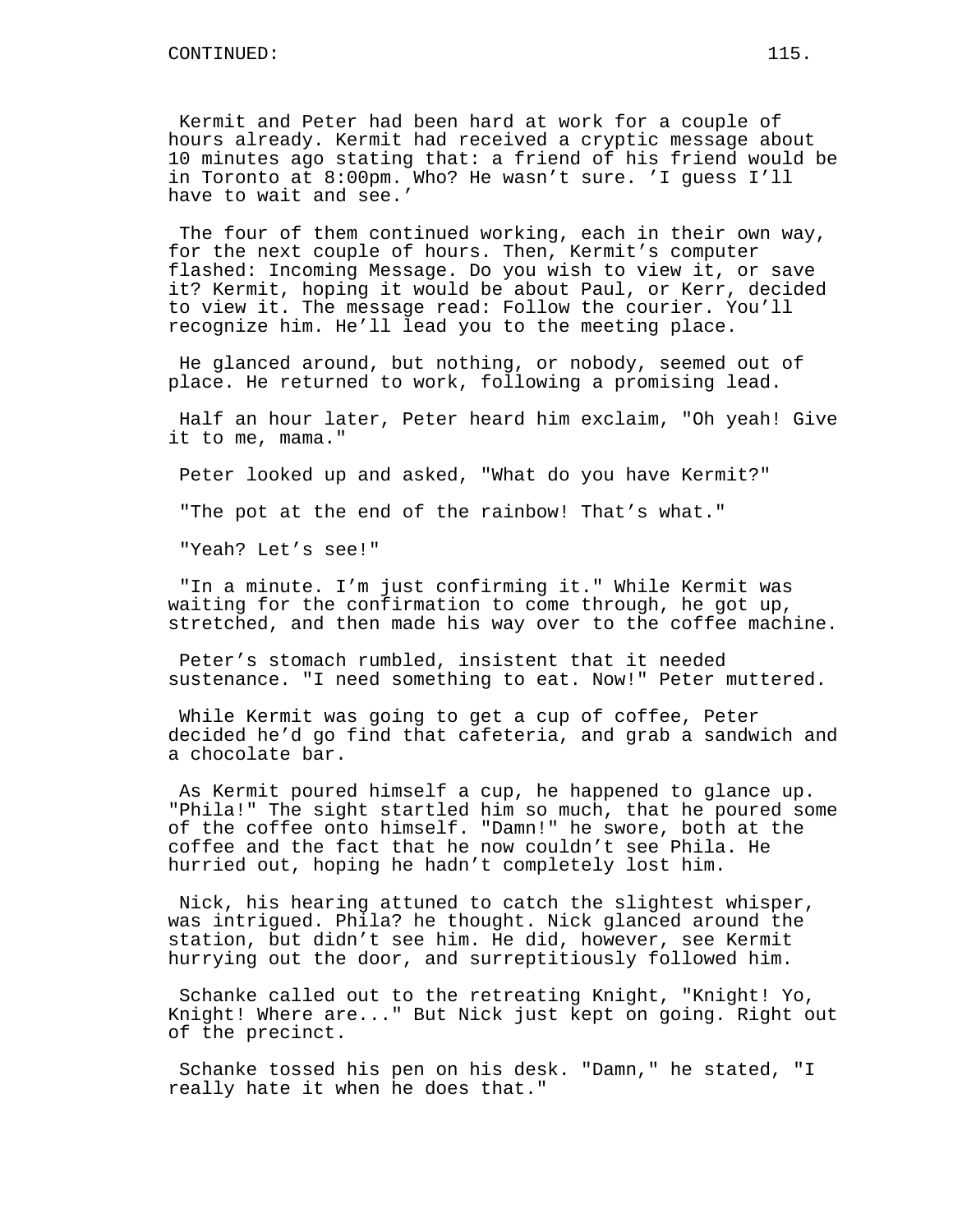#### **OUTSIDE STATION**

Nick saw Phila drive off in a black sedan, with Kermit in hot pursuit in his green Corvair.

#### **INSIDE STATION**

Peter was returning to his desk, finishing off a sandwich. He threw the container in the garbage can, and finished his drink. He got to his desk, and put down the chocolate bars, and the other unopened drink.

He noticed Kermit wasn't around, so he decided to finish up what he had been doing, until Kermit got back.

15 minutes later, he started to get impatient, so he went over to Kermit's desk.

He had to smile when he saw the screen on Kermit's computer. The screen saver had kicked in. It featured a group of 8 frogs in an open meadow, playing a game of leapfrog. He watched it for a few seconds, and then hit a key. To his shock, a box appeared on the screen, over the screen saver, that contained the following message: The screen saver you are using is password protected. You must type in the screen saver password to turn off the screen saver. Also in the box was the word 'Password: ' followed by a blank box. Underneath the Password box were two more boxes. One said OK and the other said CANCEL.

"Great," Peter mumbled. "Now I have to figure out the password."

Peter tried to break the password. When he typed, the letters appeared as '\*'. After he finished typing each word, he'd press enter. Only to have the computer display 'Incorrect Password. Check your screen saver password, and try again.' Peter would press enter, and try again. He was hoping he would be able to break it before Kermit got back from wherever it was that he had gone.

After about 30 minutes of trying, he was still unsuccessful. He'd tried everything. He was about to give up, when Cat walked by. Inspiration struck. Robin Hood, he thought. So he tried it. It was also wrong. But, believing he was on the right track, he tried people, places, and things associated with Robin Hood. He was just about to give up and try Ancient Greek Mythology, when he remembered one thing he'd forgotten. How could I forget Sherwood? It's just the most important piece of the Robin Hood legend. He entered Sherwood, and the computer accepted it.

The screen saver disappeared, and the screen was revealed.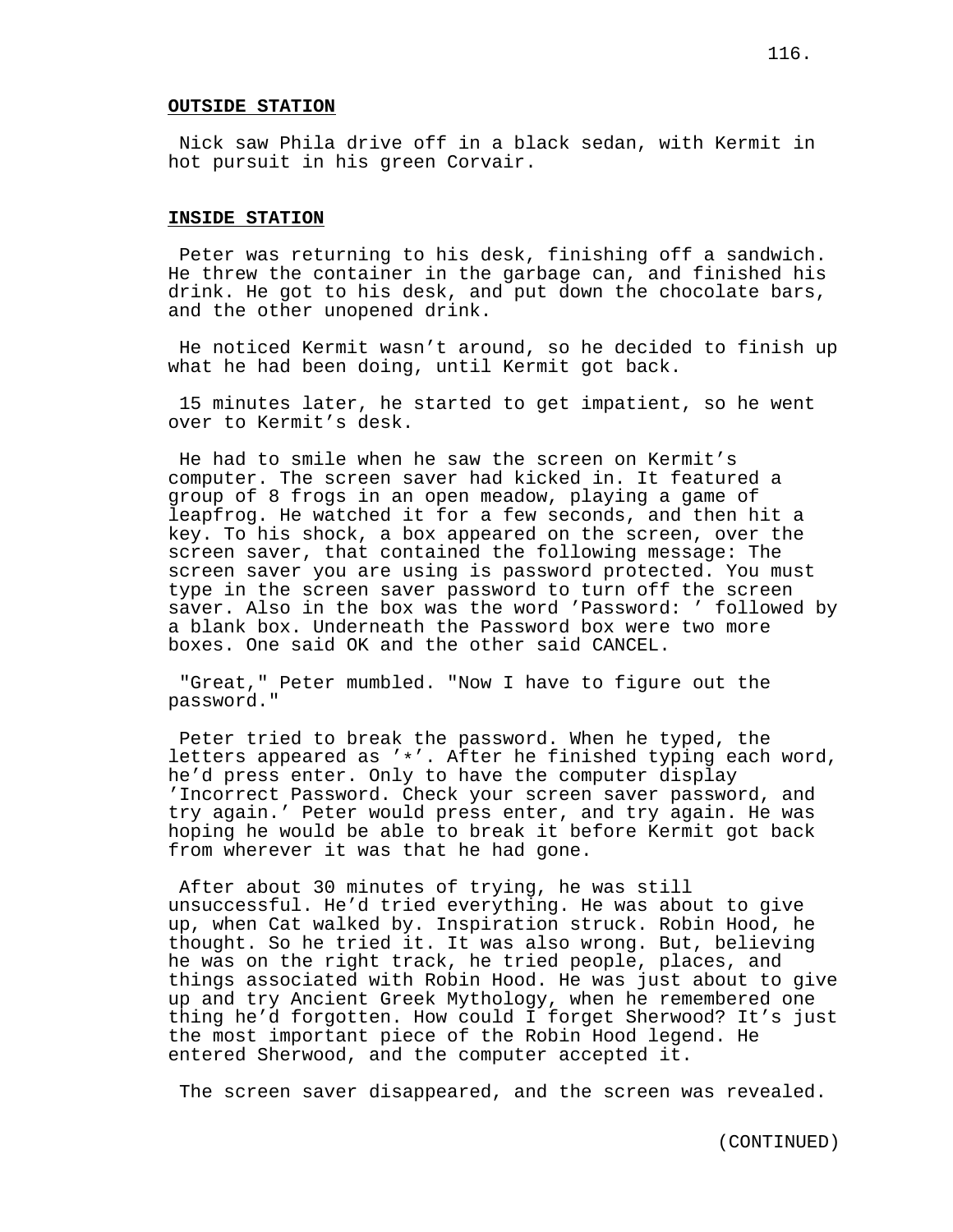It read: Mr. A. Kerr 25 Kirkham St.

"Dammit!" Peter swore. "I bet he's gone without backup!"

"What?" Schanke asked.

"Kermit. He found Kerr! I bet he's gone there to rescue Paul."

"Well, what are we sitting around here for? Let's go!"

"Shouldn't we tell Nick what's going on?"

"Nick? First we'd have to find him!"

"What do you mean find him? Did you lose your partner, too?"

"Yeah. Nick has a tendency to take off every now and then."

"So does Kermit. He thinks he can solve everything himself."

"Exactly. Knight thinks he's invincible. He thinks he's Superman or something."

"Looks like our partners have a lot in common."

"Yeah. Looks like it."

"When did he leave?"

"About 45, 50 minutes ago. Like a bat out of hell. I swear he flew out that door."

"I'm going after Kermit. You coming, or staying?"

"I'm with you, kid. Knight'll catch up with us, sooner or later. He always does. So, where are we headed?"

"25 Kirkham Street. Know where it is?"

"Yeah. It's up around the Zoo, I believe." Schanke stated as he was putting on his warm winter coat. "Let's take your car. Mine's acting up. I swear it hates winter almost as much as I do..." Schanke's voice trailed off as they got outside.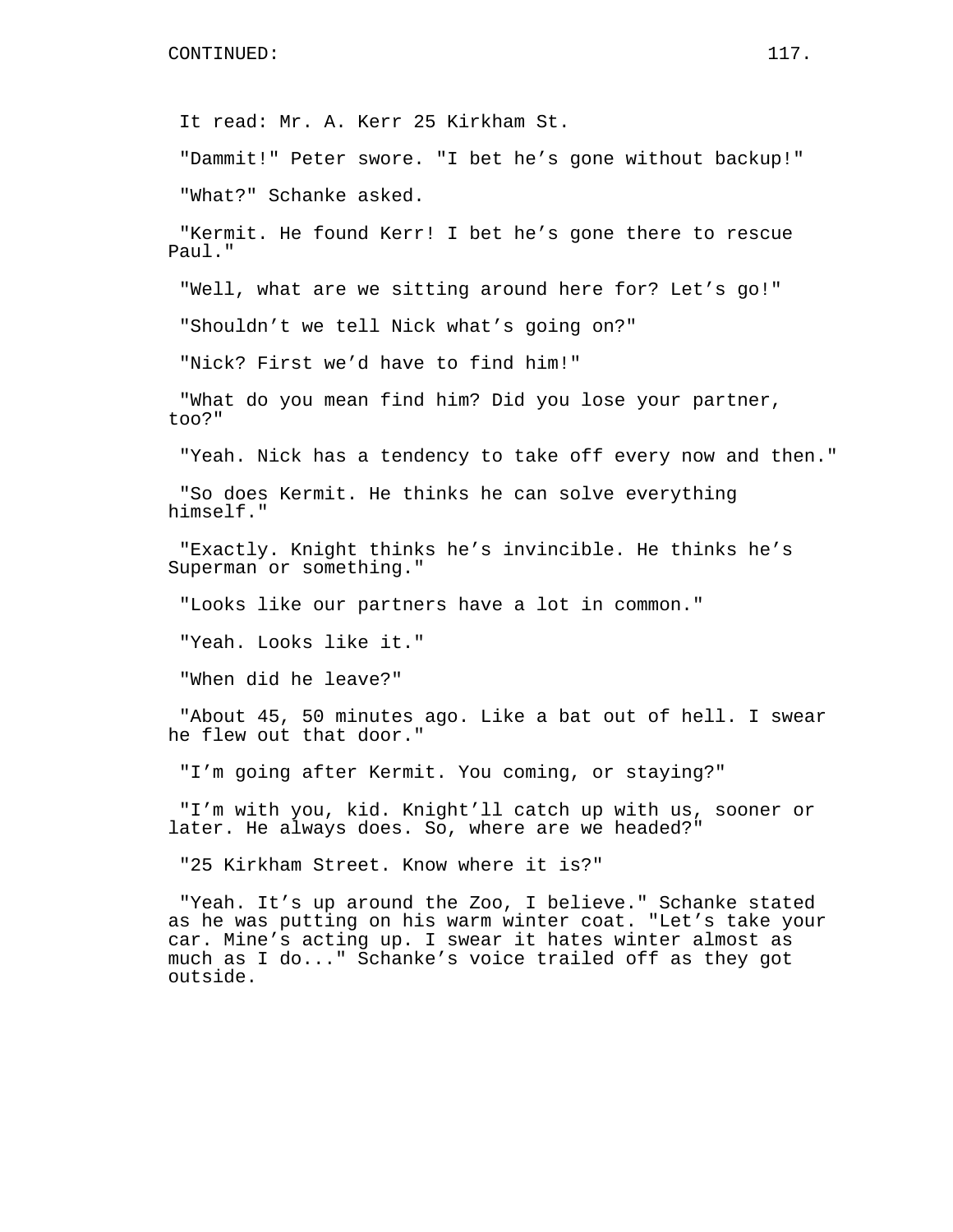### **9:00PM: EN-ROUTE**

As Kermit drove, he kept an eye on his rear-view mirror, making sure a certain distinctive-looking Caddy wasn't following.

Kermit drove on, keeping Phila's car in sight. He was calm, by now completely in mercenary mode. Seeing Phila again, after such a long time had passed, triggered an onslaught of memories.

# **1974: SOUTH AMERICA (FLASHBACK: KERMIT'S)**

They faced a group of ten men. Well, boys really. The eldest looked to be no more than 18, and the youngest, 12, if a day. Kermit was appalled by just how dead their eyes were. He prayed he'd never end up that way. He was worried all the more so because they were so young. They'd likely rattle easily, and they were amateurs, which made them unpredictable. Phila whimpered, and as one, they turned to face him. "Don't look at me that way! I'm completely harmless, and armless!" he added, for good measure. He advanced towards them. One step, then two.

A finger on a trigger jerked. Suddenly bullets zinged through the air at them. Phila hit the ground, survival instinct kicking in faster than the first shot. The others had managed to find scant shelter, and laid down covering fire, until Phila managed to join them. They were able to retreat a little, but the exertion proved too much. Kermit's leg, not quite fully healed, abruptly decided it couldn't take the punishment any more, and collapsed, causing Kermit to stumble and fall.

"No!" Cali cried, and broke cover, barely avoiding Kerr's grasping hand, trying to keep her covered, and safe. Crouched over, she ran to him and, as she was trying to lift him, was hit. She fell to the ground, lifeless. Kerr cursed, and he and Phila fell back further, but not before Kermit saw the look of utter hatred, and promised revenge in Kerr's eyes. It chilled him as very few things had. Kermit managed to kill two of the boys, and was himself wounded. Kermit passed out.

### **10:00PM: 25 KIRKHAM STREET**

Kermit saw Phila pull into a driveway. He grinned. The address matched the one he'd finally found.

"You weren't quite as careful as you thought, Kerr!" Kermit muttered to himself.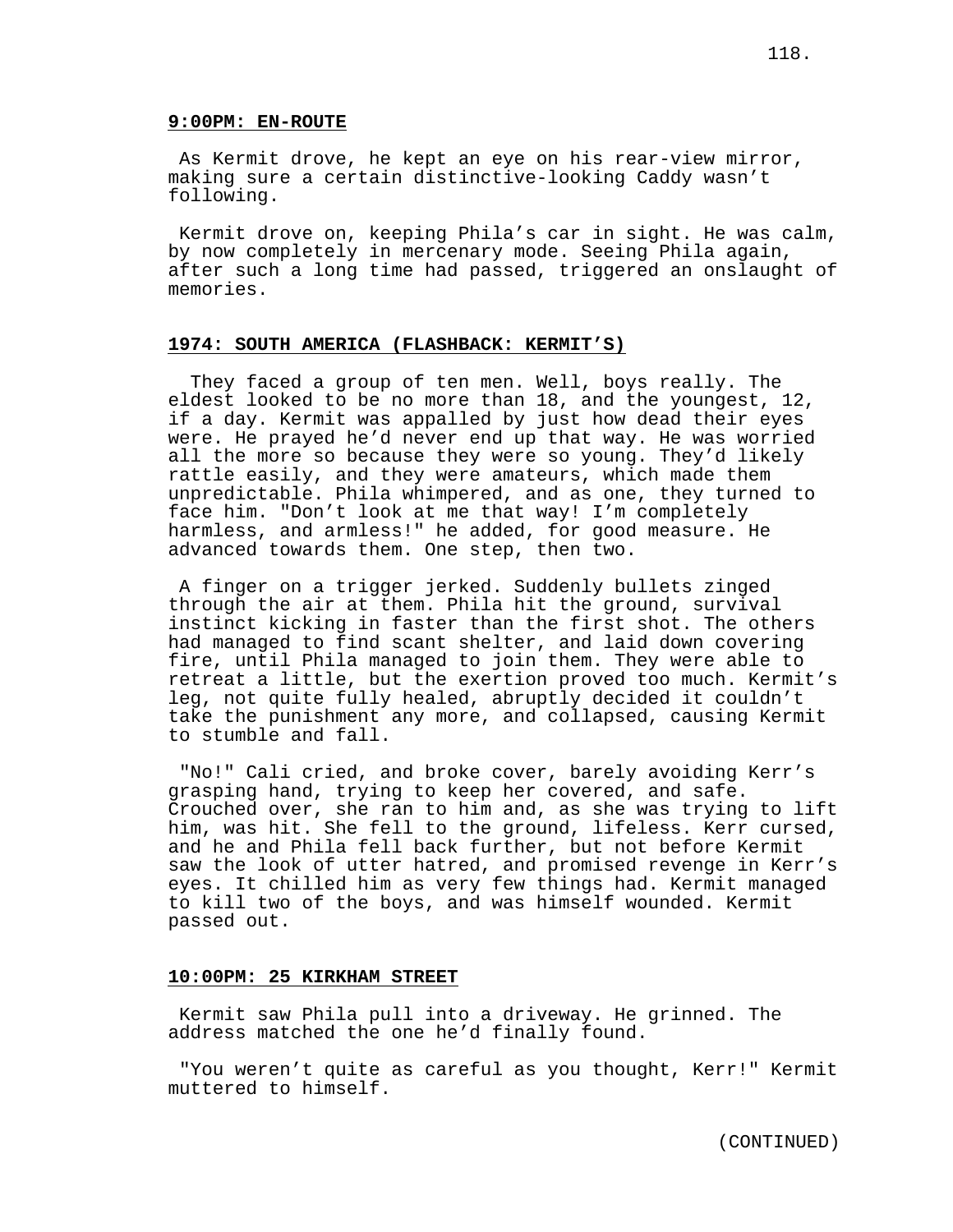He felt vindicated. His face was serious as he got out of the car, and approached the front door carefully.

He'd seen Phila enter it, so, naturally, he was suspicious. He made a circuit of the house, keeping to the shadows. It appeared to be a simple house, but Kermit knew differently.

He drew his gun, then kicked in the front door, and, very much in mercenary mode, started searching the house.

# **FOCUS ON KERR**

Amused, Kerr watched on his security system, as Kermit made a through sweep of the house. "That's it, just a little bit more..." he breathed. He addressed Phila. "Are we ready to leave?"

"Yeah."

"Excellent!" He had planned thoroughly for this moment. Kerr had never meant to harm Blaisdell. He liked him. Blaisdell was just a means to an end. He knew that it would be wise to move Kermit after he'd finished with him. Somewhere where his friends would never find him. For he was sure Kermit had left some hint as to where he was going. Kermit was always so resourceful.

Kerr returned his attention to the monitor -- his eyes were going to stay glued to it. 'No tricks Griffin!,' he thought.

"Ahh, Kerr?" Phila questioned.

"Not now, Phila. I'm busy."

"Ahh, Kerr, I..."

"Shut up, Phila. I have to concentrate."

"Ahh, Kerr, I really..."

Kerr, frustrated with Phila, abruptly turned around and yelled, "WHAT IS IT????"

Phila was startled. The tone in Kerr's voice made him forget what he was going to say.

"I... I..." Phila started.

"Spit it out, Phila. We haven't got all day!"

"I forgot."

Kerr turned back to the monitor. It was dead.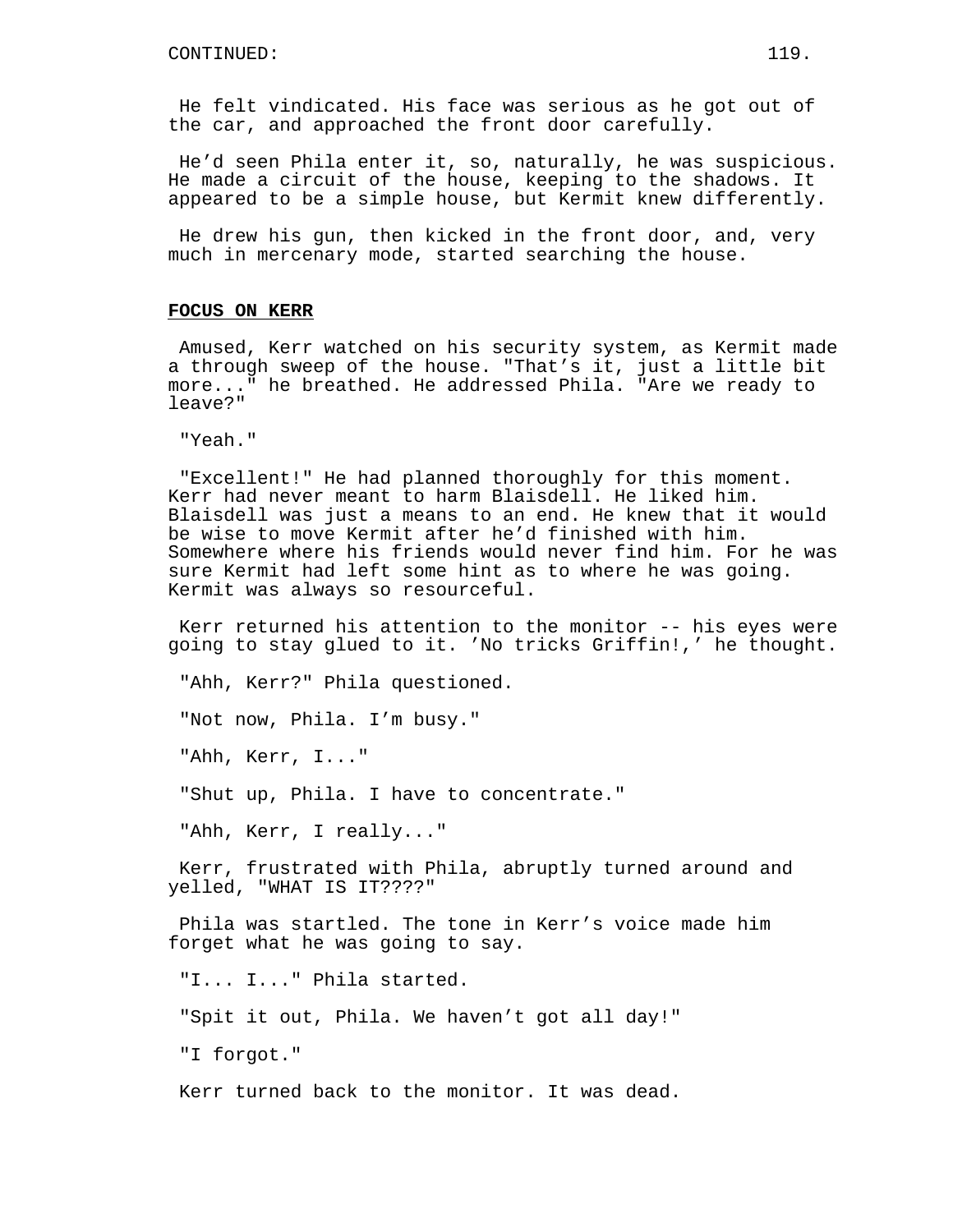"Damn!" he cursed, hitting a table with his fist. "Look at what you did!!" he demanded. "I took my eyes off for one second and..." Kerr just wanted to strangle to Phila.

## **FOCUS ON KERMIT**

Kermit chuckled softly. It really had been child's play to disable the alarm and security systems. "Now, to find Paul." Kermit thought aloud.

## **FOCUS ON PAUL**

The light went off indicating that the door, which had been electronically locked, was now unsecured. Paul acted. The door opened easily, and he slipped out into the rest of the house.

## **FOCUS ON KERMIT**

Kermit heard footsteps, so he quickly concealed himself. The steps drew closer, and closer, to the room he was in. Then they stopped, right outside the door. Kermit prepared himself, mentally and physically. He wasn't in an immediate line-of-sight of the door, so he had to rely on his other senses. He heard the door creak open, and he tensed, adrenaline pumping through him.

Someone entered but stopped in the doorway. 'It's now or never Kermit', he thought, and burst into action. He attacked the figure, barely able to check the lethal blow aimed at the figure. "Paul!" he exclaimed.

#### **ELSEWHERE**

A shadowy figure, head swathed in a hat and scarf that completely obscured the face, landed. "I hope I'm not too late!" the figure said as it entered the house and proceeded to methodically search it.

# **FOCUS ON KERMIT AND PAUL**

"Who were you expecting, Kermit?" Paul Blaisdell was relieved to see his old friend. He didn't want anything to happen to the man he'd taken under his wing.

"Oh, one of Kerr's heavies," Kermit replied.

"As far as I can tell," Paul began, "it's only him and Phila."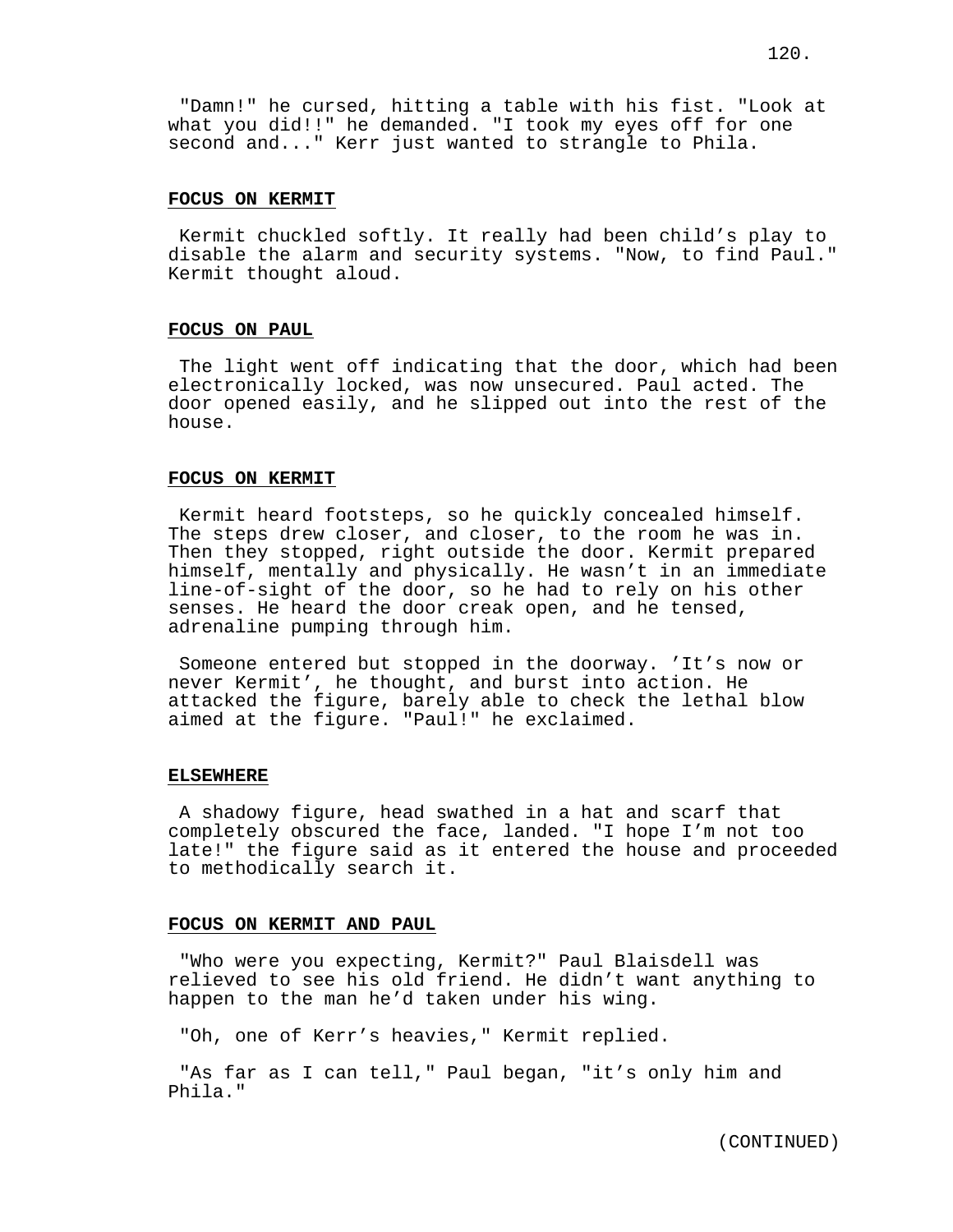"You're looking better than I expected you would, after Kerr's tender mercies."

"It's you he wants. Other than kidnapping me, he had no reason to harm me. In fact, one could say he treated me like a guest. I had everything I wanted. Except my freedom."

"Well, I'm glad you're fine. Let's get out of here. This place is giving me the willies."

## **FOCUS ON KERR**

Kerr and Phila searched the house.

It was quite by accident that they ran, quite literally, into Kermit and Paul. Kerr had opened the door to the stairway, Kermit's hand still on the doorknob.

Kermit had been in the lead, gun drawn. Kerr had his own, also drawn. "I believe this is what is referred to as a stand-off." Kerr said.

"Oh yeah," quipped Kermit.

"You and I have things we need to discuss."

"For instance?" Kermit cocked an eyebrow.

"Cali. Why don't we go continue this conversation in the library?" Kerr asked.

"No way, Kerr. Whatever you have to say, say it here. Say it now." Kermit stated.

"Griffin, I promise, I won't harm you. Here," Kerr offered Kermit his gun. "Take it, as a sign of my sincerity."

Kermit wasn't sure what to make of this. He took the gun, but wasn't sure if Kerr was being completely honest. Only one way to find out, he thought.

"Okay, lead the way." Kermit said, giving the appearance of trusting Kerr. But he kept his senses on red alert. This could be a trick. With Kerr not everything is, as it seems all the time.

They headed for the library.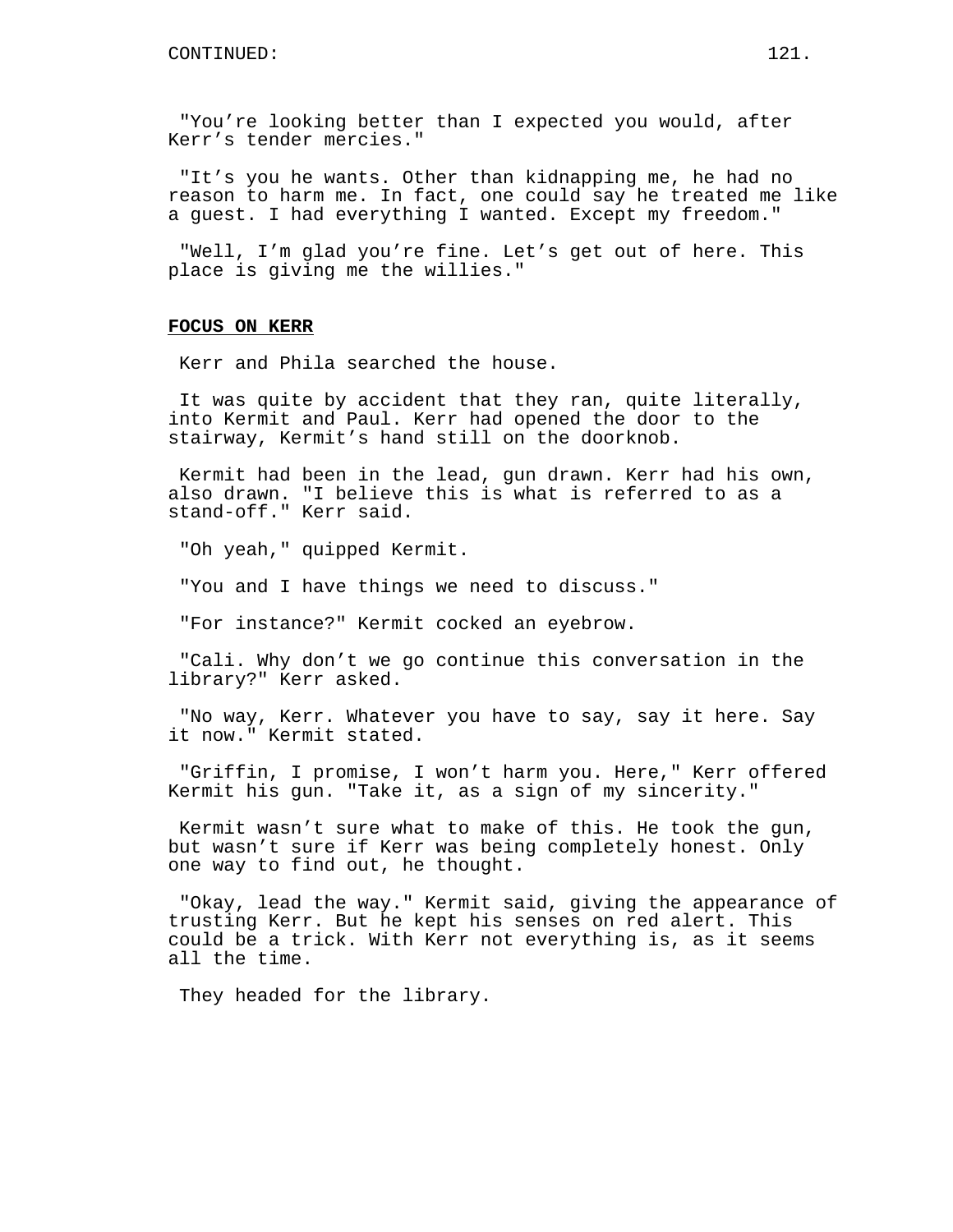### **LIBRARY**

In the library, Kermit and Kerr were seated across from each other at a table. Paul and Phila were standing near their respective colleagues. Kermit's and Kerr's conversation had reached its climax.

"You caused Cali's death. I demand retribution." Kerr stated, as he stood and slammed his hands on the table.

At that instant, the door to the library opened. All eyes turned to the door. For the first time, the figure stood revealed. Gone were the hat and scarf. The coat was wide open. "Cali!" all said at once.

Cali walked towards Kerr, seductively. "As you can see, I am still here, on this Earth," she said calmly.

"How did you survive?" asked Kerr. "I saw you... I saw the bull..." He turned to Kermit, "Did you know about this?" Kermit nodded. Kerr returned his gaze to Cali. "Why don't you look any older?"

"Be patient my love. All is about to be revealed."

She took the few final steps towards Kerr and embraced him in a loving kiss. Then she released him and brought her lips from his lips to his neck. She nuzzled his neck and sank her fangs in.

Kerr moaned. The moan was a cross between pleasure and pain. No one could move. Everyone was in shock.

## **KERR'S MIND**

Kerr was drowning in the images he was getting. He saw Cali being drained until just before death.

'So,' he thought with the one tiny detached bit of his mind, 'Cali hadn't been killed by the bullets after all.'

He saw Cali being brought across.

'That's what's happening to me now,' Kerr thought drowsily.

He saw Dr. Michaelson, teaching her how to survive as what she now was, a vampire.

And Griffin, corresponding with her over the years. Her learning that he was still alive, and living in Scarborough.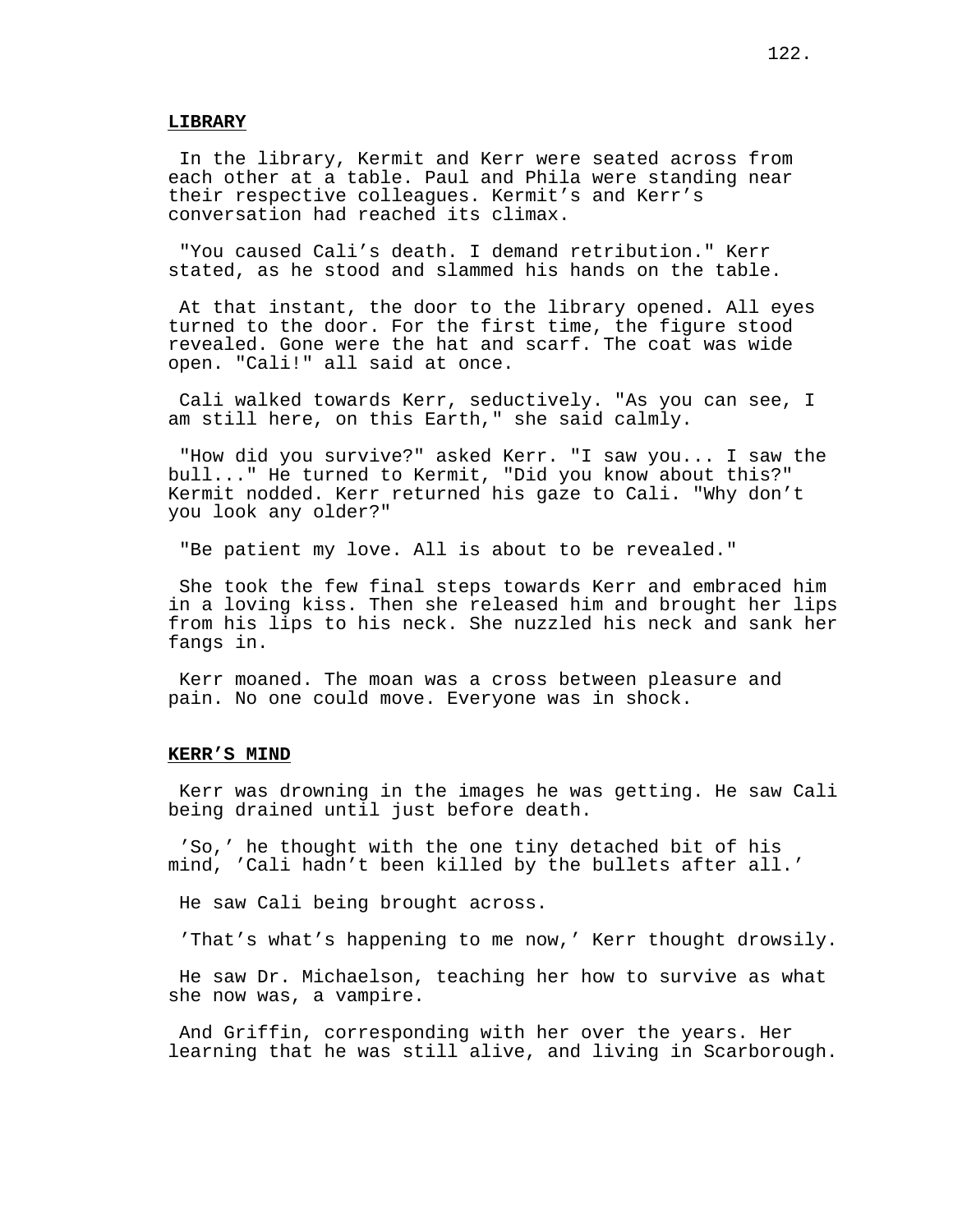'But why Griffin? Why'd she reach out to him? Why not me? I'm the one, and only one, that ever loved her. Why would she contact Griffin?'

## **LIBRARY**

Cali finished him off, and he slumped in her arms.

Kermit finally found his voice. "You've killed him!"

"No. I haven't, Kermit. He's not dead." Cali faced Kermit and he saw the yellow glint in her eyes, and the fangs in her mouth.

He wasn't sure what to do. Cali then bit her wrist, and let her blood drip into Kerr's mouth. Kermit saw Kerr start to come to. Then he saw him grabbing Cali's wrist and sucking on it like a newborn would its mother. I don't believe this, Kermit thought.

Suddenly the doors flew open again, and Nick burst in.

"Nooo! Cali, stop!" Nick cried. But he could see he was too late. He always seemed to be too late. Kerr had just let go of Cali's arm.

## **1974: SOUTH AMERICA (FLASHBACK: NICK'S)**

When Nick arrived, Kermit was unconscious. Kerr was kneeling beside Cali, cradling her head in his arms. Phila was standing beside him. The shooting had stopped. For some reason all the shooters had just stopped shooting and left. Phila placed a hand on Kerr's shoulder and said, "She's gone, Kerr. There's nothing you can..." Phila looked up and saw Nick approaching. Nick looked at him and asked, "What happened?" Phila looked at him, not quite sure how to answer. "Not sure, Doc. The bullets just came from nowhere. We..." Nick looked at him and, using his vampiric voice said, "Rest." Phila sat down and closed his eyes.

Nick went over to Cali side. Phila was wrong. She wasn't dead. Pretty close though. Between the poison in her system, and the severity of these new wounds, Nick wasn't sure if he could save her. Kermit on the other hand still stood a chance. Nick knew he had to get Kerr and Phila out of here. With them gone, he would be able to move Cali and Kermit to a safe place a lot easier. Nick looked at Kerr who was still cradling Cali. "Kerr, look at me", Nick said. Kerr replied without looking at him. "She can't be dead, Doc. She just can't be."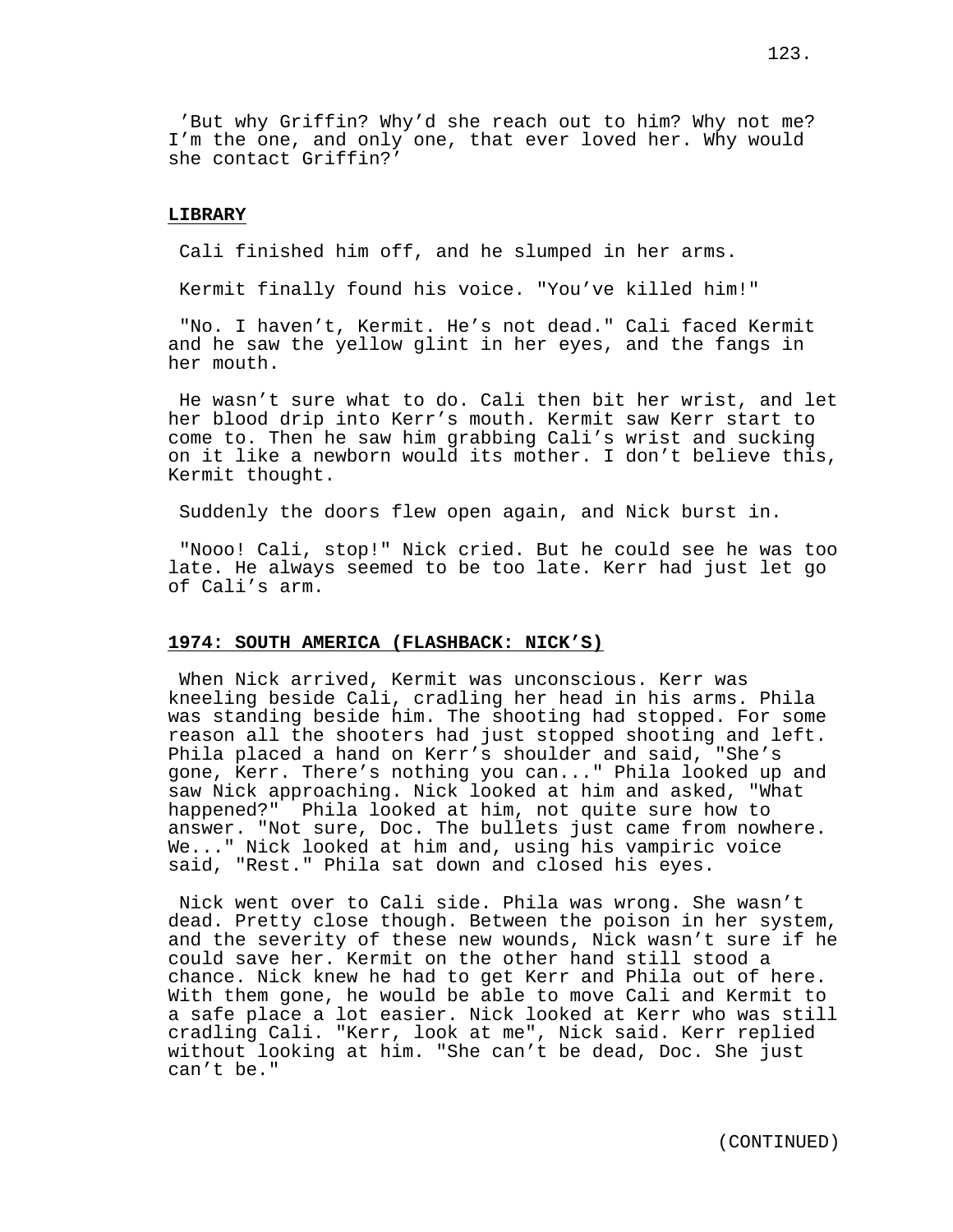Much to his surprise, Cali was barely clinging to life. Although, she was fading fast. Nick spoke to Kerr again this time using his vampiric voice. "Kerr. Look. At. Me." Kerr looked up in a hypnotic trance. Nick continued, "I need you to go back to camp. Take Phila. Do you understand?"

"Yes. Camp. Take Phila."

"Good."

Nick turned to Phila. As soon as eye contact with Kerr was broken, Kerr looked at Cali and let her go. Nick addressed Phila, "Phila, wake up." Phila woke up, confused. "What? Where?" Nick turned back to Kerr who was rising, "You better get going. And, take a nap when you get back to camp."

Nick went over to Kermit. Kerr looked at Phila, "Let's go Phila."

Phila got up and looked at Kerr, "Why..."

Kerr started to walk off, and yelled back at Phila, "Now!" Phila ran after him.

Nick was examining Kermit, his back to Cali, when he heard a noise behind him, and sensed the presence of someone. But not just any someone. The feeling he was getting could mean it is only one person. He turned around and saw LaCroix and Janette.

LaCroix was kneeling beside the fallen Cali. "She has spirit! This one." LaCroix reflected. "Such a pity to waste it." He sank his fangs into her.

"LaCroix!" Came the despairing cry.

The master vampire finished the transformation. "You, must teach your little rebel friend, Nicholas. Otherwise, I will be back for her." LaCroix stated and then with a look to Janette he flew off. Janette followed.

Nick knew he must tend to Cali and that he could not return to the rebel camp. He also knew that if Kermit returned to the camp, Kerr would probably kill him. So, Nick picked up both of them and flew off.

### **LIBRARY**

Cali turned her head, licking off the blood that was still on her lips. "Why shouldn't I, Nicholas?" Her eyes glowed yellow-green, and her fangs were very prominent.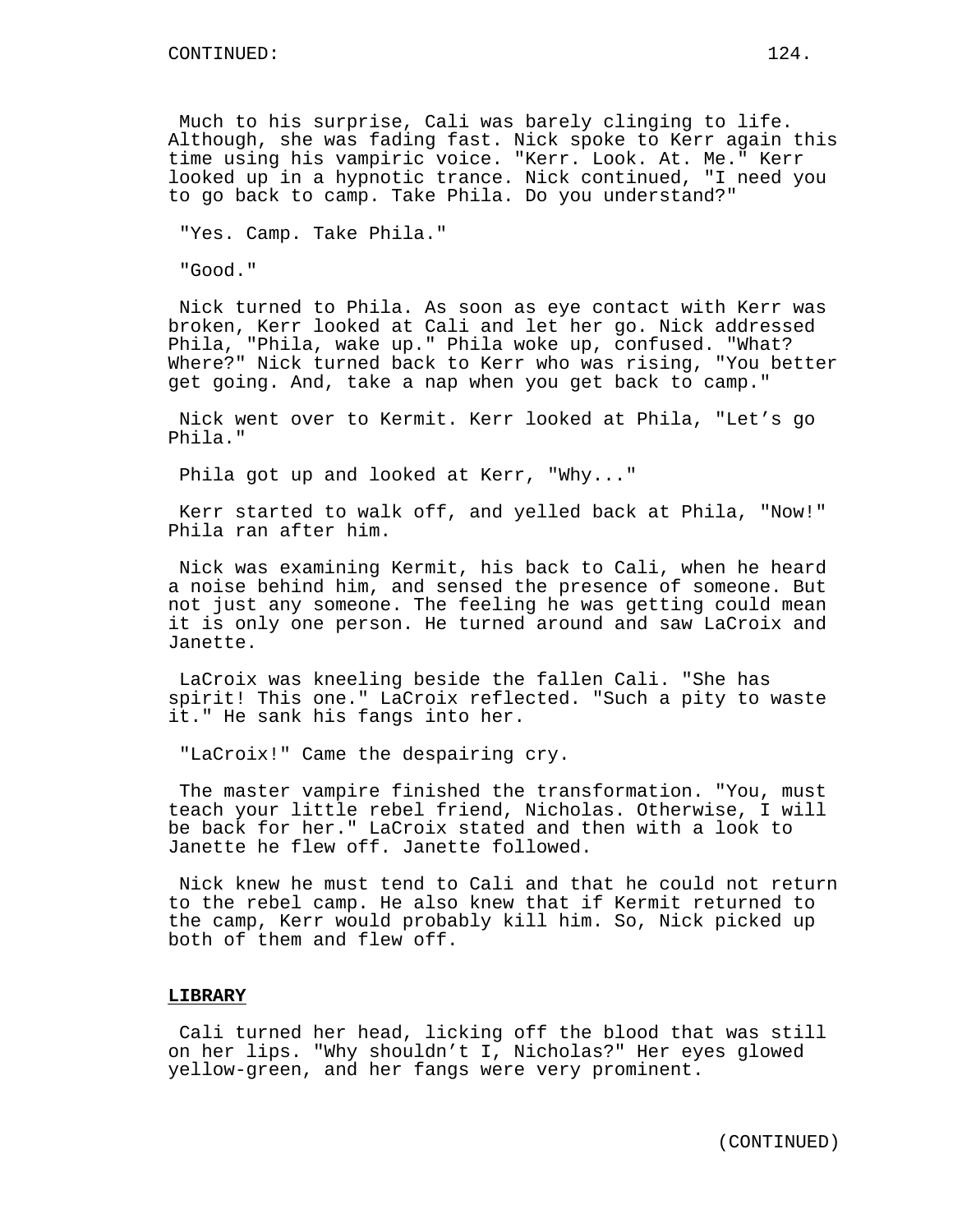"Indeed, why, Dr. Michaelson?" Kerr emphasized the use of Nick's old name.

"If I hadn't seen it with my own eyes..." Kermit muttered.

Paul glanced at Nick. 'He hasn't aged a day. I guess what they say is true. And. ... Why doesn't Kermit seem to be surprised to see Nick? I... Wait, what was it the Night Crawler said in his poem. ... a homicide cop? Nick must have been working with Kermit, to find me. ... I guess Kermit has figured out by now that that Nick was Michaelson. I wonder what name he's going by, today?' Paul thought. Then he noticed that all this vampire stuff wasn't having any effect on Kermit at all. 'Shouldn't this vampire stuff be affecting Kermit somehow? Unless his experiences with Caine, since I've left, have taught him that anything is possible.'

Phila, after spotting Cali and Kerr, had hidden under a table, his eyes tightly squeezed shut, repeating, "This isn't happening! This isn't happening!" It took on the tone of being a mantra.

"Phila, shut up!!!" Kerr ordered, his eyes also glowing.

"Yes Kerr," he said meekly. Boldened by the strength of Kerr's voice, he dared a quick peek. Kerr and Cali, arms circling the other's waist, stood looking at each other; eyes an unearthly yellow-green, and fangs protruded. "Nooo!" he wailed, burying his head into his hands.

"You're a fool, Phila," Kerr commented.

"Yes, Kerr," he replied, still firmly holding his head.

"Look at me!" he commanded.

Phila relented, by spreading his fingers out. Daring a little bit more, after nothing bad had happened, he opened his eyes. Then, just as quickly, closed them again. Finally, he opened them for good. "Kerr? You look normal! I mean, well, of course, you look normal..."

Kerr cut him off. "Shut up, Phila," he said wearily. "We're leaving."

"You're taking me with you?" he asked, incredulous.

"Yes, of course I am." Kerr was confused. "Why wouldn't I?"

"Oh good, then what I thought I saw..."

"...was real, Phila," Kerr confirmed.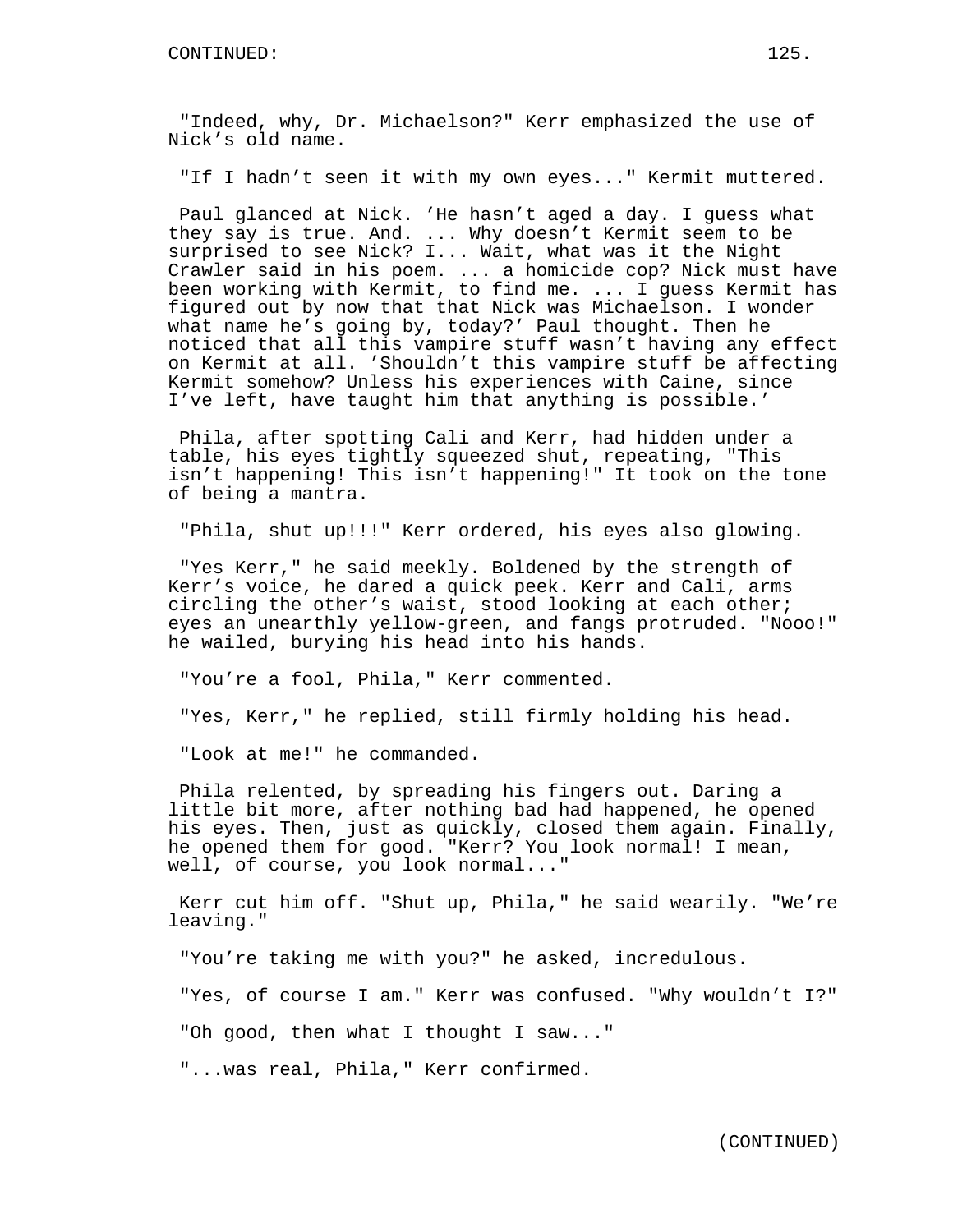"But, then why?" Phila wondered aloud. His eyes grew large as he realized what Kerr meant to do.

"No, Phila. I do not intend to feed on you. You know you are always safe with me. No, I merely intend to carry out my end of the bargain. Something about... 50 hand-picked virgins in red fur uniforms to protect you, I believe."

"Right." He rubbed his hands in anticipation. "I'm ready."

"For what?" Kerr questioned. Seeing his eager look, he said, "No, I'm, that is we, are not bringing you across." Phila's face fell. "However, we will bring you to safety. Come, Phila."

Kermit had had just about enough. If Nick was just going to stand there and do nothing, he'd have to do something himself.

"You're not going anywhere, Kerr!" Kermit snarled, his Desert Eagle aimed at Kerr's head.

"Oh, but we are. I suggest you put away your gun, Griffin. Unless you want to pick up the pieces." Kerr's voice was velvet soft, covering steel.

"You had Gordon killed!"

"That was a mistake. I personally saw to it that the man responsible was permanently taken out of my employment. Now, get out of my way," he growled.

Kerr took a step forward. Kermit fired, directly into his heart. With inhuman strength, Kerr took another step, apparently unaffected. Kermit shot again. Kerr started laughing as Kermit's bullets just went right though him.

"You don't know much about vampires, do you Kermit? Bullets are useless! As you can see." Kerr flew to Kermit, and grabbed his coat lapels, then sent him flying into a wall.

Nick, flew over to Kermit, placing himself in front of Kermit, facing Kerr, vamped out. "Don't you ever come back to Toronto, or go after my friends again," he warned Kerr.

"Or what Michaelson? You'll stake me?" Kerr laughed. "You don't scare me. You didn't then, and you don't now!"

Nick looked at the new vampire, with yellow eyes. "Oh, but I should. I'm a lot older than you are, Kerr. I could very easily kill you."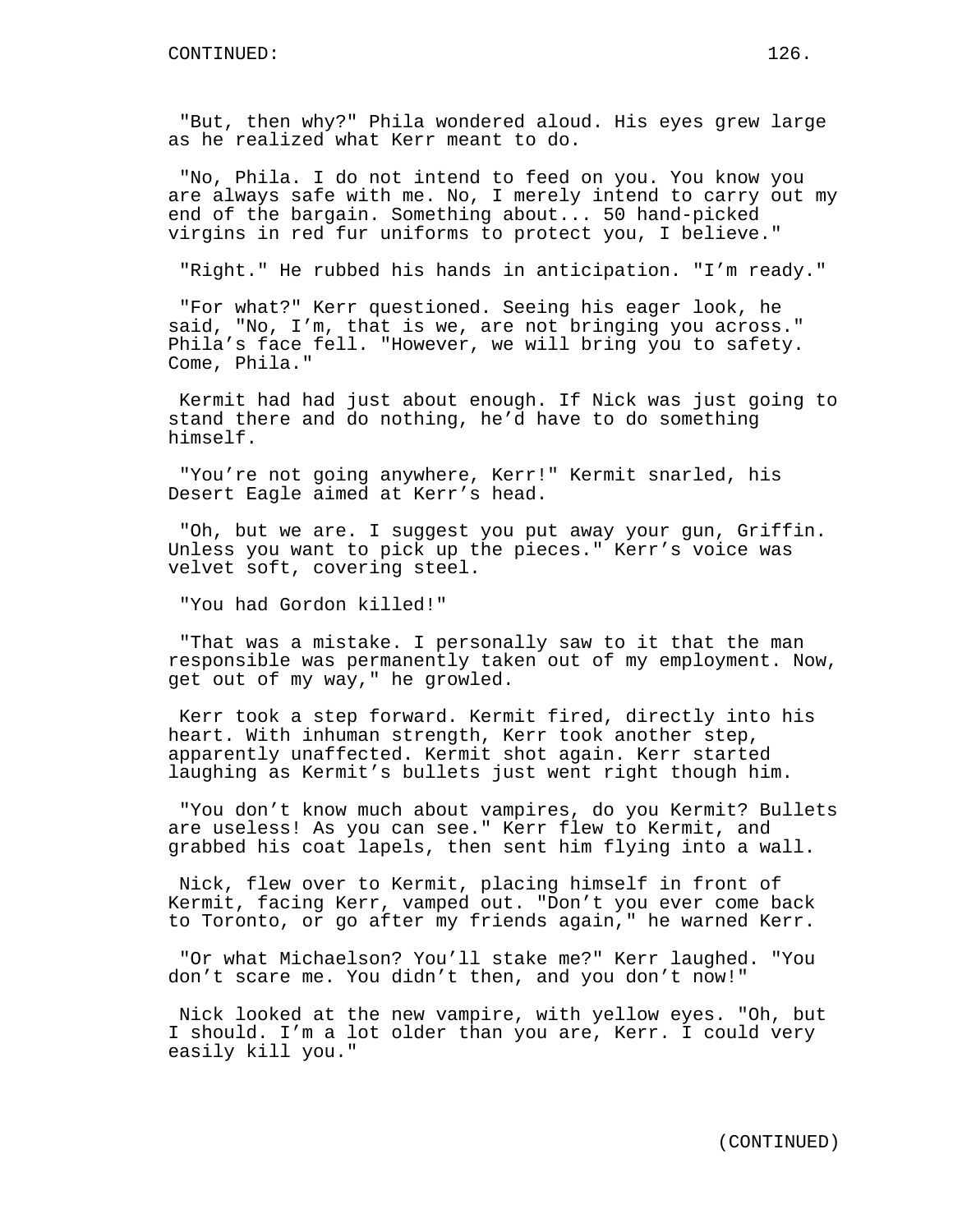Kerr looked at Nick and seriously said, "But you won't. Don't worry, I have what I least expected -- Cali. I will do no harm to your friends -- as long as they leave us alone," he said hauntingly.

Nick watched Phila, Kerr and Cali, disappear into the night; he had no doubt that Cali would pull Kerr into line.

Perhaps I ought to look in on them. See how they're doing in a few years. Yes. 50 years should do it, he mused to himself. Nick turned to face everyone else; his eyes had reverted to their natural blue.

Paul walked over to him. "It's been awhile, Nick. What's new?"

"Not much. You?"

Kermit walked over.

"So, what's your name these days?"

"It's Knight. Detective Nicholas Knight." Kermit chimed in. "A vampire cop."

"So then, it was you LaCroix was talking about on the radio."

"What?" Nick stated.

But before Paul could answer, Kermit jumped in, "Wait... You knew he was a vampire?"

"Oh yeah." Paul said.

Nick and Paul stifled a giggle. Kermit looked at them. Kermit was about to make a reply, when Peter and Schanke skidded into the room, guns drawn. "Freeze!!" they demanded.

"Where's Kerr?" Schanke demanded, upon seeing only Kermit, Nick, and Blaisdell.

"Dad!" Peter was so ecstatic to see Paul alive and well, it just slipped out.

He ran over to him and they hugged, fiercely.

Paul looked at Kermit and arched his eyebrow, as if to say 'What's Peter doing here?'

Kermit shrugged eloquently. 'What can I say, the kid followed me,' the gesture seemed to say.

(CONTINUED)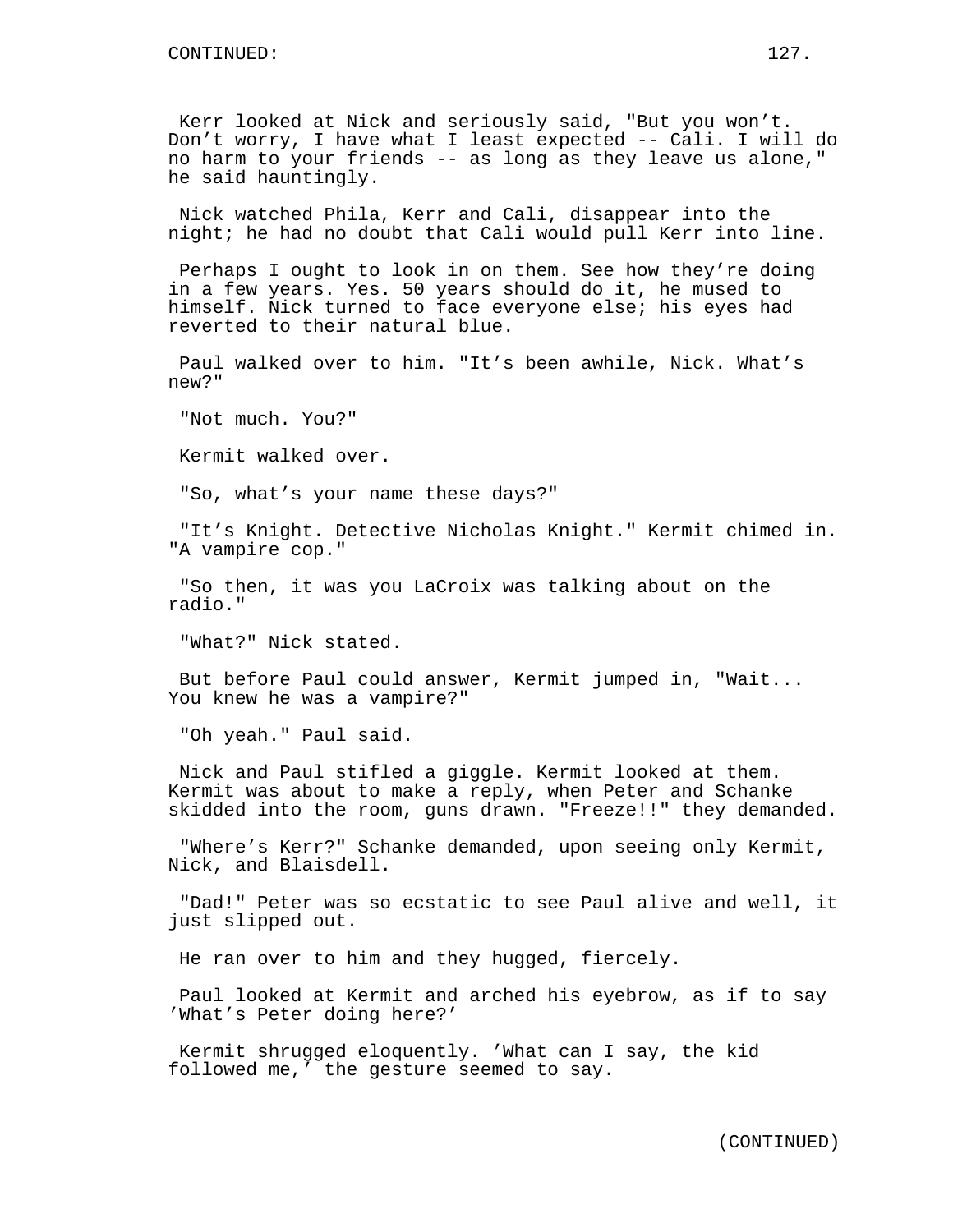"Son, I'm all right. Now, let me look at you," Paul said gruffly, secretly touched that his foster son was so concerned about him.

They released each other, and both looked the other over, satisfied that no lasting damage happened to the other.

"Well, partner. I guess that's what life is all about. Family and good friends," Schanke observed.

"You're right, Schank," Nick said, without thinking.

"What was that? Did I actually hear you agree with me?"

"No. No," Nick back-pedaled immediately.

"Aw, c'mon, partner. When I'm right, I'm right."

"But you're never right, Schank," their voices trailed off as they left.

"Well kid," Kermit said, "I guess we'd better go and find a place to sleep."

"Why? Where have you been staying?" Paul asked.

"Your room at the Royal York," Kermit replied. "We thought that since you asked us up here, then had the bad sense to go and get kidnapped, that, in the spirit of fairness, we'd let you pay," he joked as he and Peter and Paul followed Knight and Schanke out of the house. Paul just laughed.

## **EPILOGUE**

#### **KNIGHT'S WAREHOUSE**

A couple of days later, Nick and Natalie were watching a movie together. Although Nat called it part of the humanizing process. What it really was, was just an excuse to watch romantic movies with Nick. This time, it had been Romeo and Juliet.

"You know, Nat. When I was watching the premiere performance of Romeo and Juliet, at the Globe Theater, I knew it was something special."

Natalie was reminded, yet again, of just how long a life Nick had led so far.

He certainly puts a whole new meaning to the phrase older man! She thought.